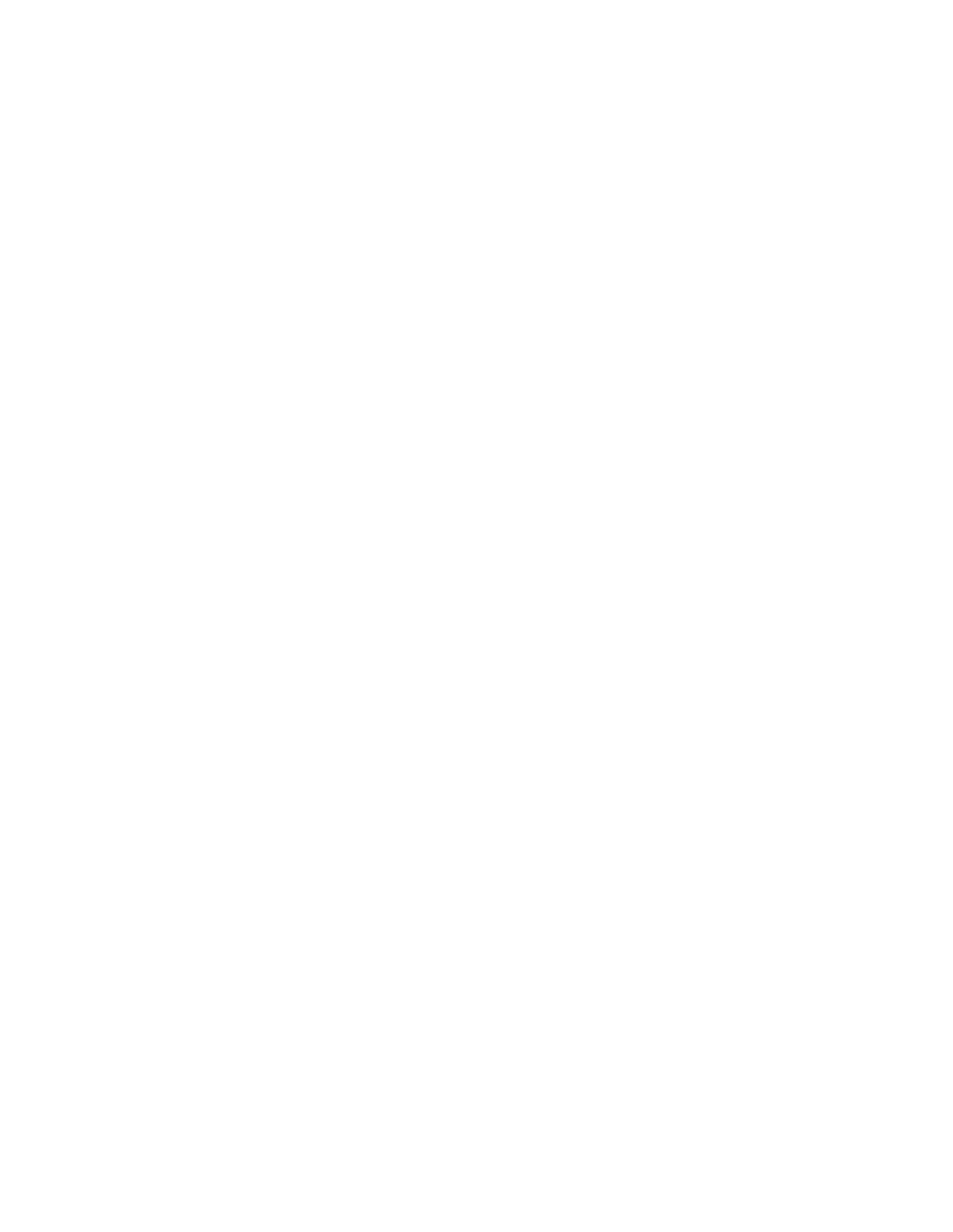This material is based upon work supported by the Department of Energy, American Recovery and Reinvestment Act of 2009, New Hampshire State Energy Program, under Award Number DE-EE0000228. This material was prepared as an account of work sponsored by an agency of the United States Government. Neither the United States Government nor any agency thereof, nor any of their employees, makes any warranty, express or implied, or assumes any legal liability or responsibility for the accuracy, completeness, or usefulness of any information, apparatus, product, or process disclosed, or represents that its use would not infringe privately owned rights. Reference herein to any specific commercial product, process, or service by trade name, trademark, manufacturer, or otherwise does not necessarily constitute or imply its endorsement, recommendation, or favoring by the United States Government or any agency thereof. The views and opinions of authors expressed herein do not necessarily state or reflect those of the United States Government or any agency thereof.

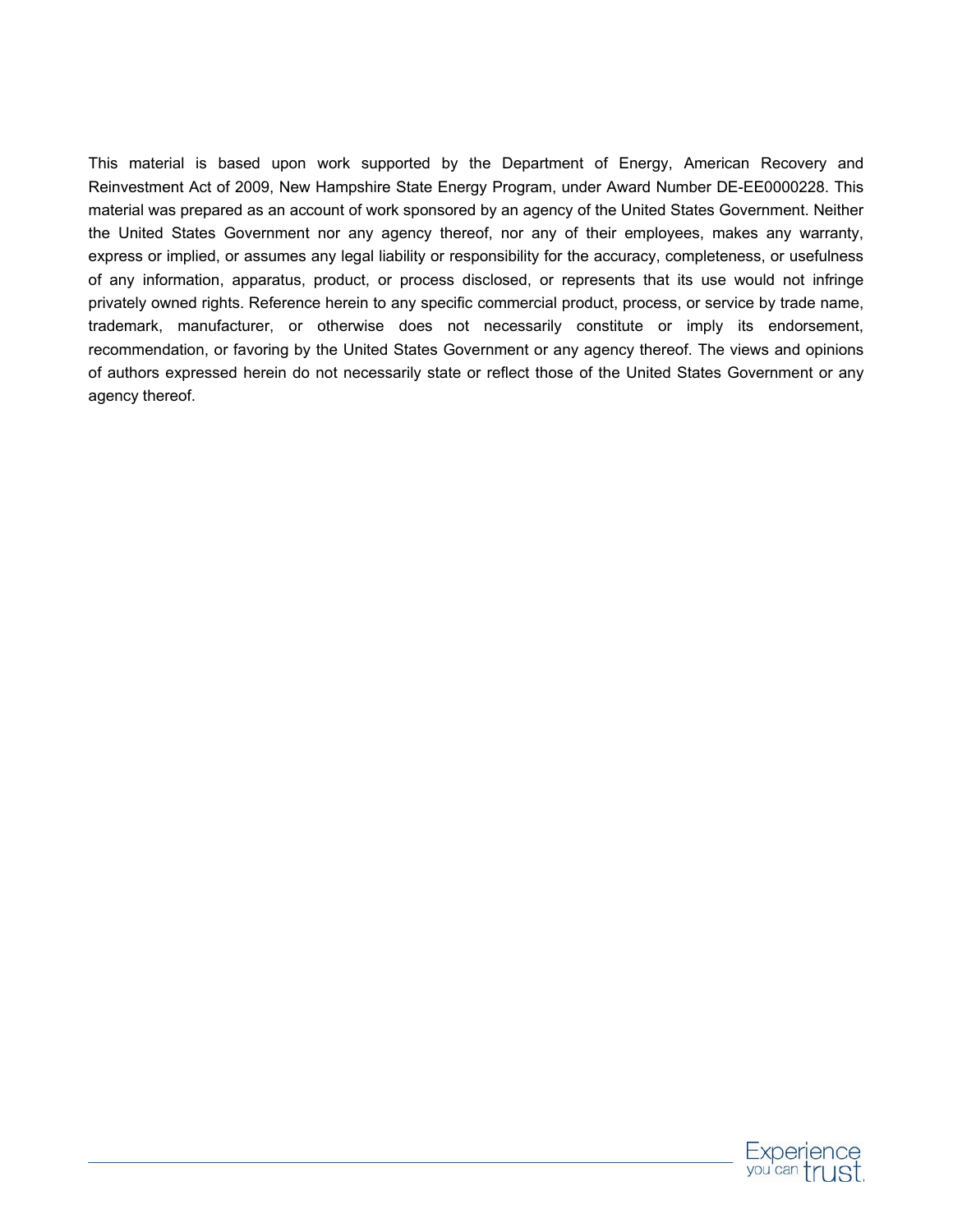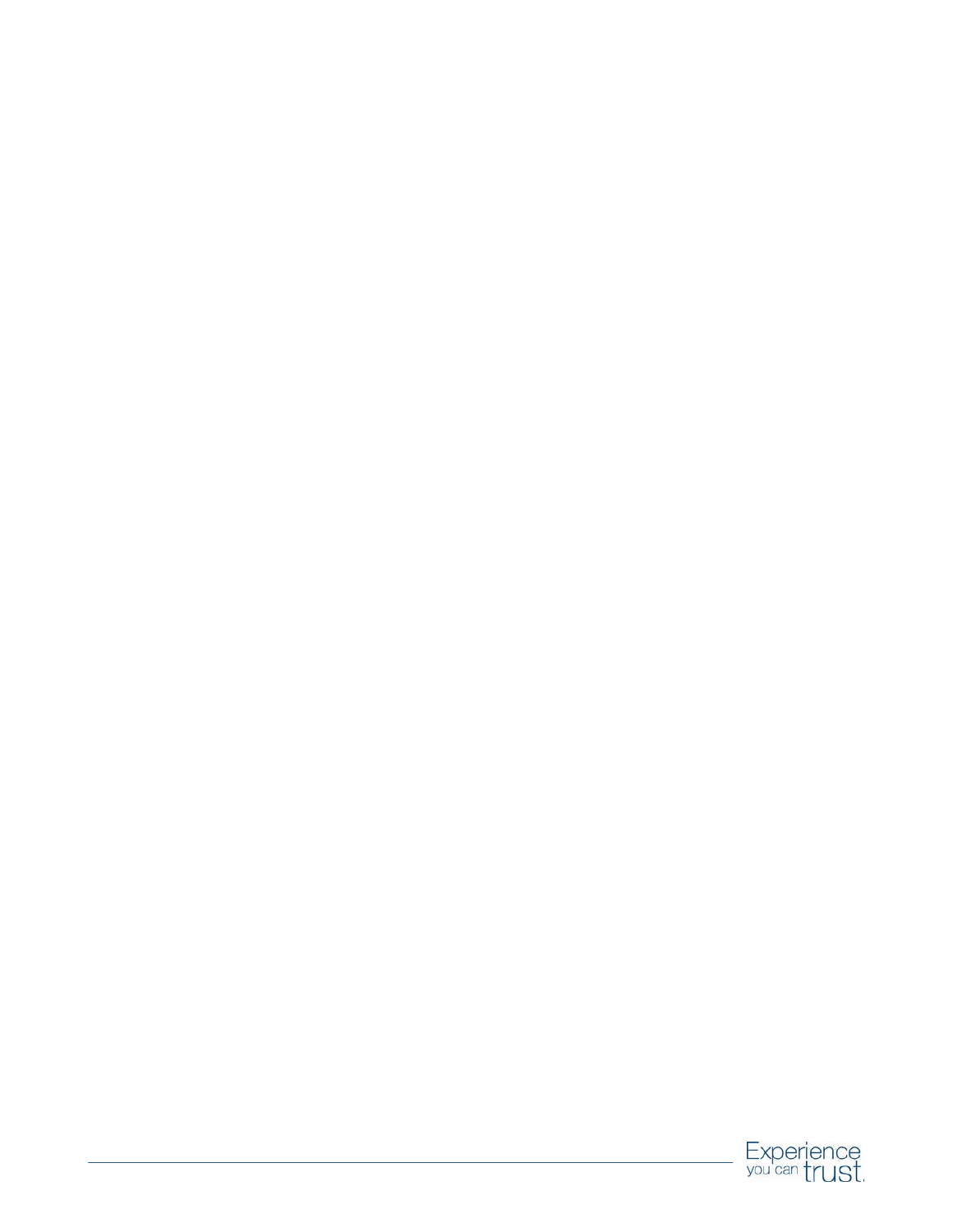

# **Table of Contents**

| 1 <sub>1</sub> |     |  |  |
|----------------|-----|--|--|
|                | 1.1 |  |  |
|                | 1.2 |  |  |
|                | 1.3 |  |  |
| 2.             |     |  |  |
|                | 2.1 |  |  |
|                | 2.2 |  |  |
| 3.             |     |  |  |
|                | 3.1 |  |  |
|                | 3.2 |  |  |
| 4.             |     |  |  |
|                | 4.1 |  |  |
|                | 4.2 |  |  |
|                | 4.3 |  |  |
| 5.             |     |  |  |
|                | 5.1 |  |  |
|                | 5.2 |  |  |
|                | 5.3 |  |  |
| 6.             |     |  |  |
|                | 6.1 |  |  |
| 7.             |     |  |  |
|                | 7.1 |  |  |
|                | 7.2 |  |  |
|                | 7.3 |  |  |
|                | 7.4 |  |  |
|                | 7.5 |  |  |
|                | 7.6 |  |  |
|                | 7.7 |  |  |
|                | 7.8 |  |  |
| 8.             |     |  |  |
|                | 8.1 |  |  |
|                | 8.2 |  |  |
|                |     |  |  |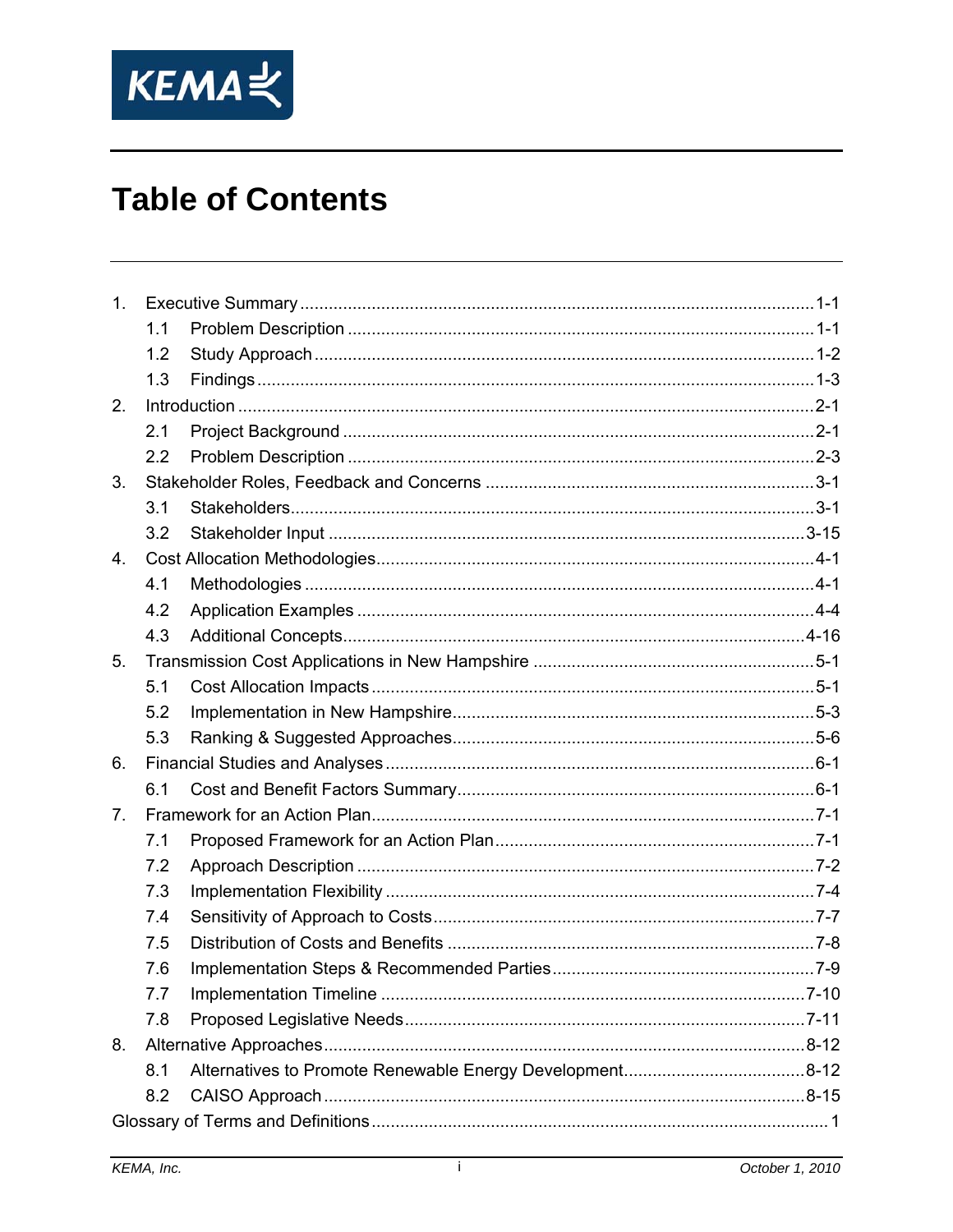

# **Table of Contents**

#### **List of Exhibits:**

| Figure 1. Coos Loop Transmission Line, Coos County, New Hampshire2-3            |  |
|---------------------------------------------------------------------------------|--|
|                                                                                 |  |
|                                                                                 |  |
| Figure 4. New Hampshire Renewable Portfolio Standard Requirements over Time 6-4 |  |
|                                                                                 |  |

| Table 4. Comparison of Basic Cost Allocation Impacts on Stakeholders 5-1        |  |
|---------------------------------------------------------------------------------|--|
| Table 5. Allocation of Costs and Risks by Example Cost Allocation Approaches5-2 |  |
|                                                                                 |  |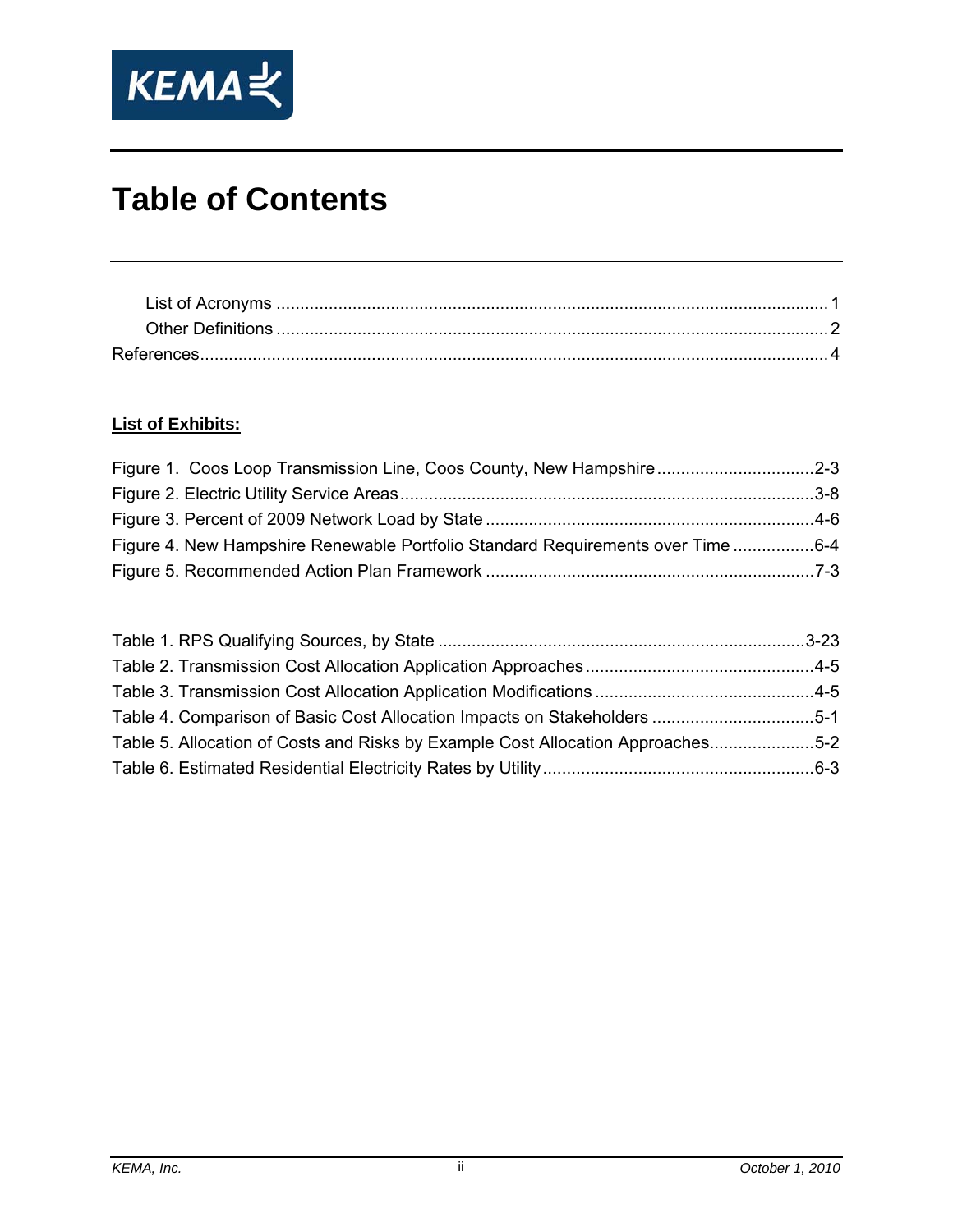

# **1. Executive Summary**

## **1.1 Problem Description**

Northern New Hampshire is rich in renewable energy resources. However, the existing transmission infrastructure in the region is not sufficient for integrating all of the proposed renewable generation projects. Transmission investments would be needed to interconnect resources, address ensuing reliability needs and ensure enough capacity so that generators have transmission access to deliver the full power they are capable of producing.<sup>1</sup>

Investments to integrate proposed renewable energy projects in northern New Hampshire could cost many millions of dollars. Under existing regulations, the costs of upgrades to the local transmission system, known as the "Coos Loop", would be the responsibility of generators wishing to interconnect.<sup>2</sup> Such integration costs vary by generator, depending on location and on the extent of prior upgrades made by other interconnecting parties. In some cases, the interconnection costs, in conjunction with other project risks that affect financing, may be too great to justify the investment. Larger transmission investments to integrate numerous renewable resources on a regional basis are also possible. However, under current rules, the costs for such investments must be borne by participants if the investments do not provide reliability or market efficiency benefits to New England, or are prompted solely by generator interconnection.

Coordination among the interested parties could facilitate commitments that could be made to reduce project risks and to clarify how investors would recover their costs. As such, in order to enable transmission developments that would integrate renewable resources in northern New Hampshire, a consensus agreement is needed on how to allocate transmission costs beyond the methods specified in existing regulations. This report lays out the framework for an action

 $1$  Limited capacity on the line could mean that though generators might interconnect, they all would not be able to generate simultaneously at full output without violating ISO-NE's reliability rules. As such, designing the system for 'full deliverability' or the ability for all generators to generate simultaneously is important for generators to make sure they can sell 100% of their product.

 $2$  Existing regulations allow for certain transmission costs to be socialized across New England, where New England as a whole would realize reliability or market efficiency benefits from the upgrades. Upgrades to the Coos Loop would likely not qualify as reliability or market efficiency upgrades under present regulations.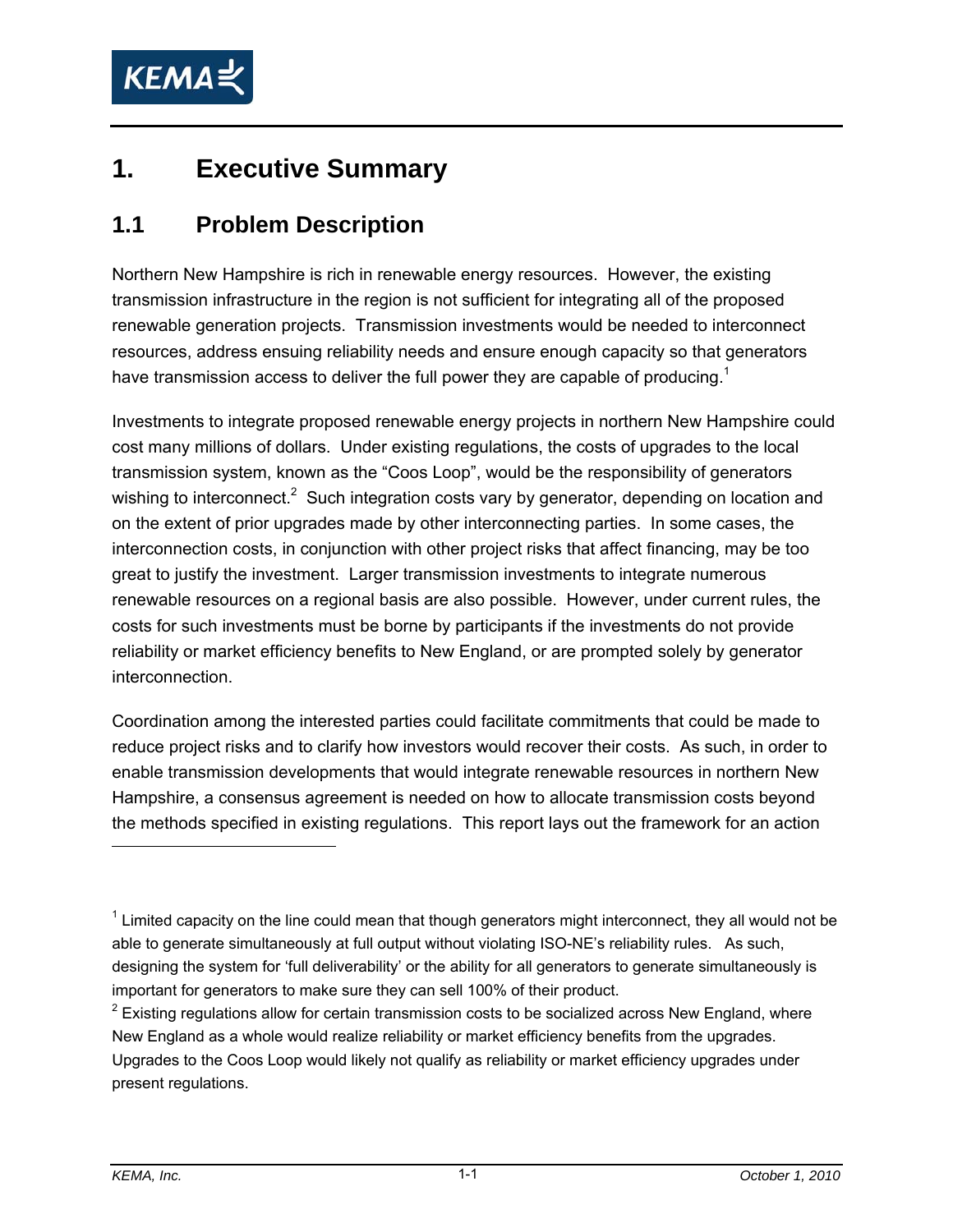

plan to pay for an upgrade of the transmission system in northern New Hampshire, otherwise known as the North Country.<sup>3</sup> It strongly recommends a cost allocation approach which entails a purchase power agreement between the State of New Hampshire and renewable energy developers to repay an up-front loan by the State. This study also identifies existing impediments to transmission development in northern New Hampshire, documents stakeholder concerns, and evaluates a series of cost allocation approaches used throughout the country.

## **1.2 Study Approach**

In developing the framework of an action plan, consultants met with a number of stakeholders through private and public meetings and obtained information in the public record. Researchers obtained feedback from interested parties regarding potential cost allocation methodologies and the potential impact that transmission development and various cost allocation methods might have on stakeholders. As well as gathering input from stakeholders, researchers assessed whether cost allocation methodologies used throughout the U.S. would be applicable and beneficial to addressing transmission development barriers in the North Country. Researchers then proposed a subset of transmission cost allocation approaches and assessed the potential impact of these on stakeholders within New Hampshire. In completing the study, researchers developed a framework of an action plan, outlining implementation steps and recommending responsible parties. As requested by the study sponsors, the framework was based on the assumption that the transmission upgrades to integrate an additional 400 megawatts (MW) of new generation on the Coos Loop would cost \$150 million. As a sensitivity, researchers examined how the recommended cost allocation framework might change if upgrades were ten or twenty percent above or below this amount.

The following highlights the steps taken to develop the framework of an action plan to pay for a transmission system upgrade in New Hampshire's North Country:

**1. Meet with Stakeholders.** This entailed holding public and private meeting with a variety of interested parties to gather input.

 $3$  Recommendations in this study may need to be tailored to meet both energy conservation or generation and historic preservation goals, or may need to be tailored if a project is using federal funding. Recommendations made in this Feasibility Study, if and when implemented, may require review by the New Hampshire State Historic Preservation Office.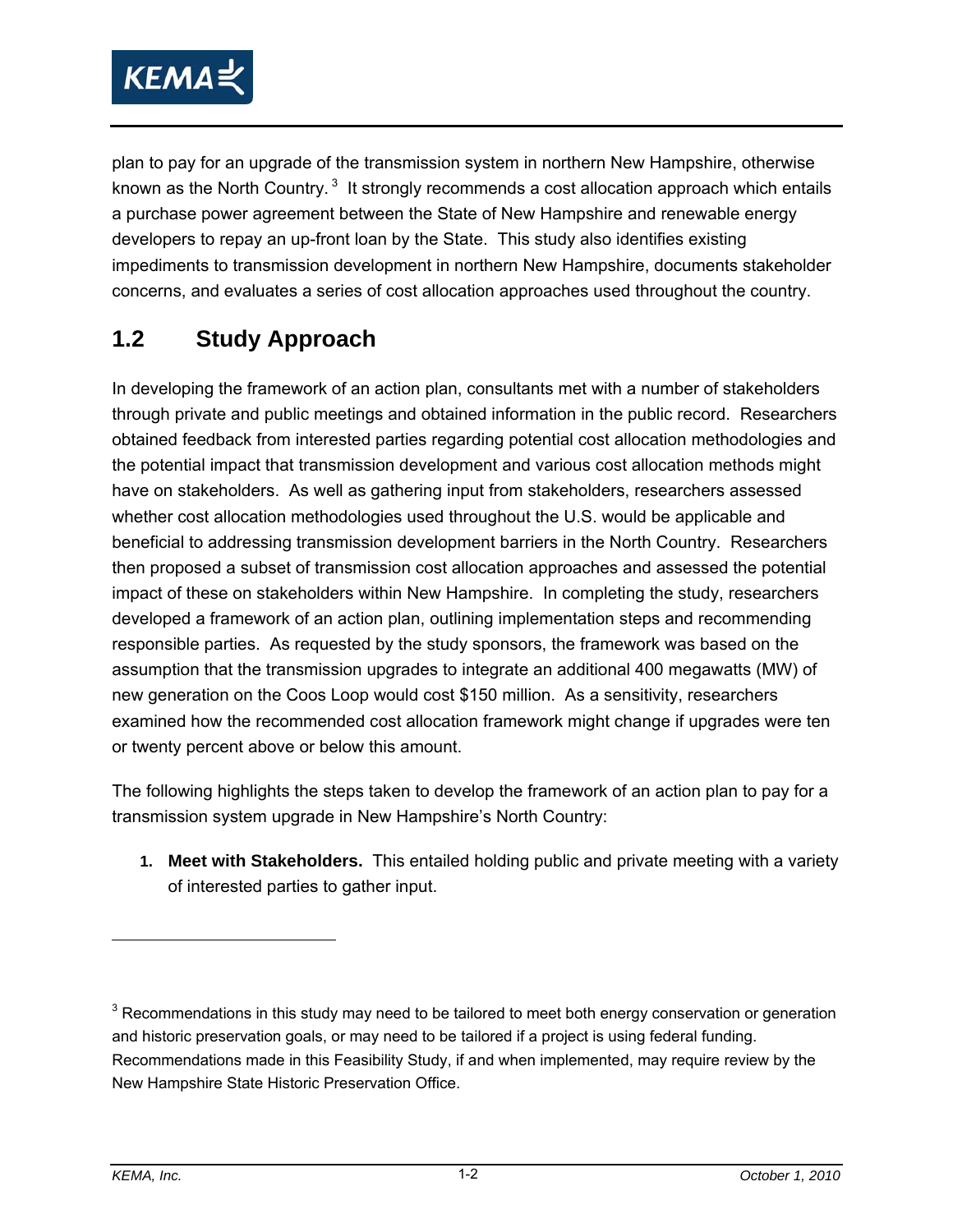

- **2. Recommend cost allocation methodologies and a financial framework appropriate for the Coos Loop.** This team investigated how similar situations have been handled across the country and looking at Federal changes in legislation that may affect cost allocation. The team also reviewed the challenges and opportunities of transmission cost allocation and proposed a set of cost allocation solutions feasible for New Hampshire.
- **3. Describe the potential cost impacts of various cost allocation methodologies.** The team reviewed existing financial studies and analyses and assessed the impact of cost allocation methodologies on New Hampshire electricity customers, renewable energy generators and other parties.
- **4. Develop the framework of an action plan.** The report identifies high-potential cost allocation solutions and defines the steps to be taken to implement those solutions.

## **1.3 Findings**

Under existing New England rules, socializing transmission investment costs across ratepayers is permissible only when the investment benefits the regional electric grid's reliability or enhances market efficiency. In addition, the ISO New England, Inc., Transmission, Markets and Services Tariff ("ISO-NE Tariff") requires that all costs required for interconnecting a generator, including any necessary system upgrades, be paid for solely by the generator.<sup>4</sup> Given the nature of the Coos Loop, that is its limited interconnection with the New England electric grid, it is unlikely that upgrades to the existing system would result in regional reliability or market efficiency benefits, and thus would not qualify for regional rate recovery. Reliability upgrades required to serve local area load would be socialized across the entire Northeast Utilities system per its local tariff. New generator related upgrades cannot be socialized per the ISO-NE Tariff. Even if the existing Coos Loop was considered a regional facility (PTF), the ISO-NE Tariff would require that the costs be paid for by the connecting generators. Therefore, transmission investments to upgrade the Coos Loop in order to accommodate additional generation would need to be allocated outside of the ISONE Tariff rules through independent agreement(s), if the current methodology was not acceptable. Alternatively, the ISO-NE Tariff would need to be modified. In general, changes to the ISO-NE tariff are the result of a comprehensive

<sup>&</sup>lt;sup>4</sup> See ISO-NE Tariff at Section II (the "ISO-NE Open Access Transmission Tariff" or "ISO OATT"), Schedules 22 ("Large Generator Interconnection Procedures" or "LGIP") and 23 ("Small Generator Interconnection Procedures" or "SGIP").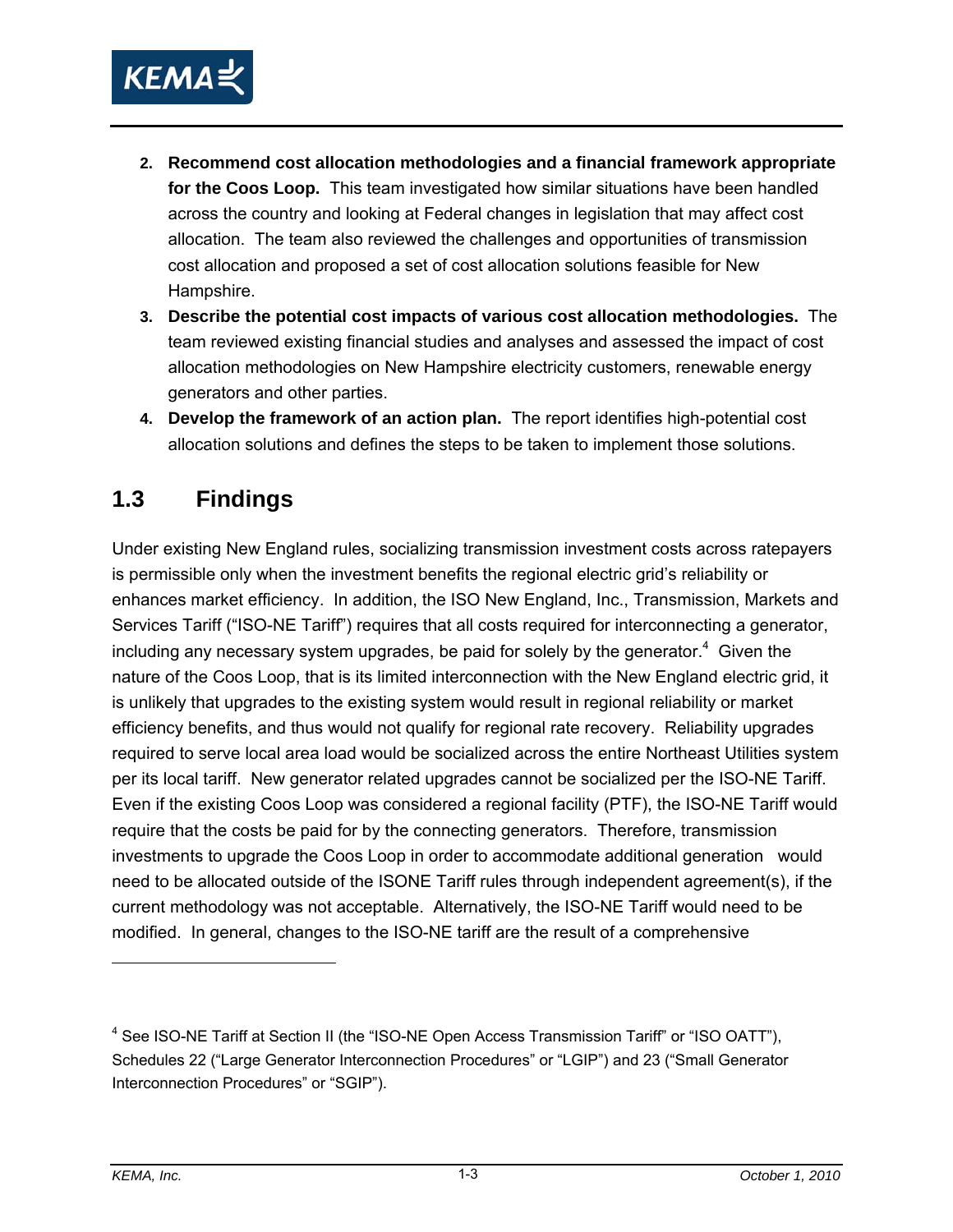

stakeholder process in which consensus is sought and which includes the active participation of the six sate utility commissions as well as generators, transmission owners, end users and others who make up the participants in the New England Power Pool, and the approval of FERC. In the near term, innovative options that allocate costs among the interested parties are more feasible, and approaches that allocate these costs to direct beneficiaries are most likely to succeed.

This study recommends an approach whereby the risks to generator and transmission developers would be reduced by State actions that provide:

- 1. up-front commitments to purchase power, and
- 2. either up-front funding or low-cost debt to help finance development costs.

Under such a scenario, the State would recoup its near term investments over time through a purchase power agreement to purchase electricity generated by the renewable developers and sold to the State at a cost less than the current generation component of the retail rate.<sup>5</sup>. This approach would avoid increasing electricity rates for any ratepayers in the State. It would also provide a mechanism for the State to support its policy goal of developing renewable resources in the State and procuring renewable energy. $6$  Where renewable generators would not be able to sell at a price below retail rates, the State could consider providing additional financial support by negotiating a price above retail rates or provide up-front subsidies to support project development.

 The Federal Energy Regulatory Commission (FERC), the federal regulator of interstate transmission services, appears to be generally supportive of innovative cost allocation approaches that are reasonable and just. The research team believes that this approach would be supported by FERC and the New England system operator.

 $5$  The remainder of the retail rate does not vary with the electricity used. Paying generators up to the full retail rate would increase costs to retail customers.

<sup>&</sup>lt;sup>6</sup> According to a 2009 Energy Management Annual Report for State-Owned Buildings and Fleets, New Hampshire "is investigating more sustainable means of purchasing or generating heat and electricity in order to meet the state's Renewable Portfolio Standard, and other renewable energy goals." (New Hampshire State Energy Manager 2009) Towards this goal, the State contracted with ConEdison to provide wind power to the State from July 1 to May 31, 2010. (Office of the Governor 2009).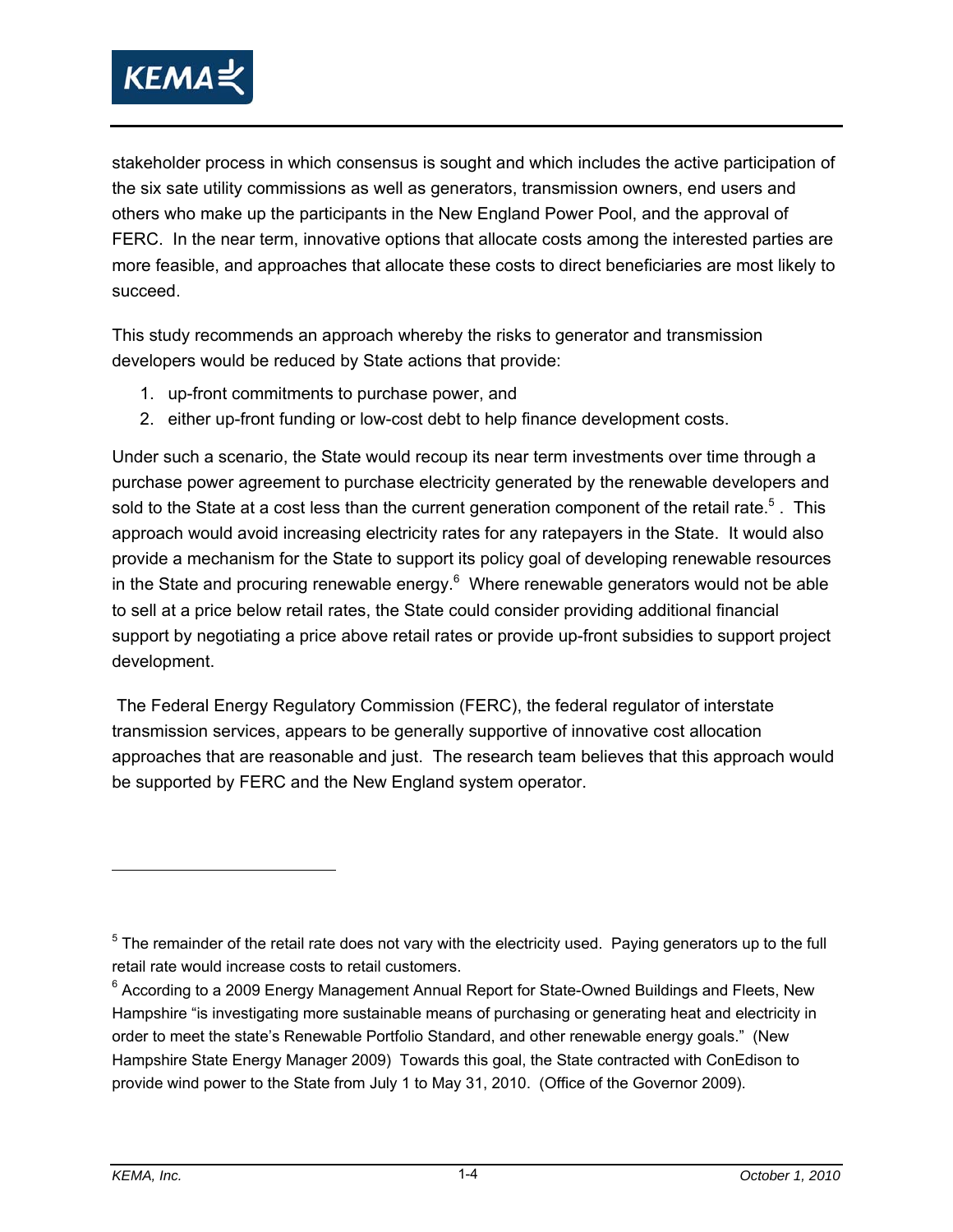

Currently, FERC is proposing to amend its rules regarding transmission cost allocation to 1) require that electric grid operators conduct a transmission planning on a regional basis and 2) incorporate various policy initiatives into this plan. FERC also is proposing rules to lower the barriers for construction of new transmission facilities by non-incumbents. However, these rule changes are unlikely to impact the Coos Loop situation because it does not require ISO-NE to change its cost allocation approach, which limits the socialization of transmission costs to reliability and market efficiency upgrades. By the end of September 2010, over 200 entities had submitted comments to FERC and additional comments will be taken in November 2010. Furthermore, implementation will not occur until 2011 or later.

Though region-wide planning is beyond the direct scope of this study, such planning is important as it could help to identify economically efficient ways to integrate larger quantities of renewable resources, and avoid incremental investments that can come at a higher cost per unit of capacity connected. There is a need, however, to balance such regionally optimized development with practical considerations to move forward quickly. In assessing the potential for regional solutions, it would be prudent to assess the total amount of developable renewable energy capacity that transmission development could support. A simple approach would be to provide a timeline over which interested parties could register their interest.

Apart from New Hampshire-based efforts to develop transmission connecting remote renewable resources in Coos County to the grid, regional transmission development efforts are also under way. In particular, certain New England transmission operators are currently investigating a voluntary, "beneficiary pays" approach to connect more than 1,000 MW of remote, new renewable generation in New England. To date, the transmission owners have had preliminary discussions with regulators and developers regarding this high-level transmission plan.

Several options within that plan are being considered, though there is not yet any formal proposal. As such, it is difficult to ascertain the initiative's impact on New Hampshire or on efforts to upgrade transmission in the State's North Country. Nevertheless, it appears highly probable that the regional effort, if consummated, could connect some or all of the renewable resources planned for northern New Hampshire. Therefore, depending on the regional initiative's transmission design and on its ability to move forward, the regional project could affect the need to upgrade the Coos Loop to interconnect additional North Country renewable resources.

Where the regional initiative's design affects upgrades in the North Country, it potentially also affects the State's role in supporting transmission development in the North Country. In particular, in the beneficiary pays approach being considered under the regional initiative, the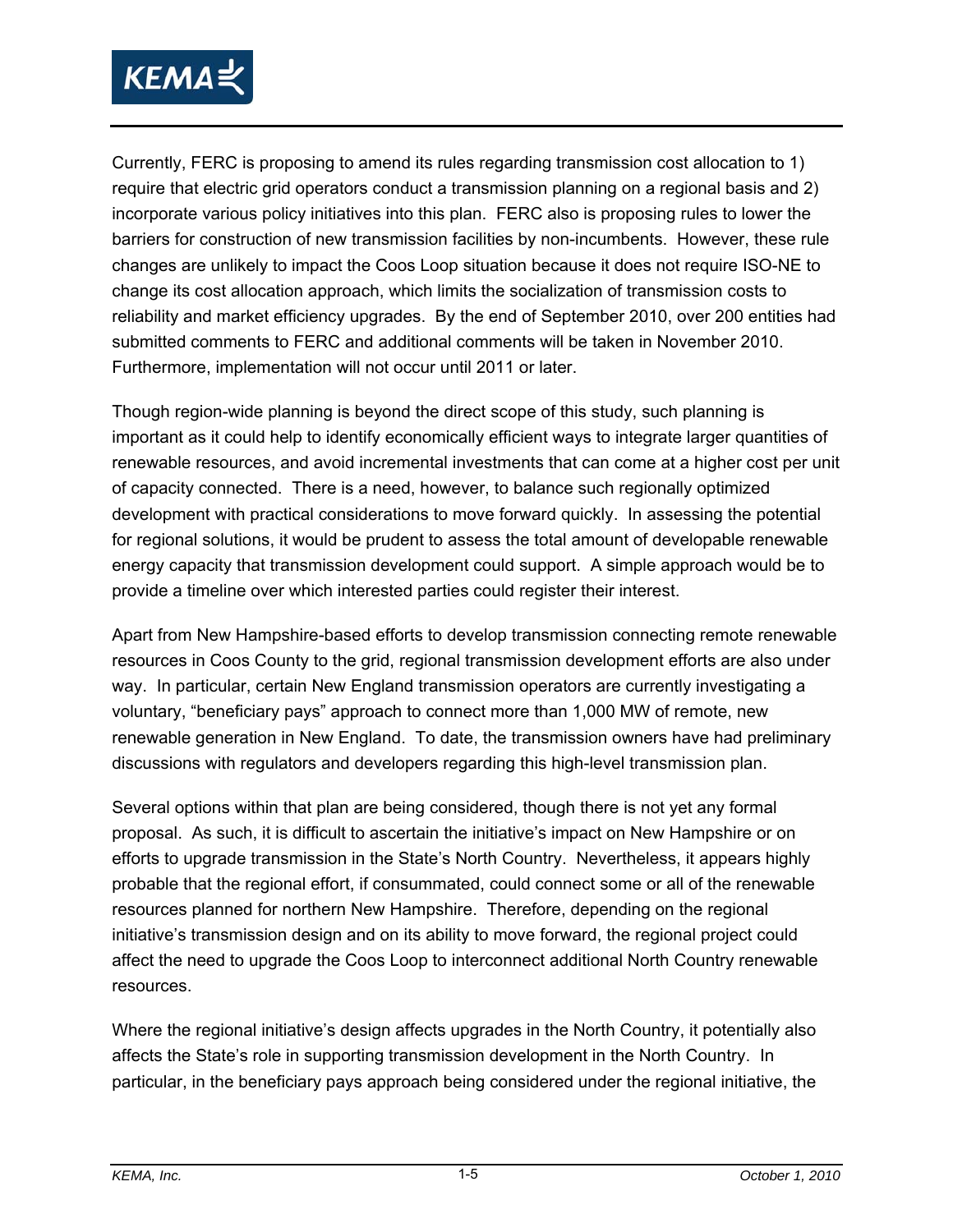

purchasers of power, rather than the State or New Hampshire ratepayers, would ultimately pay for the transmission through a transmission service agreement associated with a purchase power agreement (PPA).<sup>7</sup> In addition, where the regional initiative's design addresses the majority need of renewable developers in the North Country, it could potentially supersede the need to develop a cost allocation plan specific to transmission development in Northern New Hampshire alone. As such, the regional initiative currently underway potentially presents another option should the State be unwilling or unable to finance or subsidize transmission development in the North Country. However, the lack of deadlines associated with the regional initiative, and the uncertainty in the transmission design, means that there is a tradeoff between waiting to assess potential synergies between a regional transmission development solution versus moving forward now to control the timeline and design of transmission development in New Hampshire's North Country.

 $\overline{a}$ 

 $^7$  Specifically, if approved by FERC and states, Renewable Developers would be granted access to, and the purchasers of power would pay for, transmission service from the transmission providers in order to make a related transmission and renewable generation product available to load in southern New England. The entities that enter into PPAs with Renewable Developers would effectively fund the transmission and generation development. The transmission developer would recoup costs over time with load paying for the transmission costs of the project, and the generators would recoup generation investment costs through the PPA. Meanwhile, the existence of a PPA would facilitate generation financing. According to participants in the process, the project is intended to minimize costs by essentially routing transmission to the most cost effective renewable generation, thus minimizing generator interconnection cost and is intended to result in combined transmission and renewable generation product deliverable to loads in southern New England in a cost effective manner.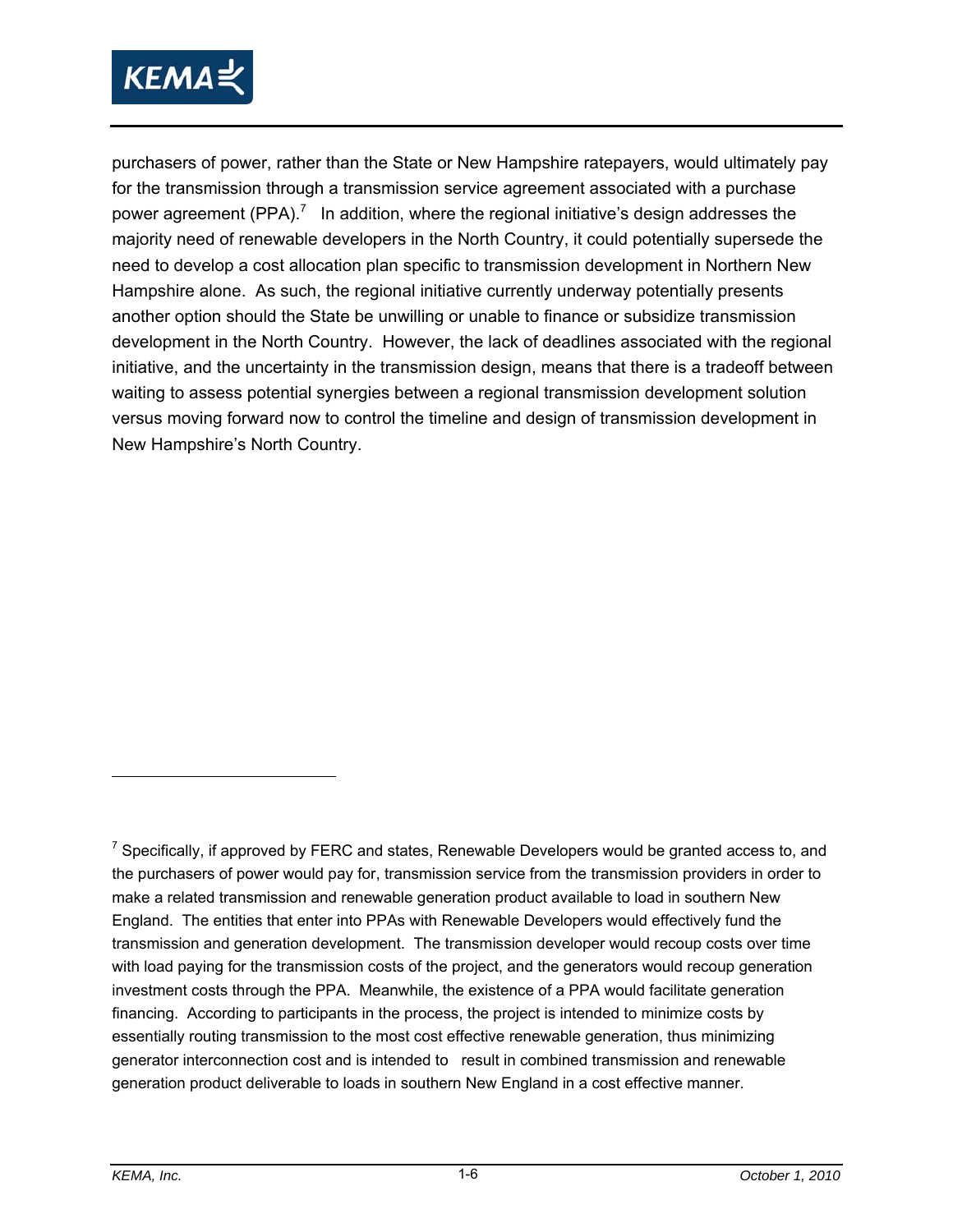

The figure below summarizes key findings from this study.

#### *Key Findings*

- Socializing localized transmission costs across all New England ratepayers is an unlikely prospect given both current New England rules and given the nature and design of the Coos Loop.
- Approaches which allocate costs to beneficiaries or which serve public policy purposes are more likely to succeed.
- This study recommends an approach that reduces developer risks through commitments by the State to purchase power and provide up-front financing or lowdebt loans to help reduce developer risk. Repayment to the State would occur over time through reduced rates negotiated in advance with developers.
- Although the Federal Energy Regulatory Commission is currently considering changes to its transmission rules, it is unlikely that such amendments will have a direct near-term impact on the Coos County transmission development.
- Regional planning initiatives are currently underway. If successful, these initiatives could affect the need to upgrade the Coos Loop to interconnect additional North Country renewable resources.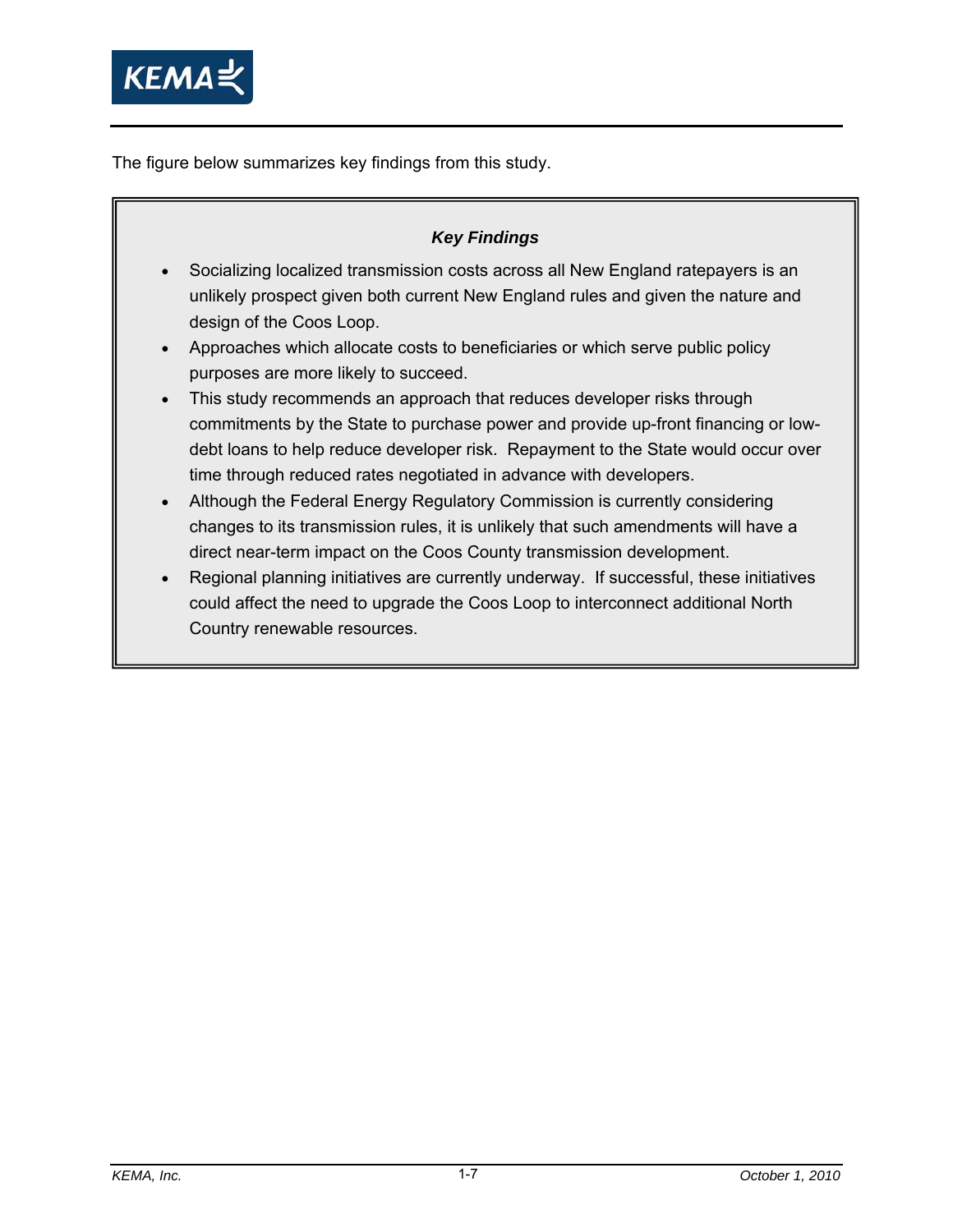

## **2. Introduction**

In 2008, the New Hampshire Legislature formed the North Country Transmission Commission (NCTC) and directed it to complete a study to develop an action plan that identifies potential methods for allocating transmission costs.<sup>8</sup> To assist in that effort, the New Hampshire Office of Energy & Planning (OEP) and the NCTC have sponsored this study, paid for in its entirety by funding awarded through the American Recovery and Reinvestment Act of 2009 (ARRA).

This report summarizes stakeholder input about transmission development in northern New Hampshire, otherwise known as the North Country, evaluates several transmission cost allocation methodologies for their potential application in the North Country, and lays out a framework of an action plan to pay for transmission upgrades in the region. It is not intended to assess or develop potential transmission designs. Rather, it is intended to help guide stakeholders towards reaching a consensus decision on ways to allocate the cost of potential transmission development in the North Country.

The remainder of this section provides background on existing transmission in the North Country. Section 3 highlights stakeholder opinion about transmission development in the North Country and proposed transmission cost allocation methodologies. Section 4 outlines the basics of transmission cost allocation and provides examples of how other states and regions are approaching this issue. Section 5 evaluates the application to New Hampshire of several transmission cost allocation approaches. Section 6 assesses the impact that transmission costs and benefits might have on local stakeholders in northern New Hampshire. Section 7 lays out the framework for an action plan to pay for an upgrade of the transmission system in the North Country.

## **2.1 Project Background**

Stimulating and facilitating the development of renewable energy resources is a regional priority for New England and a state priority for New Hampshire. Each of the New England states has implemented a number of programs to promote the development of renewable resources. $9$ 

 $^8$  Senate Bill 383, Chapter 348, Laws of New Hampshire, 2008.

 $9$  According to the 2009 Governor's Blueprint Report: "Each of the New England states is seeking, through initiatives associated with various state laws, policies, and regional coordination, the aggressive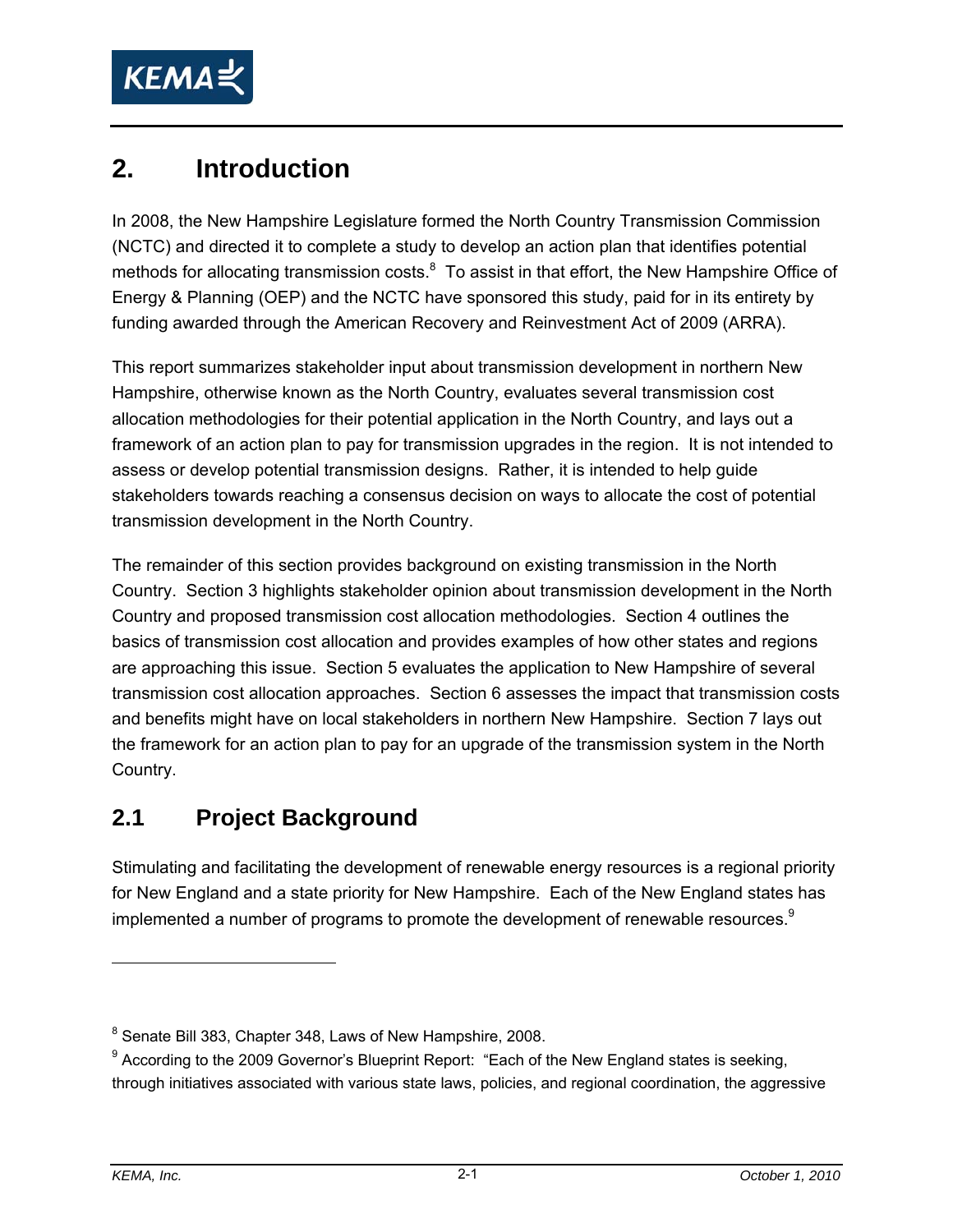

The State of New Hampshire currently promotes renewable energy development through mandated utility purchases of renewable energy under a renewable portfolio standard (RPS), as well as tax exemptions and incentives for wind, biomass and solar generators.<sup>10</sup>

The North Country, particularly Coos County, offers plentiful wind and wood fuel energy resources which have attracted the attention of generation developers. Currently, renewable energy developers have proposed over 400 MW of wind and biomass projects in the region. However, the existing transmission line in the region, known as the Coos Loop, cannot integrate all of these proposed projects without further investment. Such investments are necessary to reliably move power from renewable generators to load centers in the region.

In 2007, New Hampshire Governor John Lynch signed into law legislation that stated encouraging renewable energy development is in the public interest, and that:

*"…existing transmission infrastructure, particularly in the northern part of the state, will need to be upgraded or replaced or new transmission facilities will need to be built."<sup>11</sup>*

Existing transmission in Northern New Hampshire, including the Coos Loop, is owned by Public Service Company of New Hampshire (PSNH). The Coos Loop includes 115 kilovolt (kV) lines comprised of four segments that connect to the Whitefield substation owned by PSNH. This substation is connected to the Littleton and Woodstock substations owned by PSNH and the Moore substation owned by National Grid. The Coos Loop is located in the towns of Northumberland, Stark, Milan, Berlin, Gorham, Randolph, Whitefield, and Lancaster. Two additional towns, Kilkenny and Jefferson, are located inside this loop. Figure 1 displays the approximate boundaries of the Coos Loop, which connects the Whitefield, Berlin, and the Lost Nation Substations.

development of renewable resource potential within and outside state borders." (The New England Governor's Conference, Inc 2009, Page 6).

10 NCSC and IREC, *New Hampshire Incentives/Policies for Renewables & Efficiency.* 2010.

<sup>11</sup> New Hampshire Laws of 2007, Chapter 364:1.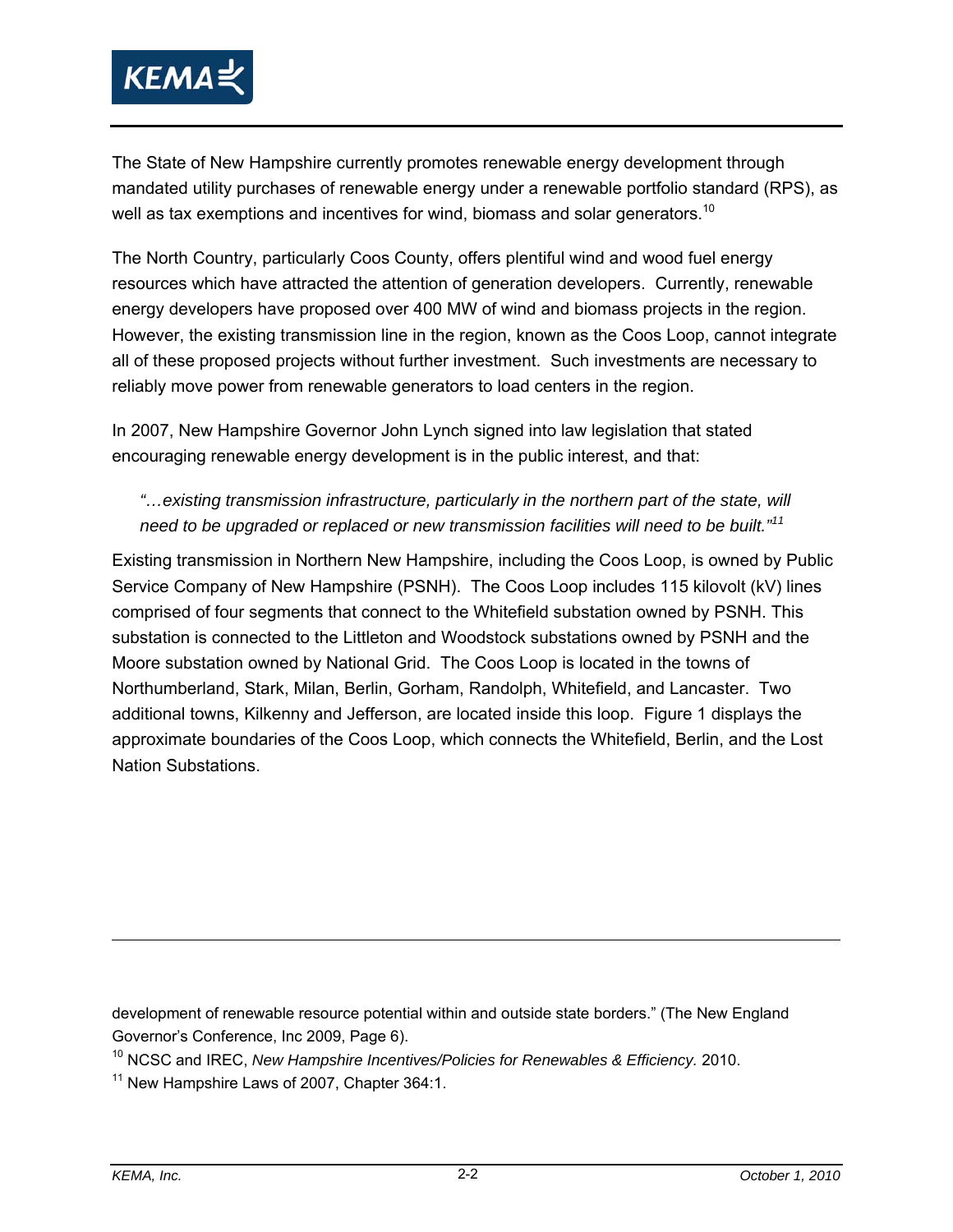





Source: PSNH 2008.

## **2.2 Problem Description**

Having the ability of a generator to produce power when economically viable s the key to delivering power and is a primary factor in providing the certainty developers need to advance their projects. Other factors critical to financing include adequate market revenue to support the investment costs and ongoing fixed and variable costs. Developing transmission to interconnect potential renewable resources in the North Country could cost millions of dollars, and involve local, state, regional and national authorities.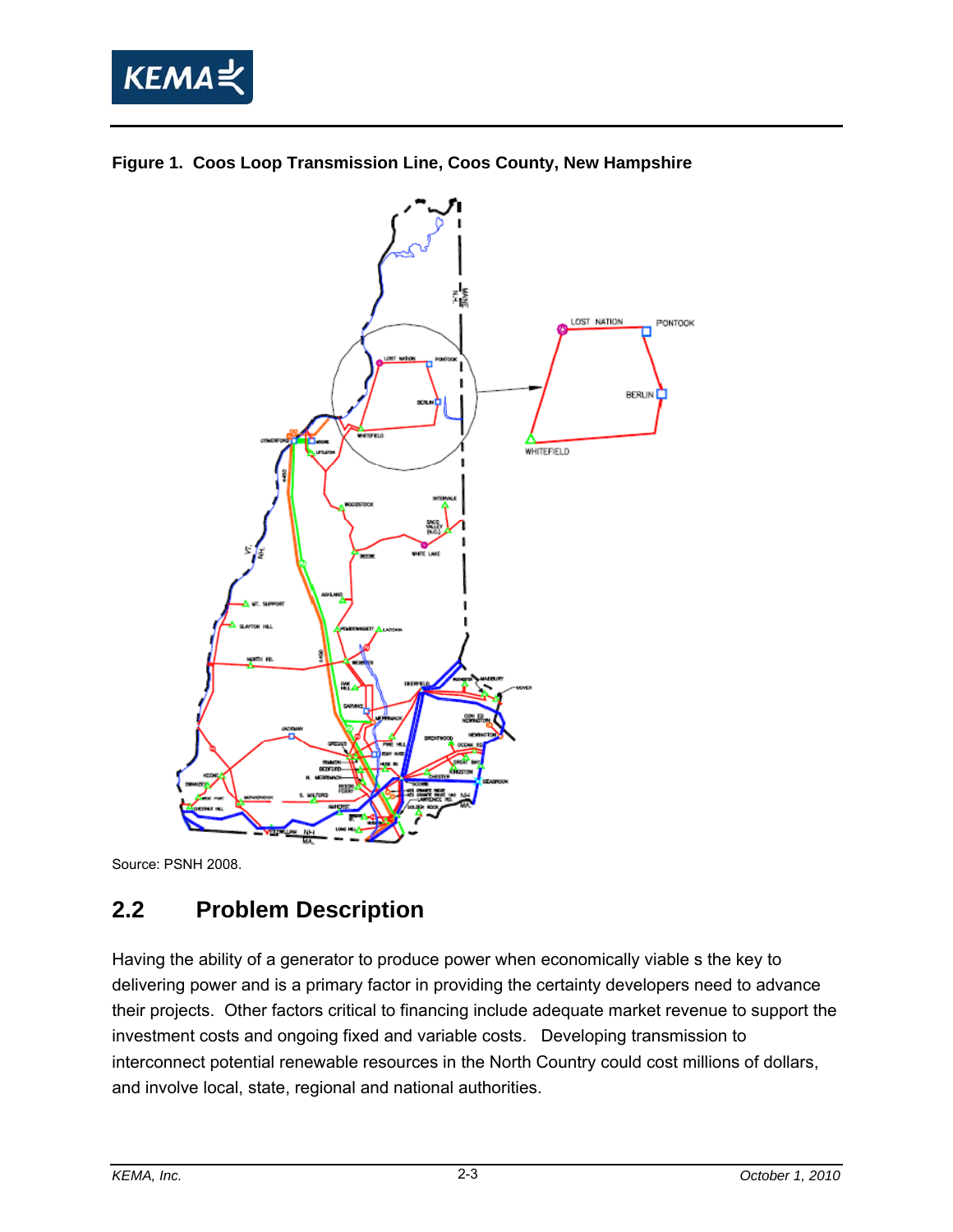

Under the existing ISO-NE Tariff rules, transmission costs are socialized, or distributed regionwide, if projects meet stringent system reliability or market efficiency criteria and the facilities are classified as network facilities, or "Pooled Transmission Facilities" (PTF). As neither criterion likely applies, the proposed Coos County projects to date are all considered as being related to generation interconnections, and as such all necessary interconnection costs and related system upgrades to connect new generation must be borne by the generators. No specific transmission upgrade has yet been designed, as it depends on the amount and location of new renewable energy projects. However, PSNH has estimated that at least \$100 million could be required to connect 400 MW wind and biomass facilities to the Coos Loop.<sup>12</sup>

Historically, costs of transmission reliability projects have been allocated to and recovered from all ratepayers, while private generation project developers have paid to connect their facilities to the transmission grid. In the last decade, this model has come under review as states are seeking to remove economic barriers to encourage renewable development. Several renewable energy generators across the country, including Coos County, New Hampshire, have stated that the added cost of transmission upgrades can tip projects toward economic unfeasibility. States such as California, Texas, Oregon, Wyoming and many others have developed alternative approaches to creatively finance hundreds of millions of dollars in transmission upgrades needed to deliver power from generators to customers.

Various upgrades to the existing Coos Loop have been considered over a multi-year stakeholder process. However, thus far, no agreement has been reached on how the associated costs of upgrading the Coos Loop would be shared among parties. The issue of cost allocation so far has been an impediment to further transmission development in the region. To develop a workable solution, the New Hampshire Legislature mandated a study to develop an action plan and ways to allocate the proposed upgrade costs, and directed formation of the NCTC that brought stakeholders together.

 $\overline{a}$ 

<sup>12</sup> PSNH, *Northern New Hampshire New Resource Interconnection Options and Costs*. 2008.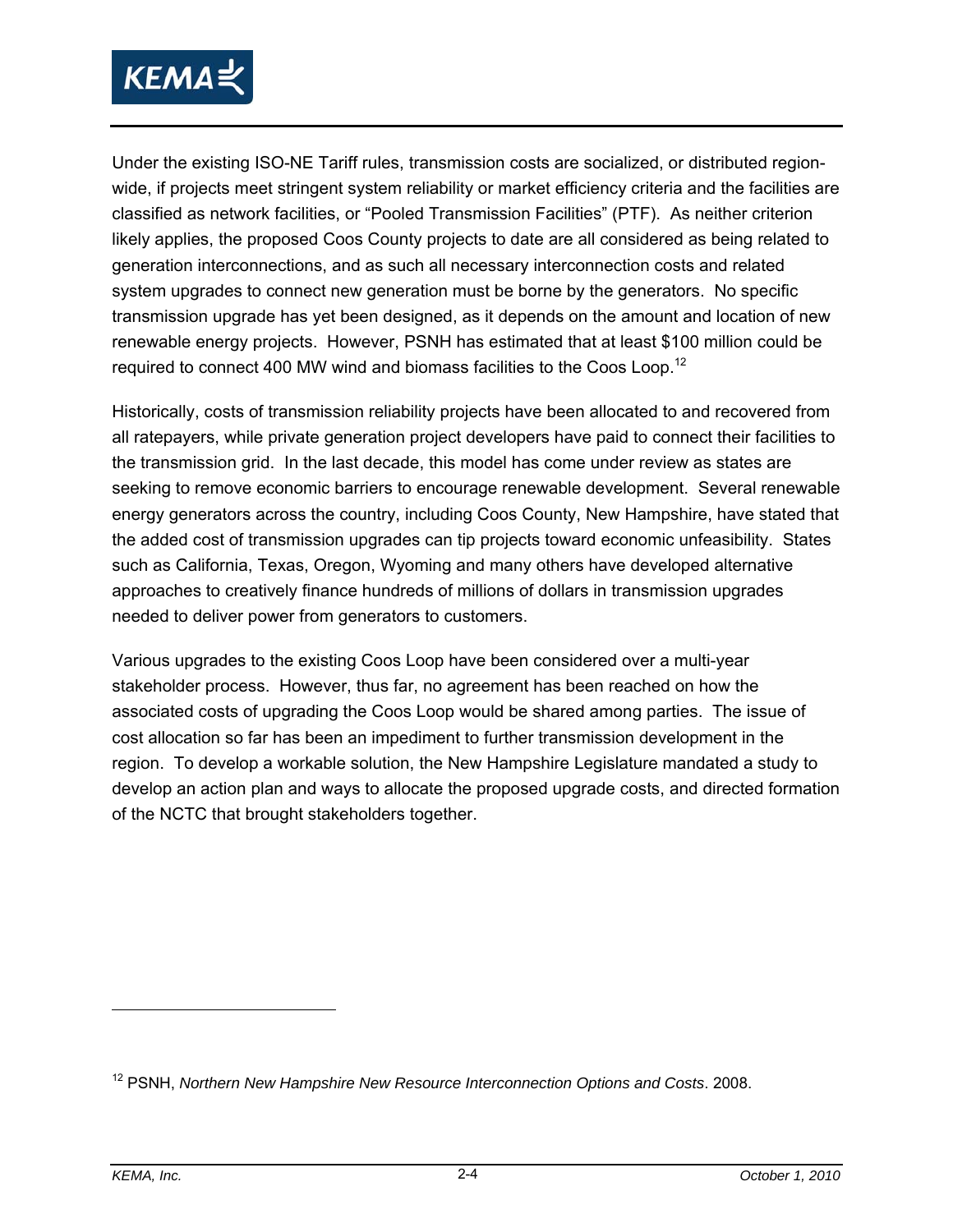

# **3. Stakeholder Roles, Feedback and Concerns**

Throughout the study, researchers met with a number of stakeholders to solicit feedback and ascertain stakeholder's views on the impact that transmission development and various cost allocation methods could potentially have on stakeholders. This chapter describes the roles of several stakeholders interested in transmission development in the North Country and summarizes input received either through meetings or in the public record. This summary is not intended to represent a complete list of stakeholders or their comments. Rather, it is intended to be representative of the types of parties involved and the opinions voiced. Minutes from the public meeting held for this study and NCTC meetings regarding this study will become available on the New Hampshire Public Utility Commission's website.

## **3.1 Stakeholders**

A number of stakeholders with a diverse set of views have an interest in proposed transmission developments of the North Country. Stakeholders discussed here include State agencies and officials; representatives of the North Country; electric utility companies and transmission owners; transmission and generation developers; New England Independent System Operator (ISO-NE); and FERC.

## **3.1.1 North Country Transmission Commission**

Created by the New Hampshire Legislature in 2008, the NCTC's purpose is to develop a plan for the expansion of the transmission capacity in the North Country.<sup>13</sup> Members constitute a variety of stakeholders including legislative appointees as well as voting and non-voting members.<sup>14</sup> The NCTC is administratively attached to the NHPUC.

<sup>&</sup>lt;sup>13</sup> Senate Bill 383, Chapter 348, Laws of New Hampshire, 2008.

<sup>&</sup>lt;sup>14</sup> Members of the NCTC include representatives from the State Senate and House of Representatives, New Hampshire Office of Energy and Planning, Energy Efficiency and Sustainable Energy Board, Public Utilities Commission, Governor's Office, North Country, Plymouth State University, Public Service of New Hampshire, National Grid Group, New England Power Generators Association, and organizations and associations associated with proposed renewable generation projects.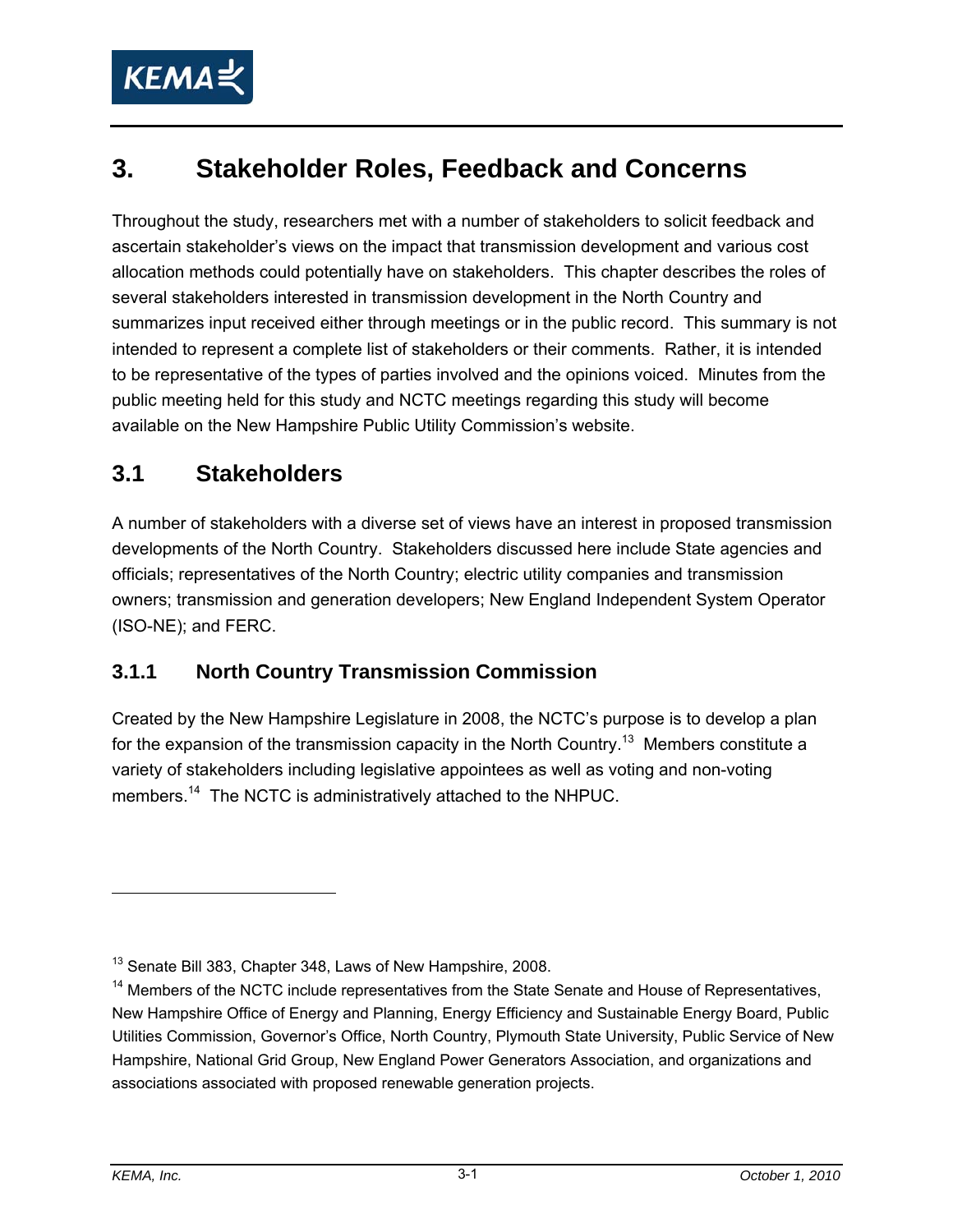

### **3.1.2 State Agencies and Officials**

**Office of the Governor.** The New Hampshire Governor's Office has a long record of supporting energy efficiency and renewable energy development in the State. For example, in 2005, Governor John Lynch set a 10% reduction target for energy consumption in state buildings. Two entities oversee this effort, the State Energy Manager ensures that the Executive Order is fulfilled and the Department of Administrative Services (DAS) implements an energy information system to measure progress in meeting the 10% reduction target. OEP staff members support the State Energy Manger's efforts to collect and analyze data in State buildings. Currently, energy use per square foot in state owned buildings has decreased by 4% since 2005, although gross energy consumption in state-owned buildings has increased by 4%.15

In 2006, the Governor set a goal of having 25% of the state's energy requirements be met with renewable sources by 2025.<sup>16</sup> In 2007, in close alignment with this goal, the Governor signed the Renewable Energy Act (HB 873) which sets a mandatory RPS for electricity providers.<sup>17</sup> In 2009, to help meet New Hampshire's renewable energy goals, the State signed a \$4.4 million, 11-month electricity contract with ConEdison to purchase 25% of its energy from wind power.<sup>18</sup> The electricity price is 9.2 cents / kWh for the generation component of the rate.<sup>19</sup> Other charges such as transmission, distribution, and customer service charges are applied in addition to the generation component of the rate.

More recently, in 2010, Governor Lynch signed into law SB73, which sets a goal that the State government reduces fossil fuel energy consumption per square foot in state-owned buildings by

<sup>15</sup> New Hampshire State Energy Manager. *State of New Hampshire Energy Management Annual Report for State-Owned Buildings and Fleets: Fiscal Year 2009*. 2009.

<sup>&</sup>lt;sup>16</sup> Accessible at: online at: http://www.nh.gov/oep/programs/25\_x\_25/index.htm. Accessed August 25, 2010. Energy requirements include transportation and heating energy and electricity generation.

<sup>&</sup>lt;sup>17</sup> New Hampshire Statutes, Chapter 362-F. The mandate requires electricity providers to obtain renewable energy certificates for 23.8% of the retail electric energy sold to end-use customers by 2025. Renewable energy certificates are records that identify each megawatt-hour generated by a renewable energy generating source under RSA 362-F:6. In 2008, amendments were enacted which exclude municipal suppliers from the requirements. (House Bill 295).

<sup>&</sup>lt;sup>18</sup> Accessible at: http://www.governor.nh.gov/media/news/2009/070209.htm Accessed August 25, 2010.

 $19$  Estimated from contract dollar and energy amounts.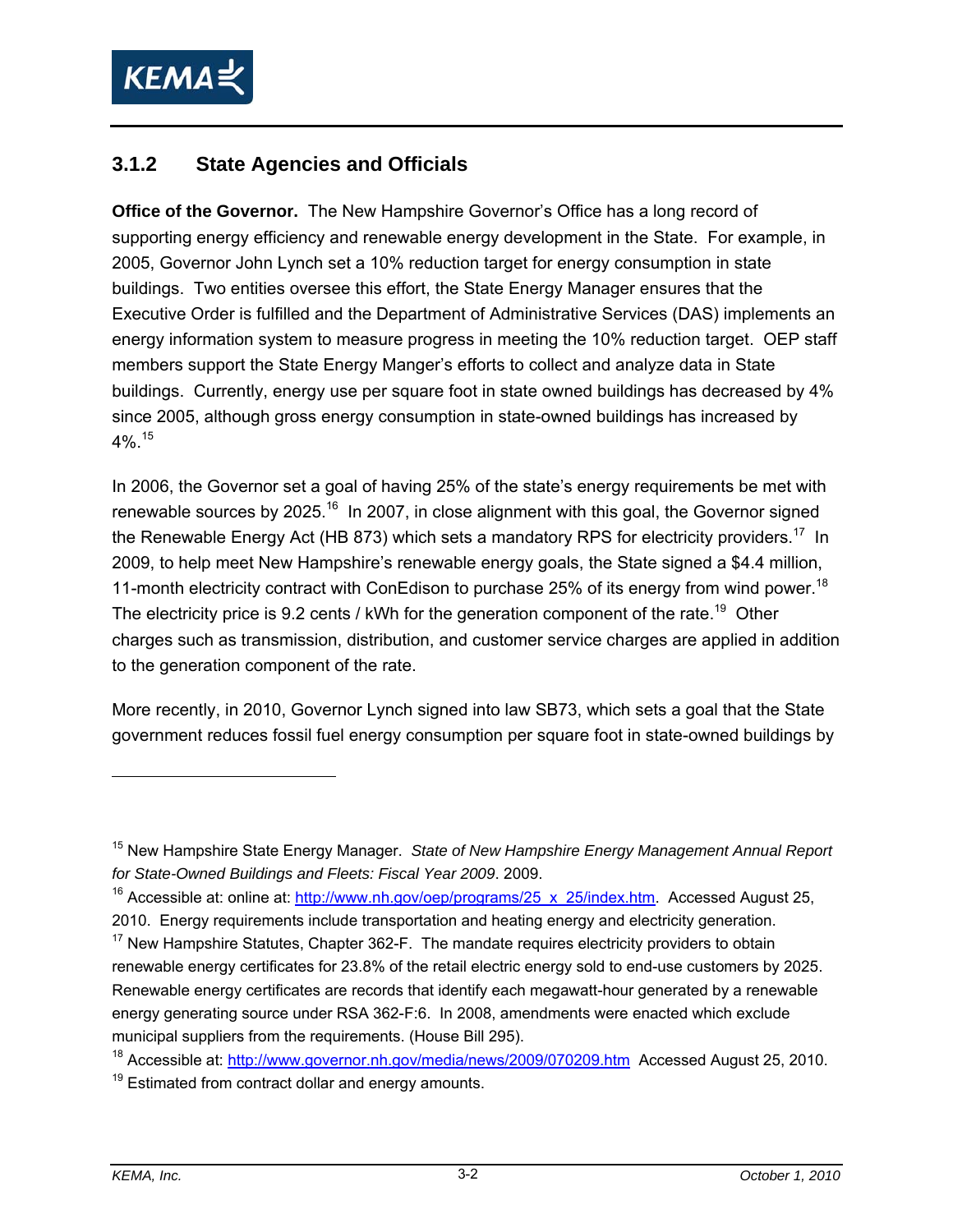

25 percent by 2025.<sup>20</sup> Provisions of the law include requiring State government to reduce energy consumption in State buildings, to develop an energy conservation plan, and to report annually on the state's consumption. Today, the State government spends almost \$22.5 million on energy costs at over 1,200 buildings.<sup>21</sup>

The Governor's Office is also engaged in regional energy efforts. New Hampshire Governor Lynch joined with five other New England governors to adopt the *Renewable Energy Blueprint*  on Sept. 15, 2009.<sup>22</sup> This Blueprint expedites development of New England renewable energy by coordinating reviews of interstate transmission line project proposals. The states also will work together to coordinate solicitations and decisions on procuring power and long-term energy contracts.

**The New Hampshire Office of Energy and Planning (OEP).** The OEP is part of the Executive Department within the Office of the Governor. The agency supports and promotes numerous energy efficiency, renewable energy and other sustainability programs in the State. As a state agency, OEP is coordinating New Hampshire's energy programs funded through ARRA. This includes coordination of a competitive bidding process, consultant selection and oversight, and administration of the state's ARRA-funded grants. OEP staff members serve on the NCTC and oversee the administration of the contract to conduct the study for this report.

**New Hampshire Public Utilities Commission (NHPUC).** The NHPUC is a regulatory entity that has jurisdiction over utilities engaged in providing electric, telecommunications, natural gas, water and sewer services in the state of New Hampshire and whose authority covers rates, quality of service, finance, accounting and safety. Its stated mission is "to ensure that customers of regulated utilities receive safe, adequate and reliable service at just and reasonable rates."23 The NHPUC has three Commissioners who are appointed by the Governor and confirmed by the Executive Council to staggered six year terms. A Chairman acts as the overall agency head. NHPUC staff members serve on the NCTC. The NHPUC's authority includes transmission-related issues and NHPUC staff members have been engaged in

<sup>&</sup>lt;sup>20</sup> Senate Bill 73, Chapter 328, Laws of New Hampshire, 2010.

<sup>21</sup> New Hampshire State Energy Manager. *State of New Hampshire Energy Management Annual Report for State-Owned Buildings and Fleets: Fiscal Year 2009*. 2009.

<sup>22</sup> The New England Governor's Conference, Inc., *2009 New England Governors' Renewable Energy Blueprint*. 2009.

<sup>&</sup>lt;sup>23</sup> Accessible at: http://www.puc.state.nh.us/Home/aboutus.htm. Accessed August 25, 2010.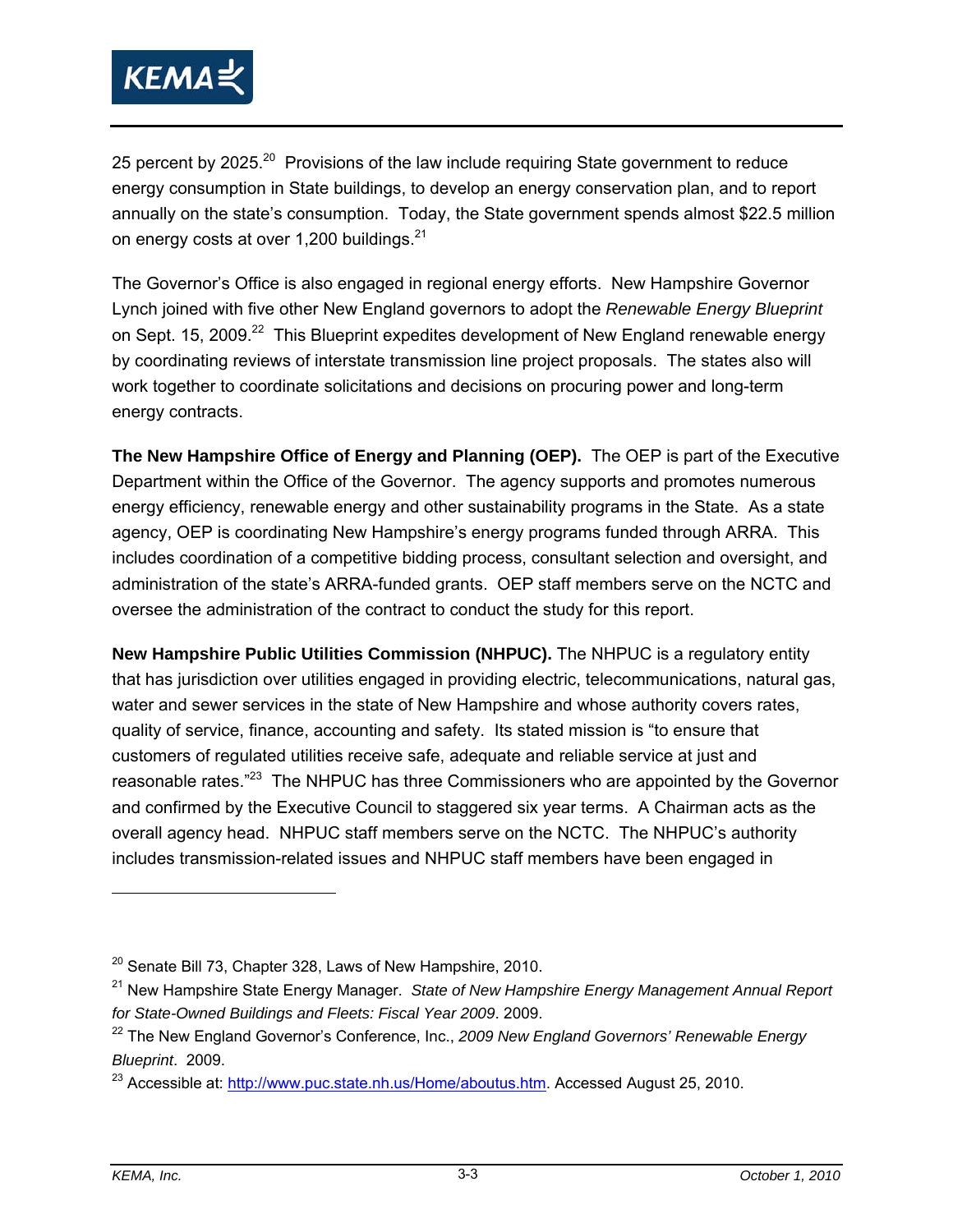

transmission development in northern New Hampshire throughout. Previous reports drafted by NHPUC staff have provided information on transmission infrastructure and development in the State and examined possible cost allocation approaches.<sup>24</sup>

**Office of Consumer Advocate (OCA).** The OCA represents the residential ratepayers in the State of New Hampshire and advocates on their behalf in accordance with State law.<sup>25</sup> The OCA is focused on residential customers of regulated utilities. While administratively attached to the NHPUC, the OCA is an independent organization and often a party at NHPUC cases.

**Site Evaluation Committee (SEC).** The SEC was created by the legislature to determine whether to grant generators the right to build a bulk power supply facility or other energy facility at a specific site.<sup>26</sup> In evaluating the application, the SEC must determine whether:

- *"the applicant has adequate financial, technical and managerial capabilities;*
- *the facility will not unduly interfere with the orderly development of the region;*
- *the facility will not have an unreasonable adverse effect on aesthetics, historic sites, air and water quality, the natural environment, and public health and safety; and*
- *the facility is consistent with state energy policy." <sup>27</sup>*

For approval of transmission lines over which the NHPUC has jurisdiction, the NHPUC must also find that the facility is "required to meet the present and future need for electricity" and that it "will not adversely affect system stability and reliability factors."  $^{28}$  The Committee has fourteen members from a variety of State agencies. $29$ 

 $\overline{a}$ 

<sup>24</sup> NHPUC, *Background Report on New Hampshire Transmission Infrastructure,* 2007; NHPUC, *Commission to Develop a Plan for the Expansion of Transmission Capacity in the North Country: Progress Report. Pursuant to SB 383 Chapter 348, Laws of N.H.* 2008. 25 RSA 363:28.

<sup>&</sup>lt;sup>26</sup> A bulk power supply facility includes generating facilities capable of operating at 30 MW or greater and electric transmission lines rated at 100 kV over new rights of way and which are either associated with a generating facility or more than 10 miles.

<sup>27</sup> NHPUC, *Background Report on New Hampshire Transmission Infrastructure,* 2007.  $28$  Ibid.

<sup>&</sup>lt;sup>29</sup> Agencies represented on the Committee include the Department of Environmental Services, the Public Utilities Commission, the Department of Resources and Economic Development, the Department of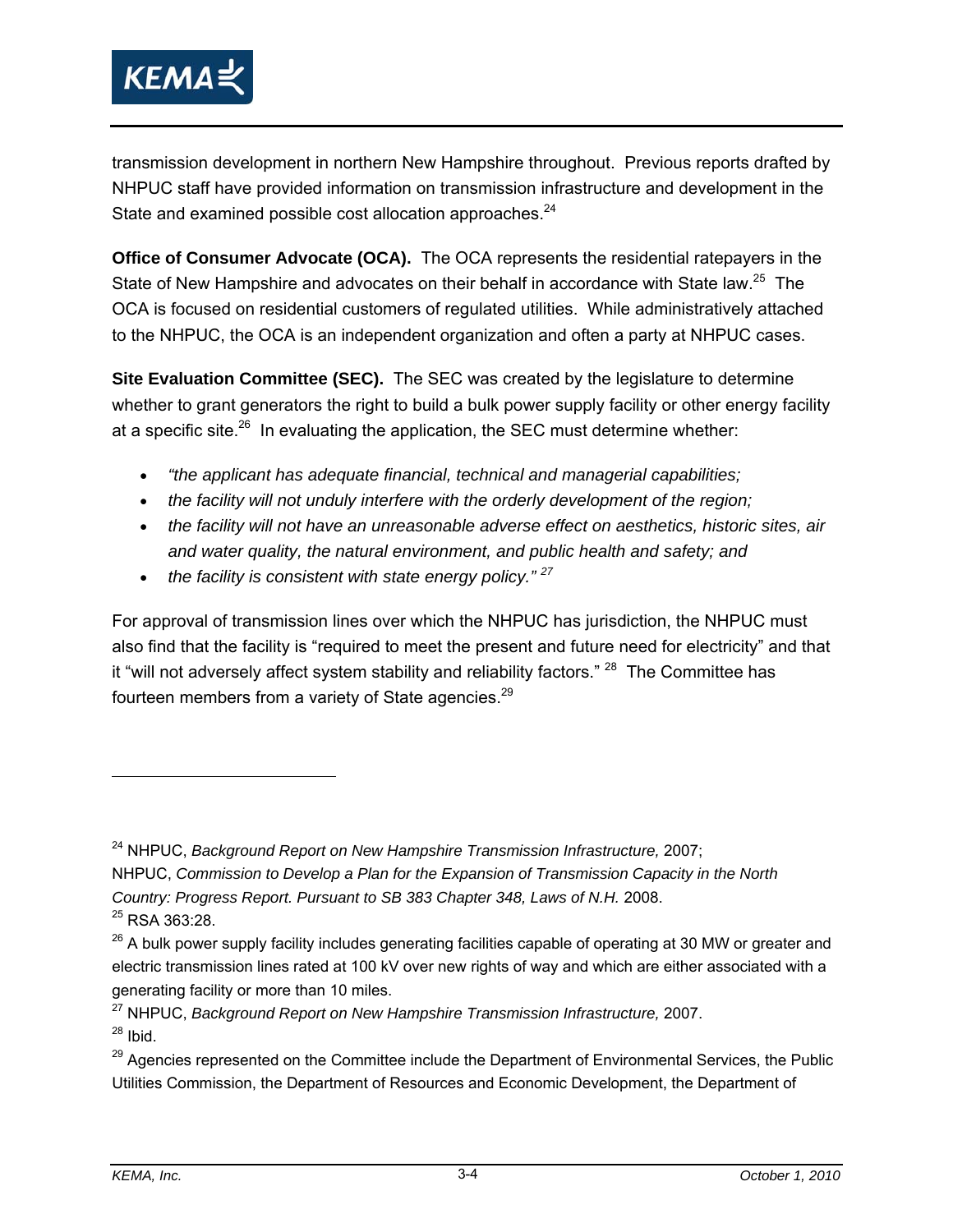

**Legislators.** The New Hampshire General Court, New Hampshire's state legislature, consists of 400 members in the House of Representatives and 24 members in the Senate. In 2007, the General Court concluded that "[i]t is in the public interest and to the benefit of New Hampshire to encourage the development of renewable energy" and that "the existing infrastructure, particularly in the northern part of the state, will need to be upgraded or replaced or new transmission facilities will need to be built." (Laws of 2007, Chapter 364:1). Related to this finding, the General Court directed the NHPUC to enable and facilitate stakeholder discussions and to submit a report describing the transmission system and the process and any alternatives to complete transmission upgrades

In 2008, the General Court established the NCTC to develop a plan for expansion of transmission capacity in the North Country.<sup>30</sup> In 2009, the legislature extended the NCTC through Senate Bill 85, which also directed the NCTC to hire a consultant to develop "a framework for a proposal for the upgrade of the transmission system in the North Country" to file with the FERC. $31$  This governmental agency oversees the transmission system reliability and the charges for transmission services.

In 2009, the members of the Senate and House sponsored legislation that would have appropriated \$155,000,000 to the public utilities commission to administer "capital improvements to the Coos Loop and other related transmission infrastructure in northern New Hampshire.<sup>"32</sup> The funds would come from a variety of sources, including new generation developers, New Hampshire ratepayers through a transmission charge, state-issued bonds and federally-funded programs.<sup>33</sup> The legislation did not make it out of the Senate Committee on Energy, Environment and Economic Development.

Health and Human Services, the Fish and Game Department, the Office of Energy and Planning, the Department of Cultural Resources and the Department of Transportation.

<sup>&</sup>lt;sup>30</sup> New Hampshire Senate Bill 383. http://www.gencourt.state.nh.us/legislation/2008/SB0383.html

<sup>31</sup> New Hampshire Office of Energy & Planning, *Request for Proposals Transmission Line Action Plan,*  January 27, 2010.

<sup>32</sup> NHPUC, *Background Report on New Hampshire Transmission Infrastructure,* 2007; New Hampshire Senate Bill 164, 2009.

 $33$  When SB 164 was first drafted, it appeared that American Recovery and Reinvestment Act funding would be available for transmission investments in remote areas that were rich in renewable energy resources. The final version of the bill, however, deleted those provisions.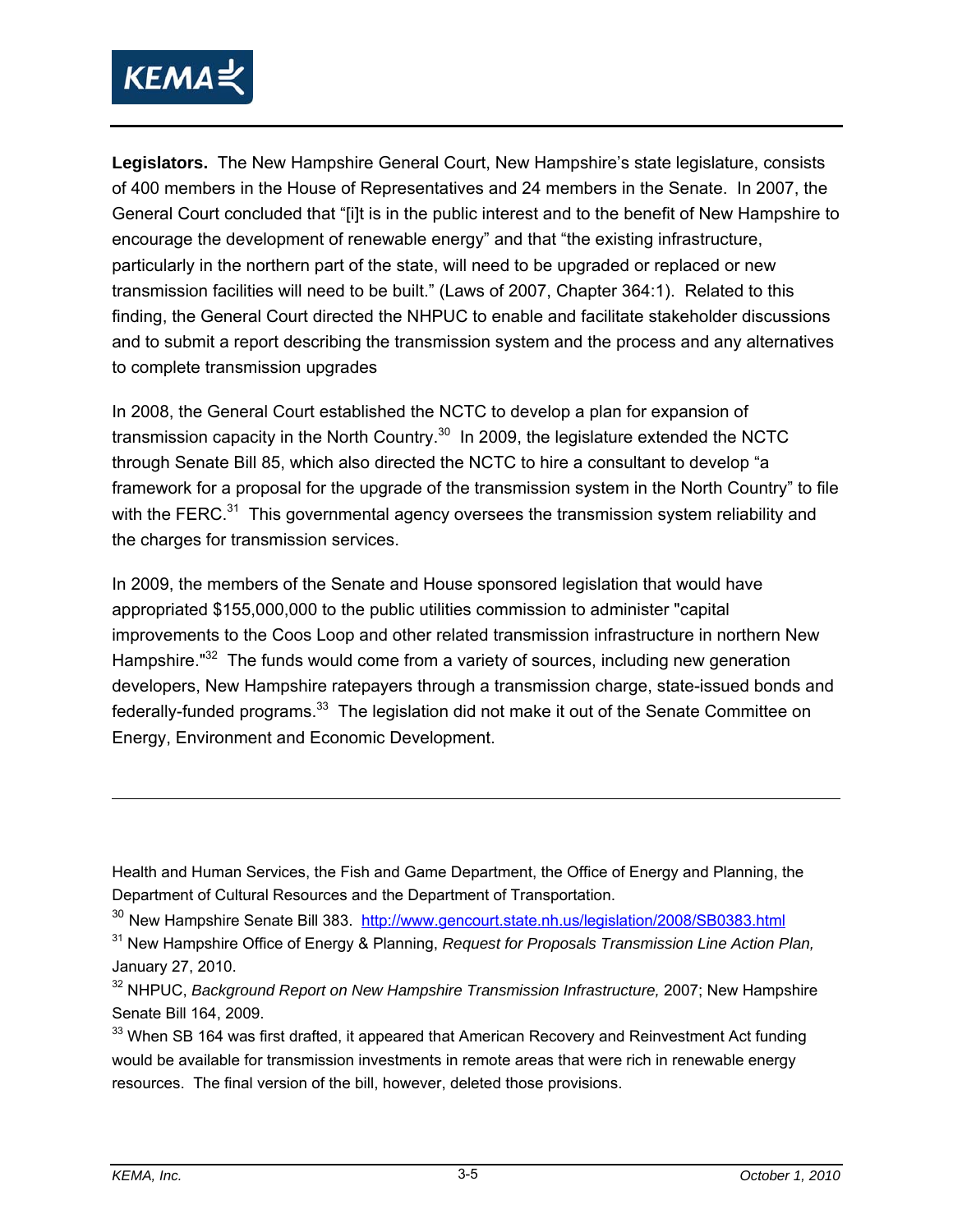

#### **3.1.3 North Country Representatives**

**Economic Development Organizations.** New Hampshire has a number of organizations throughout the State that support economic development within their communities or regions. These include Local Development Corporations, Regional Development Corporations, Certified Development Companies, and Industrial Development Corporations. These organizations support business development and economic growth within their communities and offer assistance through low-cost financing, among other services. The Coos Economic Development Corporation is part of a larger non-profit regional economic development corporation that serves the State of New Hampshire, and is a conduit for the U.S. Department of Housing and Urban Development community development block grants. In addition, the North Country Council is an Economic Development District as appointed by the U.S. Department of Commerce's Economic Development Administration. It covers 67 communities and 25 unincorporated places in New Hampshire.

**Coos County Commission.** The Coos County Commission consists of three Commissioners, Chair, Vice Chair and Clerk. The Commission serves as the executive branch of the County Government, and addresses fiscal and policy matters in the region. Coos County is one of ten counties in New Hampshire. Incorporated in 1803, Coos County has a population of about 33,000 people, and covers a land area of over 1,800 square miles, nearly 20% of the total land area of the State. $34$ 

**The General Public.** Members of the public, including organizations and individuals residing or working in the State, provided input about the proposed developments in the North Country. Organizations included those serving the interests of the general public and local communities. The Coos Community Benefits Alliance (CCBA) is one such group. It is a group of like-minded organizations whose mission is to "ensure that energy projects in the Coos County region result in long-term, tangible benefits for local communities and our natural resource base."<sup>35</sup> Members include individuals from the New Hampshire Charitable Foundation, Bethelem Local Energy Committee, Colebrook District Heating Committee, Tri-County Community Action Program, and the Northern Forest Center.

<sup>&</sup>lt;sup>34</sup> Accessible at: http://www.cooscountynh.us and http://quickfacts.census.gov/gfd/states/33000.html. Accessed August 25, 2010.

<sup>35</sup> Coos Community Benefits Alliance, *CCBA Framing Document.* 2010.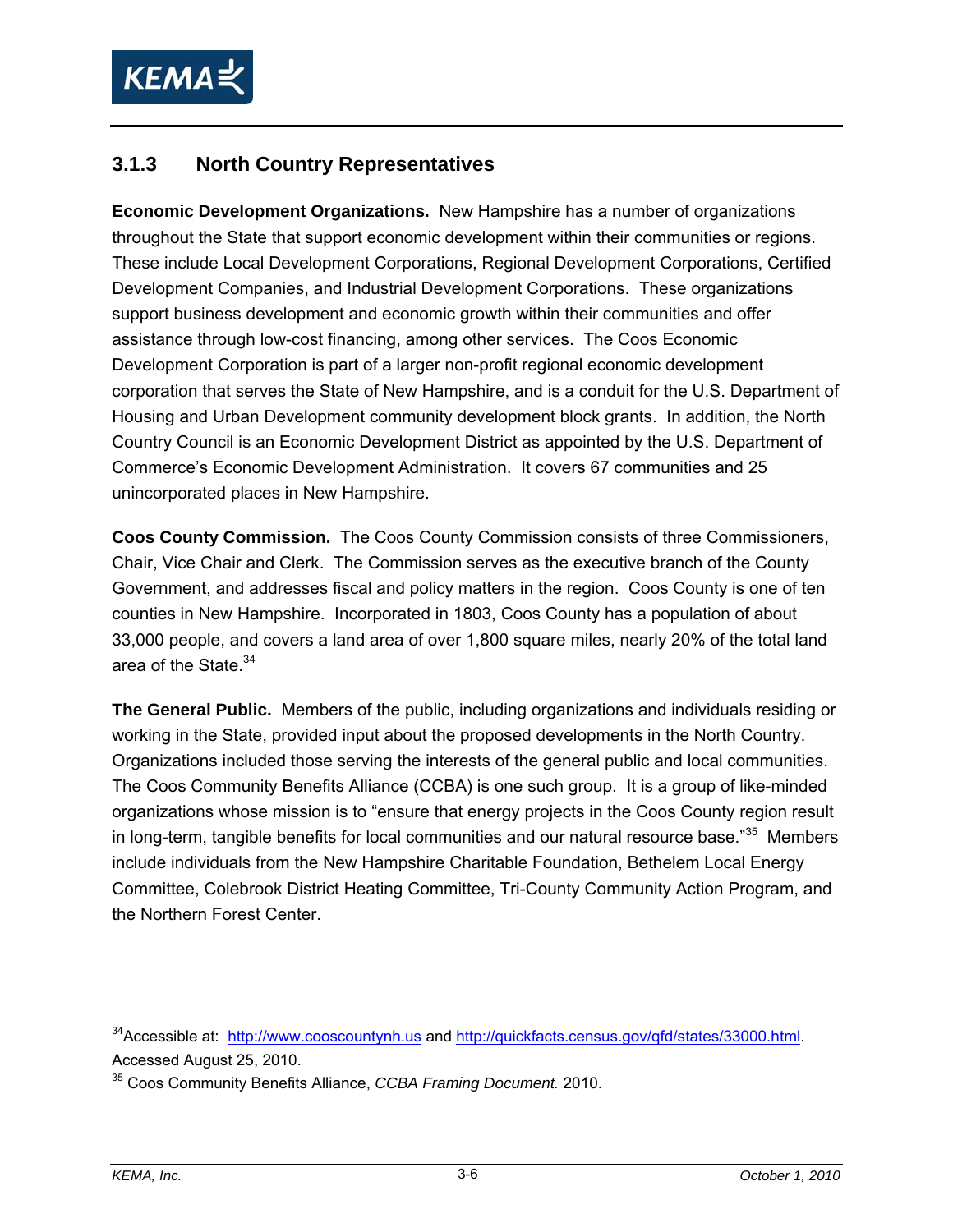

### **3.1.4 Electric Utility Companies and Transmission Owners**

**Public Service Company of New Hampshire (PSNH).** PSNH is the largest electric utility in the State, serving over 490,000 customers. (See PSNH's service area shown in Figure 2.) It is a wholly-owned subsidiary of Northeast Utilities, a utility holding company based in Connecticut. PSNH owns nine hydroelectric facilities, three fossil fuel-fired power plants which jointly constitute 1,110 MW of generating capacity. One of PSNH's fossil-fueled power plants also uses biomass as an input fuel. PSNH owns and operates approximately 1,000 circuit miles of high voltage transmission: 252 circuit miles at 345 kV, 743 circuit miles at 115 kV, and 8 circuit miles at 230 kV. This transmission system sends power through 56 substations across the State.<sup>36</sup>

**National Grid (NGRID).** NGRID is the other major transmission owning utility in New Hampshire. It serves over 38,000 customers. The utility owns and operates over 300 circuitmiles of transmission in New Hampshire. The majority of these transmission facilities, over 82%, are 230 kV lines, nearly 17% are 115 kV and less than 1% are 69kV. The 230 kV lines export power from the Comerford and Moore hydroelectric facilities on the Connecticut River to southern New England. The 115 kV lines supply local area loads.<sup>37</sup>

**Anbaric Transmission.** Anbaric Transmission develops, builds and owns independent transmission lines in the northeastern U.S. To date, it is the only non-utility entity that can develop transmission projects funded by ratepayers in New Hampshire. While Anbaric Transmission is an active stakeholder, to date no proposals have been submitted for private transmission in New Hampshire's North Country. The company has developed other transmission projects in the northeastern U.S. and is continuing to develop proposals.

 $\overline{a}$ 

<sup>36</sup> NHPUC, *Background Report on New Hampshire Transmission Infrastructure,* 2007.  $37$  Ibid.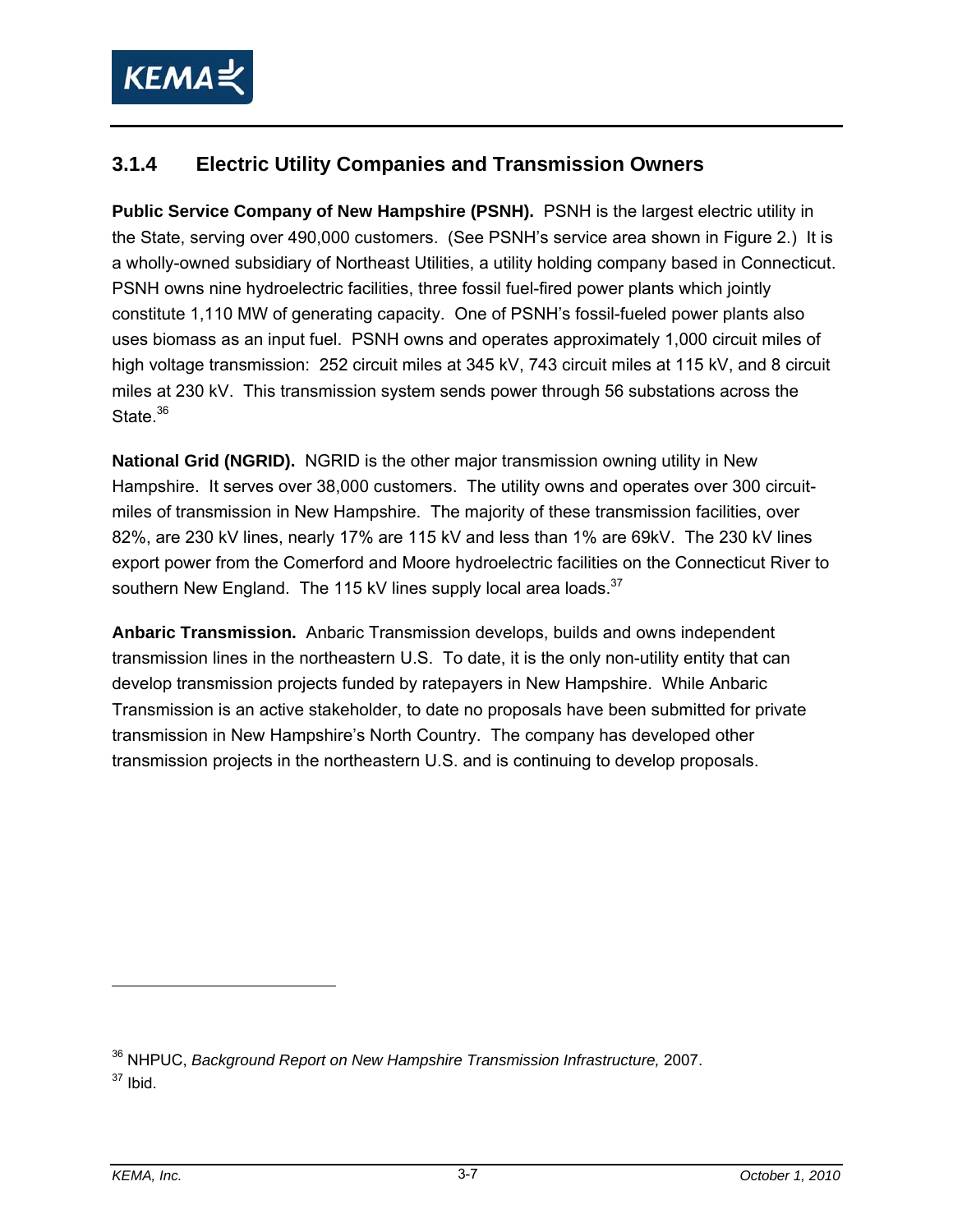

#### **Figure 2. Electric Utility Service Areas**

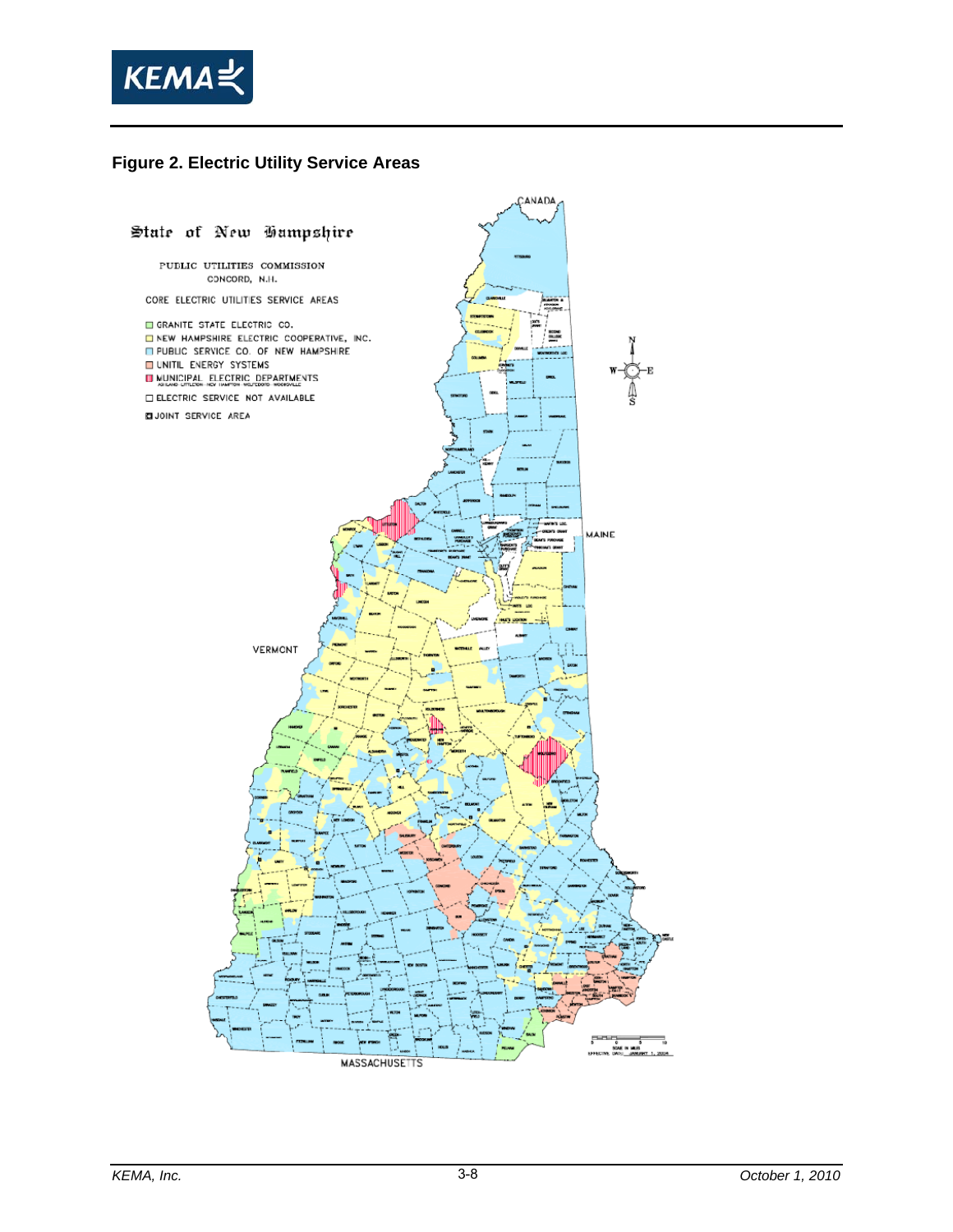

### **3.1.5 ISO-NE**

The Independent System Operator (ISO) of New England is a FERC-approved regional transmission organization (RTO) with operational control over transmission facilities throughout the six New England states, including New Hampshire. Rates, terms and conditions of transmission service in New England are set forth in the ISO-NE Tariff.<sup>38</sup> Rates and charges are regulated by FERC, and are subject to modification. Modifications may be made through a rate change filing by ISO-NE or a local transmission owner, as appropriate. Alternatively, a complaint filed at the FERC showing that existing rates, terms and conditions of service are unjust, unreasonable, or unduly discriminatory may result in a modification.

The ISO- Tariff allows for different cost allocations depending on whether a transmission facility is deemed a pool transmission facility (PTF) or a local transmission facility (LTF).

- **Pool Transmission Facilities (PTF).** Generally, PTFs are transmission facilities that operate at 69 kV or above and that help to integrate region-wide electric system. The costs of PTFs are socialized and shared by transmission customers, network load, throughout New England. Network load pays for "Regional Network Service," which is the revenue requirement for Pool Transmission Facilities. Generation that is connected to PTF does not pay for transmission service.
- **Local Transmission Facilities (LTF).** LTF are transmission facilities that operate at lower voltages and generally function either as generation leads to deliver electricity from generation facilities to the grid, or to deliver electricity from the grid to serve local loads. The costs of LTF are paid by transmission customers of the local transmission owner, which are both load and generation resources utilizing these non-PTF facilities. Where a generation resource utilizes Non-PTF facilities to access PTF facilities to transmit generation, it pays for Local Transmission Facility use pursuant to Schedule 21 of the ISO-NE Tariff.

#### **3.1.5.1 Interconnection**

Each generation interconnection project is unique and therefore, the administrative and technical studies (of feasibility, system impact, and facilities) necessary to determine the system

<sup>38</sup> ISO-New England, *ISO New England Transmission Market, and Services Tariff. Retrieved from:*  http://www.iso-ne.com/regulatory/tariff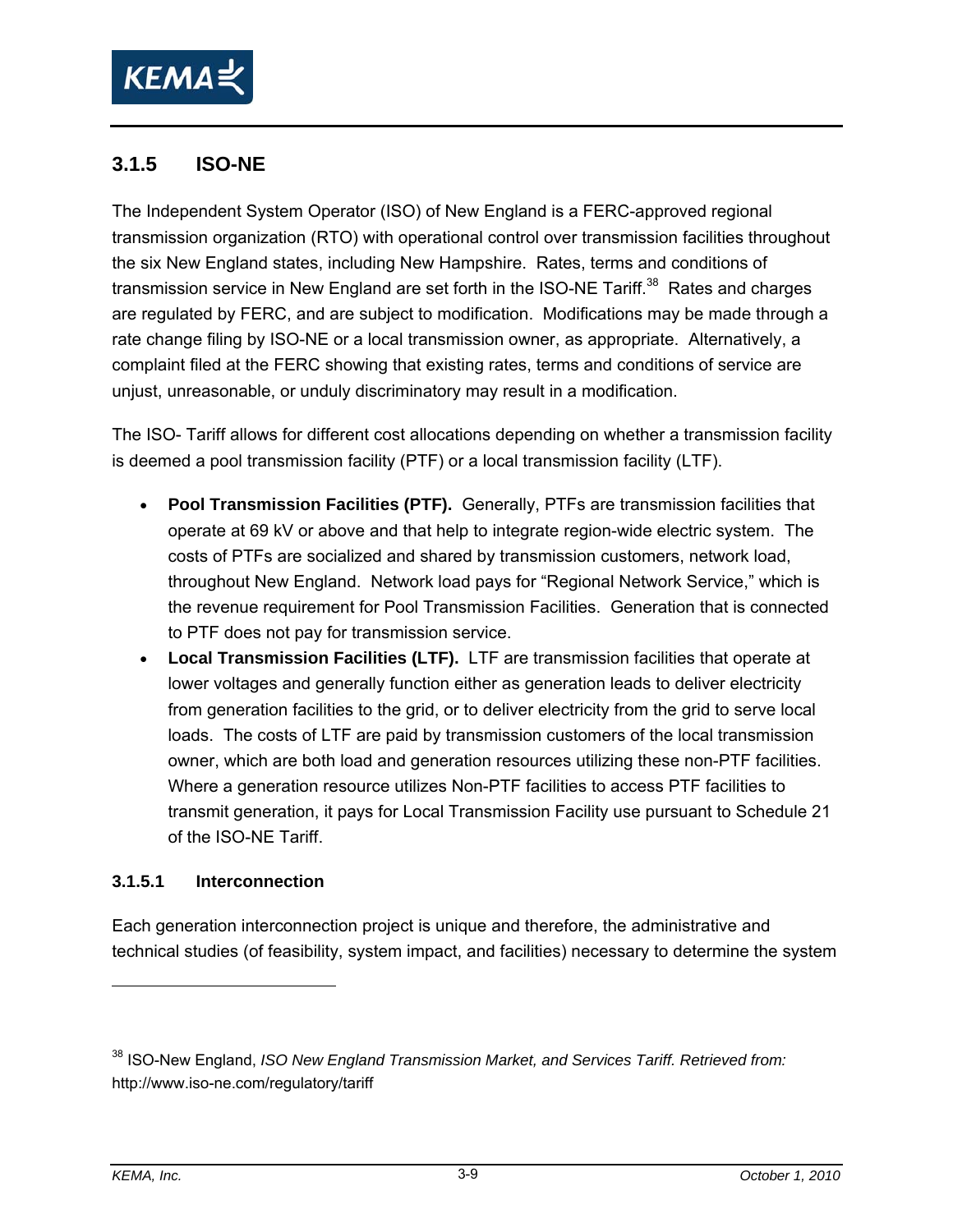

modifications required to ensure reliability must be conducted on a case-by-case basis. Throughout the process, ISO-NE must remain impartial while it administers the interconnection and facilitates communication between stakeholders. Each interconnection request is placed in a publicly available queue at the time the application is received. Where there may be an overlap in the impact of generators, the one that is filed first, and hence has a higher queue position, is given first rights to use the existing transmission. As of the October 2010 ISO-NE generator interconnection queue were approximately 100 proposed projects including approximately 230 MW of renewable projects in Coos County.<sup>39</sup>

Generator interconnections in New England are completed according to the FERC-approved interconnection standards. The most basic test is intended to promote access to the transmission system, but does not guarantee full deliverability of a generator's output. Additional tests can be requested which would gauge deliverability. To determine if a unit can qualify for capacity credit, a separate study needs to be done. The Generator Interconnection Process (GIP) guides how, and under what conditions, new power plants are physically connected to the existing transmission system.<sup>40</sup> The Large Generator Interconnection Agreement (LGIA) applies to generators larger than 20 MW, and the Small Generator Interconnection Agreement (SGIA) applies to smaller generators.<sup>41</sup> In terms of jurisdiction, the Coos Loop is FERC jurisdictional transmission, as would be any likely upgrades.

Under ISO-NE's competitive wholesale electricity market structure, developers of generator projects are responsible for the costs of interconnection studies and any transmission upgrades that ISO-NE determines are necessary to allow a project to interconnect to the grid.

<sup>&</sup>lt;sup>39</sup> The ISO-NE generator interconnection queue is dynamic with projects continually entering and exiting for a number of reasons. Accordingly, the ISO-NE updates and posts the queue monthly to its website at http://www.iso-ne.com/genrtion\_resrcs/nwgen\_inter/status/index.html.  $40$  Ibid.

<sup>&</sup>lt;sup>41</sup> Accessible at: http://www.dsireusa.org/incentives/incentive.cfm?Incentive\_Code=US06R&re=1&ee=1 [why not cite to the tariff?]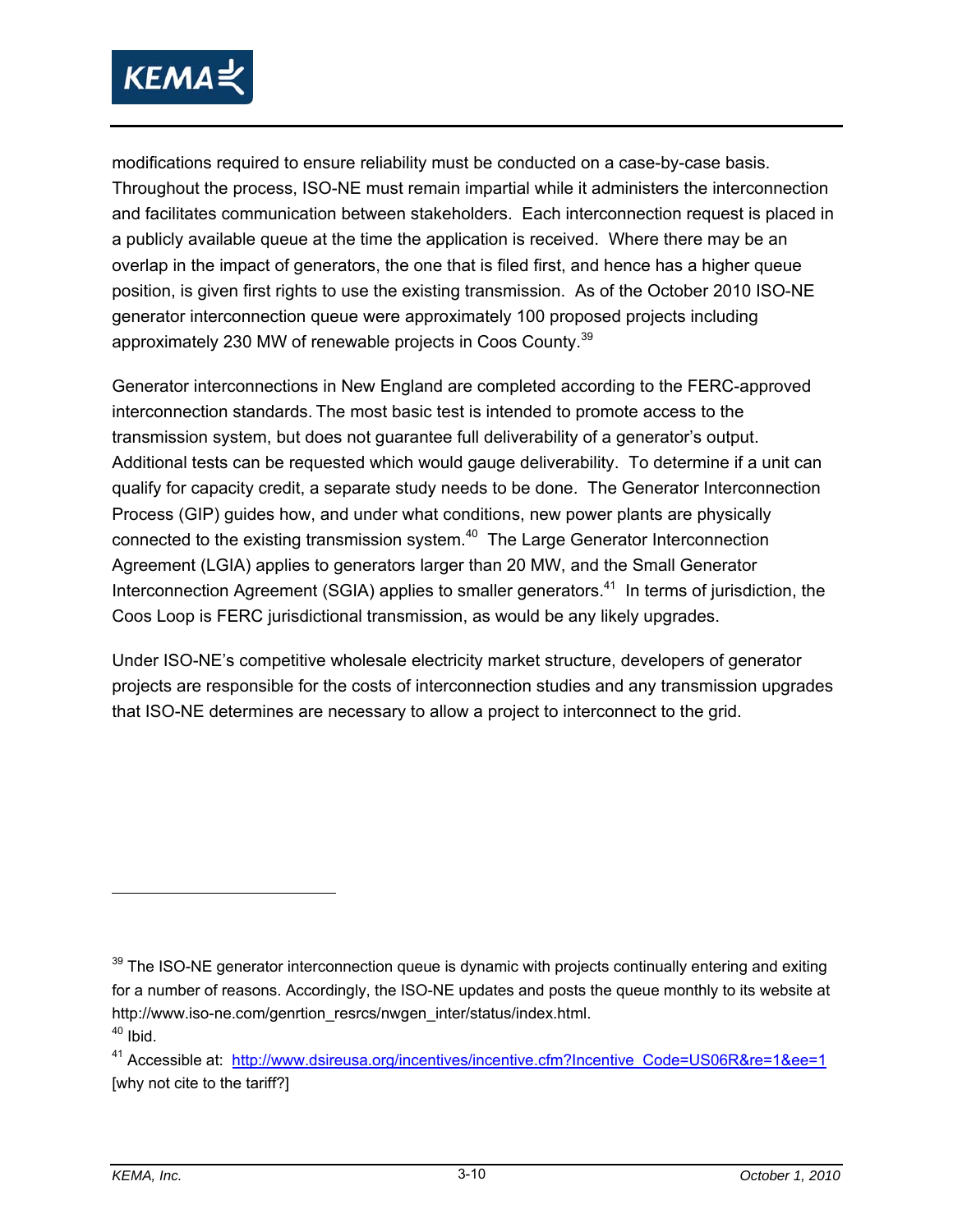

#### **3.1.5.2 System Planning**

Every year, ISO-NE works with transmission owners (TOs) in the region to develop a Regional System Plan (RSP).<sup>42</sup> The annual RSP assesses system needs and identifies transmission upgrades that would have regional benefits. Specifically, the RSP provides 10-year forecasts of consumption and peak demand, documents the adequacy of the region's bulk power system infrastructure, and reports on the ability of the region to comply with key policies such as the renewable portfolio standard. As part of the RSP process, ISO-NE reviews the reliability of designs proposed by TOs and reviews their transmission cost allocations to determine which costs should be regionalized versus localized.

There are several phases to the yearly process for transmission development. It begins with the identification of system needs, either in terms of generation or reliability, through various assessments. New England stakeholders then provide input to the RSP through the Planning Advisory Committee (PAC). The regional system planning process is open and iterative and culminates with an open meeting where the public can provide input to ISO's Board of Directors before the ISO approves the RSP. While the RSP seeks to address system needs with market responses, such as demand-side measures or merchant transmission, the RSP does not constitute an integrated resource plan. Regional cost sharing applies to transmission projects that benefit the entire region.

The RSP process has resulted in numerous transmission investments to maintain reliability, with \$4 billion worth of investment going into service since 2002 and about \$5 billion worth of further transmission projects planned.

#### **3.1.6 Transmission and Generation Developers**

A core group of stakeholders that develop wind and biomass generation and transmission have expressed an interest to build in the Coos County region if sufficient transmission capacity can be secured in a way that does not impair the economics of their projects. Several stakeholders have an economic interest in the Coos Loop upgrade to interconnect their proposed generation, while some stakeholders have expressed interest in developing the transmission upgrade if economically viable. While other generation and transmission firms may have interests in such

 $\overline{a}$ 

 $42$  The Existing ISO New England Regional System Planning Process is described in Attachment K to the ISO New England Transmission, Markets and Services Tariff.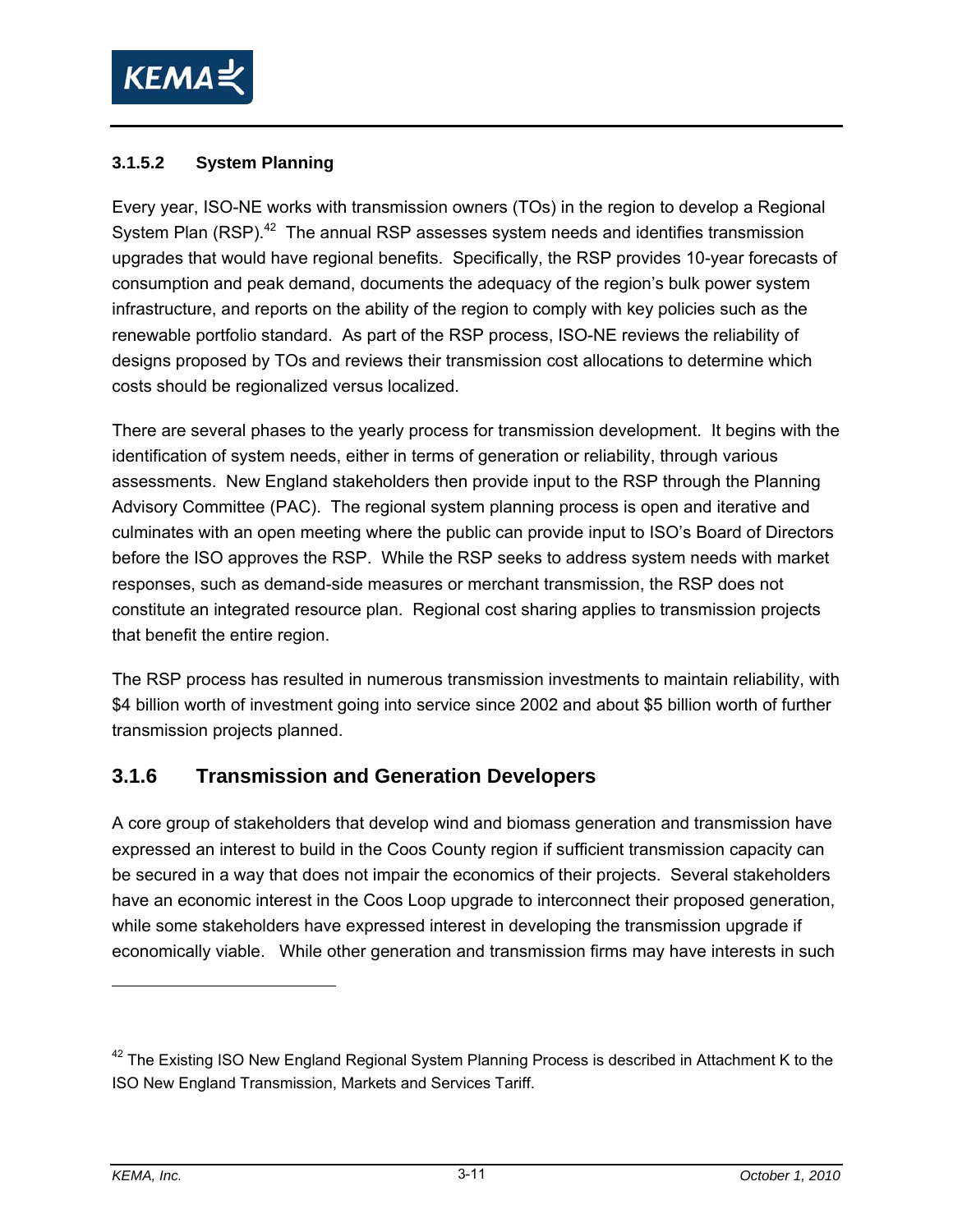

upgrades, the following firms have attended public meetings, participated in the NCTC and some have commenced project development in the North Country, as noted.

**Laidlaw Energy Group (Laidlaw).** Laidlaw, founded in 2002, develops, acquires, and converts existing generation facilities to biomass and solar energy facilities. Under its affiliates, the company acquires fossil fuel and idled plants, as well as idled pulp and paper mills, in the northeastern U.S. Affiliate Laidlaw Berlin BioPower, LLC acquired the Berlin-based former Fraser Paper Mill in 2008 and plans to convert and upgrade it to a wood-fired biomass facility of up to 70 MW. This plant will deliver hot water to a Gorham, N.H. paper mill, and electricity to PSNH under a long-term Power Purchase Agreement (PPA).<sup>43</sup> Laidlaw, based in New York, New York, is a publicly traded company (OTC: LLEG.PK) since 2002.<sup>44</sup>

**Clean Power Development (CPD).** CPD develops wood-fired biomass facilities across the U.S. in connection with partner Gestamp Biomass, a division of Gestamp Renewables. Existing projects under development include a 29 MW biomass combined heat and power plant in Berlin, NH, expected to start construction in the fall of 2010, and a biomass power plant in Winchester, NH.45

**Noble Environmental Power (Noble).** Noble, founded in 2004, is a private renewable energy generating company with a 726 MW generation portfolio and approximately 1,800 MW of windparks under development throughout the U.S. $46$  Noble is majority-owned by JPMorgan Partners Fund, which is managed by CCMP Capital. The firm's Granite Reliable Wind Park, a 99 MW, 33-turbine wind farm, is currently under development. This farm is located in four Unincorporated Places — Dixville, Millsfield, Irvings Location, and Odell — as well as in the town of Dummer, all of which are in Coos County. This wind farm has signed agreements to sell more than half the wind power output. The project received a U.S. Army Corps of Engineer permit to go forward in June 2010.

**Wagner Forest Management (Wagner Forest).** Wagner Forest, headquartered in Lyme, employs more than 70 individuals, including roughly 40 foresters, and manages 2.7 million

<sup>&</sup>lt;sup>43</sup> Accessible at: http://www.laidlawenergy.com/berlin-nh-project.html. Accessed September 28, 2010.

<sup>&</sup>lt;sup>44</sup> Accessible at: http://www.laidlawenergy.com/investors.html<br><sup>45</sup> Accessible at: http://www.cleanpowerdevelopment.us/projects.php<br><sup>46</sup> Accessible at: http://www.noblepower.com/about-us/index.html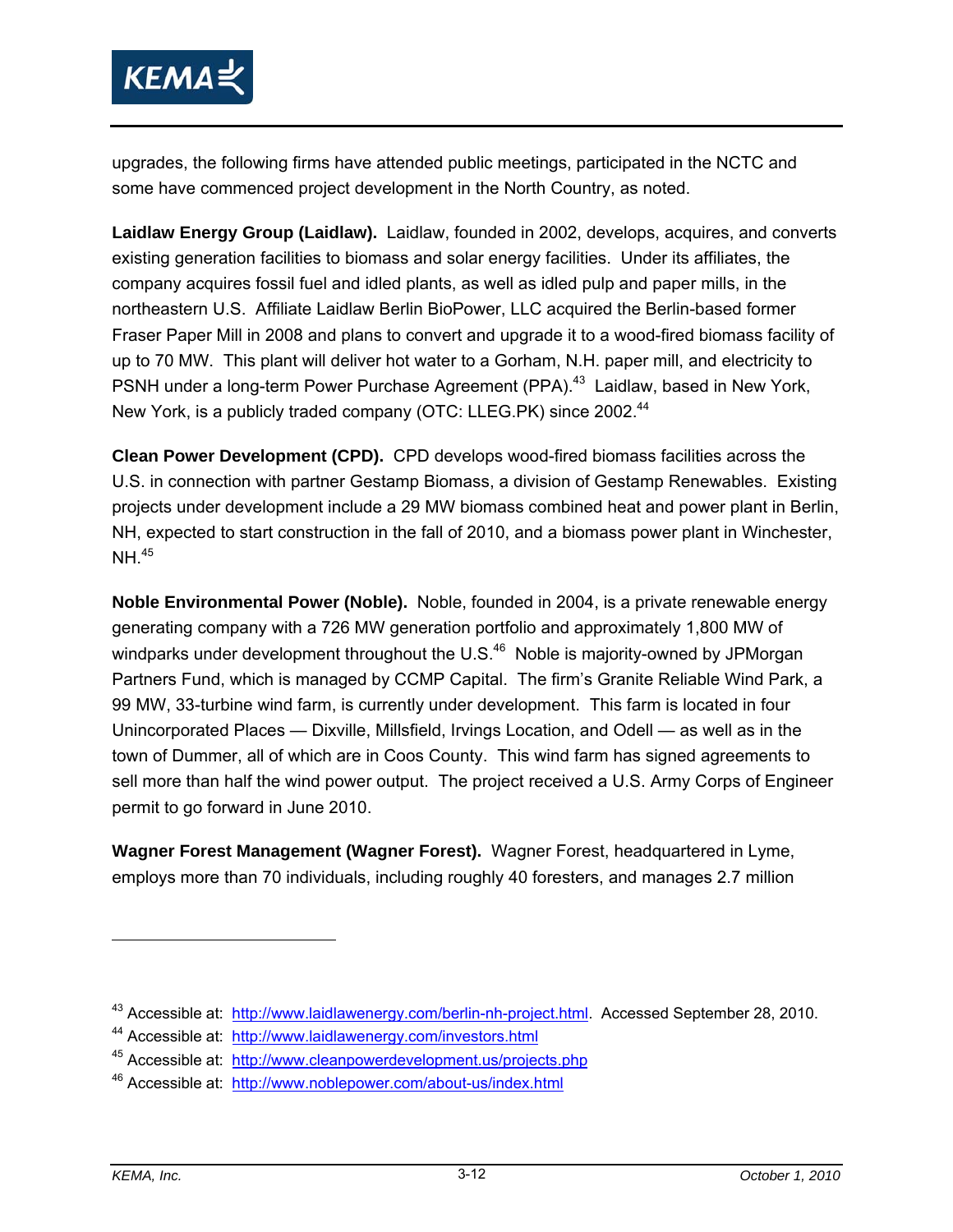

acres in the northeastern U.S. and eastern Canada. The firm has proposed a \$500 million, 200 MW wind power park in Dixville, New Hampshire.<sup>47</sup>

### **3.1.7 Federal Energy Regulatory Commission (FERC)**

Transmission of electric energy in interstate commerce is regulated by FERC. By law, FERC is authorized to regulate the transmission and wholesale sales of electricity, and is charged with ensuring that rates, terms and conditions for wholesale sales and transmission of electricity in interstate commerce are just and reasonable and not unduly discriminatory or preferential. As such, FERC has authority over tariffs which allocate transmission costs among ratepayers in the region.

In 1996, FERC issued its Order No. 888, which requires all transmission owners to provide transmission service to all eligible customers on a non-discriminatory basis pursuant to a tariff on file at the FERC. In 1999, FERC issued its Order No. 2000, which encouraged utilities to transfer operational control over their transmission facilities to an independent RTO or ISO, which would provide transmission service on a region-wide basis.

Today, FERC has approved a number of tariffs which encompass a number of transmission cost allocation approaches. Section 4 provides a summary of some of these approaches. Generally, FERC is open to innovative transmission cost allocation, to the extent that it is just and reasonable.

On June 17, 2010, FERC issued a notice of proposed rulemaking (NOPR).<sup>48</sup> In the NOPR, FERC makes a preliminary finding that some existing methods for allocating the costs of new transmission may not be just and reasonable because they may inhibit the development of efficient, cost-effective transmission facilities necessary to produce just and reasonable rates. As such, FERC proposes transmission planning reforms, including a requirement that each transmission provider participate in a regional transmission planning process that produces a regional transmission plan. Information about ISO-NE's planning process is summarized in Section 3.1.5.

<sup>&</sup>lt;sup>47</sup> Accessible at: http://www.wagnerforest.com<br><sup>48</sup> FERC Docket Number RM10-23-000: Transmission Planning and Cost Allocation. June 17, 2010.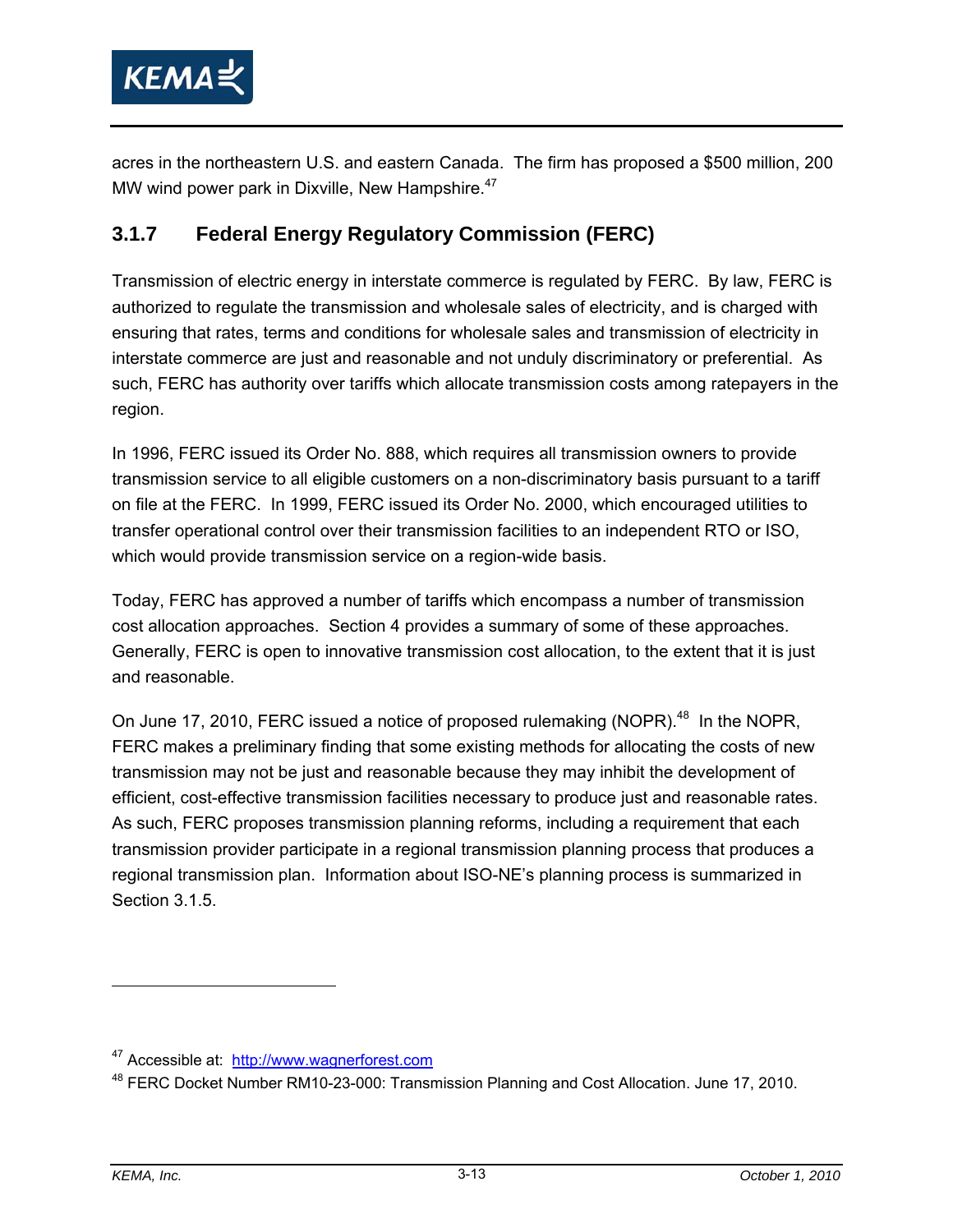

In its recent NOPR, FERC considers new rules that would address transmission development related to public policy initiatives. In particular, in addition to evaluating proposed transmission enhancements based on considerations of reliability and overall cost reduction, transmission providers would be required to consider transmission projects proposed to facilitate compliance with public policy requirements established by state or federal laws or regulations, such as RPSs. Transmission providers are to identify specific public policy requirements established by state or federal laws or regulations to be considered in the transmission planning process after consultation with transmission customers and other stakeholders. Transmission providers may also provide for consideration in the transmission planning process additional public policy objectives that are not specifically required by state or federal laws.

The proposed rule would eliminate provisions in existing tariffs that offer a right of first refusal for incumbent transmission providers to construct new transmission projects identified in transmission plans. The intent is to allow non-incumbents an equal opportunity to participate in regional transmission planning and development. The rule would not apply to merchant transmission lines, where costs are not recovered through a regional cost allocation.

In addition, the rule would require transmission providers to adopt a method to allocate transmission costs associated with projects related to the transmission plan. The intent of the NOPR as a whole is to align transmission planning and cost allocation procedures. The rule would have separate cost allocation methods to be developed for allocating intraregional transmission costs and interregional transmission costs. Furthermore, the rule notes that different cost allocation methods may be adopted for allocating the costs of:

- Facilities driven by needs associated with maintaining reliability and sharing reserves.
- Facilities being built to relieve transmission congestion and achieve production cost savings.
- Facilities being built to achieve public policy requirements established by state or federal laws.

The rules proposed by the FERC in its NOPR, if enacted, may not have a significant impact on timely enhancement of the Coos Loop to support development of renewable energy resources. ISO-NE has an open and transparent transmission planning process for evaluation of transmission system needs based on considerations of reliability and market efficiency in which interested stakeholders may participate. The proposed rule would simply require ISO-NE and the Participating Transmission Owners to amend their transmission planning processes to provide explicitly for consideration of public policy requirements established by state or federal laws or regulations that drive transmission needs, along with other factors already considered in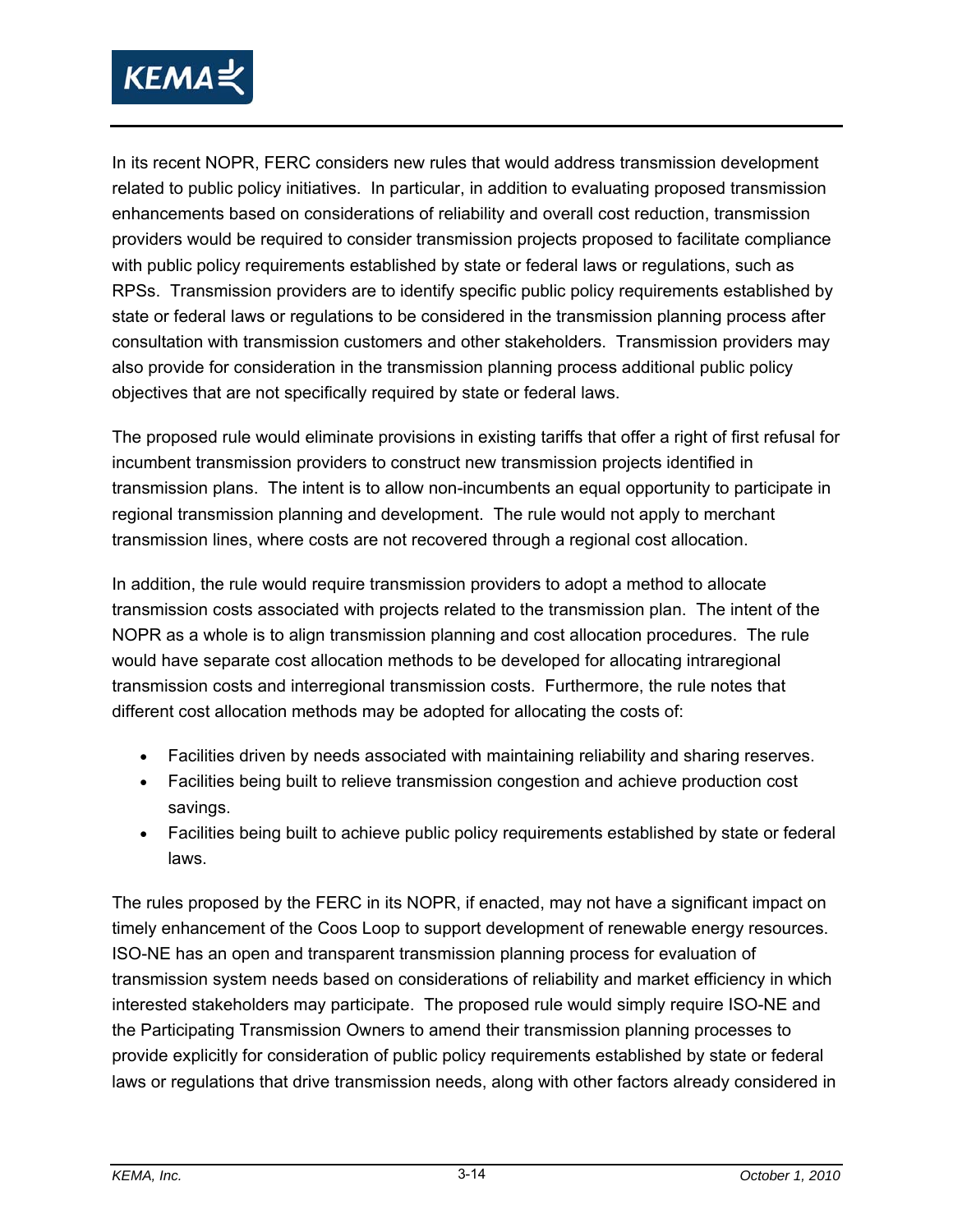

the transmission planning process. However, it would not necessarily affect the result of the transmission planning processes. Furthermore, the proposed rule will not necessarily require ISO-NE to change its cost allocation approach, which limits the socialization of transmission costs to reliability and market efficiency upgrades.

The proposed rule also would permit each transmission provider to adopt special procedures for allocation of the costs of transmission facilities that are planned for achieving public policy requirements established by state or federal laws or regulations. Unless they are properly designed, procedures used solely for allocation of costs of transmission facilities that are planned for achieving public policy requirements established by state or federal laws or regulations may fail to stimulate development of such facilities.

In any event, implementation of any final rule that results from the NOPR is likely to be far into the future. A final rule may not be issued until late winter or early spring 2011, and proposals to modify existing Open Access Transmission Tariffs to comply with the final rule would not be due until six months after the rule becomes effective. After such compliance filings are submitted, additional time (perhaps several months) will be required for the FERC to evaluate the compliance filings. Only then will transmission system operators, such as ISO-NE, begin to implement the tariff revisions by giving explicit consideration to proposals for construction of new transmission facilities in order to achieve public policy requirements.

## **3.2 Stakeholder Input**

Researchers gathered input from a variety of stakeholders, either directly or through public record. This subsection distills these comments into a set of common issues, several of which underscore the existing impediments to transmission development in the North Country, the potential benefits and costs of transmission development and cost allocation approaches, and the role of transmission development in addressing State energy goals. Due to stakeholder confidentiality, names and identifying details of individual stakeholders have been withheld and many statements have been aggregated. The views expressed here are not those of KEMA or the NCTC as a whole. Rather, they are the opinions of stakeholders as identified through a series of stakeholder meetings held for the purpose of this study.

## **3.2.1 Perceived Project Barriers**

Several stakeholders commented on barriers to transmission and renewable energy development. According to stakeholders, factors that create risks can impede projects by making financing more expensive and thus increasing project costs. Low risk and good credit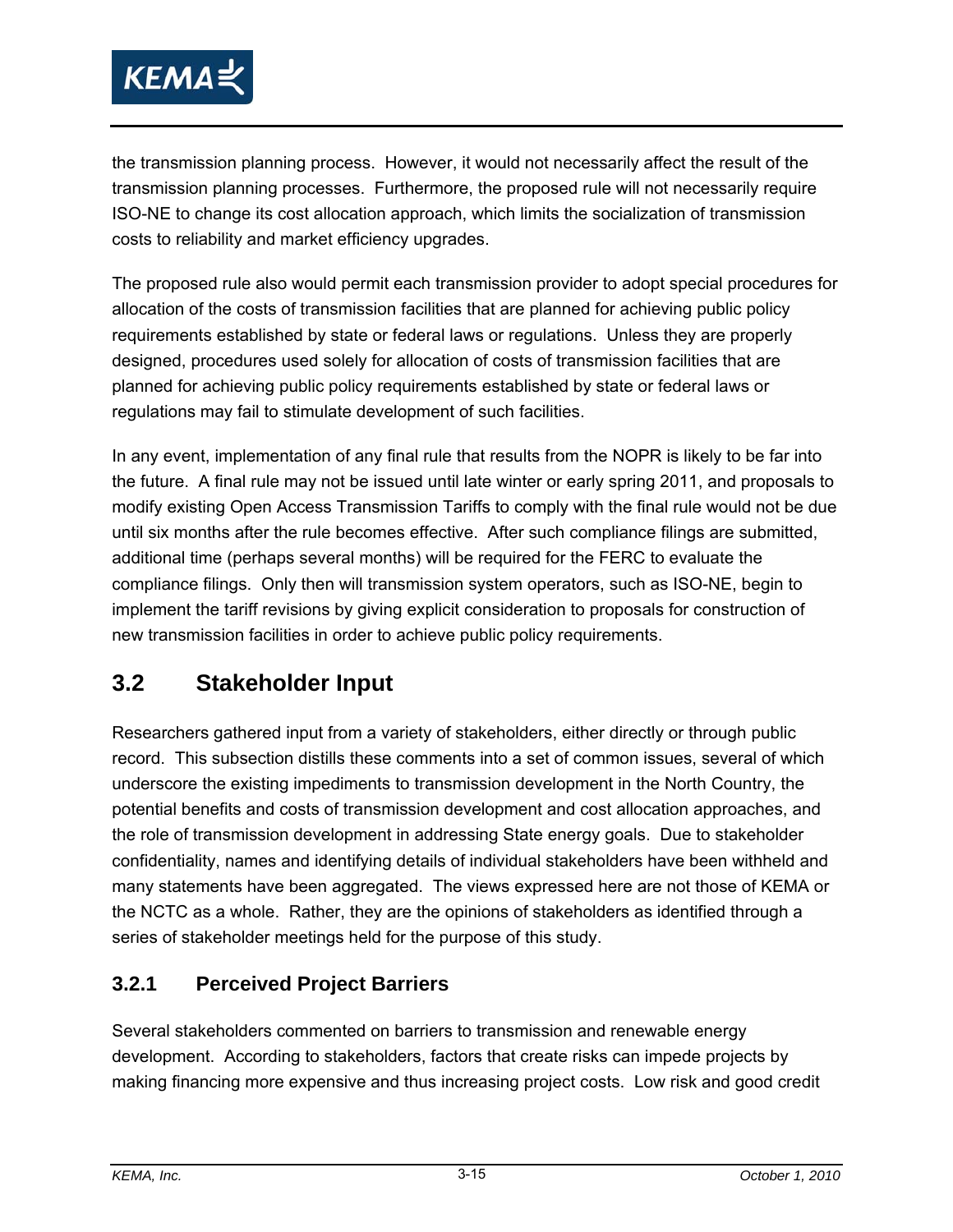

are key to good financing. In turn, stakeholders cited revenue certainty as a factor in successful projects. Overall, stakeholders commented that, in addition to the total cost of a project, the level of risk and who bears the risk are significant factors in determining whether a project can move forward.

**Transmission Customers.** According to stakeholder comment, to justify an investment, transmission developers need to identify how they are going to recover their investment costs and who they will recover them from. In short, they must identify who is going to pay them to develop a transmission line and how they will get paid for it. In addition, stakeholders noted that because transmission development can often involve significant capital expenditures and the processes towards full development can be lengthy, reliable commitments from these customers are key to justifying investments.

According to stakeholders, renewable power generators are potential customers for transmission developers. However, stakeholders also noted that there are risks to developing transmission facilities before it is clear that renewable energy projects could go forward. Specifically, stakeholders noted the potential for stranded costs where a line cannot be fully subscribed. Furthermore, stakeholders noted that overall project risk can increase where multiple developers are needed to fully subscribe a line. This is particularly true, one stakeholder noted, where multiple renewable energy developers might be subject to a common risk such as similar environmental permitting risks or financial risks. As such, transmission planners and owners may be reluctant to build transmission unless firm demand exists for line capacity, and unless they can create reliable commitments for the transmission services.

**Transmission Certainty.** With regard to renewable developer needs, stakeholders commented that renewable developers are more likely to commit to building power plants where they know transmission capacity will be available. In particular, knowing that transmission will be available helps increase certainty that generators will have a way to get their product to market.<sup>49</sup> In addition, having readily-accessible transmission available can lower overall project costs, with less investment in transmission required to sell power. The problem of accessing transmission

<sup>&</sup>lt;sup>49</sup> Under ISO-NE rules for reliability review, the ISO-NE must affirm that a generator will not decrease the reliability of the electricity grid. However, the review does not account for whether a generator will have firm transmission rights to sell either energy or capacity in the market. Separate analysis must be done to determine this.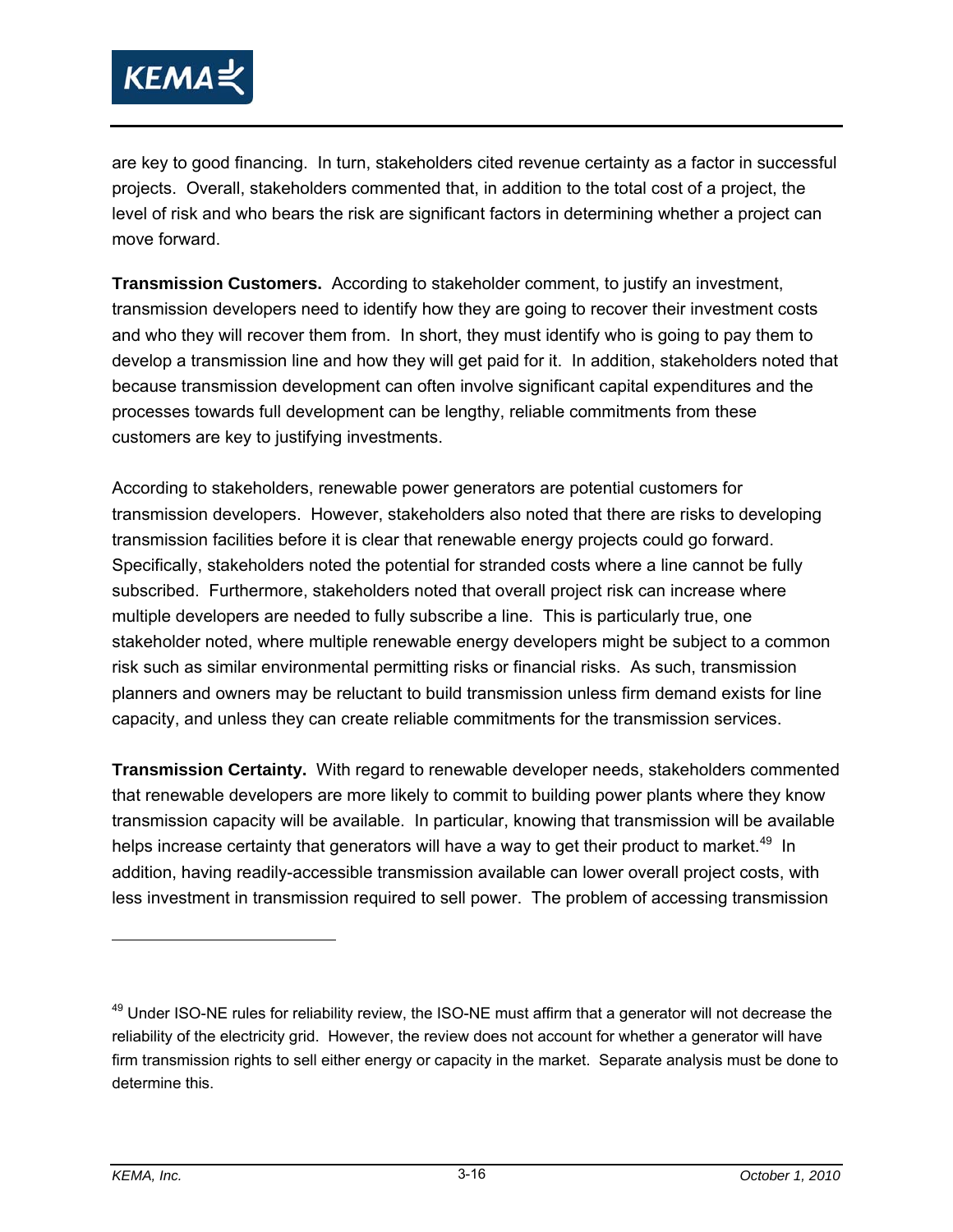

varies by developer, depending on location and reliability upgrade requirements. According to some stakeholders, there is a small subset of renewable energy projects with respect to which smaller investments are sufficient for them to access transmission capacity on the existing Coos Loop.

The reluctance of renewable energy developers to invest in power plants until transmission developers invest in transmission, and vice versa, can create a "chicken-and-egg" impediment that stalls the transmission development process. Put in another way, according to stakeholders, transmission developers must have a minimum density of power projects to justify development of a transmission line. However, without firm commitments to build the line, there will not be a density of renewable projects.

**Credit-Worthy Partners.** According to stakeholders, a number of different structures can work to pay off an investment over time. However, the debt and equity must come up front. According to stakeholders, a credit-worthy partner can also serve as a financial backstop, lowering the cost of credit.Stakeholders commented that many renewable energy developers do not have the type of credit available to help them to serve as a financial backstop on projects. In addition, stakeholders noted that financing barriers can be particularly pronounced among smaller, private firms. Since the economic crisis began in 2008, access to capital and credit has tightened and may delay or derail proposed generation. Stakeholders commented that public entities can be good partners in development as they have access to good credit. Furthermore, stakeholders noted that long-term agreements (on the order of 15 to 20 years) can help establish good credit. According to stakeholders, the longer the contract is, the lower the rate can be because of the reduced risk.

**Cost of Transmission for Generation Projects.** In theory, according to stakeholders, under a market-based system, demand for energy and renewable energy certificates (RECs), certificates representing generation from renewable energy, should drive investment to build and fund generation and to upgrade transmission where it is needed and economically viable. However, stakeholders noted that many smaller renewable projects may become uneconomic when faced with high transmission upgrade costs. Furthermore, stakeholders noted how other regions in the U.S. are promoting renewable energy in addition to the RECs trading programs.

**Potential Ways to Address Risk.** Stakeholders also mentioned potential solutions to help mitigate risk. One stakeholder noted an approach used in California, where new generation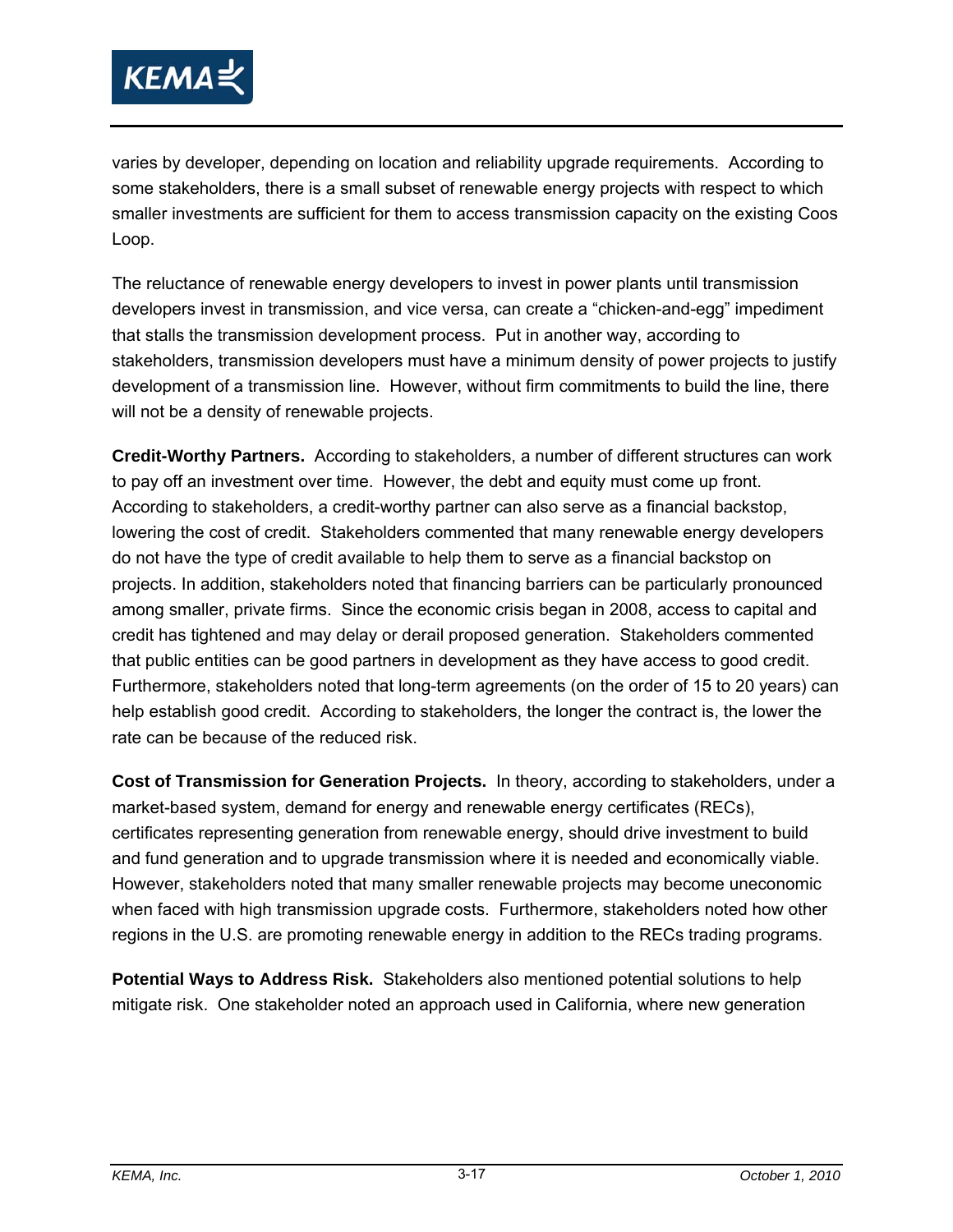

projects pay down the transmission cost over time as they come online.<sup>50</sup> Stakeholders also suggested contracting with a State-sanctioned authority for firm transmission rights across a line in return for payment through a fixed tariff at a negotiated rate. The entity would provide revenue certainty in exchange for the capability to import power. An authority could enter into a long-term contract for development of a transmission line for a capacity equal to available resources in the area. The authority would own capacity on the line and take the upfront risk, but have the credit of the State behind it. The authority could then sell capacity to developers in return for payment.

## **3.2.2 Perceived Benefits and Costs to the North Country and New Hampshire**

Several stakeholders commented on the potential benefits and costs of transmission development in the North Country and of cost allocation approaches. The following highlights the perceived benefits and costs and summarizes additional concerns and comments received.

**Perceived Benefits.** With regard to impacts to the North Country, the following benefits were cited by stakeholders:

- Local job stimulation: Several stakeholders pointed to a potential increase in jobs for the North Country due to the development of renewable energy resources in the area.
- Tax payments: Stakeholders acknowledged that potential tax payments or payments made in lieu of taxes, where taxes were not required, would contribute to the local economy.
- Increased fuel independence: Some stakeholders commented that by enabling renewable energy developments which rely on local resources, the State will be decreasing its overall reliance on foreign sources of fuel.
- Achievement of state clean energy targets: Many stakeholders commented that transmission development initiatives would help facilitate the development of clean energy resources which in turn would help the State meet its clean energy goals.
- Use of Local resources to meet RPS goals: Some stakeholders noted that by enabling state-based renewable resources, it could help New Hampshire keep revenue obtained

 $\overline{a}$ 

 $50$  Additional detail regarding this approach is provided in Section 4.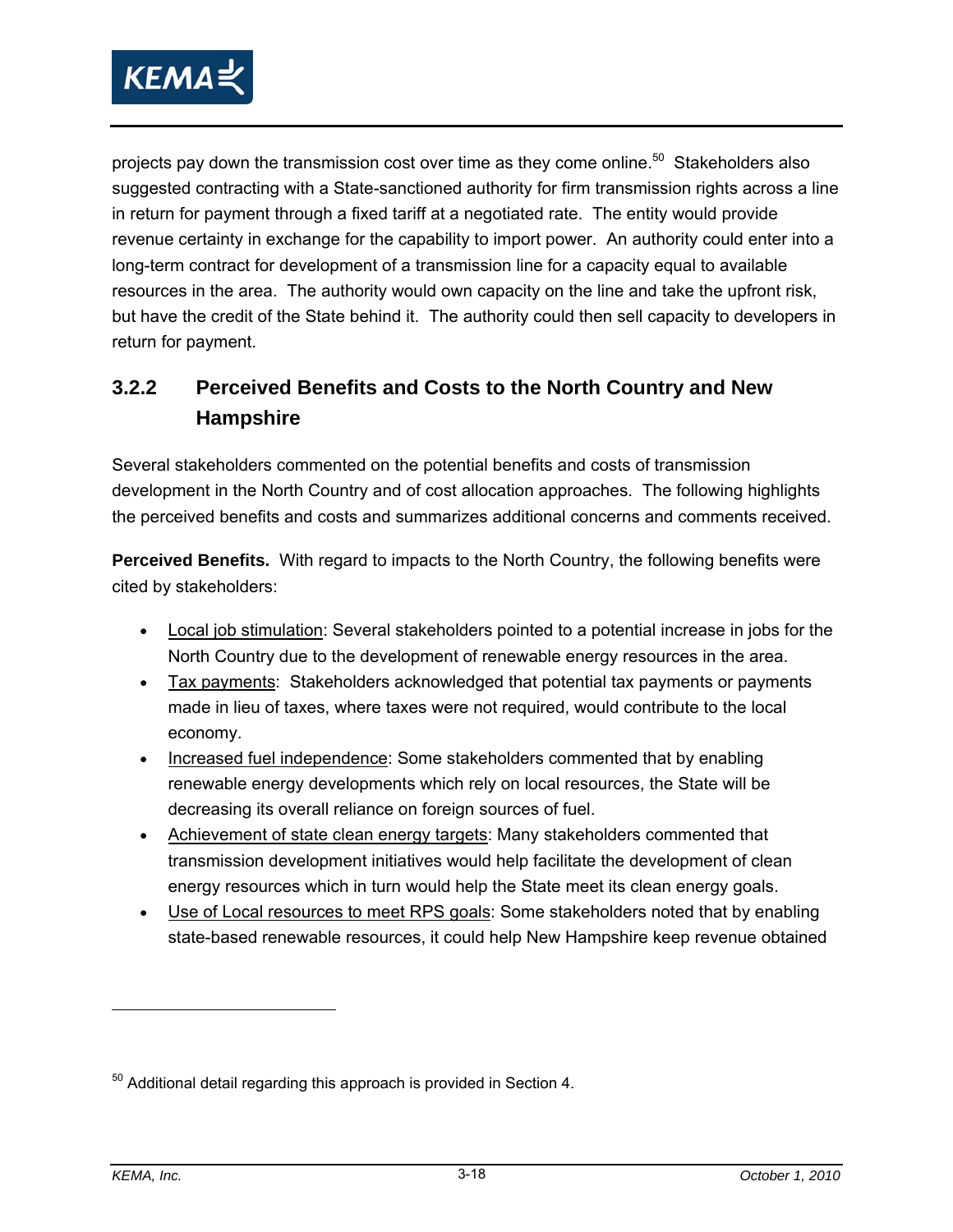

from RECs in the state rather going out of the state to purchase RECs from non-New Hampshire sources.

• Cheaper power: Some stakeholders believed that by using local renewable resources in the community, they could lower electricity prices.

With regard to stakeholder comments about the achievement of state clean energy targets, because transmission development in the North Country would provide a mechanism to deliver local renewable energy power to regional loads, it could potentially promote the development of renewable resources in the area. However, other stakeholders noted that though the NH RPS is a state-level requirement, resources from outside of the state can be used to help meet the goal. (Similarly, NH-based resources can help other states in New England meet their RPS requirements). As such, the development of renewable resources within the State could help the State meet its RPS requirements, but additional resources outside of the State could also contribute towards this goal.

With regard to stakeholder comment about cheaper power, other stakeholders noted that electricity prices are determined by a number of factors. Furthermore, stakeholders noted that electricity bills include charges for generation, transmission and distribution, and other services. With regard to the generation component of electricity bills, an electricity provider within New Hampshire can supply power by either self-generating, purchase powering directly from a generator, or purchasing power from the regional wholesale market. As such, local generation does not necessarily determine local prices.

Additional details on regional RPS requirements, state energy goals, renewable generation projects and economic development are available in Section 6.

**Perceived Costs.** The following costs were cited by stakeholders:

- Adverse Impact on Tourism**.** Some Stakeholders were concerned that transmission and generation development could result in potential environmental and aesthetic degradation, such as alteration of scenic vistas or increased traffic, which could in turn negatively impact tourism. Stakeholders commented that no master planning is in place for zoning communities in the North Country with regard to renewable energy projects.
- Adverse Impact on Property Values. Some stakeholders shared concerns that the same environmental and aesthetic impacts could also negatively impacts on property values.
- Extraction and Exportation of Resources. Many stakeholders voiced a concern that local resources would be used to generate power for export. Furthermore, some stakeholders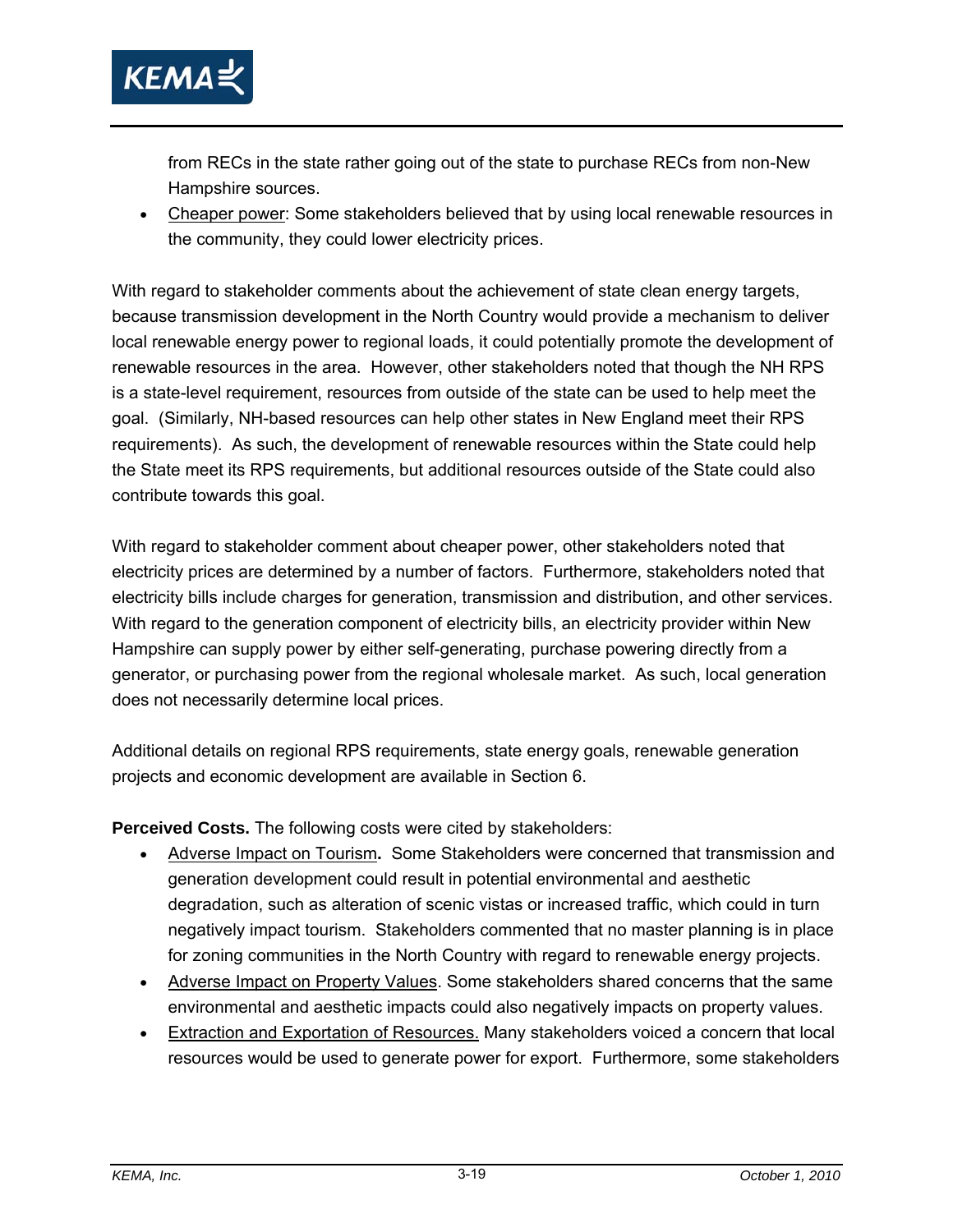

worried that these resources could be put to other uses which would have a more direct benefit for local residents.

In response to stakeholder comment regarding adverse Impacts on tourism and property values, separate stakeholders noted that master planning is in place in the North Country. In particular, one stakeholder noted that since 1988, the Coos County Planning Board has had in place a Master Plan with zoning, subdivision and other land use documents. Other stakeholders questioned the claims that renewable energy projects would impact tourism or property values at all.

With regard to stakeholder comments on the extraction and exportation of resources, separate stakeholders clarified that with regard to wind resources, little to no impact would be felt. In particular, one stakeholder noted that wind farms would not diminish the capacity of private land holdings to continue to provide traditional forest products. Additional details on renewable energy project financing and electricity prices in the State are available in Section 6.

**Perceived Role in Economic Revitalization.** Coos County has been experiencing economic decline over the past few years. Compared to the statewide average, the county has lower wages, higher unemployment, and a net population decrease. According to stakeholders, the decline in manufacturing, one of two major industries in the North Country, has accelerated as paper and pulp mills have closed in Groveton and Berlin. In addition, according to stakeholders, the region's other major industry, tourism, is not well suited to replace the number and quality of manufacturing jobs lost.

By some stakeholder estimates, the North Country has lost up to 2,900 jobs as result of the economic collapse and closure of pulp and paper mills and furniture manufacturers. According to several stakeholders, replacement industries are needed to remake the basis of the North Country's economy. While the renewable energy plants proposed and under development will create local demand for unskilled and skilled labor, according to stakeholders, the total number of jobs created does not compare. This is particularly true for wind farms, according to some. One stakeholder estimated that only six full time jobs would continue beyond the development and construction phase of wind projects. Other stakeholders highlight the direct and indirect jobs associated with the biomass and wind generation as reasons to support such development. Some stakeholders cited renewable energy development as an economic development strategy for the region and cited biomass projects as a strong potential for ways to turn local knowledge and resources into an asset for the region. Meanwhile, other stakeholders questioned whether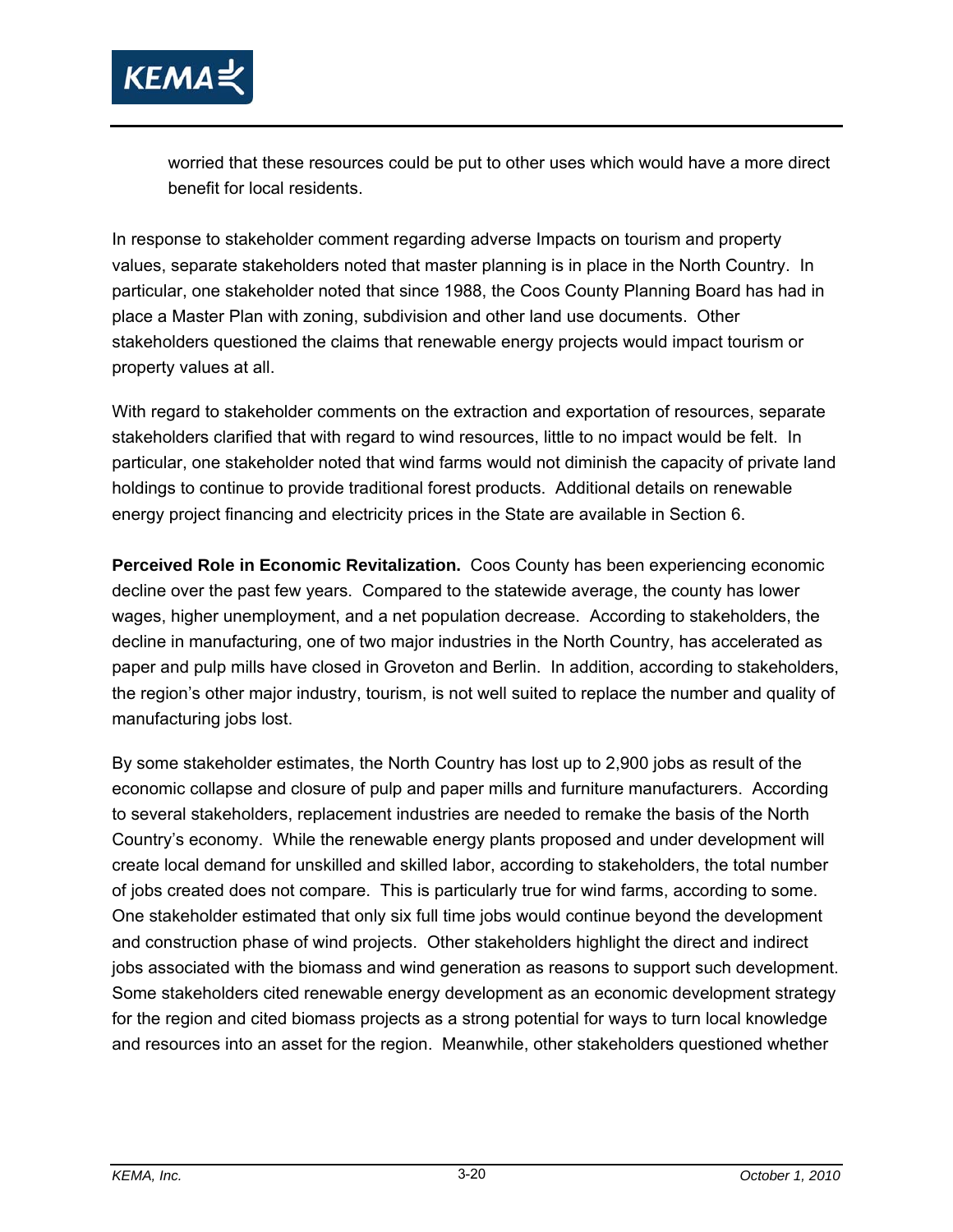

the state or the public could make other investments that would have a better impact for economic recovery.

According to many, to reverse the economic decline, Coos County needs to attract an array of high-quality, well-paying jobs. According to some, developing renewable energy projects is one way to boost the regional economy. Several stakeholders commented that Coos County has significant resources to support these projects: a strong manufacturing history, wind energy potential, logging byproduct supply, and large tracts of privately owned land to site the power generation facilities. In return, these renewable projects could bring economic development in jobs and tax revenue to support local communities.

**Perceived Mismatch in Costs versus Benefits.** A subset of stakeholders perceived a mismatch between the costs and benefits of the proposed upgrade to local ratepayers, businesses and residents in the North Country. Some stakeholders questioned why North Country stakeholders would bear the environmental and economic costs while most power generated appears to be destined for out of region and out of state consumption. Stakeholders noted that generators would invest hundreds of millions of dollars to develop power facilities but stakeholders perceived little local impact for that investment. In addition, stakeholders were concerned that because some potential non-financial costs of renewable and transmission development might be difficult to quantify, that they would not be given equal weight to other factors that were easy to quantify. Lower electricity rates, stakeholders commented, could help offset and balance the perceived costs borne by local stakeholders.

Stakeholders also voiced concerns that private developers would build renewable power generation in the North Country and the region will accrue little benefit. Such concerns included:

- Minimal long-term job creation, particularly in wind power generation.
- Lack of local hiring due in part to a need for training in non-biomass-based industries.
- Export of wealth from the region with the export of renewable power from the region.
- Accrual of wealth to investors from energy sales and RECs despite local costs.

Other cost concerns included pressure on resources (displacing ability to generate power locally and build other industries) and environmental degradation.

**Ratepayer Funding.** Several stakeholders of different types, voiced an opinion that clear benefits should accrue to the ratepayers should they be required to help pay for the development of transmission.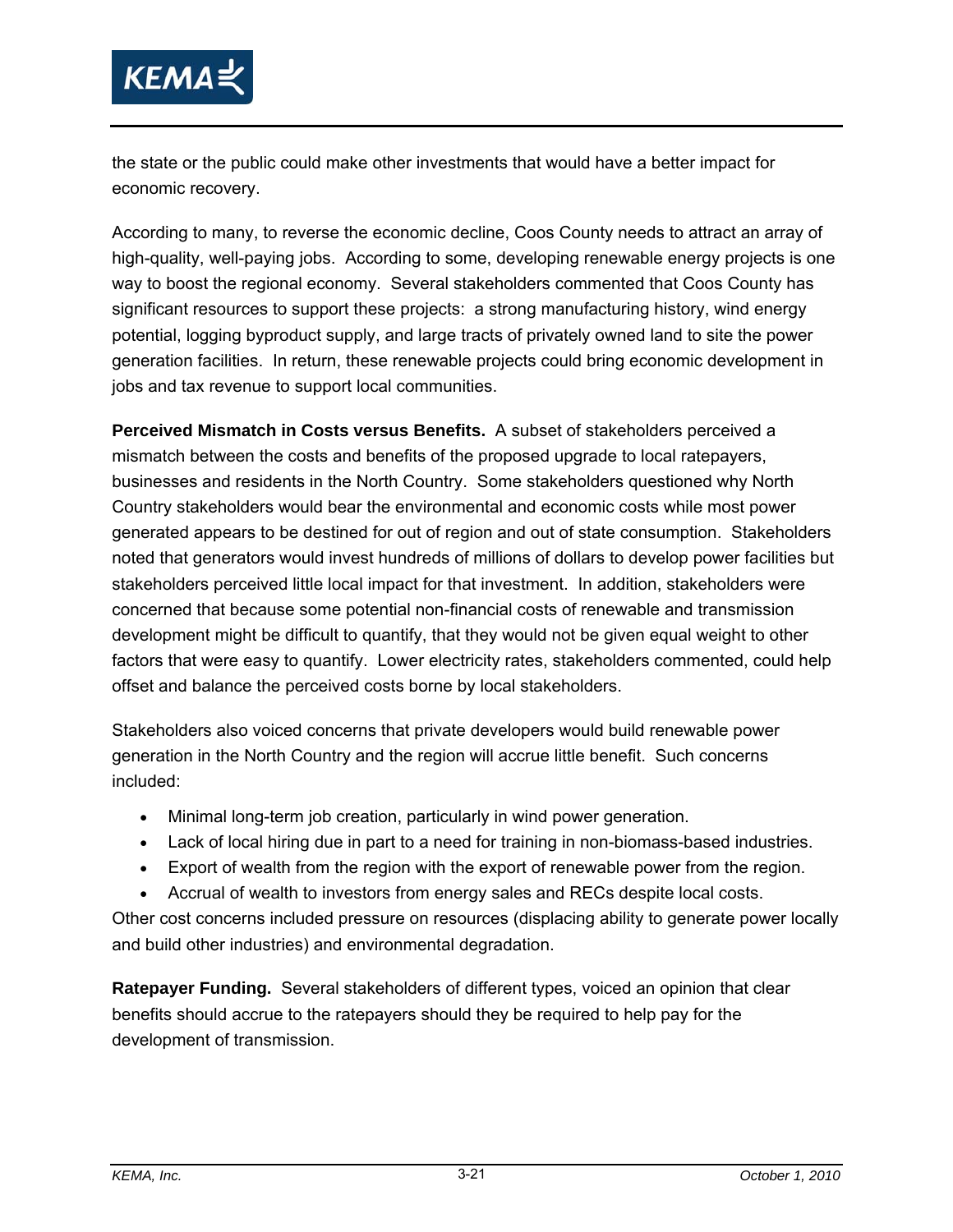

**Transmission Siting.** Public stakeholders requested town hearings or project scope for town(s) affected by proposed generation plants and transmission upgrades.

**Perceived High Energy Prices.** Some stakeholders noted that they believed North Country ratepayers pay high electricity prices, claiming that they pay some of the highest rates in the region. Stakeholders questioned whether the proposed generation projects would lower local electricity costs.

In general, electricity prices depend on a number of factors. In particular, electric bills are made up of multiple components, one of which is generation. The generation component is dependent on which provider a customer selects, and it can vary across the State. All customers in New Hampshire, however, are subject to the same calculation for the nongeneration components of the electricity bill.

In New Hampshire, electric customers can choose their generation supplier. (If customers do not actively choose another supplier, then they are supplied by default service). Where customers are served by the same electricity supplier, all customers will pay the same rate. For example, PSNH customers across the state pay the same rate as the rate does not vary by region. Additional information on electricity prices in the State is available in Section 6.**Local Resource Development.** A subset of stakeholders voiced a desire to develop resources in the region for local consumption – i.e., community scale renewable energy development – which would not require significant transmission development. Stakeholders saw this as a potential way to keep the benefits of the renewable development local while minimizing transmission costs.

**Perceptions of Biomass Fuel Availability.** A range of estimates have been released by varying stakeholders on wood products available to proposed biomass generating facilities in Coos County. As the primary firing fuel for several proposed plants, the availability and price of biomass products is of great concern as this economic input can alter the anticipated viability and profitability of proposed generation. One developer engaged Innovative Natural Resources (INR) to conduct an independent assessment of the availability and price for its proposed Berlin-NH based biomass plant. INR reported that suitable wood products can currently support roughly 30 MW of generation at roughly \$32 per green ton, delivered.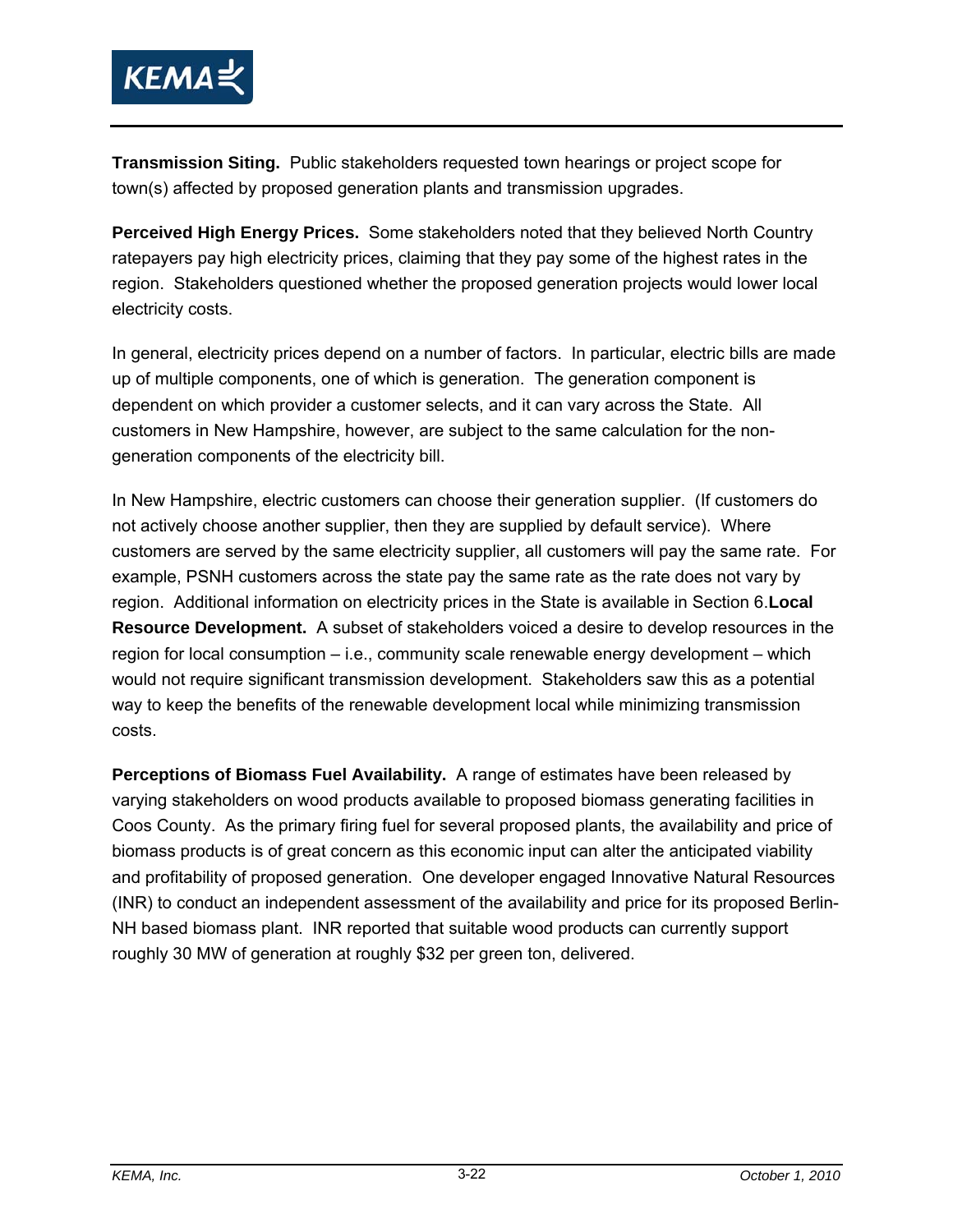

### **3.2.3 Perceived Role in State Energy Goals**

Stakeholders voiced a range of views on how the facilitation of North Country renewable generating resources would contribute to meeting State energy goals for renewable energy and fuel diversity.

**Renewable Energy.** Many stakeholders commented on the role of renewable energy in the North Country contributing towards State RPS goals which requires that 23.8% of retail electricity be produced from renewable resource by 2025. Currently, limited types of renewable resources qualify. In addition, other New England states have RPS goals for which New Hampshire resources may qualify.<sup>51</sup> Table 1 shows the eligibility of various renewable energy generation types by state. In all cases, biomass and wind energy qualify.

|                | NH  | СT            | <b>MA</b> | <b>ME</b>             | <b>RI</b> | VT  |
|----------------|-----|---------------|-----------|-----------------------|-----------|-----|
| Small Hydro    | ves | ves           | ves       | yes                   | ves       | yes |
| Large Hydro    |     |               |           |                       |           | yes |
| <b>Wind</b>    | ves | yes           | ves       | yes                   | ves       | yes |
| Solar          | yes | yes           | yes       | yes                   | yes       | yes |
| Wastel         |     | yes           |           | yes (w/ recycling op) |           | ves |
| <b>Biomass</b> | yes | yes           | yes*      | yes                   | ves       | yes |
| Landfill Gas   | yes | ves           | ves       | yes                   | ves       | yes |
| Demandl        |     | yes (class 3) |           |                       |           | ves |
| Ocean          | ves | ves           | ves       | yes                   | ves       |     |
| Efficiency     |     | yes (class 3) |           |                       |           | yes |

#### **Table 1. RPS Qualifying Sources, by State**

Source: New England States Committee on Electricity 2010.

\* MA will conduct a stakeholder process to consider the results of a recently completed biomass study and to consider existing regulations.

Stakeholders questioned how likely it would be that New Hampshire laws might change existing rules to permit additional renewable resources to qualify. In addition, stakeholders questioned whether Canadian resources could qualify and whether they would saturate the market. In particular, Hydro Quebec is planning three major transmission lines into southern New England:

<sup>&</sup>lt;sup>51</sup> Accessible at: http://www.dsireusa.org/incentives/incentive.cfm?Incentive\_Code=NH09R&re=1&ee=1. Though the state RPSs are requirements for state retailers, the rules in many states allow retailers to purchase RECs which are derived from out of state. As such, the location of renewable energy generation is independent of the requirements.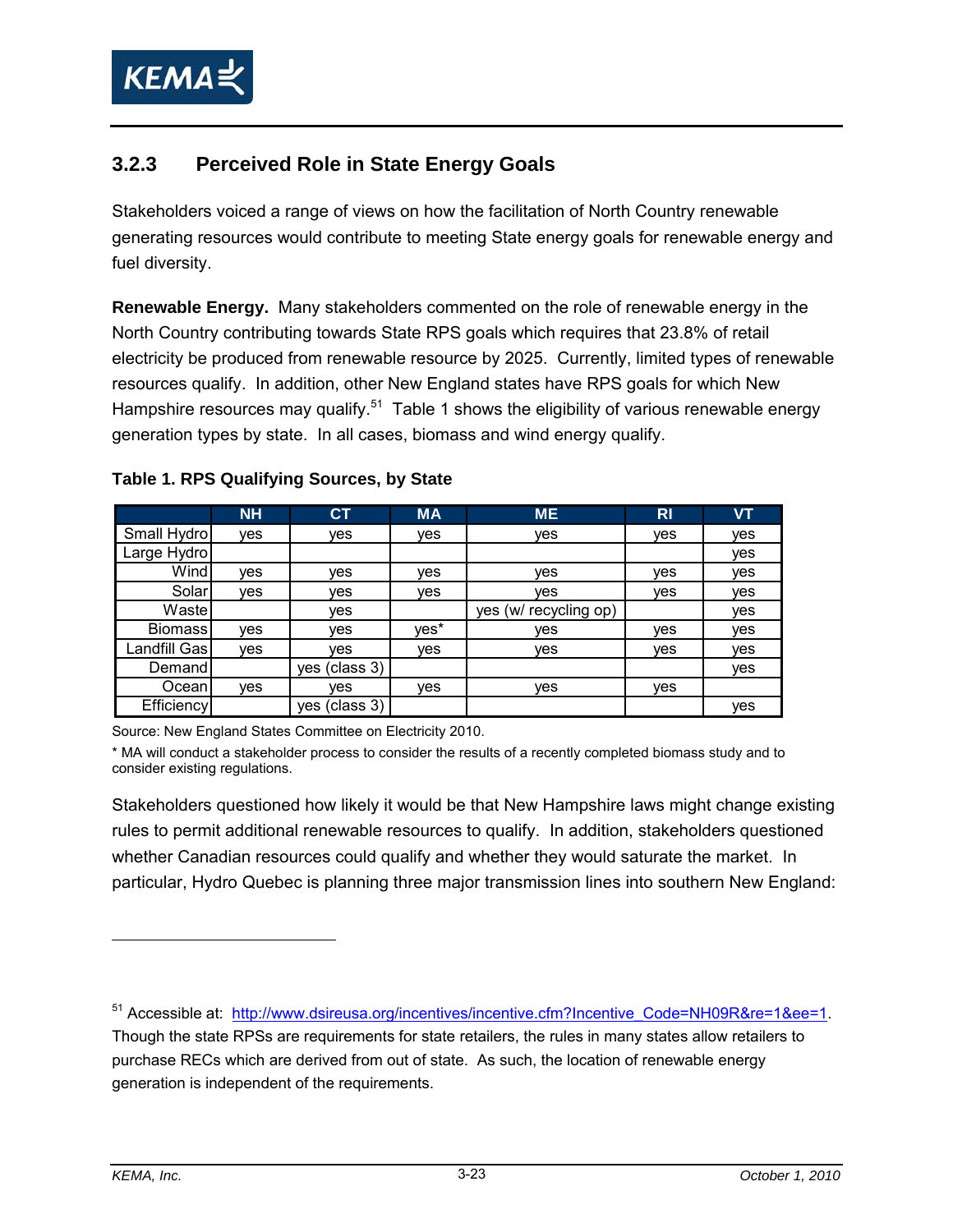

Maine, New Hampshire and Vermont, totaling approximately 1,200 MW.<sup>52</sup> Stakeholders questioned whether this source of energy would saturate the renewable energy market, either through oversupplying the demand for RECs or taking up transmission capacity. Some Stakeholders noted concern that, depending on what resources qualified, the State could effectively export the potential benefits of renewable development to non-New Hampshire entities while paying the cost of requirements to integrate renewable resources. Other stakeholders emphasized the importance of New Hampshire resources towards meeting regional RPS goals.

**Fuel Diversity.** Stakeholders noted the potential benefits of interconnecting a diverse set of instate renewable resources. In particular, stakeholders noted a decreased dependence on foreign oil and gas as an indirect benefit of the transmission development. Fuel diversity, according to stakeholders, can mitigate electricity price increases by allowing markets to have multiple fuels to choose from. Fuel diversification is essential to enhance energy security, reliability, and energy independence, according to some, because it serves as an extra "line of defense" against shortages or interruptions in any one fuel source.

New Hampshire has no fossil fuel reserves in the State.<sup>53</sup> However, natural gas and oil are the primary fuels for more than 40% of the existing generating capacity.<sup>54</sup> In addition to natural gas and oil, other electricity fuel sources are used to generate power in the state, including nuclear fuel, coal, hydropower, and other renewable resources. Because electricity for the State can either be generated locally or purchased from surrounding states, renewable development within the region and not only the state, could potentially increase the fuel diversity of the electricity consumed by New Hampshire.

<sup>52</sup> G. van Welie, *U. S.–Canada Clean Energy Dialogue Increasing Trade in Clean Electricity.* 2010. 53 EIA, *State Energy Profiles: New Hampshire,* October 2010. Available online at: http://tonto.eia.doe.gov/state/state\_energy\_profiles.cfm?sid=NH 54 ISO-NE, *New Hampshire 2010 State Profile*, 2010.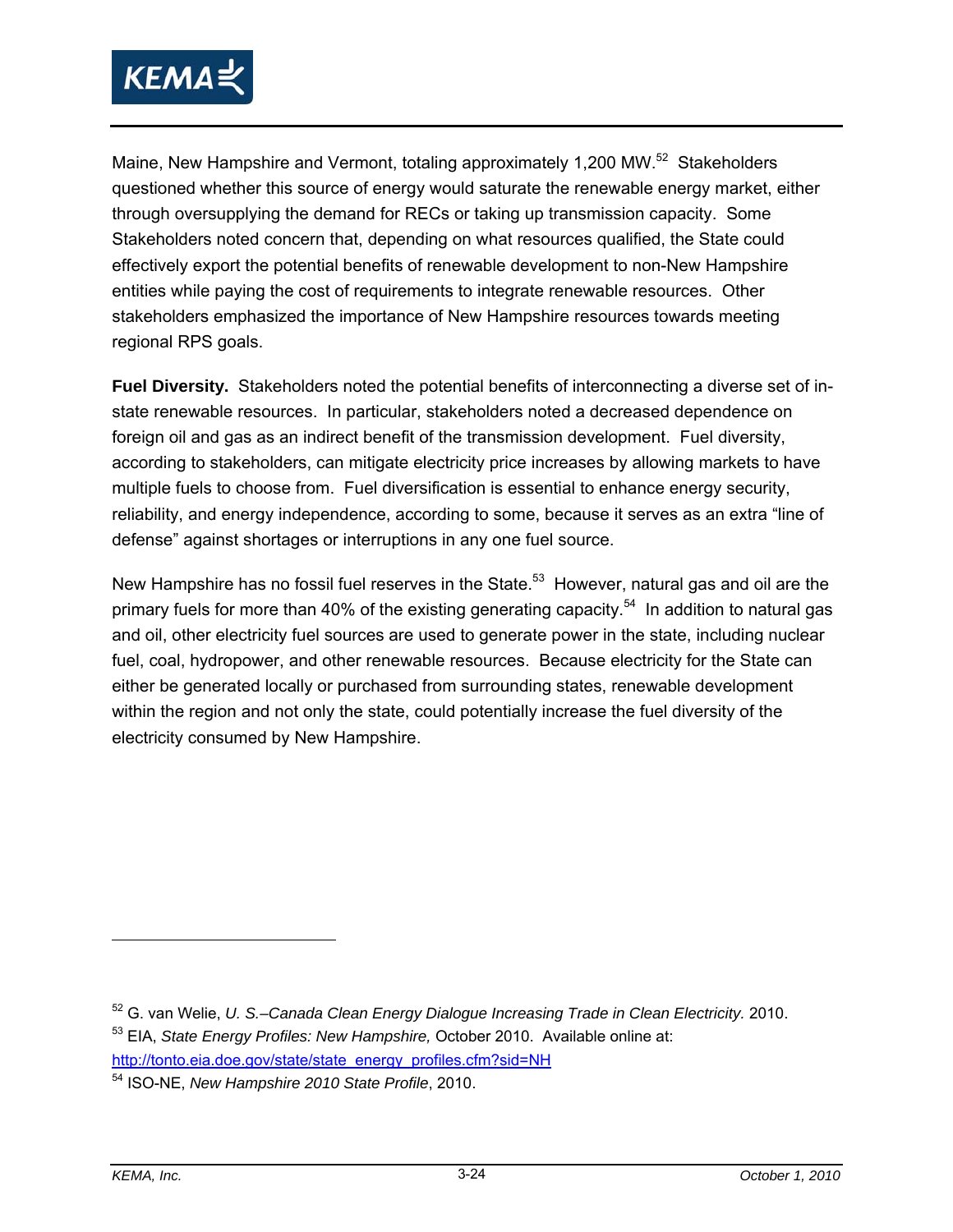

# **4. Cost Allocation Methodologies**

The basic principle underlying the allocation of transmission expansion costs is that the beneficiaries of the transmission development should pay. The central problem is identifying the beneficiaries and then allocating the costs fairly among these entities.

Most ISO/RTOs have provisions in place that determine how to allocate costs among entities, based on the nature of the transmission project. For example, some ISO/RTOs socialize costs for certain projects that provide reliability benefits or economic benefits for electricity customers, or ratepayers. For other types of projects, including private generator projects, the developer is required to bear all costs. More recently, some ISO/RTOs have introduced provisions that address projects that help move power from areas rich in renewable energy resources to load centers where the power is needed. In addition, some approaches directly address who bears the risk associated with a project, as well as who ultimately pays for the transmission. For example, one party might pay for transmission up front while another pays for it over time. Outside of ISO/RTOs, many states have developed state-level or multi-state level policies to allocate costs for transmission development.

This section summarizes cost allocation approaches, in general, and provides detail about the specific cost allocation approaches used throughout the country.

### **4.1 Methodologies**

### **4.1.1 Basic Methodologies**

The following are generally accepted methodologies to allocate transmission development costs. Many of these are administered within a region by transmission planning organizations called ISOs and RTOs. These five methodologies are<sup>55</sup>:

- **License Plate**: ratepayers pay transmission rates based on the costs of transmission in the transmission pricing zones in which they are located, but are able to utilize the entire system after based on payment of such rates.
- **Postage Stamp**: transmission costs are recovered uniformly from all customers in a region, such as defined by an ISO or RTO, where the transmission was built.

 $\overline{a}$ 

<sup>55</sup> EESI, *Typical Bills and Average Rates Report - Winter 2010*. 2010.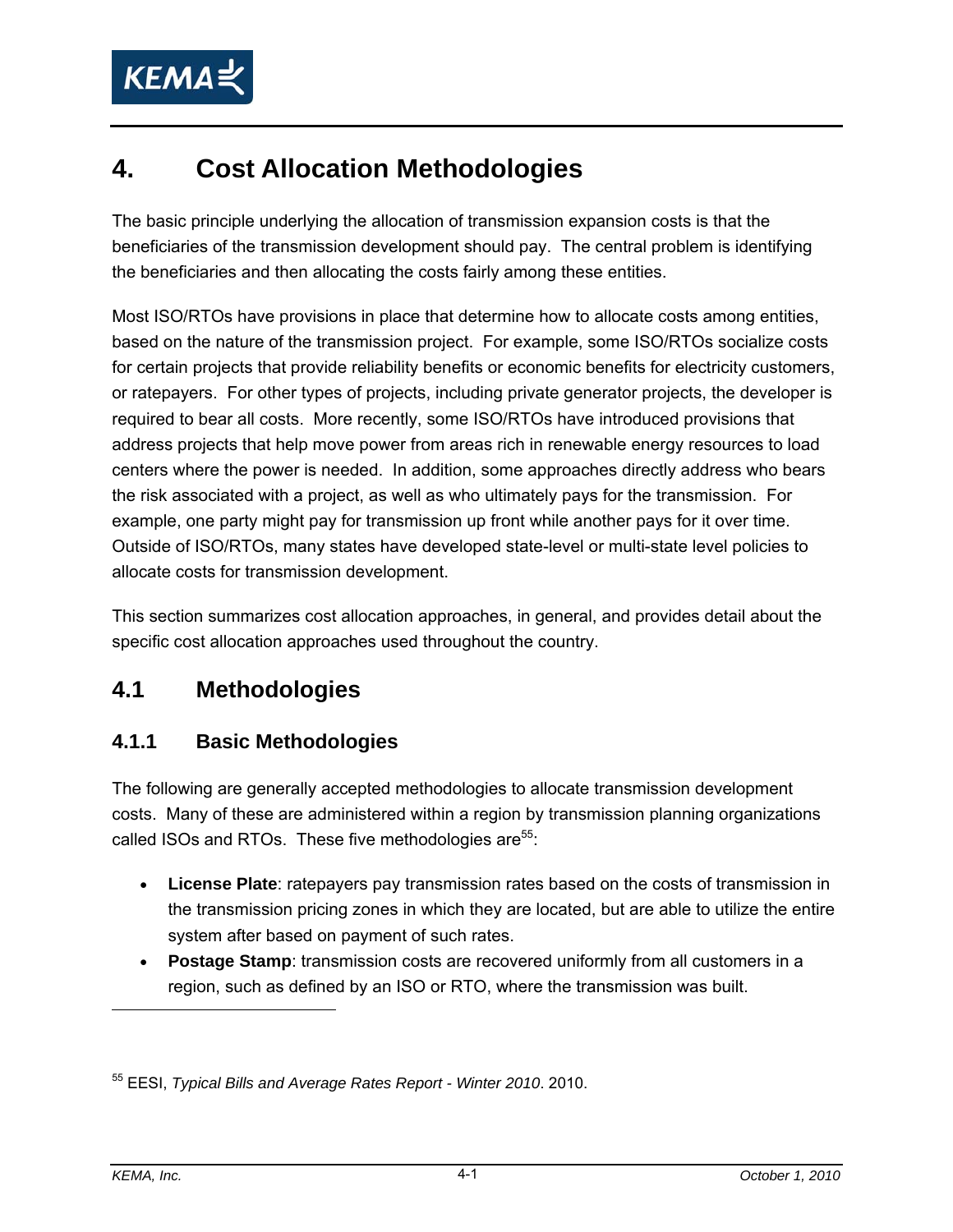

- **Beneficiary Pays**: costs are allocated among groups of customers based on the perceived proportionate benefits accruing to each group. Various criteria and formulae exist to determine the benefits.
- **Direct Assignment**: transmission costs associated with interconnecting a generator to a transmission line or other transmission service requests are assigned to the entity requesting service.
- **Commercial Investment** (also known as merchant cost recovery): transmission developers recover their commercial transmission investment costs other than through regulated tariffs. Typically, this involved either selling capacity to transmission customers, usually generators, through negotiated rates. Such developers could be investor-owned utilities (IOUs) or third parties, depending on state and regional rules.

### **4.1.2 Methodology Variations**

Several variations of these basic methodologies are used to allocate transmission capacity and costs in the U.S. Many are designed to either lower overall project risk, or to distribute project risks among multiple stakeholders to alleviate barriers for an individual party.

**Open Season.** A competitive open season bidding process can be used initially to allocate long-term transmission rights and costs. Revenues to transmission developers are based on results of the bidding process. If a transmission line is owned by an entity affiliated with a participant in energy markets, affiliate concerns must be addressed. Generators may acquire transmission capacity for delivery of electricity to relatively high-cost, import-constrained markets.

**Anchor Tenant with Open Season.** To fully "subscribe" the transmission line, or find enough customers, the transmission developer may conduct a process known as Anchor tenant with Open Season. Under this process, the transmission developer may enter into development agreement with an Anchor Tenant under which a portion of proposed transmission capacity (e.g., up to 50%) would be pre-subscribed at negotiated rates before the Open Season solicitation of customers in a competitive auction. FERC approved this process in a February 2009 Order.<sup>56,57</sup> The Open Season/Anchor Tenant Model is particularly important as a means

<sup>56</sup> Order Authorizing Proposals and Granting Waivers, *Chinook Power Transmission, LLC*, Docket No. ER09-432-000; and *Zephyr Power Transmission, LLC*, Docket No. ER09-433-000, 126 FERC ¶ 61,134 (Feb. 19, 2009).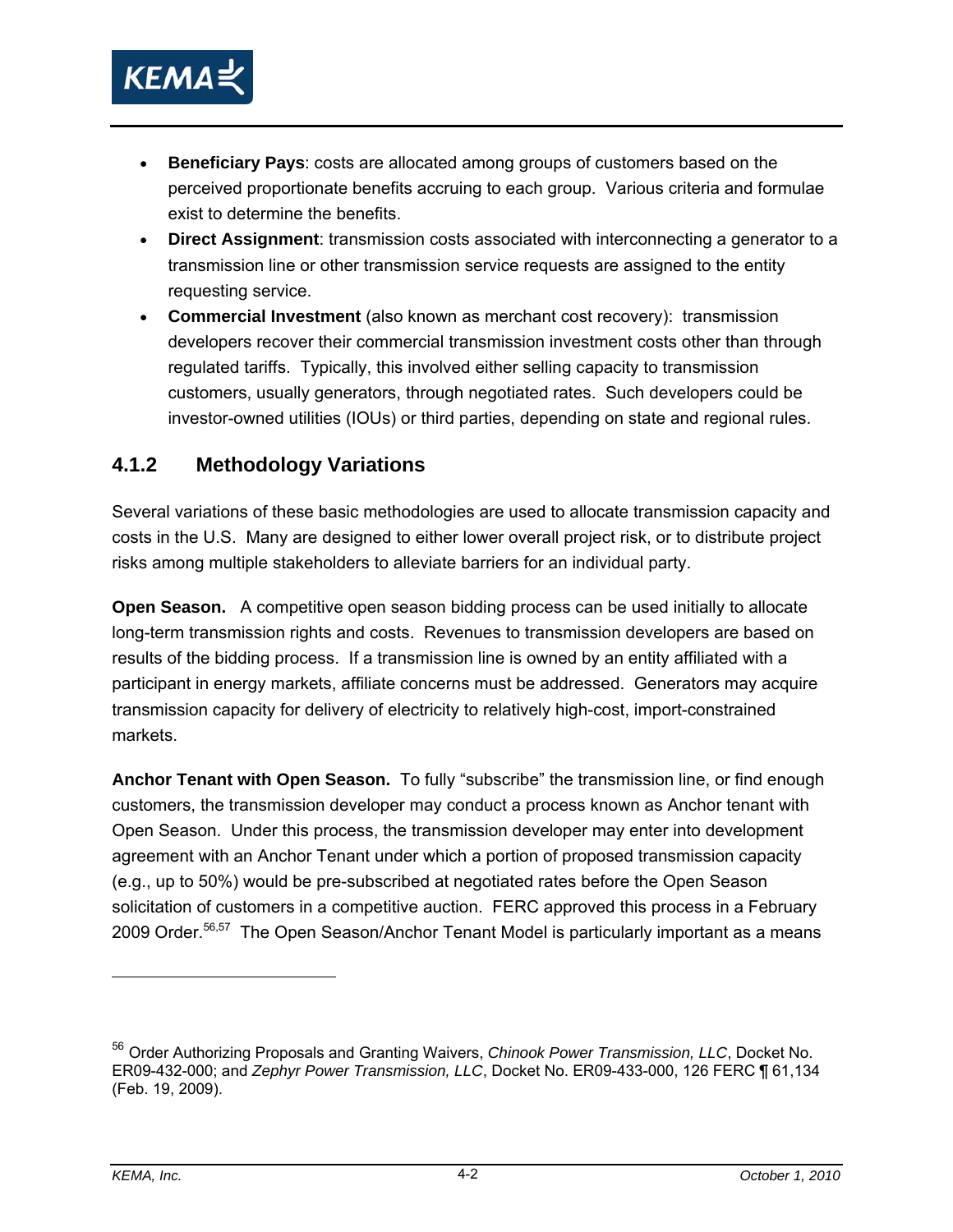

of obtaining financing before capacity is made available to all potential customers. According to FERC's 2009 Order:

*"The financial commitments made by anchor customers prior to an open season provide crucial early support and certainty to merchant transmission developers, which enables them to gain the critical mass necessary to develop these projects."* 

**Participant Funding.** Under a "Participant Funding" approach, the transmission customer provides funding in advance for transmission construction. The alternative is transmission owner funding, in which the transmission owner finances construction of the transmission upgrades, and recovers the funds thereafter through transmission rates.

**Participant funding with priority to transmission rights**. This is a variant on the participant funding method. Under this scenario, capacity in a planned transmission line is pre-sold to a generation facility owner on a long-term basis at cost-based rates to be established in the future. If potential exists to expand the line, other customers would then be given the right to acquire capacity at comparable rates, terms and conditions. The transmission owner may be subject to the traditional obligation to build new transmission capacity under tariff rules.

**Purchase Power Agreements (PPA) and Long Term Contracts.** PPAs are legal contracts to buy and sell energy. They specify details such as the amount of electricity to be purchased, the price to be paid for it and the time period over which commitments are valid. PPA's can help address market risk, by assuring a buyer for a product. Longer duration PPA's can help reduce financing costs more than shorter ones because they can help debt terms better approximate equipment lifetimes.

**Cluster Studies and Renewable Zones.** To help circumvent the "chicken-and-egg" dilemma caused by uncertainty in development, some approaches to transmission development have made use of cluster studies or have designated areas as renewable energy zones. In particular, the studies identify areas where transmission development could readily be aligned with economic renewable resources.

 $57$  A developer of two merchant transmission projects was allowed to pre-subscribe 50% of the capacity on each line to an "anchor customer." The anchor customer's agreement will serve as precedent for customers later selected through an open-season sale of the remaining capacity on each line.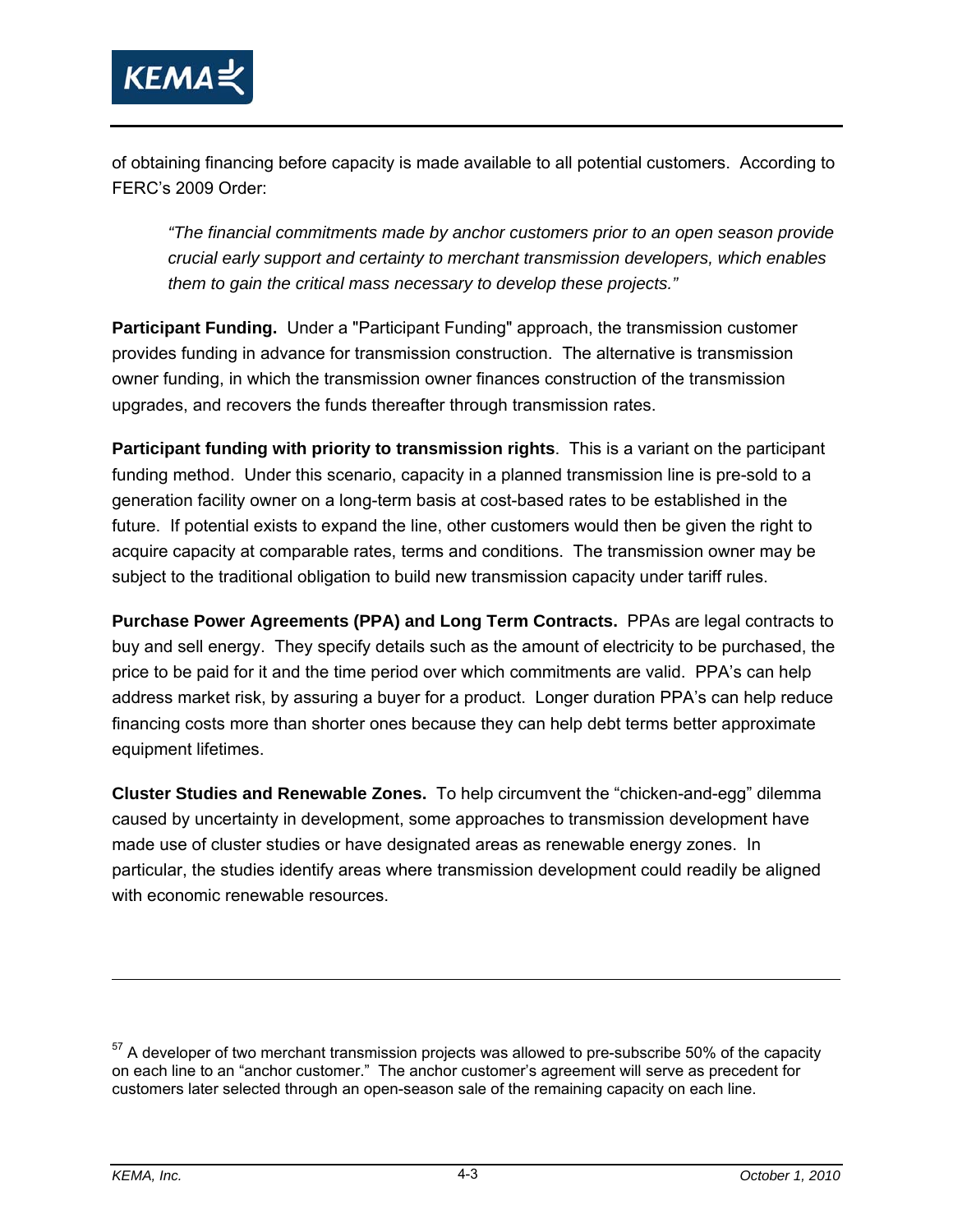

**Precedent Transmission Service Agreements.** Used by the Bonneville Power Authority (BPA), Precedent Transmission Service Agreements (PTSA) helps confirm generator interest in transmission services and helps limit the risk that a transmission line will not become fully subscribed. In particular, it sifts out speculative projects by requiring generators to make a down-payment for transmission service and to commit to using the transmission when it is built. Though other factors may ultimately prevent a generator from connecting (e.g., such as failure to permit), this approach helps assess how serious a developer is about subscribing for service.

**Overlay.** High voltage transmission lines (e.g. 345 kV, 500 kV, or 765 kV) which are developed or overlaid within a region to move power long distances to high energy using regions and cities. Overlay transmission lines often cross thousands of miles and multiple states.

## **4.2 Application Examples**

In practice, cost allocation approaches can contain a mixture of methods. Several regions and states have applied versions of the cost allocation methods noted above, with variations or a mix of approaches is used. Because separate cost allocation methodologies can be applied within a set of cost allocation rules, each section notes which method(s) the regions use for which types of upgrade.

In addition to assessing who ultimately pays the cost for transmission investments, cost allocation methods may also address how an investment is paid for, and who bears the risk of an investment throughout the project. For example, in an attempt to lower the barriers associated with investment financing, some cost allocation methodologies allow one entity to bear costs or risks up front, though a separate party may ultimately pay for the investment.

Table 2 groups cost allocations by their basic method, and notes the application (by ISO/RTO region) and any modifications of that basic method.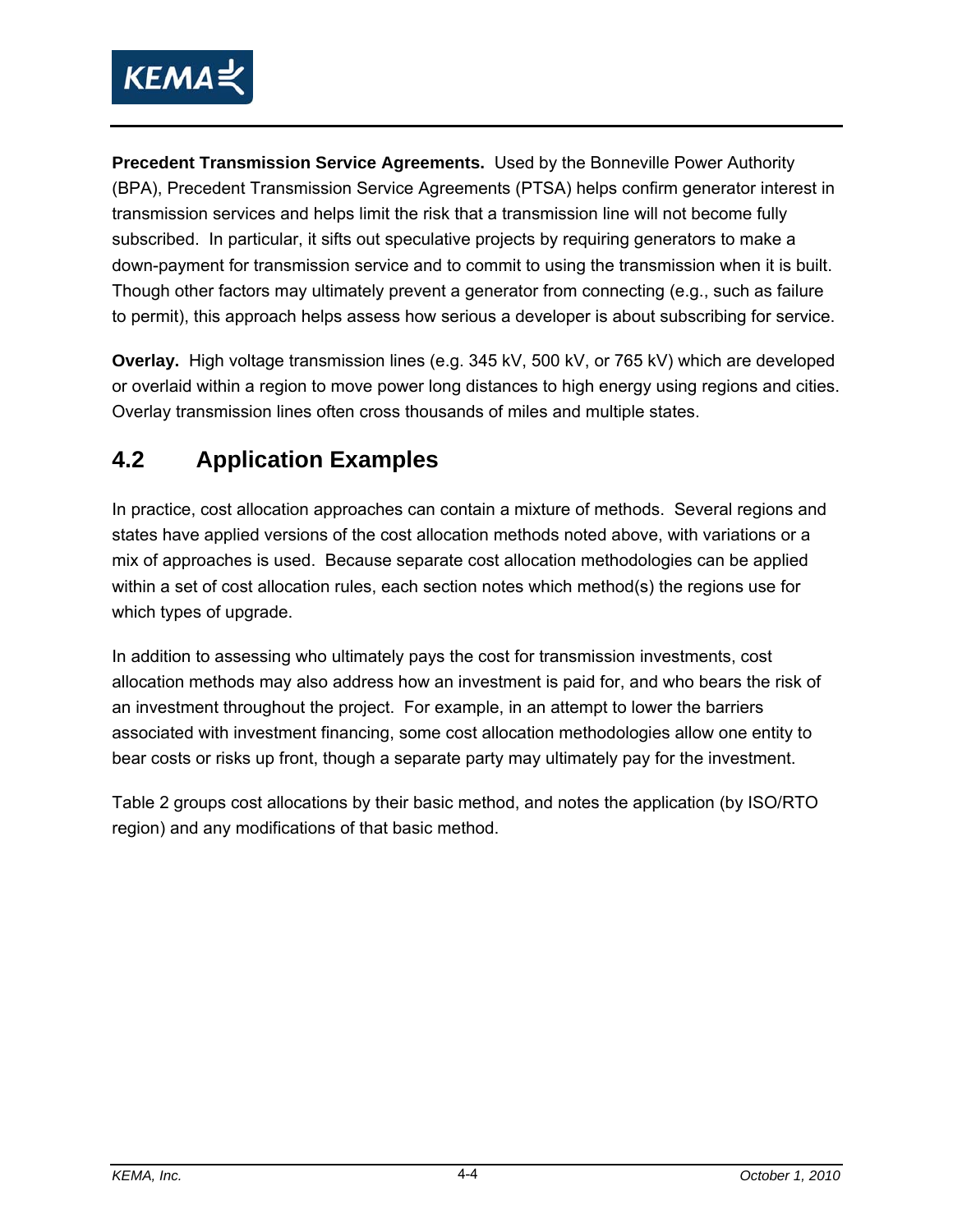

|  |  | Table 2. Transmission Cost Allocation Application Approaches |  |  |
|--|--|--------------------------------------------------------------|--|--|
|--|--|--------------------------------------------------------------|--|--|

| <b>Method</b>            | <b>Application</b>                                 | <b>Modification</b>                                   |
|--------------------------|----------------------------------------------------|-------------------------------------------------------|
| Postage Stamp            |                                                    |                                                       |
|                          | <b>ERCOT</b>                                       | High Voltage Transmission ("Overlay") & Zones         |
|                          | <b>SPP</b>                                         | By region or zone/utility territory ("Highway/Byway") |
|                          | <b>PJM</b>                                         | Projects > 500 kV                                     |
|                          | <b>IMISO</b>                                       | Partial % is postage stamped for certain projects     |
|                          | <b>ISO-NE</b>                                      | PTF, but not Generator Interconnections               |
| <b>Direct Assignment</b> |                                                    |                                                       |
|                          | CAISO                                              | Zones & Postage Stamp Up Front                        |
|                          | Open Season & Transmission Agreement<br><b>BPA</b> |                                                       |
| <b>License Plate</b>     |                                                    |                                                       |
|                          | <b>NYISO</b>                                       | Beneficiary Approval for Economic Upgrades;           |
|                          |                                                    | <b>Exception for Power Authority</b>                  |
|                          | <b>PJM</b>                                         | Projects < 500 kV                                     |
|                          | <b>ISO-NE</b>                                      | Non-PTF, and not Generator Interconnections           |
| <b>Beneficiary Pays</b>  |                                                    |                                                       |
|                          | <b>MISO</b>                                        | Certain projects shares or totals, per size and type  |
| Merchant Cost Recovery   |                                                    |                                                       |
|                          | NYISO, PJM                                         | Open Season; Purchase Power Agreement (PPA)           |
|                          | Neptune                                            | Long-term PPA                                         |
|                          | Linden                                             | Open Season                                           |

Table 3 summarizes approaches by region and state, distinguishing how each one addresses "financing" or "who pays." Modification terms are defined in Section 4.1.2. A variety of approaches are used to address both the questions of who will pay transmission costs as well as how the costs will be paid (e.g., how it will be financed). However, the issue of financing is not always addressed specifically.

| <b>Application</b>                                | "Who Pays"                       | <b>How Addresses Financial Risks</b>   |
|---------------------------------------------------|----------------------------------|----------------------------------------|
| <b>IERCOT</b>                                     | Postage Stamp                    | Pre-Approved & Costed; 10% Committment |
| <b>SPP</b>                                        | Postage Stamp                    | Not directly                           |
| <b>IBPA</b>                                       | Direct Assignment                | Transmission Agreement, Open Season    |
| <b>INYISO</b>                                     | License Plate                    | Not directly addressed                 |
| <b>CAISO</b>                                      | Direct Assignment                | Postage Stamp Up Front                 |
| <b>IPJM</b>                                       | Postage Stamp & License Plate    | Not directly addressed                 |
| <b>MISO</b>                                       | Beneficiary Pays & Postage Stamp | Not directly addressed                 |
| <b>IID-WY-MT</b>                                  | Merchant                         | Open season; Anchor tenant             |
| <b>NTTG</b>                                       | <b>I</b> Merchant                | Open season; Anchor tenant             |
| KS, WY, IA, ND, SD, CO, NM Infr / Trans Authority |                                  | Varies                                 |

\*NTTG = Northern Tier Transmission Group; NTTG is an organization of transmission providers and customers involved transmission transactions delivering electricity to customers in the Northwest and Mountain States.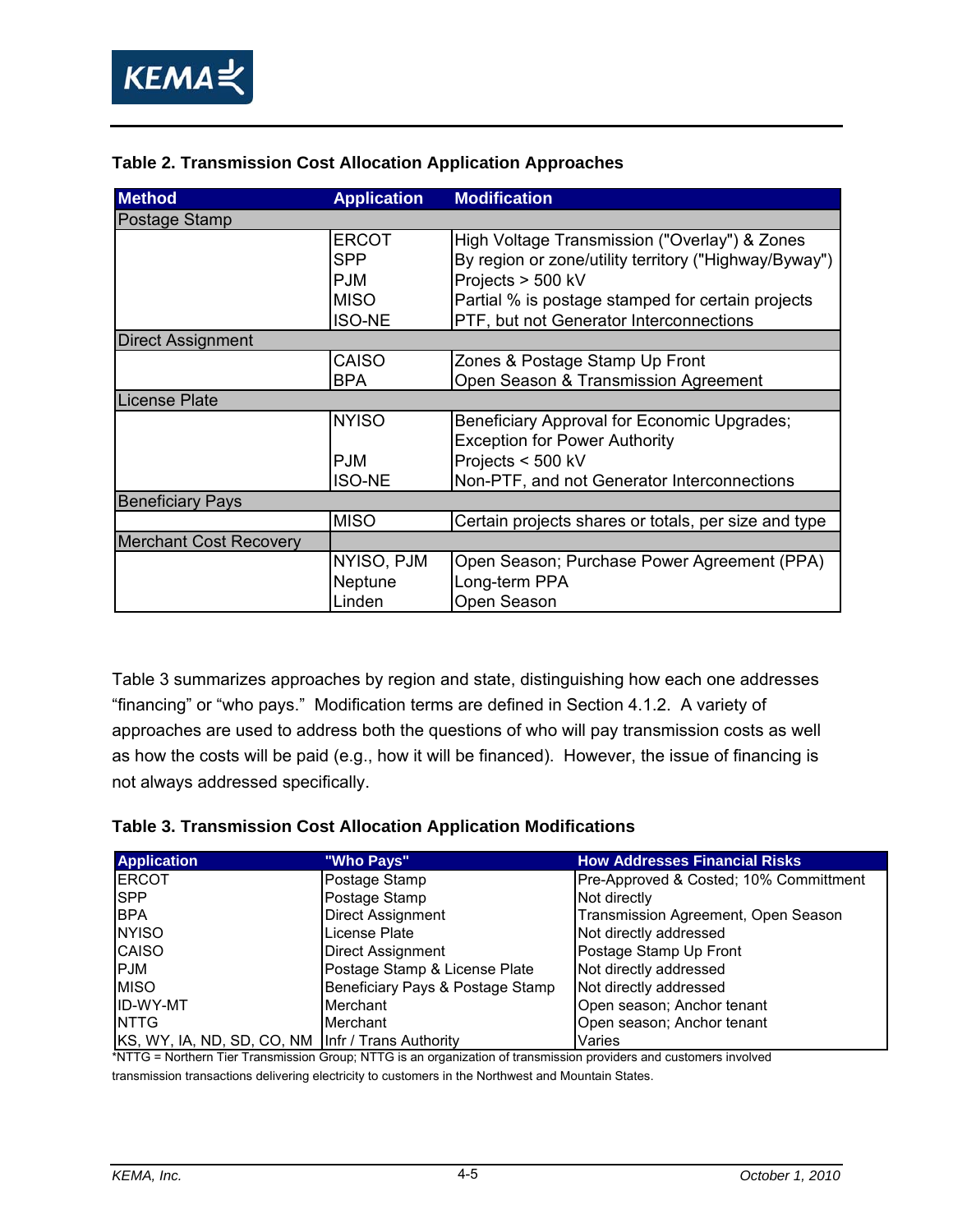

### **4.2.1 ISOs/RTOs**

### **4.2.1.1 ISO-NE**

ISO-NE is an example of the postage stamp method.58 Under the ISO-NE Tariff, certain reliability upgrades identified by the RSP can have their costs socialized. In particular, the costs of upgrades 69kV and above and which qualify as a PTF Facility are fully allocated across load, based on coincident peak loads. Where transmission upgrades are less than 69kV or are not classified as PTF, they are allocated per the ISO OATT under Schedule 21, "Local Service."59 According to 2009 data and as shown in Figure 3, New Hampshire would be allocated 9.1% of the cost, as compared to Massachusetts at 45.6% Connecticut at 25.6%, Maine at 8.6%, Rhode Island at 6.9%, and Vermont at 4.2%for transmission investments in the ISO-NE region that is deemed to improve reliability.



#### **Figure 3. Percent of 2009 Network Load by State**

Source: ISO-NE 2010

The ISO-NE Tariff also includes a provision to allocate costs for projects with market efficiency benefits. These "economic" upgrades must be part of the RSP and regarded as beneficial to reducing regional power system costs. As with reliability upgrades, economic upgrades must

<sup>58</sup> WIRES, *Cost Allocation: A Primer and Current Issues.* 2010.

<sup>&</sup>lt;sup>59</sup> ISO-NE Open Access Transmission Tariff, Section II, Available online at: http://www.isone.com/regulatory/tariff/sect\_2/oatt/sec\_II\_oatt.pdf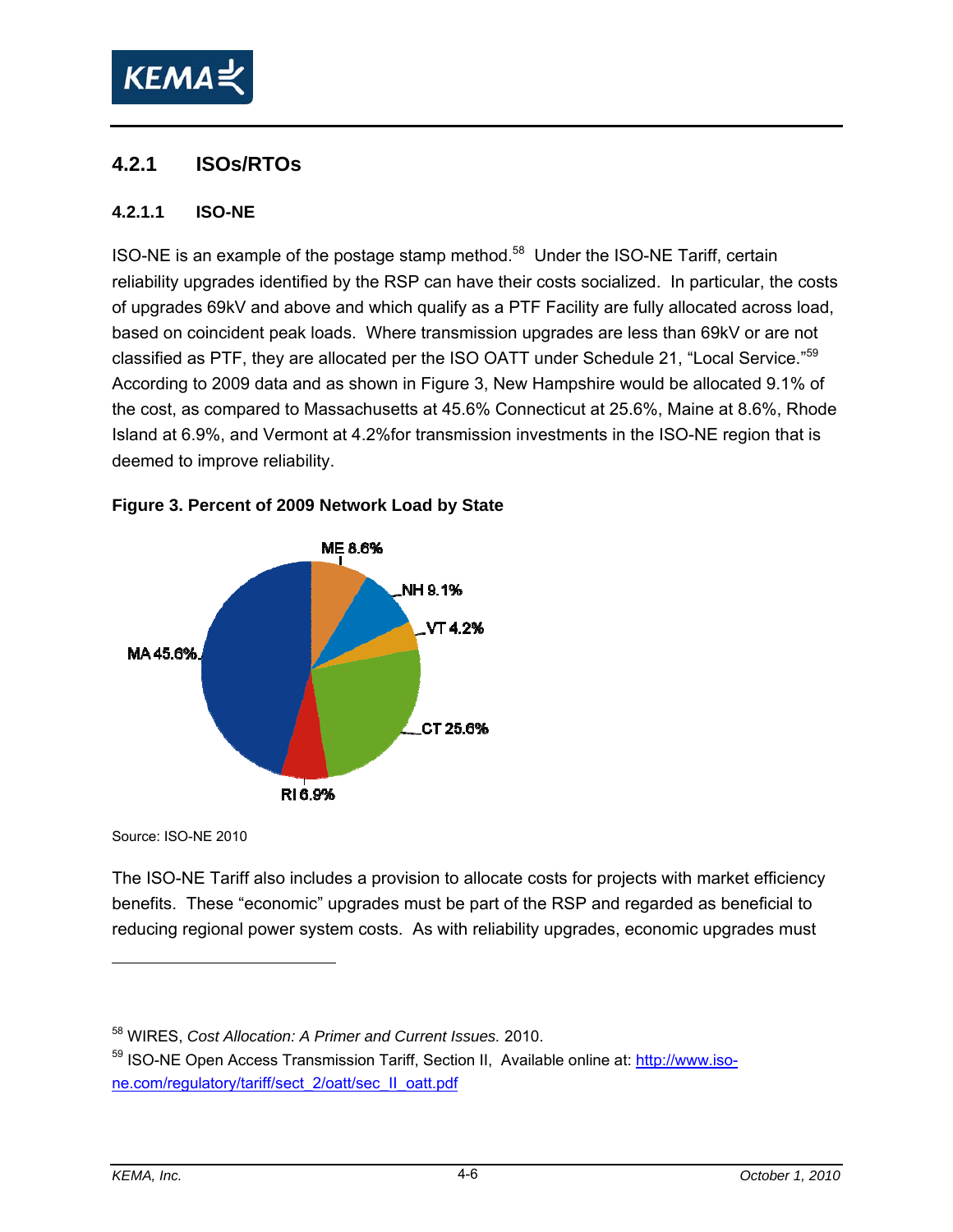

qualify as PTF. If deemed as part of the RSP, and having a net benefit to the market, costs for these upgrades are allocated in the same way as reliability upgrades. No economic upgrade projects have been approved yet for cost recovery under the ISO Tariff.

With regard to generator interconnections, the ISO-NE Tariff allocates the cost of network upgrades needed to meet reliability standards to the generator, along with other associated costs for the interconnection facilities. The exception is where such upgrades would have been required to meet current system reliability needs. In these cases, costs are allocated as reliability upgrades.

Under the present ISO-NE Tariff criteria for market efficiency or reliability upgrades, generatorrequired upgrades to the Coos Loop or anywhere else in New England would not constitute a reliability or market efficiency project, and thus would not currently qualify for regional cost allocation. To change the ISO-NE Tariff, revisions would need to be filed with FERC by the ISO-NE and Transmission Owners $^{60}$ , and regional stakeholders, including six state utility commissions, would likely engage in a comprehensive stakeholder process where consensus would be sought to avoid potential administrative litigation.

### **4.2.1.2 California ISO (CAISO)**

CAISO is an example of the postage stamp method for all network upgrades ≥200 kV. Furthermore, specially designated resources may use an up-front postage stamp allocation, which is later charged back to the interconnecting generators.<sup>61</sup> CAISO transmission investments are allocated according to their functions. For reliability or economic upgrades greater than or equal to 200 kV and approved by CAISO, costs are financed by transmission owners and then repaid through a postage stamp rate. Specifically, all system users within CAISO are assessed a transmission access charge, allocated across energy demand, or megawatt-hours (MWh) consumed. CAISO's approval of economic upgrades depends on the extent to which benefits outweigh costs.

For commercial investment transmission facilities approved by CAISO, the project sponsor must

 $60$  Similarly, a complaint could be filed with FERC by stakeholders to change existing cost allocation mechanisms; however in such instance consensus would also be necessary for the same reason. 61 WIRES, *Cost Allocation: A Primer and Current Issues*, 2010.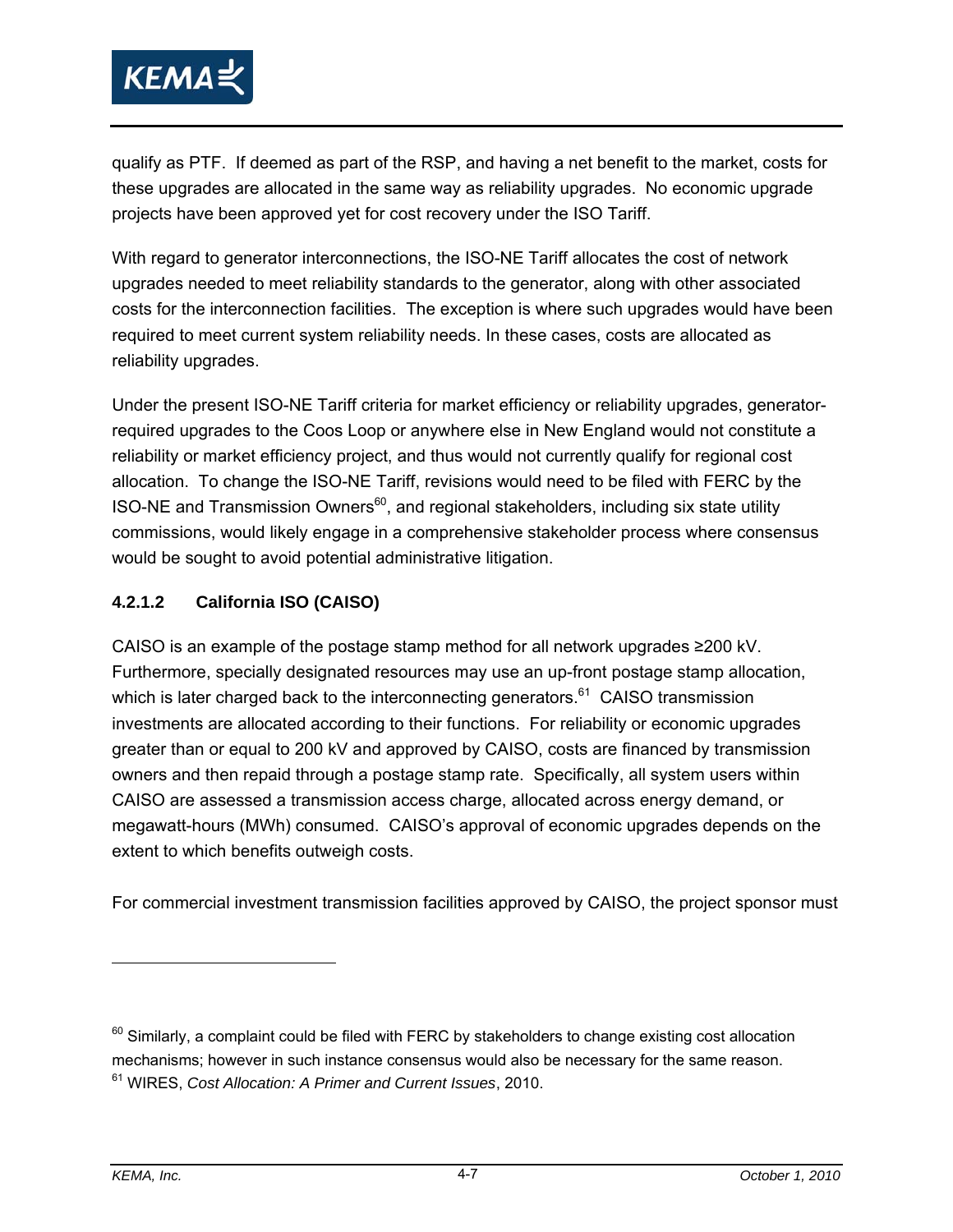

pay the full cost of construction and operation. However, 100% of the costs are repaid through a regulated cost recovery mechanism or a market-based cost recovery mechanism.

With regard to interconnection facilities, generally the cost is borne in full by the generators seeking to connect.<sup>62</sup> However, the CAISO tariff also has a provision for what are called Location Constrained Resource Interconnection Facilities (LCRIF). These facilities are highvoltage transmission facilities which support at least two constrained resources, and are radial rather than network facilities. To qualify for the unique allocation of LCRIFs, generators must have demonstrated an interest in at least 60% of the LCRIF capacity. For these types of facilities, the tariff applies a postage stamp approach up front but recoups costs as generation comes online. Specifically, grid users are assessed a transmission access charge for any unsubscribed portions of the line, allocated to load on a MWh basis. (Transmission owners can finance the costs through FERC-approved revenue requirements). Generators pay their prorata share as soon as they come online. Assignment of transmission costs to generators, as they connect, based on the maximum capacity of the generator resource relative to the capacity of the LCRIF. CAISO's tariff limits the amount of costs eligible under this tariff such that the investment in LCRIFs is no greater than 15% of all high voltage transmission facilities. $63$ 

California represents an approach that removes some of the financial barriers to generation and transmission development. The approach facilitates developing transmission to deliver new power before all the new generation is built, thus resolving the "chicken-and-egg" problem that can stall development. A project known as "Tehachapi" was the first example of a transmission investment requiring location constrained resources interconnection (LCRI) tariff. However, several other projects are being considered. In particular, California has conducted cluster

 $\overline{a}$ 

<sup>&</sup>lt;sup>62</sup> Costs beyond direct interconnection facilities are treated similarly to reliability and economic upgrades.  $63$  24.1.3.1 (b)(1). "The addition of the capital cost of the facility to the High Voltage TRR of a Participating TO will not cause the aggregate of the net investment of all LCRIFs (net of the amount of the capital costs of LCRIFs to be recovered from LCRIGs pursuant to Section 26.6) included in the High Voltage TRRs of all Participating TOs to exceed fifteen percent (15%) of the aggregate of the net investment of all Participating TOs in all High Voltage Transmission Facilities reflected in their High Voltage TRRs (net of the amount of the capital costs of LCRIFs to be recovered from LCRIGs pursuant to Section 26.6) in effect at the time of the CAISO's evaluation of the facility."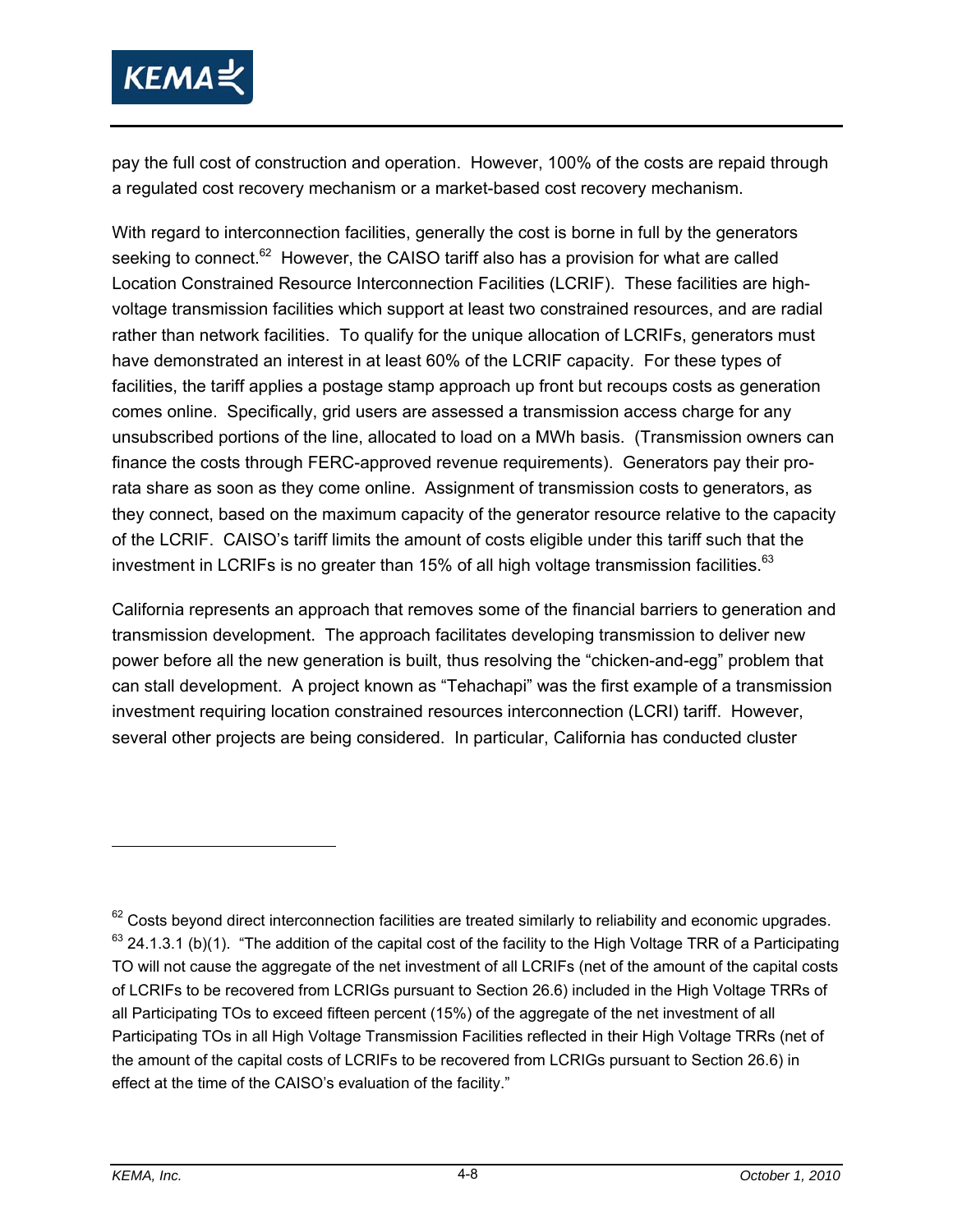

studies for various regions within the state, which review accepted generation queue applications and assesses need for additional investment.<sup>64</sup>

### **4.2.1.3 Electricity Reliability Council of Texas (ERCOT)**

ERCOT's approach for transmission being built within Texas' Competitive Renewable Energy Zones (CREZ) is a postage cost allocation approach. $65$  According to the ERCOT tariff, transmission costs for reliability and economic projects approved by the Public Utilities Commission of Texas (PUCT) are allocated to 100% to all load based on average summer peak demand. With regard to direct interconnection facilities, generators are responsible for all of the costs. Upgrades beyond direct interconnection are paid for by the transmission service provider and allocated across load based on average monthly coincident peak using a postage stamp approach. Once wind developers show commitment (through a letter of credit amounting to 10% of the project), then transmission companies will build the lines with the cost allocated 100% to ratepayers across all of the state.

In 2005, Texas State legislation raised the RPS, mandated a process be used to identify CREZs to meet the RPS.  $66,67$  The legislation also required the PUCT to allow utilities or transmission service providers who developed transmission within the CREZ to rate base the costs of transmission. ERCOT worked with the PUCT to identify high-potential areas for wind and potential transmission solutions. In 2008, PUCT defined five CREZs and assigned \$4.93 billion of CREZ transmission projects to be constructed by seven transmission and distribution utilities.<sup>68</sup> The PUCT selected transmission options and established a competitive bidding

<sup>66</sup> Texas Senate Bill 20, 79th Leg. Reg. Sess. (2005).

<sup>68</sup> PUCT Order 33672.

<sup>&</sup>lt;sup>64</sup> Section 4.2 of CAISO's Large Generator Interconnection Procedure (LGIP) (Appendix U to the CAISO Tariff). FERC granted the CAISO authority to use a "clustering" approach to process Interconnection Requests. In particular, clustering entails studying all Interconnection Requests made in given period as a group rather than serially when assessing system impacts of interconnection. Projects greater than 20 MW are studied in clusters while projects equal to or less than 20 MW are studied serially.

<sup>65</sup> WIRES, *Cost Allocation: A Primer and Current Issues*, 2010.

 $67$  In a 2006 rule, the PUCT defined three criteria by which to identify a region of Texas as a CREZ. These criteria include a region's production capability, the level of financial commitment by generators in the region, and other factors such as the likely cost of transmission to connect resources in that zone. 25.174(a)(4).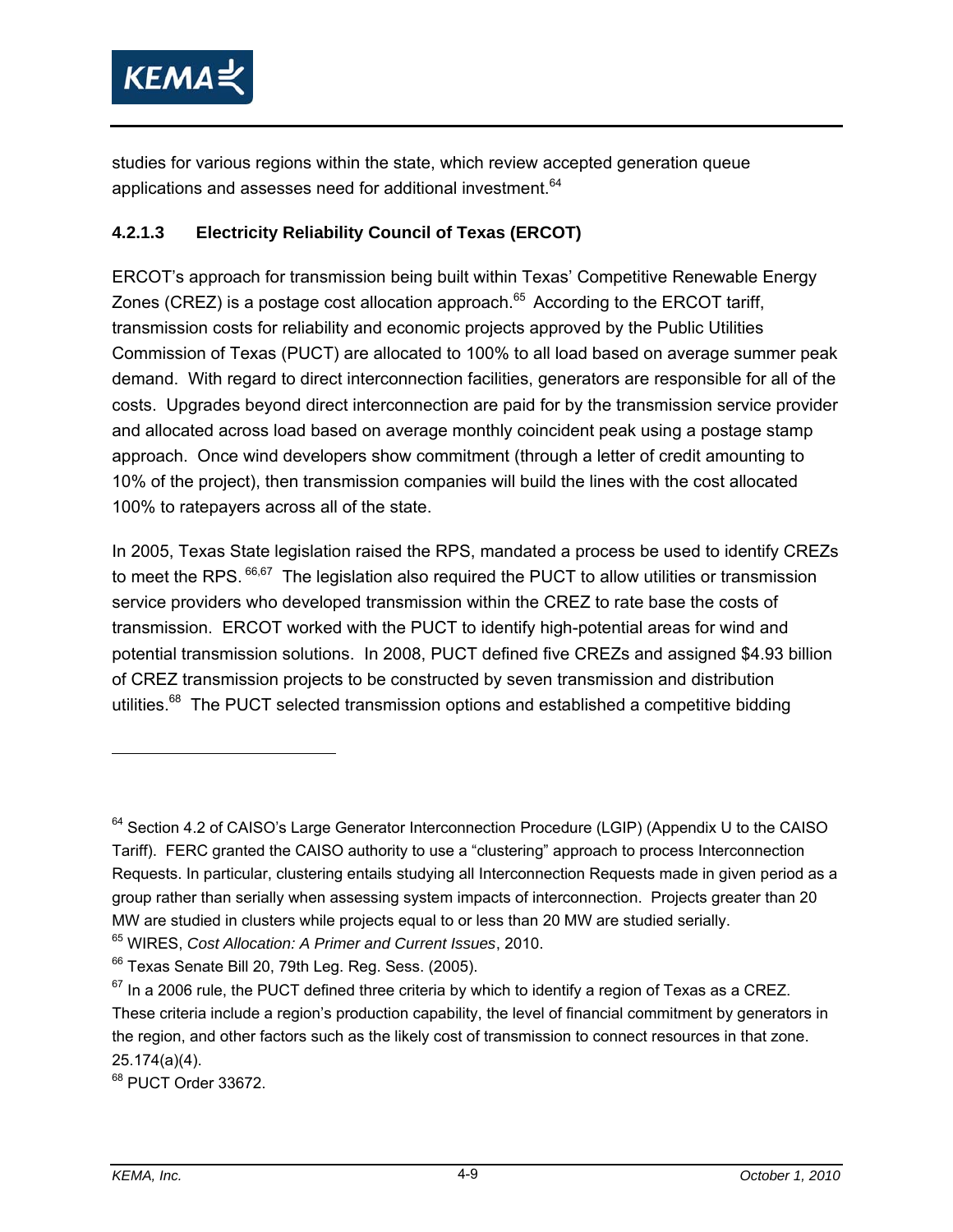

process for transmission to serve these renewable zones. The process was open to outside bidders. However, recent legislation restricts new entrants.

Texas is an example where preemptive, system-wide renewable generation and transmission planning occurred to guide transmission cost allocation rules. In addition, the State was one of the first to have transmission competitively bid, rather allocated directly to a utility. Unlike other ISO/RTO regions, the state public utilities commission, the PUCT was directed to have an influential role in selecting transmission projects which would by default have a rate-based cost recovery.

### **4.2.1.4 Southwest Power Pool (SPP)**

SPP is an example of a postage stamp method.<sup>69</sup> On June 1, 2010, FERC approved a revised tariff for SPP, which included a new approach to allocating certain transmission costs in the region. SPP's revised cost allocation methodology applies varying degrees of regional versus local allocation, depending on transmission size, using a postage stamp approach. Projects which qualify under this "Highway/Byway" approach include projects identified as Base Plan Upgrade projects selected by the SPP Board of Directors. These include economic upgrades designated as priority projects and other projects arising from SPP's transmission planning process, including approved projects associated with wind generation resources in the region. Generator interconnection costs do not qualify, and as such remain the responsibility of the generators.

The scope of allocation varies with the size of the transmission. In particular, transmission equal to or over 300 kV or more are allocated 100 percent across the region. Transmission equal to or below 100 kV is paid for entirely within its zone. Transmission between 100 and 300 kV has one-third of the cost allocation regionally and two-thirds of the costs allocated within the zone. These regional zones correlate to existing SPP pricing zones.

The intent behind the cost allocation approach is that larger, high voltage transmission projects tend to benefit the entire region where smaller facilities have more local benefits. Also, the revised tariff more closely links the system planning process, providing a way to allocate costs designated in the regional planning process. Because the tariff focuses on transmission size and projects identified in the transmission planning process, the new tariff limits allocating

<sup>69</sup> WIRES, *Cost Allocation: A Primer and Current Issues*, 2010.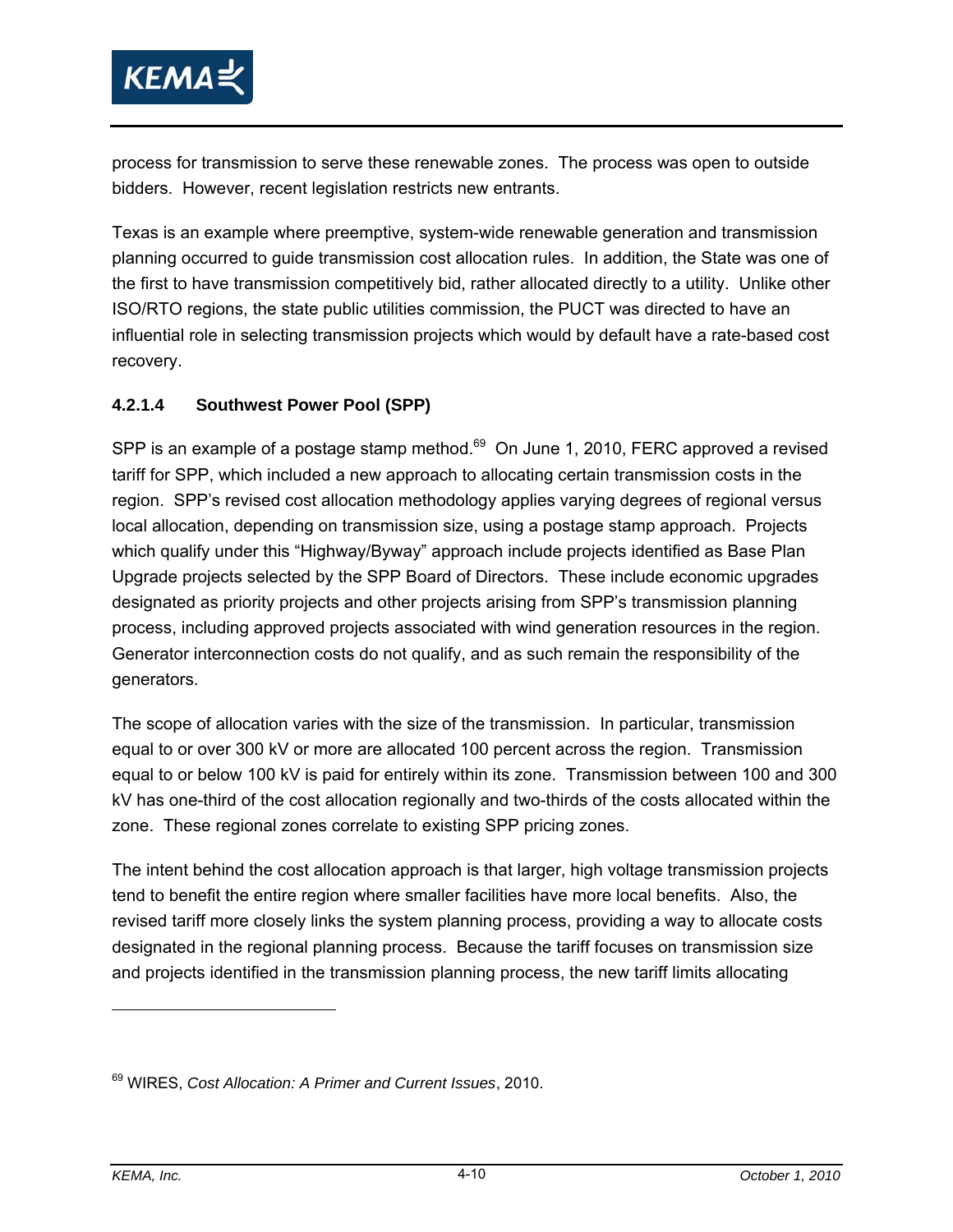

transmission costs separately by function. For example, the change eliminates a previous approach to allocating wind-related projects on a MW-mile basis and allocates all qualified wind projects based on size. This assures, for example, that wind-related projects 300 kV or greater will be fully socialized across the region.<sup>70</sup> The revised approach facilitates integrating renewable resources from the western areas of the region with load centers in the east.

### **4.2.1.5 Midwest ISO (MISO)**

The MISO tariff's cost allocation provisions are an example of the postage stamp approach. As of the publication of this report, additional variations to the tariff are pending FERC approval, as of October 2010. Currently, the MISO tariff allocates transmission costs according to the purpose of the upgrade, including reliability projects, economic upgrades and generator interconnection projects. The allocation for reliability upgrade projects vary by size. For projects involving transmission of 345 kV or more, 80% of the costs are allocated to load within the region based on a flow-based approach. The remaining 20% is allocated to load across the entire region on a postage stamp basis, according to average coincident peak. For reliability projects between 100 kV and 345 kV, the tariff allocates costs entirely within the region using a flow-based approach. All projects must have costs exceeding 5 million or be 5% or more of a transmission owner's net plant. In addition, the MISO tariff specifies a cost allocation approach for PJM/ Midwest ISO cross-border projects. Here the allocation uses a flow-based approach to ascertain each RTO's contribution to the constraint causing the upgrade. Once allocated to each region, the costs are then allocated according to each region's usual tariff.

To qualify for cost allocation under the MISO tariff, economic upgrades must be 345 kV or greater and cost over \$5 million. Furthermore, MISO must determine that the benefits outweigh the costs. For these cases, the tariff allocates 20% of the costs to all transmission customers in the region, on a postage stamp basis. The remaining 80% of the costs are allocated across three planning sub-regions based on based on estimated benefits, and allocated on a postage stamp basis within the sub-region.

In July, 2010, MISO proposed an additional transmission cost allocation method for Multi-Value Projects (MVPs).<sup>71</sup> If adopted, it will result in adjustments to cost allocation for generator interconnection projects. Originally, for generation interconnection projects, generators

 $\overline{a}$ 

 $70$  SPP Filing April 2010, pp. 8, 21-22.

<sup>&</sup>lt;sup>71</sup> MISO Filing July 2010.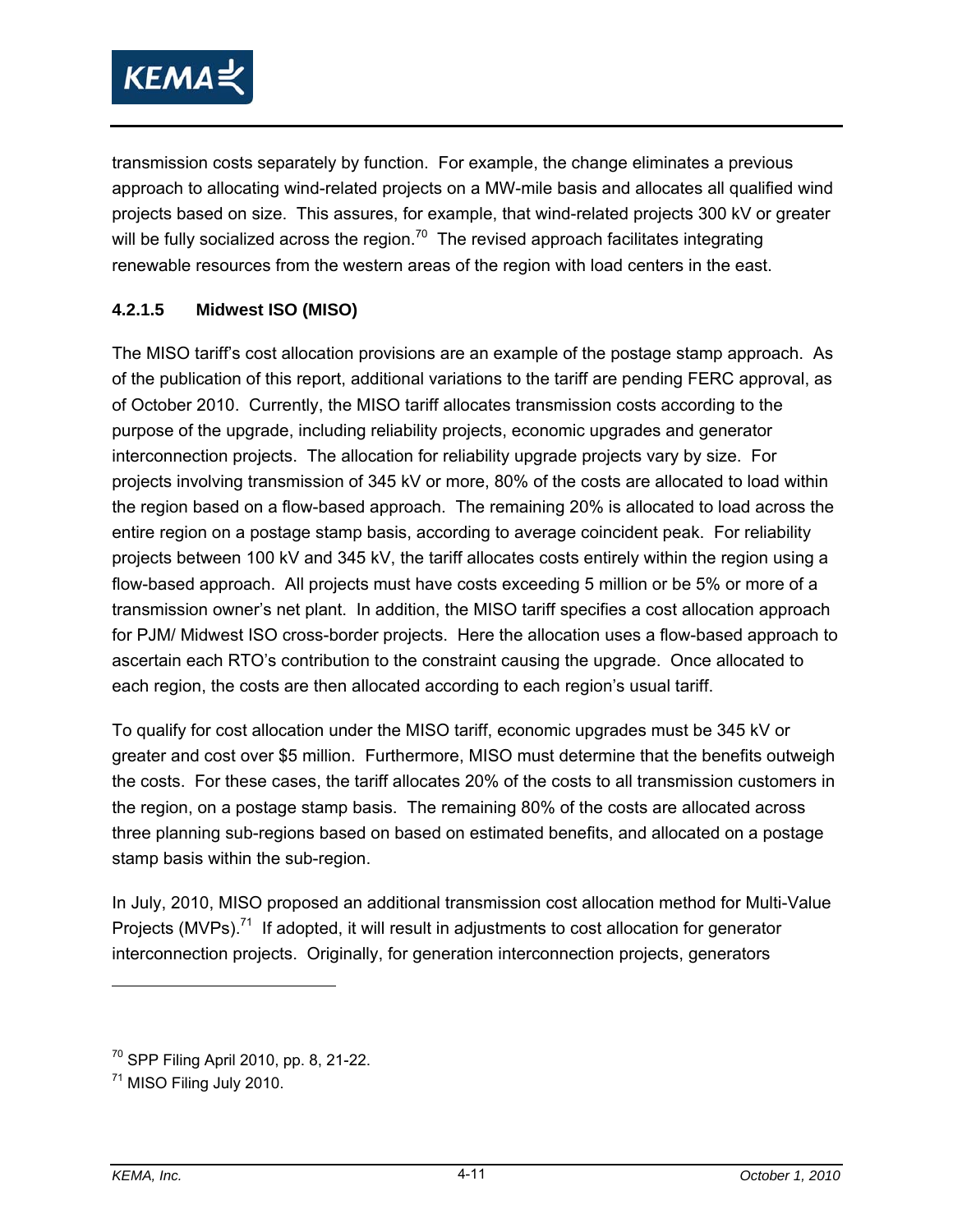

generally had to pay the entire cost of Network Upgrades in advance of construction for projects smaller than 345 kV. For projects over 345 kV, generators had to pay 90% of the costs and 10% was allocated system wide, based on coincident peak. Where a generator could demonstrate that it was a designated Network Resource or that it had committed to supply at least one year of capacity when it began operation, then the generator could be reimbursed for 50% of the costs of the Network Upgrades.

MISO's proposed cost allocation methodology for MVPs allocates 100% of all Network Upgrade costs to all load and exports, using a per-MWh charge, on the basis that MVPs and their associated transmission upgrades provide region-wide benefits to the MISO footprint as a whole, from load and exports. To qualify as an MVP the transmission project must be over 100 kV. The MVP charge will be based on the annual revenue requirements reported by each MISO Transmission Owner for projects that meet the MVP criteria. The MVP charge is proposed to be applied on a usage (i.e., MWh) basis rather than a demand (i.e., MW) basis. According to the an AWEA filing, the MVP approach would allow certain transmission development projects associated with renewable energy development to qualify for complete socialization of costs. In AWEA's words:

*"With respect to renewable resource development, this process would be similar to the Competitive Renewable Energy Zone ("CREZ") process that ERCOT used to identify areas (or zones) of Texas most appropriate for wind development, and then to design transmission additions needed to support development in those zones.72"* 

### **4.2.1.6 Pennsylvania New Jersey Maryland ISO (PJM)**

PJM is an example of a postage stamp approach as well as a license plate approach. The postage stamp approach is for transmission 500 kV and above (all transmission service customers in a region pay a uniform rate per unit-of-service, based on the aggregated costs of all covered transmission facilities in the region). New reliability and economic-based projects less than 500 kV are recovered under a license plate approach, where costs are allocated based on flow impacts determined from peak conditions. However, PJM and FERC in continued litigation and numerous FERC compliance filing obligations have dampened use of the postage stamp cost recovery method. PJM's economic planning and cost allocation mechanism contains specific criteria for measuring benefits and costs as well as specific

<sup>72</sup> AWEA Draft Filing, Unofficial Copy. 2010 p. 24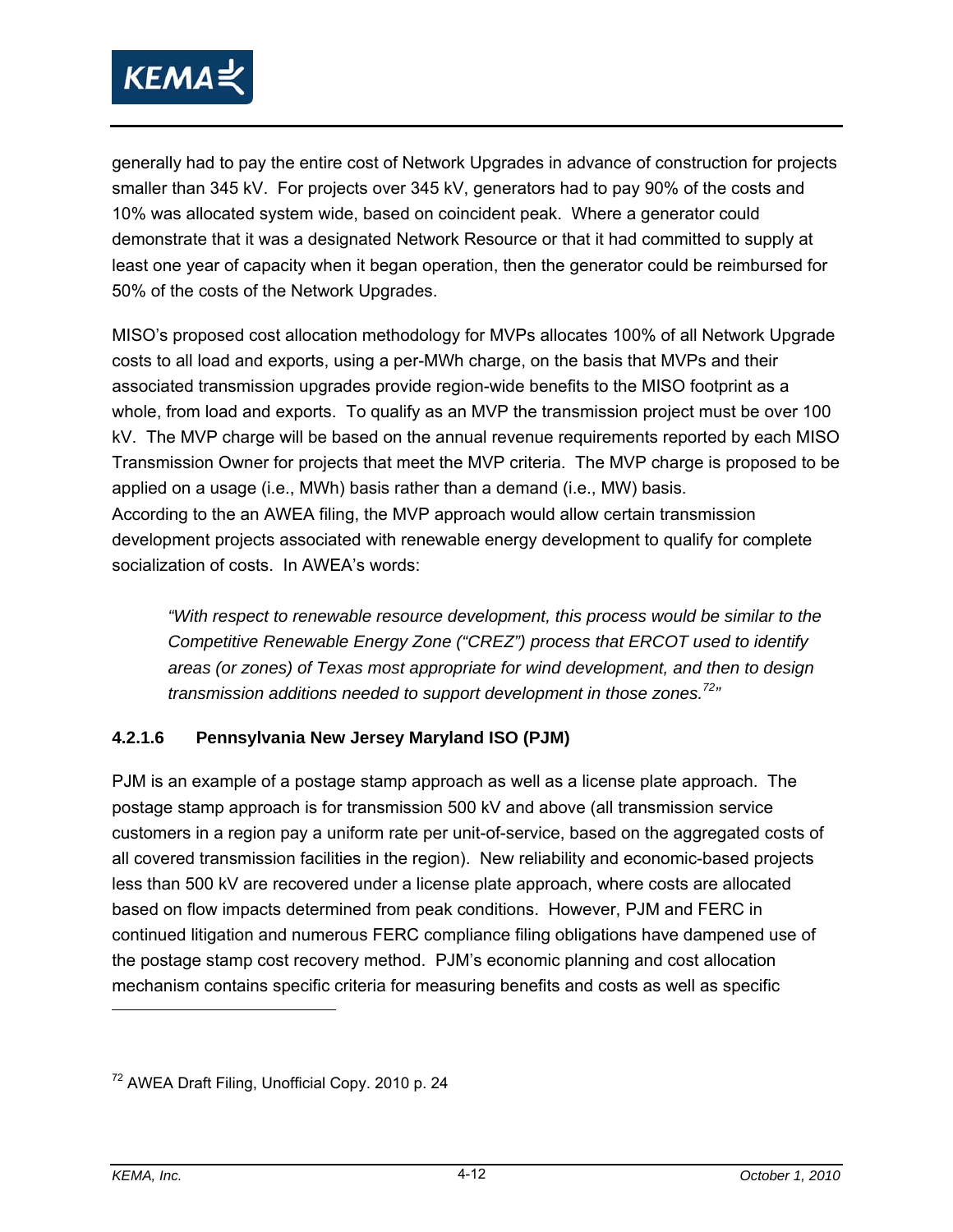

benefit/cost tests for evaluating projects. PJM was ordered to develop such mechanisms as a condition of its approval as an RTO.

### **4.2.1.7 New York ISO (NYISO)**

NYISO is an example of a license plate approach to transmission cost allocation for projects related to reliability and economic upgrades. The exception is recovery of New York Power Authority's (NYPA) costs, which are socialized across all New York transmission users via the NYPA Transmission Adjustment Charge (NTAC).

According to the NYISO tariff, upgrades addressing local reliability issues are allocated to the zone or zones in which the reliability issue was occurring, where coincident peak load determines allocation across zones affected. For upgrades solving region-side reliability issues, the tariff allocates costs to the whole NYISO region, based on each zone's share of coincident peak load.

To be eligible for allocation under the NYISO tariff, economic projects must pass a cost-benefit test such that the projected benefits outweigh costs over a ten year period. In addition, the costs must be greater than \$25 million and at least 80% of the beneficiaries must approve the project. Beneficiary votes are weighted by their share of potential energy savings. As with a reliability upgrade, costs are allocated to zonal beneficiaries. However, allocation across zones is based on energy savings and allocation within zones is based on share of total energy in the zone.

Under the NYISO tariff, generators are generally responsible for costs associated with meeting minimum interconnection standards. Where a party may elect to make additional upgrades, that party may be reimbursed by other parties connecting in the future and benefiting from these additional upgrades.

Recently, two merchant transmission development projects to deliver power between PJM and NYISO used cost allocation methods outside of the NYISO tariff. The first, the Linden Variable Frequency Transformer project (Linden VFT), $^{73}$  used an open season auction approach to fund a 230 kV line that would provide additional capacity over an existing transmission line. In

 $73$  Linden VFT LLC is a new Delaware limited liability company, formed by GE Energy Financial Services Inc. to develop the merchant transmission project.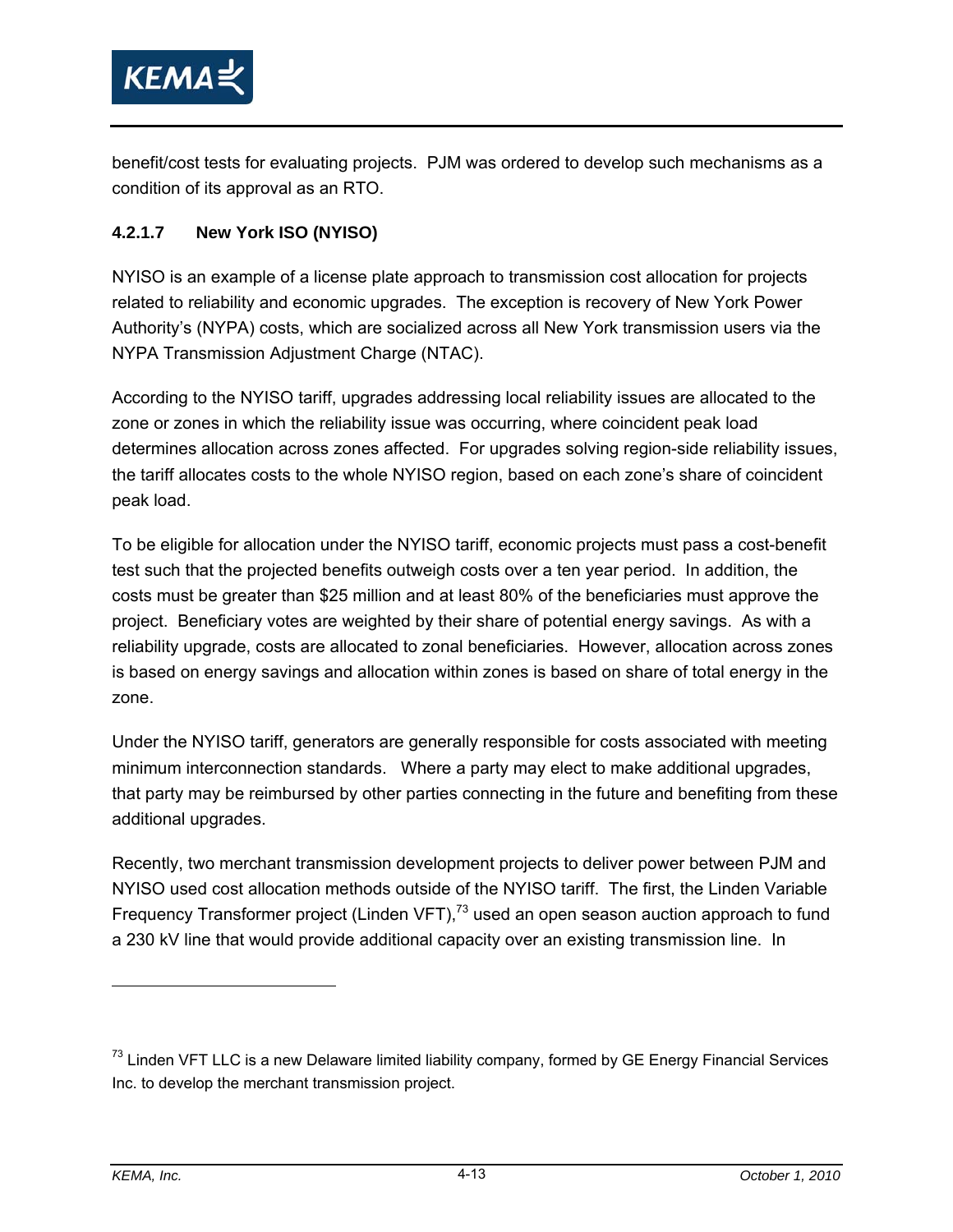

particular, FERC approved an anchor tenant to pre-subscribe transmission capacity prior to such capacity being offered to other developers through FERC's open season process.

The second project, the Neptune RTC (Neptune), developed a long-term purchase power agreement (PPA) with the municipal utility, the Long Island Power Authority (LIPA) to help fund a new 500 kV HVDC line. Under the PPA, LIPA pays Neptune a fixed tariff with a negotiated rate for the rights to transmit power over line.

### **4.2.2 State & Regional**

Several single-state and multi-state collaboratives have also developed approaches to transmission cost allocation. The following sections outline some of these.

### **4.2.2.1 Bonneville Power Administration**

The Bonneville Power Authority's (BPA) is an example of the Network Open Season Approach to transmission allocation for several transmission projects in the area. In particular, BPA developed what is termed a Precedent Transmission Service Agreement (PTSA). Here, BPA offers of transmission service at embedded rates where transmission compiles with certain precedent terms and conditions as determined by BPA. In the first open season, generators were given one month to sign and return the PTSA and were required to deposit an amount equal to one year's worth of transmission service. The PTSAs apply to BPA transmission only and not regional interties.

The approach was implemented to solve what was an overwhelming number of requests in interconnection queue. The approach sifts out 'speculative' projects, e.g., those not participating in the Open Season. With the open season approach using PTSAs, BPA was able to review projects with a higher level commitment, and then identify existing transmission capacity to accommodate projects. All other projects unable to connect to the existing lines became part of a large cluster study for the BPA grid as a whole.

Overall, generators pay for the cost of transmission and BPA pays for associated engineering and design studies. Where a transmission request would require payments in addition to the transmission rate listed by BPA, then the PTSA is terminated and transmission customers must pay for the required studies.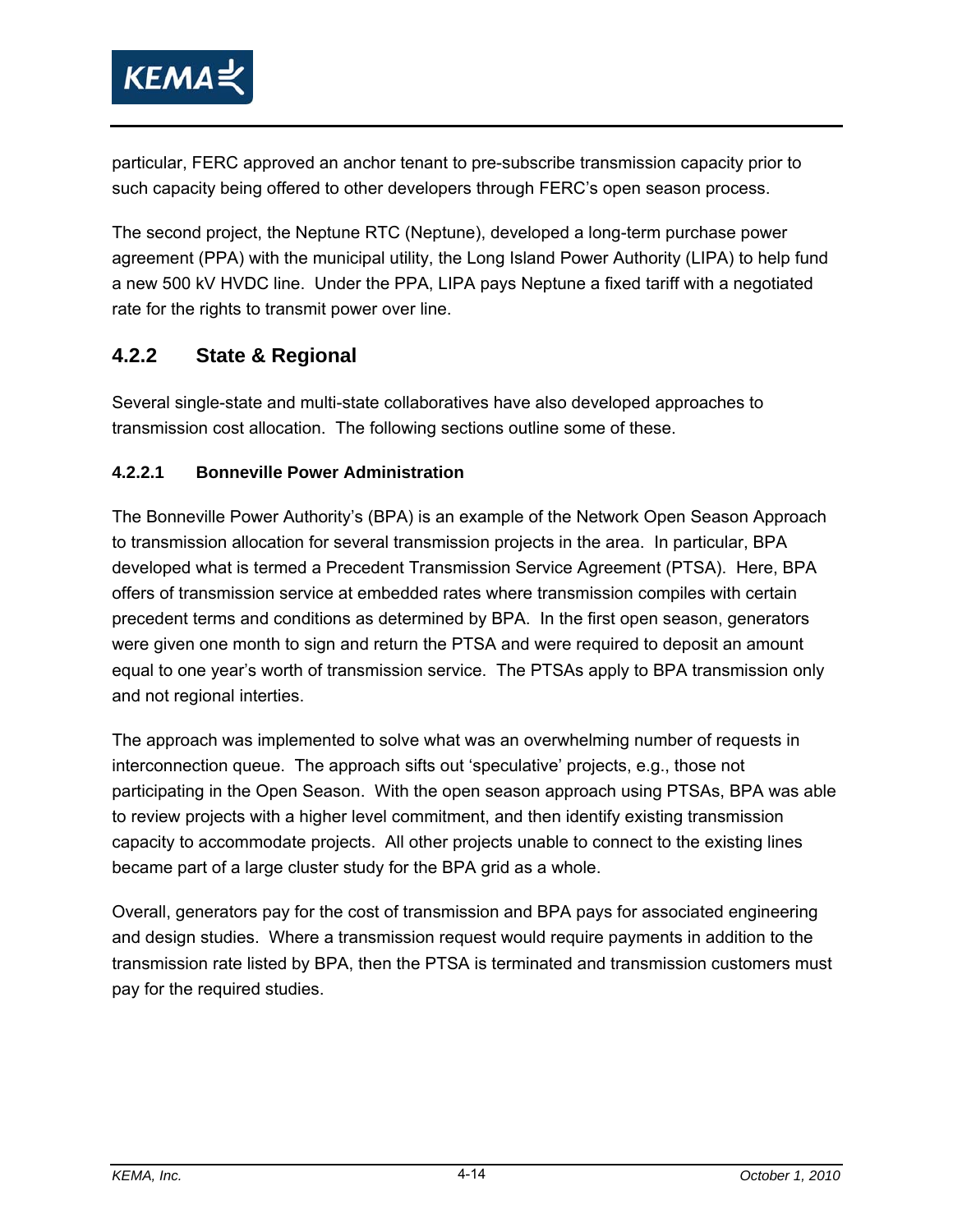

### **4.2.2.2 Western States**

Several western states have been engaged in transmission development outside of the ISO/RTO mechanisms. These subsections describe some case examples from these states. A subsequent section describes the use of transmission authorities, also present in many western states.

The Northern Tier Transmission Group is a non-RTO transmission organization made up of Northwest and Mountain states, including: Idaho, Oregon, Montana, Wyoming, and Utah. The Group, comprised mainly of IOUs and state representatives, coordinates transmission operations and planning, and is initially focused on developing inexpensive and relatively easy improvements to grid management. They have developed cost allocation principles for transmission projects across the region, including recommendations for license plate cost recovery based on project ownership and reliability obligations.

Idaho has numerous merchant transmission projects progressing through approval stages. Per a 2009 FERC Order, these are anchor tenant with open season to secure transmission customers where an anchor tenant signs up for large portion of capacity, typically 50%, with open season for rest. Notable proposed projects are:

- TransCanada's proposed Zephyr and Chinook HVDC lines;
- Jade Energy Associates' Overland Transmission Project;
- Great Basin Transmission's Southwest Intertie Project

For the Zephyr & Chinook project, a market-driven open season process successfully allocated 3,000 MW to three wind developers building in Wyoming. The Zephyr project would originate in Wyoming while the Chinook project would originate in Montana. The open season approach allowed the transmission developer to secure enough money from customers to cover half the regulatory costs, up to a cap of \$70 million, while the investor paid for the other half of this phase. The renewable developers were required to sign no obligation Precedent Agreement and had a defined time period in which to secure a PPA before a firm transmission agreement was required, during development phase. Generators were responsible for building facilities to connect to the converter stations.

In another project, the Idaho Public Utilities Commission approved a negotiated settlement between small wind developers and a local utility to share transmission upgrade costs. In particular, 25% of the costs were paid by the wind developer, 25% were paid by Idaho Power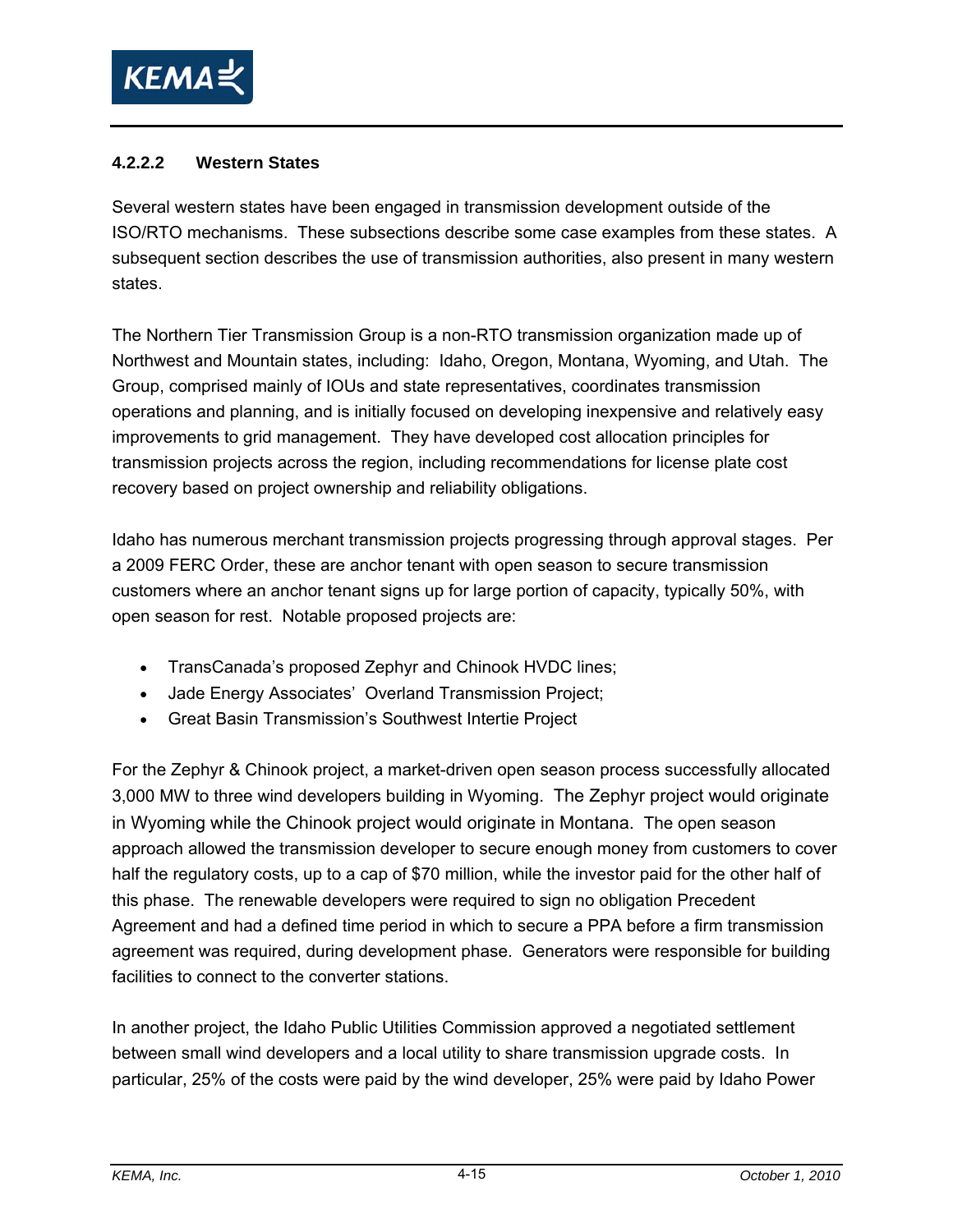

and allocated to utility's rate base for recovery from ratepayers system-wide and 50% was advanced by the transmission developer, but refunded by ratepayers, over a term "not to exceed 10 years after the projects are commercially viable." The Idaho Public Utilities Commission noted that requiring developer payment of only 25% is beneficial to all customers because it creates an incentive for developers to consider economic efficiencies when they choose locations for their wind farms. The renewable projects will sell their entire output to Idaho Power, whose customers are spread between Idaho and Oregon.

### **4.2.2.3 Transmission or Infrastructure Authorities**

Several states have developed state-level authorities, called Infrastructure Authorities or Transmission Authorities (hereafter, transmission authority), to facilitate transmission development in within the State. Some examples include Colorado, New Mexico, Iowa, Kansas, North Dakota, South Dakota, and Wyoming. Transmission authorities were created by respective legislatures to address transmission needs within the state including transmission cost allocation, design studies, and environmental review. A variety of approaches have been taken to organizing these authorities. In Wyoming, for example, the transmission authority consisted of members appointed by the Governor. In addition, powers granted to the different transmission authorities vary. In Wyoming, the transmission authority was granted the ability to issue revenue bonds to finance projects.

Public entities such as transmission authorities can have broader purposes, including economic development and job creation. In contrast, the ISO-NE focuses solely on electricity and has no mechanism to take into account job creation. Wyoming, the first U.S. transmission authority created in 2004, has the stated mission to *"…diversify and expand the state's economy through improvements in Wyoming's electric transmission infrastructure to facilitate the consumption of Wyoming energy in the form of wind, natural gas, coal and nuclear, where applicable."74*

## **4.3 Additional Concepts**

Previous to this study, and during discussions held with stakeholders for this study, additional cost allocation methodologies were suggested by stakeholders. Suggestions are aggregated below by approach type.

<sup>&</sup>lt;sup>74</sup> Accessible at: http://wyia.org/about-us/. Accessed August 3, 2010.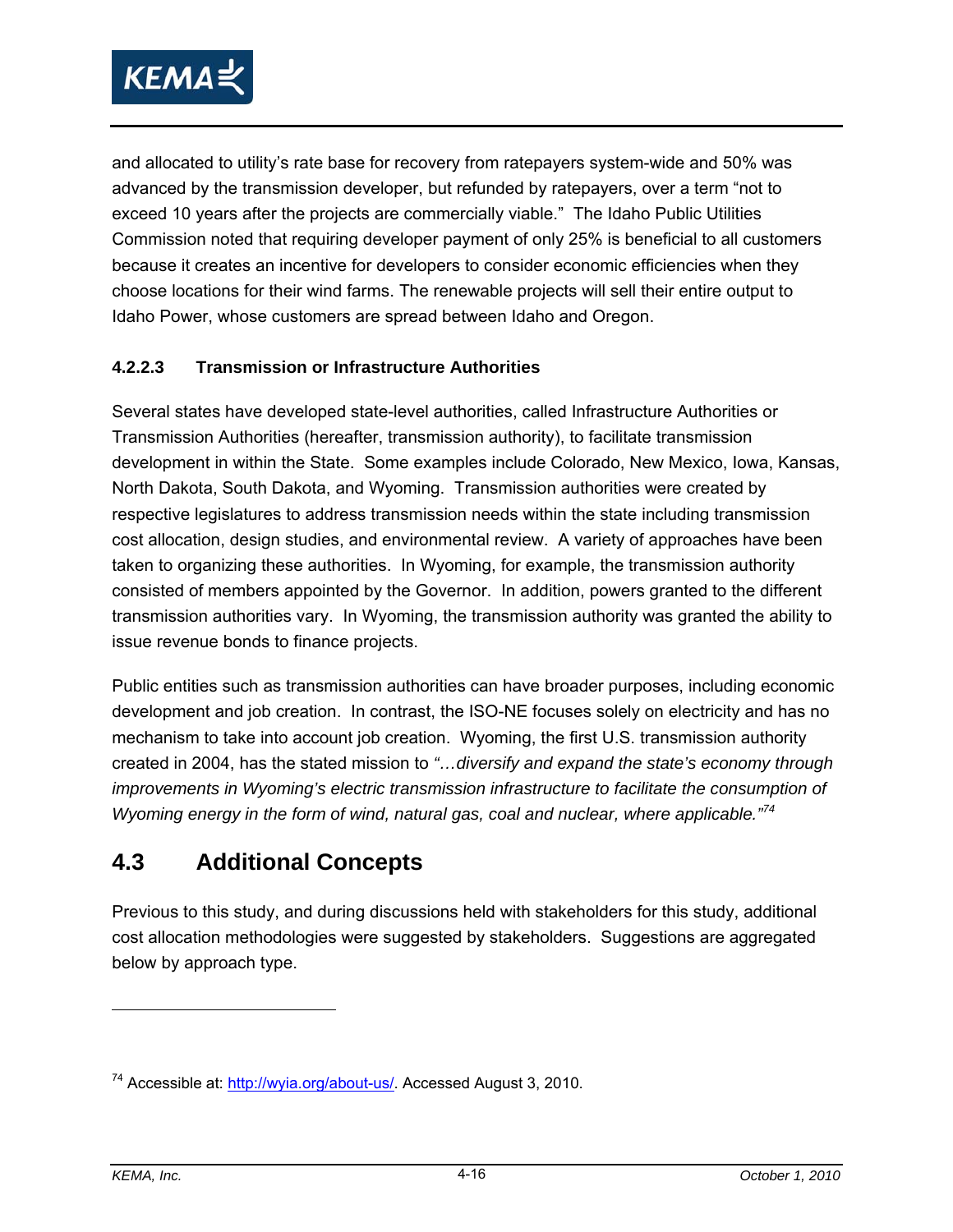

**Local Ownership.** One recommendation was that legislation be enacted to authorize Coos County or another economic development body to own and operate transmission facilities. A separate stakeholder proposed a sort of "private toll road" between generation and local loads. In particular, the stakeholder suggested an investment model where Coos County bonds the cost of transmission and the State of NH guarantees or financially backs the County Bonds, resulting in a lower rate. The bonds would guarantee a return on equity investment. A regional public authority would support Coos County in making the required investment. Each taxpayer in each community of the county would receive a direct tax reduction benefit when the county receives additional income from the project. The benefit of this approach, according to the stakeholder is that Coos County taxpayers are direct beneficiaries rather than outside investors. Another stakeholder proposed amending RSA 162-G to make renewable energy facilities eligible for industrial development bonds.<sup>75</sup>

**Public-Private Partnerships.** Additional suggestions included creating a public-private partnership with a merchant transmission provider which would allow the provider to use existing rights of way. The approach would allow a private developer to invest in a transmission upgrade in return for the opportunity to earn a return on its equity investment.<sup>76</sup>

**Transmission Authority.** This entity would serve as catalyst or organizer to facilitate transmission infrastructure development, similar to other states noted above. Anbaric Power summarized how such an authority could work in the state:

*"One idea would be for the authority to become the customer for the capacity on a new transmission line through a long-term contract with a transmission developer. As is done in Texas the right to build the line could be put out to competitive bid, where entities like NEITC, PSNH, National Grid or other transmission developers would compete to build the line under a long-term contract with the transmission authority. As renewable energy developers then came on to the line, they would assume their proportional share of line's cost and eventually the transmission authority contract would no longer be necessary. I'm sure there are several other iterations of this approach that would hold promise for getting a line built to serve Coos County and support the economic development of the* 

<sup>75</sup> NHPUC, *Commission to Develop a Plan for the Expansion of Transmission Capacity in the North Country: Progress Report. Pursuant to SB 383 Chapter 348, Laws of N.H.* 2008.

<sup>76</sup> NHPUC, *Background Report on New Hampshire Transmission Infrastructure,* 2007.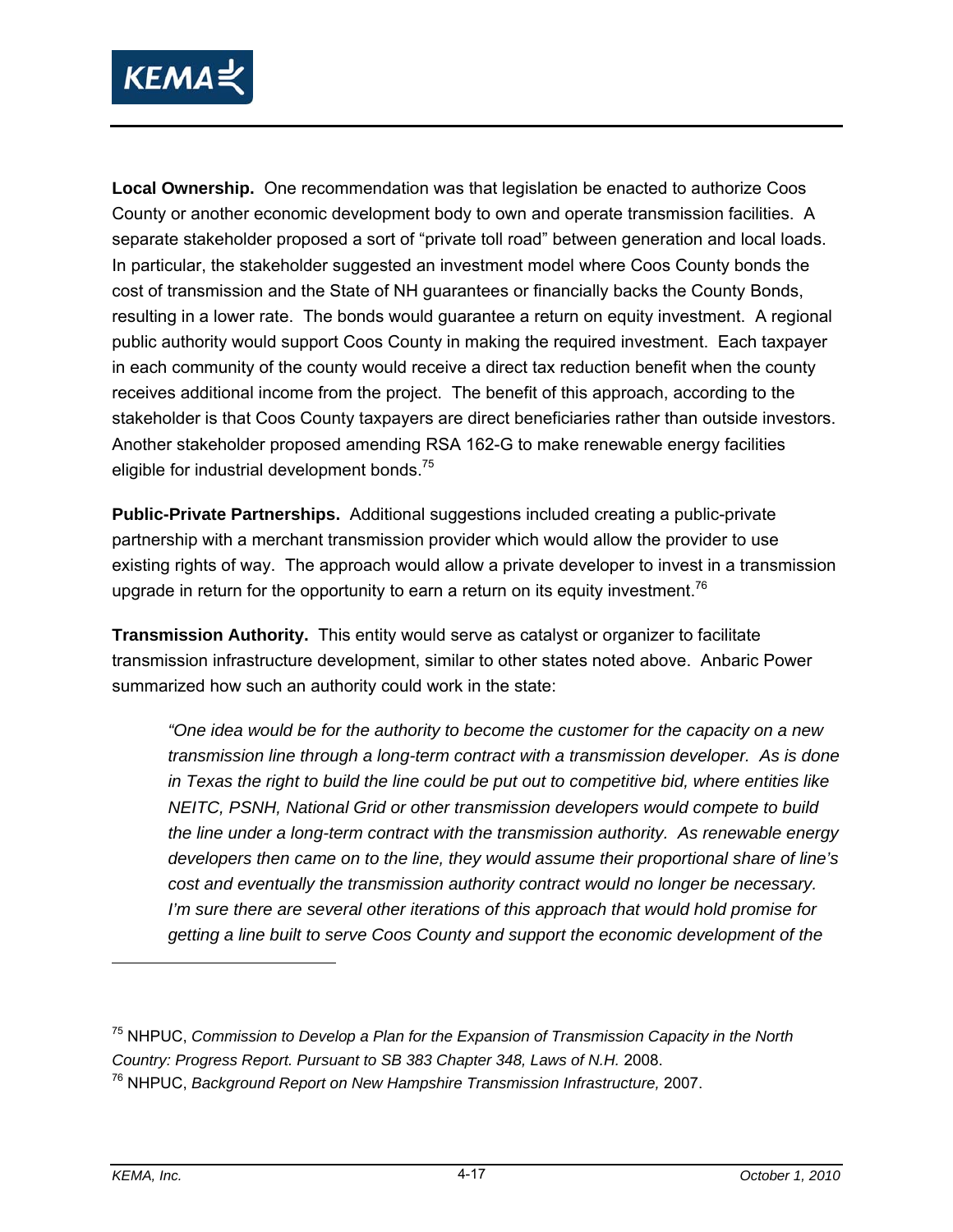

*region. KEMA's work presents a good opportunity to explore this beyond the traditional and difficult cost allocation methods".* 

### **State-Based Mechanisms to Finance Transmission Development and Procure**

**Generation.** Another proposal elaborated on that outlined above. In particular, the stakeholder suggested that New Hampshire create a transmission authority which could contract the full capacity of a new transmission line in the North Country. In particular, in a manner similar to the Neptune project described above, the authority could subscribe capacity on the line via longterm contracts with the transmission owner, which in turn would help finance the line. Via a competitive procurement process managed by the authority or the NHPUC, generation could be added to the line after it is built. In particular, the authority or NHPUC could procure a defined percentage of renewable energy and allocate the cost of that procurement on a percent load basis to each of the electricity providers in the State. NHPUC procurement could be used to meet a portion of the State's standard offer, as in Maine. Using a competitive process has the intent of limiting the overall cost of procurement. To help lower the risk assumed by the state, the proposal would engage mechanisms such pre-subscription via a PTSA as used by BPA or down-payment via a letter of credit as used in ERCOT. The intent of the approach, as described by a stakeholder, is to provide transmission certainty to a renewable developer at a known cost of transmission. Furthermore, the intent of the proposal, as defined by the stakeholder, is to capture economies of scale by having the State contract for a larger capacity line than a single generator would otherwise build, and to allow the State to provide a lower cost of debt service than would otherwise be available.

**Reconfigure Coos Loop into a Network Upgrade.** Some stakeholders have proposed redesigning the Coos Loop to make it a transmission facility where upgrades would have regional reliability or market efficiency benefits.

**Equal Cost Distribution and Up-Front Financing.** Instead of determining the costs of transmission upgrades payable separately by each of the generators depending on its spot in the queue, New Hampshire (or any other party providing up-front financing) could establish a cost-recovery arrangement which would impose the same cost on each of the generators until all of the capacity had been subscribed and commitments had been made to facilitate full cost recovery.

**Senate Bill 164.** In 2009, Senator Gallus and Representatives Remick, Rappaport and Theberge sponsored legislation that would have allocated transmission costs related to northern New Hampshire's electrical transmission system. The legislation proposed establishing the northern New Hampshire electrical transmission system improvement fund (Fund) to help cover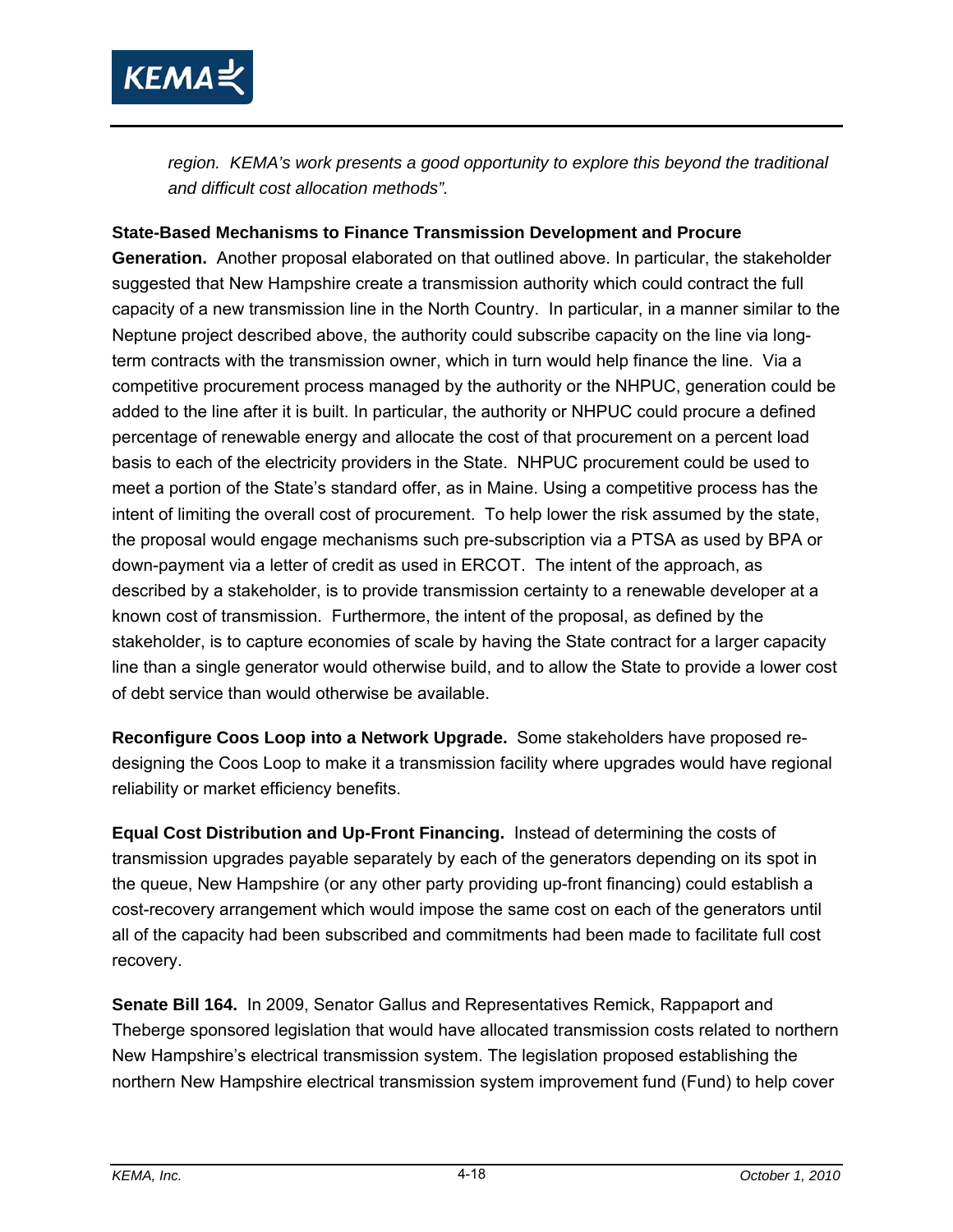

the costs of transmission development. The legislation would have appropriated \$155,000,000 to Fund the NHPUC to administer the funds, which would have come from a variety of sources. In particular, 20% would be paid by new generation developers at the rate of \$105,000 for each developed megawatt of power. 20% would be paid by New Hampshire ratepayers through a transmission charge on electricity, 5% would be derived from state-issued bonds and 50% would be paid for through federally-funded programs.<sup>77</sup> The legislation did not make it out of the Senate Committee on Energy, Environment and Economic Development.

 $77$  When SB 164 was first drafted, it appeared that American Recovery and Reinvestment Act funding would be available for transmission investments in remote areas that were rich in renewable energy resources. The final version of the bill, however, deleted those provisions.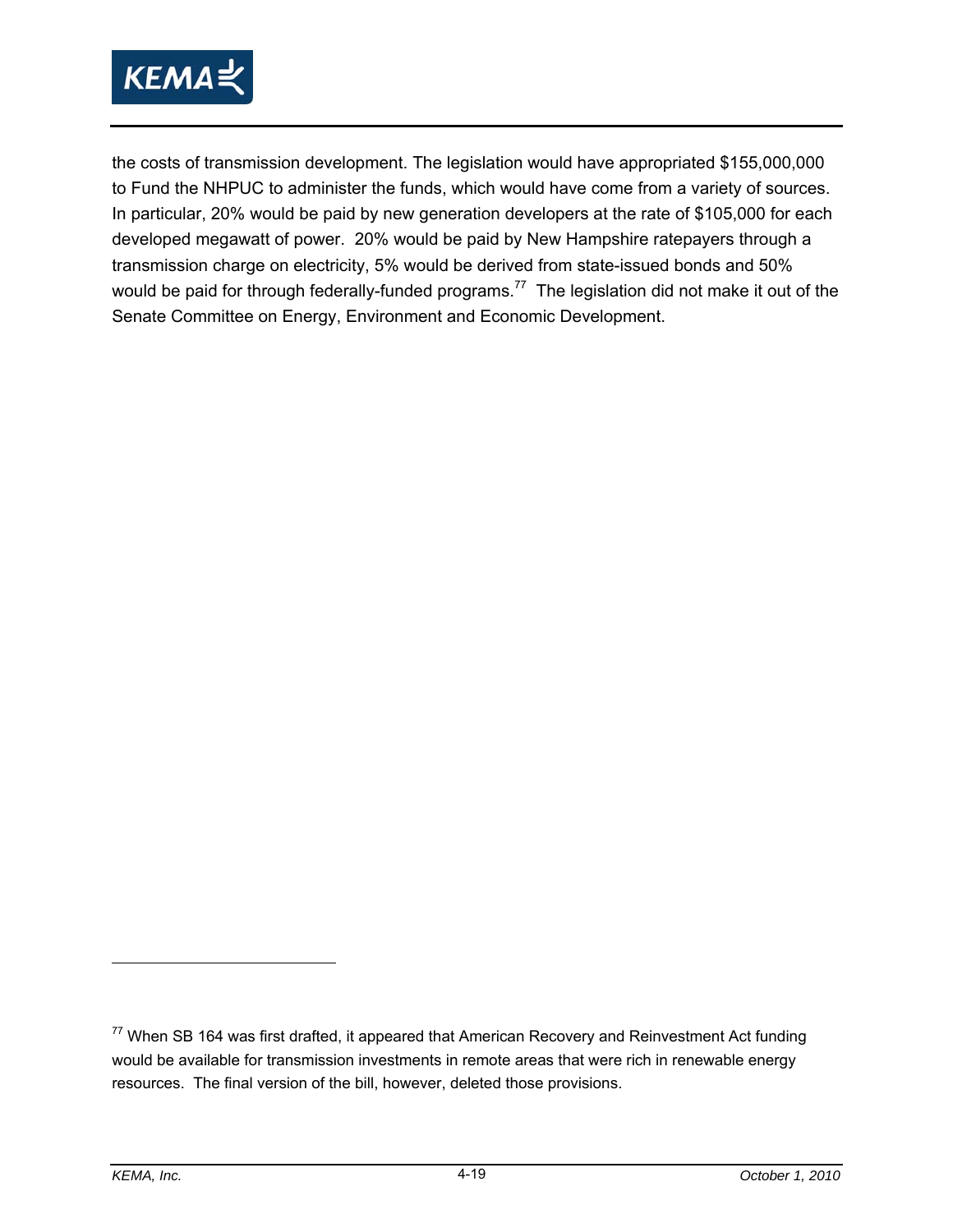

# **5. Transmission Cost Applications in New Hampshire**

## **5.1 Cost Allocation Impacts**

As noted in Section 4, transmission cost allocation approaches appropriate the costs, as well as risks, amongst stakeholders. As such, the approaches address the question of who pays and how, and who takes on market and project risks associated with the project. At a high level, Table 4 illustrates how the basic cost allocation methods discussed in Section 4 allocate costs and risks.

| Approach                      | <u> Proje</u> ct Costs & Risks <sub>l</sub> |
|-------------------------------|---------------------------------------------|
| Postage Stamp                 | Ratepayers                                  |
| <b>Direct Assignment</b>      | <b>Generation Developers</b>                |
| License Plate                 | Ratepayers                                  |
| <b>Beneficiary Pays</b>       | Beneficiaries (combination of groups)       |
| <b>Commercial Investments</b> | <b>Transmission Developers</b>              |

### **Table 4. Comparison of Basic Cost Allocation Impacts on Stakeholders**

In general, postage stamp and license plate approaches allocate costs and risks to ratepayers. Direct assignment approaches allocate costs and risks to generation developers. Commercial investment approaches allocate costs and risks to transmission developers. Beneficiary approaches pays may result in multiple parties contributing, including ratepayers and developers.

Furthermore, additional methods have been developed to separate out the allocation of direct costs from project risk. Variations on the basic methods, for instance, can alleviate project and market risks by distributing risk across multiple stakeholders, by allocating risk to different stakeholders over different time periods in the project, or by introducing processes that clarify the demand for a product. As noted in Section 4, an Open Season approach defines a process by which to subscribe energy developers to a transmission line, before the line is built. This can help assess demand for a transmission project before development of the transmission line moves ahead, and clarify the revenue a developer would receive for their investment. Furthermore, a renewable energy developer is assured that it has transmission capacity over which to deliver its product. Anchor Tenant with Open Season addresses the risk that a line may be undersubscribed even though there appears to be demand for it. Typically, a single anchor tenant may have majority stake in a line, allocating a more substantial commitment for transmission a single entity. Precedent Transmission Service Agreements help confirm generator interest in transmission services by sifting out speculative projects before an open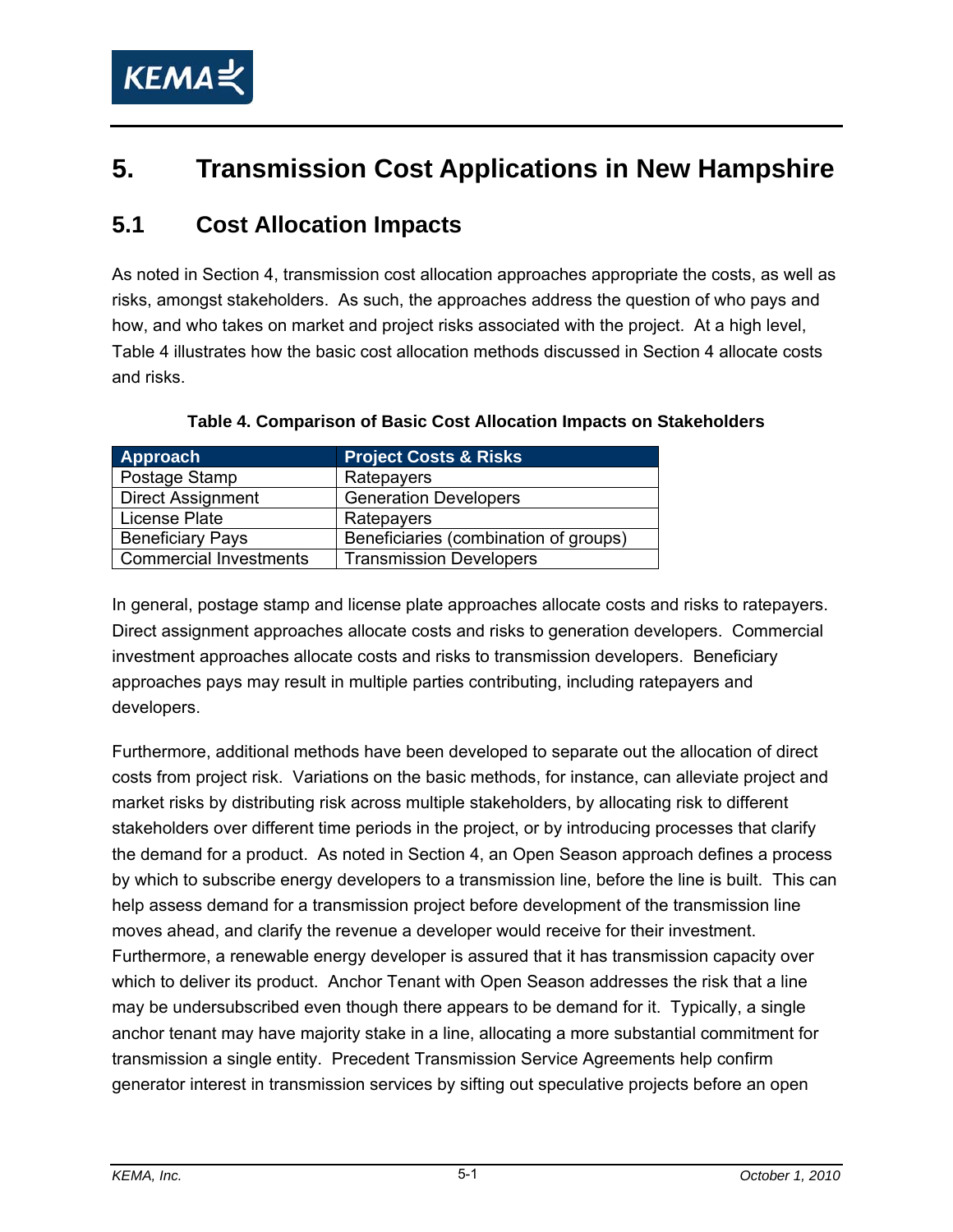

season. Cluster Studies or Zone Definition can also help assure that customers for transmission development exist. In particular, studies identify areas where transmission development could readily be aligned with economic renewable resources. PPAs help provide certainty to energy developers that it can sell its product once it is built.

Table 5 summarizes at a high level how ISO/RTOs provisions, which can use a mix of approaches, allocate costs and risk. Because approaches often vary depending on the type of transmission project, and because the focus of transmission development in the North Country is to enable renewable development, the table outlines transmission cost allocation approaches related to renewable energy-related projects only. Additional stipulations exist for each of the cost allocation methods summarized in Table 5, though the table does not describe them in full. Rather, Section 4 contains additional detail, as do reference documents.

| Approach     | <b>Cost</b>                     | <b>Risk</b>                     |  |
|--------------|---------------------------------|---------------------------------|--|
| CAISO        | <b>Generation Developers</b>    | Ratepayers                      |  |
| <b>ERCOT</b> | Ratepayers                      | Ratepayers                      |  |
| ISO-NE       | Generation Developers or        | Generation Developers or        |  |
|              | <b>Commercial Investors</b>     | <b>Commercial Investors</b>     |  |
| <b>MISO</b>  | Ratepayers                      | Ratepayers                      |  |
| <b>NYISO</b> | <b>Generation Developers or</b> | Generation Developers or        |  |
|              | <b>Commercial Investors</b>     | <b>Commercial Investors</b>     |  |
| <b>PJM</b>   | Generation Developers or        | Generation Developers or        |  |
|              | <b>Commercial Investors</b>     | <b>Commercial Investors</b>     |  |
| <b>SPP</b>   | Ratepayers                      | Ratepayers                      |  |
|              | (generator interconnection does | (generator interconnection does |  |
|              | not qualify)                    | not qualify)                    |  |

**Table 5. Allocation of Costs and Risks by Example Cost Allocation Approaches** 

NYISO, PJM and ISO-NE take a direct assignment approach or commercial investment approach where a project does not result in reliability or market efficiency improvements. As such, the method allocates both cost and risk to generation developers or transmission developers. In ERCOT, MISO and SPP, ratepayers are allocated both costs and risks for a limited set of projects related to renewable energy developments. These projects have specific criteria to qualify and are generally tied to transmission planning processes within the region. Linkage to the planning process makes sure that the projects are vetted before ratepayers bear the costs. In SPP, generator interconnection projects do not qualify.

CAISO takes a slightly different approach. For projects associated with location-constrained resource, generators must ultimately pay for the transmission but ratepayers pay for the costs up-front. In addition, cluster studies done as part of the transmission planning process help match transmission projects with potential renewable generation resources, ensuring availability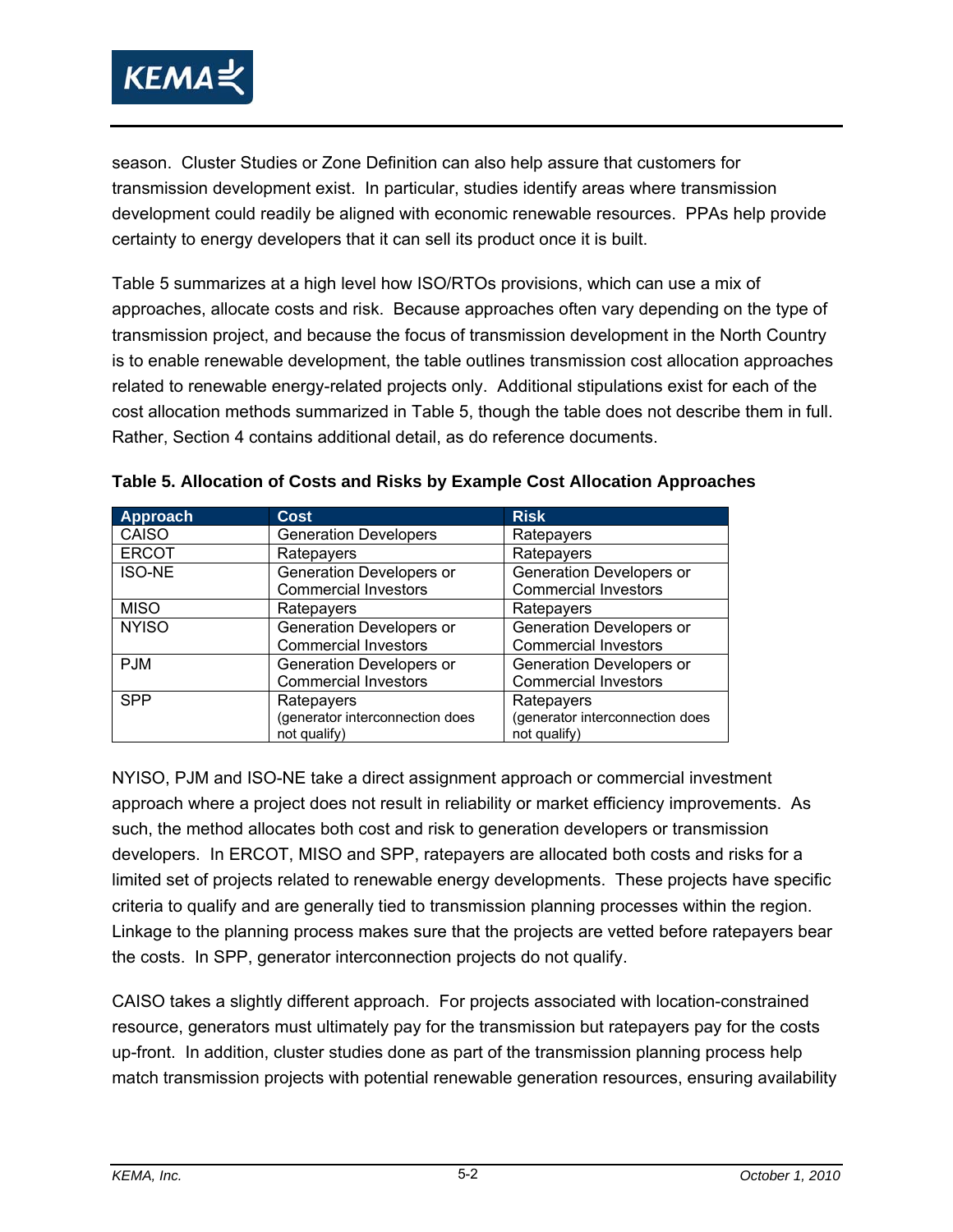

of renewable energy projects to subscribe to the transmission line. Furthermore, total investment in transmission associated with location constrained resources is limited, effectively capping the amount of risk ratepayers will bear.

## **5.2 Implementation in New Hampshire**

Due to differences in regional and state regulations and to differences in the geography and characteristics of existing transmission and generation assets, methodologies used in other regions of the U.S. are not necessarily appropriate for northern New Hampshire. However, the intent behind many approaches may remain valid, or slight modifications to the approaches can make them applicable to northern New Hampshire. The following sections examine the applicability of several cost allocation methods to northern New Hampshire and outline how variations of some approaches might be applied to northern New Hampshire. First, a discussion of the impacts of basic cost allocation approaches to New Hampshire stakeholders follows.

#### **Implementation of Basic Approaches**

The direct implementation of postage stamp, license plate, and beneficiary pays approaches to transmission cost allocation in the North Country would require changes to the ISO-NE Tariff as they are all tariff-based approaches involving regional ratepayers. Direct assignment and commercial investment projects would not require ISO-NE Tariff changes because they do not involve ratepayers.78

- **Postage Stamp**  $\rightarrow$  Requires changes to tariff
- **Direct Assignment**  $\rightarrow$  Requires variations to address impediments
- License Plate  $\rightarrow$  Requires changes to tariff
- **Beneficiary Pays**  $\rightarrow$  Requires changes to tariff
- **Commercial Investment**  $\rightarrow$  Requires variations to address impediments

 $\overline{a}$ 

 $78$  Depending on whether prior filings were made with ISO-NE, some entities might have to submit filing with ISO-NE.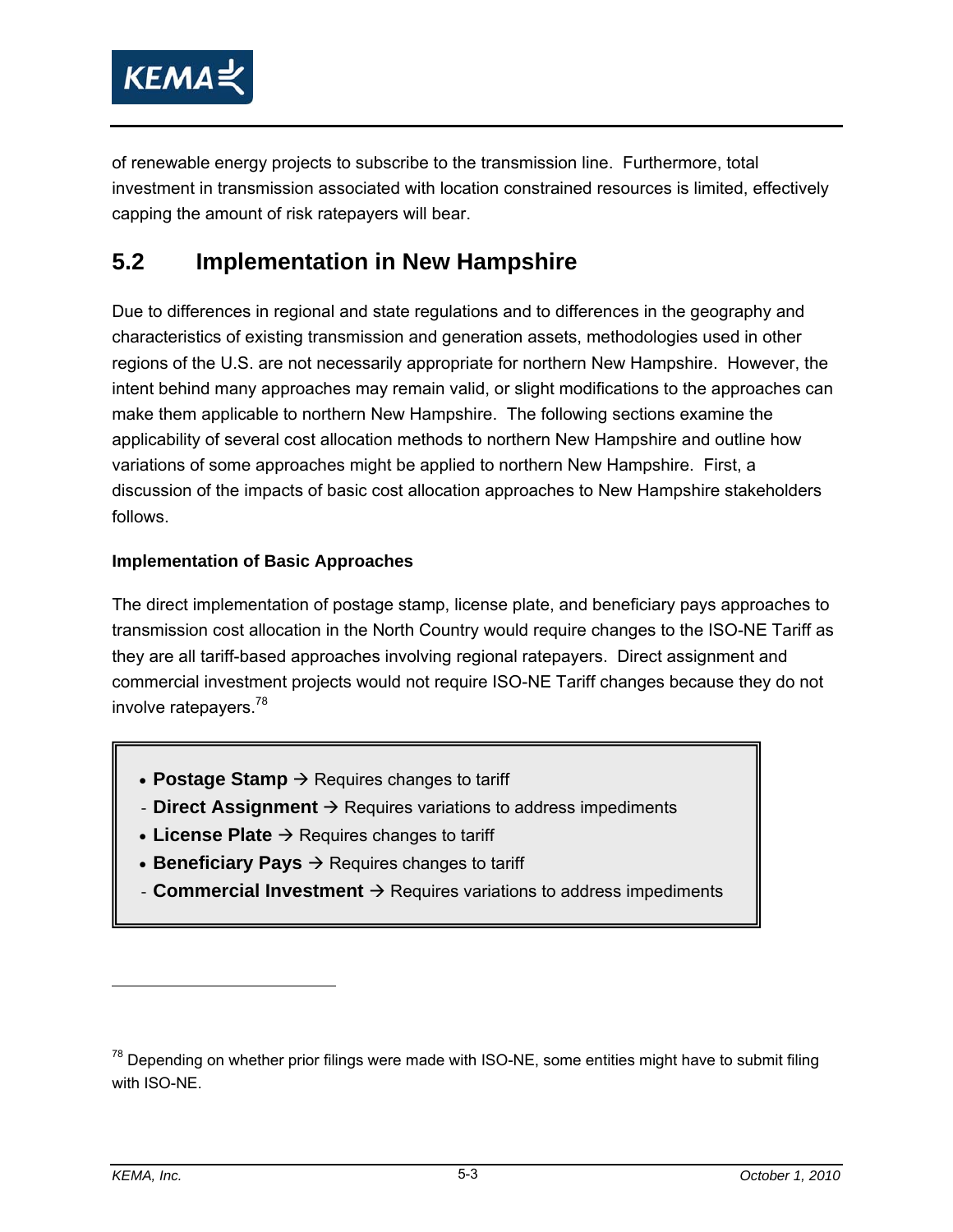

If implemented at a state-level, postage stamp, license plate and beneficiary pays approaches would require approval by FERC. Additional variations on these basic approaches, including transmission authorities, could be applied in a similar fashion in New Hampshire. However, in some cases, legislation would need to be passed by the legislature to provide authority (such as with a transmission authority) or to appropriate funds (such as for assistance with studies). Transmission service agreements, Open Season, Anchor Tenant and PPA processes and agreements could be conducted through the NHPUC.

### **Applicability of Cost Allocation Examples**

Though some methods would need to be adjusted to be implemented in northern New Hampshire, other approaches would have very limited applicability even if they were adjusted. In particular, NYISO and PJM's approaches to cost allocation are similar enough to ISO-NE's that they do not directly address current impediments to transmission development in the North Country.

With regard to SPP's highway/byway approach, only a limited set of its provisions are applicable to New Hampshire. To start, the SPP cost allocation approach does not apply to generation interconnection. In addition, because other upgrades to the transmission system in the northern New Hampshire projects would likely not cross the SPP tariff's threshold of low to high voltage, taken within the context of transmission upgrades that fit within the \$150 million range, the approach would simply allocate one-third of the costs to ISO-NE ratepayers and two-thirds to ratepayers within New Hampshire. This approach would require significant changes to the ISO-NE Tariff. A variation to this approach could allocate one-third of the costs to ratepayers in the State and two-thirds of the costs to North Country ratepayers. However, researchers believe that the cost-sharing split found in the SPP study is not necessarily relevant to ISO-NE or even New Hampshire. Studies done by the SPP to justify this cost-share are not directly applicable to ISO-NE or New Hampshire. Additional studies would need to be done, in a similar fashion to what was done in SPP, to assess appropriate cost allocation shares.

In general, the five basic approaches to transmission cost allocation are applicable to New Hampshire. The next section discusses likelihood of success given stakeholder input, and apparent requirements for implementation.

### **Approaches to Implementing Remaining Cost Allocation Examples**

The following paragraphs highlight ways in which additional ISO/RTO cost allocation approaches could be implemented in NH and what they would require to move forward.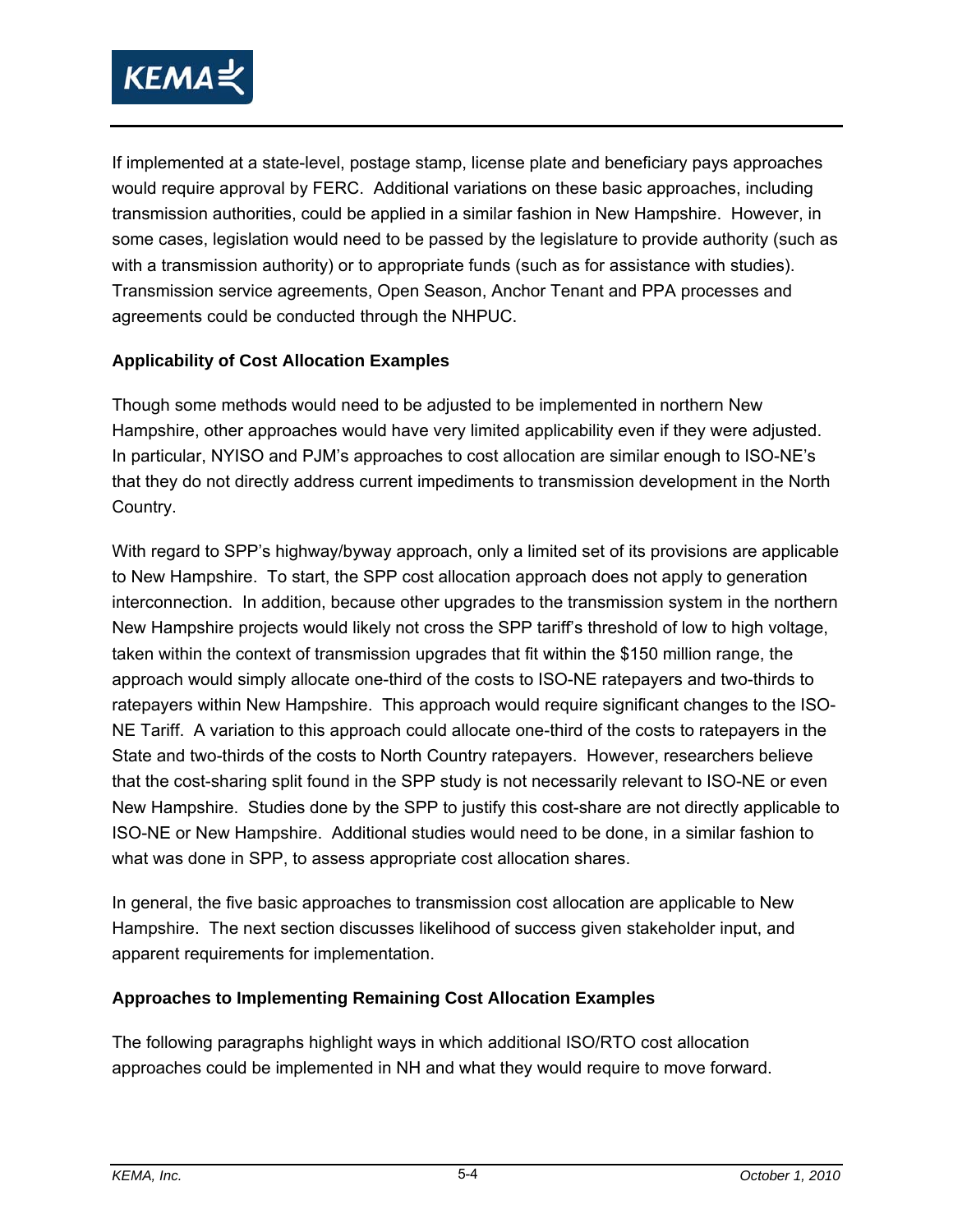

**ERCOT.** At its heart, the ERCOT cost allocation approach is a postage stamp approach. Statelevel transmission planning evaluation and the identification of cost-effective renewable resources, however, heavily guide the selection of transmission project which can be socialized through a postage stamp approach. Were New Hampshire to implement an approach similar to ERCOT at the state level, ratepayers would be charged transmission development costs and the NHPUC would assign a set amount for that development, and would select specific transmission options for development. Were a similar approach to be taken at the ISO/RTO level, the ISO-NE would conduct a study identifying cost-effective renewable energy zones, and coordinate with state agencies to similarly coordinate transmission design. Similar regional efforts have been underway to assess renewable energy potential in New England and propose possible transmission designs. However, there is no effort currently underway to adjust the ISO-NE Tariff to ratebase projects without reliability or market efficiency benefits.

**CAISO.** In order to implement an approach to transmission cost allocation similar to CAISO in ISO-NE, it would require a change to the ISO-NE Tariff to define location constrained resources. The revisions would have ratepayers cover development costs until power developers come online. Implementing a state-level approach would entail collecting funds from state ratepayers to pay for transmission until power developers were to come online.

**MISO.** The proposed MISO MVP approach would allocate costs to load sources and export sources on a per-MWh basis. As such, renewable energy developers would share a portion of the costs. Because New Hampshire is a net exporter of power, allocating costs to loads at a high-level could indicate one should allocate a share of the costs to other states. This implementation approach would require changes to the ISO-NE Tariff. Should the approach be implemented within the State only, a charge would be assessed to ratepayers based on their relative load.

- "ERCOT" State Approach  $\rightarrow$  Requires allocating costs to ratepayers
- "CAISO" State Approach  $\rightarrow$  Requires allocating risks to ratepayers
- "MISO" State Approach  $\rightarrow$  Requires allocating costs to ratepayers and power developers

Overall, a state-level implementation of ERCOT and CAISO approaches would allocate costs or risks to ratepayers within the State. MISO would allocate costs to rate payers and power developers.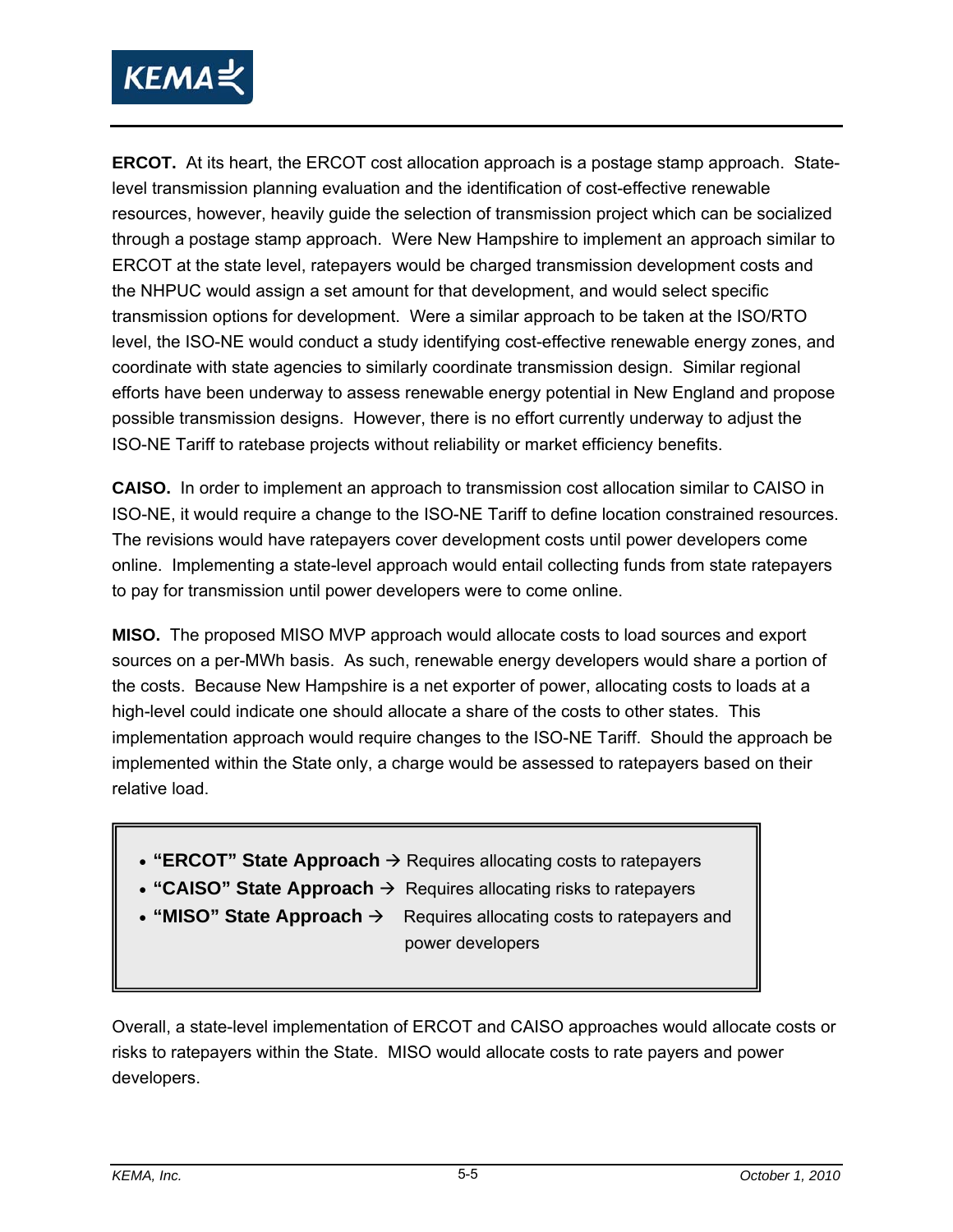

In implementing a rate-based cost allocation approach, the cost allocation mechanism must specify the ratepayers from whom the costs will be recovered. In particular, there are multiple electricity providers operating in the State and all or some of the cost could be distributed across the customers of these providers. In addition, any such approach would require modifications to the ISO-NE Tariff. Approaches that allocate costs to ratepayers would need approval by FERC.

In particular, as noted earlier, the ISO-NE Tariff contains provisions for transmission over local transmission facilities (LTFs). Electricity rate adjustments associated with upgrades to the Coos Loop would likely go into the appropriate provider's Local Service Schedule, and be recovered by the users of their system.<sup>79</sup> Another example is a subpart of the Northeast Utilities tariff that relates specifically to Connecticut for coverage of localized PTF transmission development<sup>80</sup>. By isolating a sub-group of ratepayers, the rest of New England does not cover these costs. In order to make this adjustment to the tariff, a FERC filing would be required.

## **5.3 Ranking & Suggested Approaches**

This study used a series of criteria to rank cost allocation approaches for implementation in New Hampshire. These criteria, in no particular order, are:

- Public support
- Ratepayer Impact
- Generator Impact (e.g., viability for generators to connect)
- Regulatory viability and support
- Timing and ease of implementation

Discussions with stakeholders indicated a strong resistance to any plans that would modify the existing cost allocation approach in the ISO-NE Tariff or that would increase costs to electricity

 $79$  The appropriate entity would depend on who owns the transmission system, and which rates the costs are allocated from.

 $80$  The "Localized Cost Responsibility Agreement(s)" refer to costs associated with a reliability upgrade that exceed ISO-NE's reliability requirements due to aesthetic or other non-reliability related cost approved in the state siting process. The incremental cost associated therewith are not regionalized, but instead are allocated to the local area where such costs were incurred pursuant to a FERC filed agreement.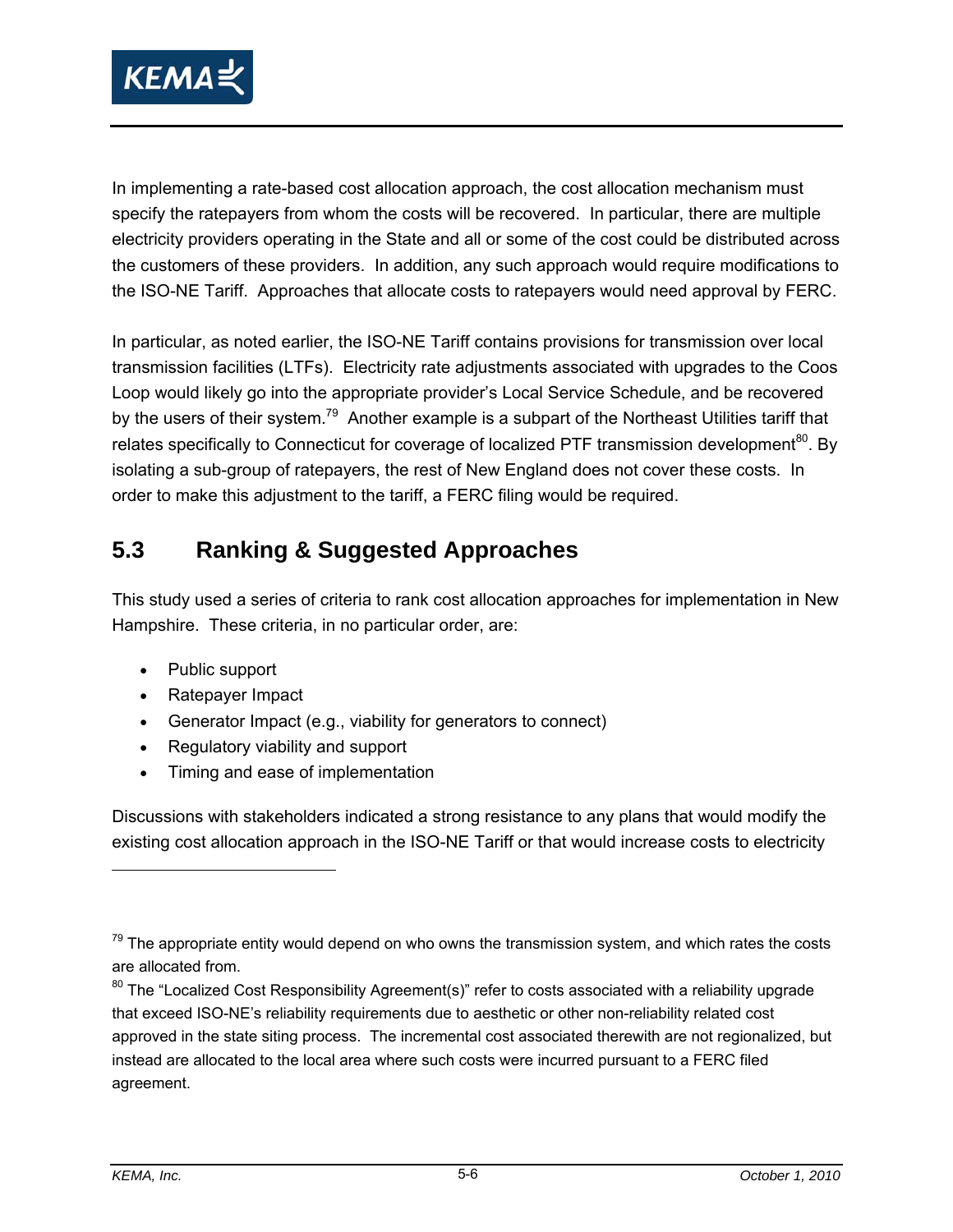

ratepayers. In particular, there was a strong preference among the public and public advocates, among others, not to have ratepayers pay. As such, approaches involving ratepayer impact ranked low with regard to public support and ratepayer impacts. Though one variation on ratepayer involvement is to have ratepayers effectively make a short-term loan rather than to pay the costs, stakeholders showed concern about assuming risks when they did not find any tangible direct benefits in return. For example, stakeholders perceived the promotion of transmission development and renewable energy in the North Country as state policy-based initiatives, with potential indirect benefits to them, but limited direct benefits not worthy of adopting risk. Generator impacts appeared to be beneficial as generators would be able to pass on costs or distribution risks. Regarding timing and ease of implementation and regulatory viability, approaches which incorporate rate-basing of costs or risks would require FERC approval.

Approaches that did not require ratepayer involvement appeared to rank high with regard to public support and ratepayer impact. However, in order to enable renewable resource projects to move forward, additional measures could be taken which operate within the current regional cost allocation framework, and which promote transmission development. Timing and ease of implementation and regulatory viability and support also rank slightly higher in this regard given that approaches would likely use mechanisms such as PPAs, open auction and transmission authorities, already used in the U.S. Generator impact could vary depending on the extent to which these approaches fully cover transmission costs or risks.

Initiatives in which the State takes on the costs or risks associated with cost allocation are apparent in some state approaches to cost allocation – in particular approaches involving transmission authorities. Here, there are no ratepayer impacts. However, New Hampshire citizens would share the costs or risks of a project. The extent of the allocation amongst developers and the public would depend on the specific plan. For example, in some states, the state's involvement is simply to provide a loan or cheaper financing, and not cover the full expense of the transmission costs. In other cases, subsidies are provided. In terms of public support, the perception that the benefits of the developments address state-level goals would rank this approach higher than a ratebasing approach with regard public opinion. However, the use of State funds needs to be carefully assessed to attract support. With regard to regulatory viability, this type of approach appears to rank highly as approval would not be required by agencies regulating electric utility rates. With regard to support and timing and ease of implementation, this would likely depend on the legislative process and the ability to pass the required legislation to authorize funds and responsibilities.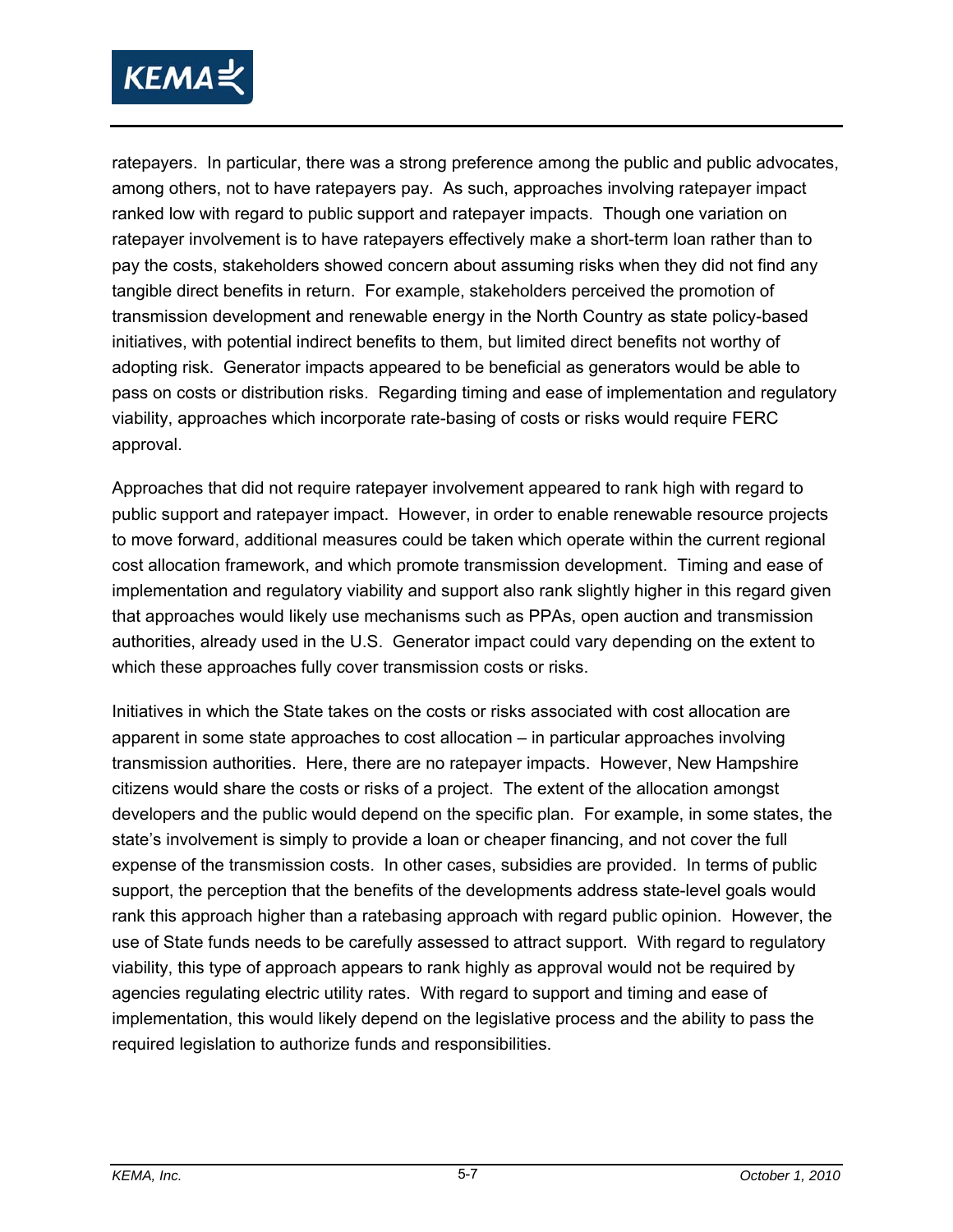

#### **Results Summary**

A review of cost allocation approaches and ways to implement them in New Hampshire indicates that there are available a variety of means to address barriers to transmission development in the North Country. For example, the "chicken-and-egg" problem of transmission development appears resolvable through a variety of financing approaches which disperse project risk. In addition, firm commitments by electricity customers and firm commitments by transmission customers, can help identify demand.

Non-tariff based approaches to transmission cost allocation are relevant to northern New Hampshire, and include such approaches as transmission authorities, PPAs, auctions and upfront loans or payments. The transmission authority approaches would not require changes in the ISO-NE Tariff regarding cost allocation, but would require certain FERC filings related to transmission operation and control. However, the establishment of a transmission authority might be more contentious and time consuming to put in place as opposed to other near term strategies to develop transmission,

As a result of its analysis, this study identifies the direct assignment approach and commercial investment as recommended approaches. The following variations are viewed as high value tools for developing the required transmission facilities in northern New Hampshire:

- Commercial Investments
- Direct Assignment
- Purchase Power Agreements
- Transmission Service Agreements
- Anchor Tenant or Open Auction
- Transmission Authority
- Up-Front Loans with Repayment by Generators

Section 7 provides detail on proposed framework for an action plan on transmission cost allocation which incorporates these elements, and makes them specific to the State of New Hampshire and the North Country.

The following approaches are valid and often high-value approaches where they are used. However, their benefit for use in the North Country appears to be limited due to their time to implement, ability to address North Country development barriers, or likely support amongst stakeholders. These include:

• Socialization of costs in customer ratebase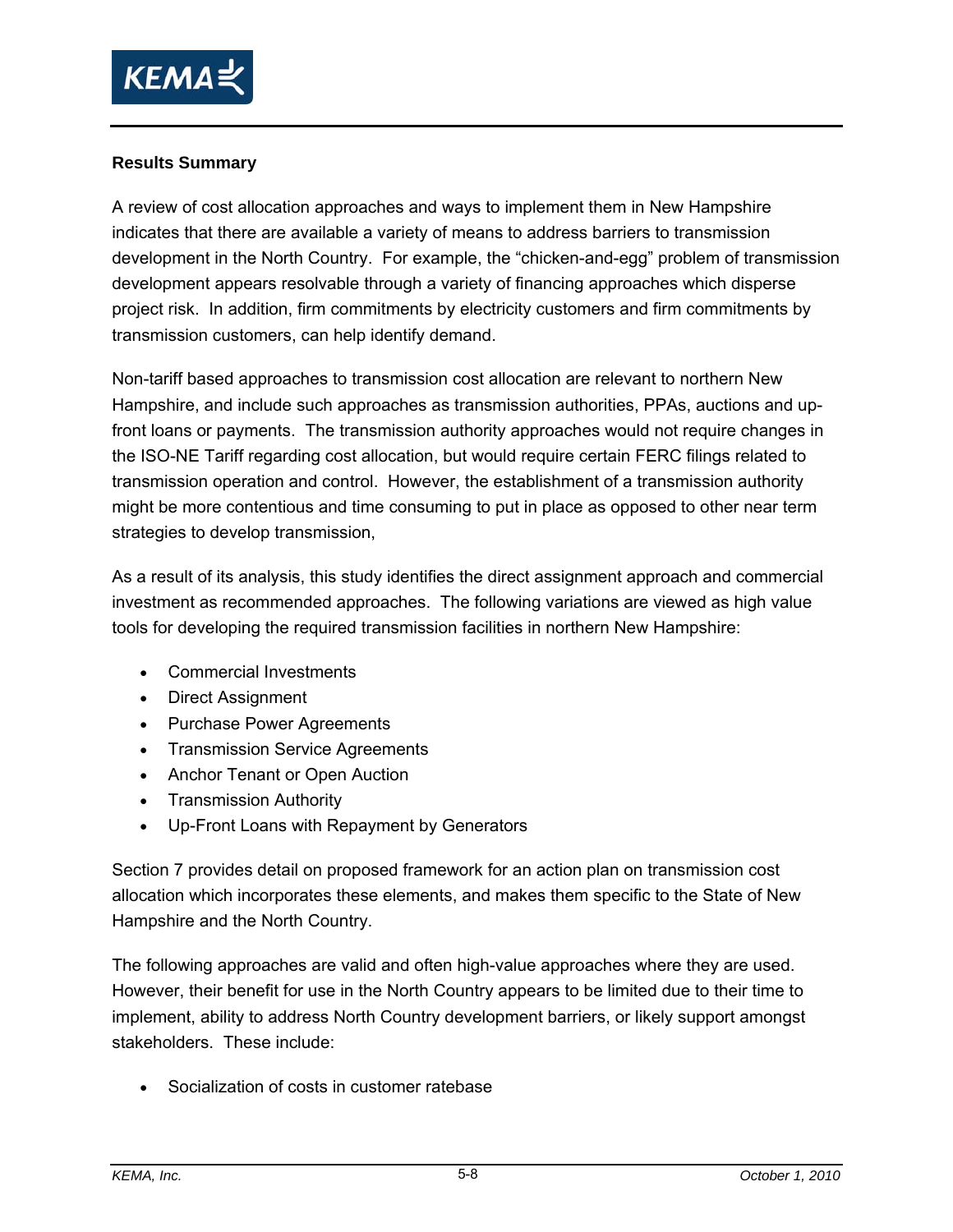

- Identification of Renewable Energy Zones
- Highway-Byway approach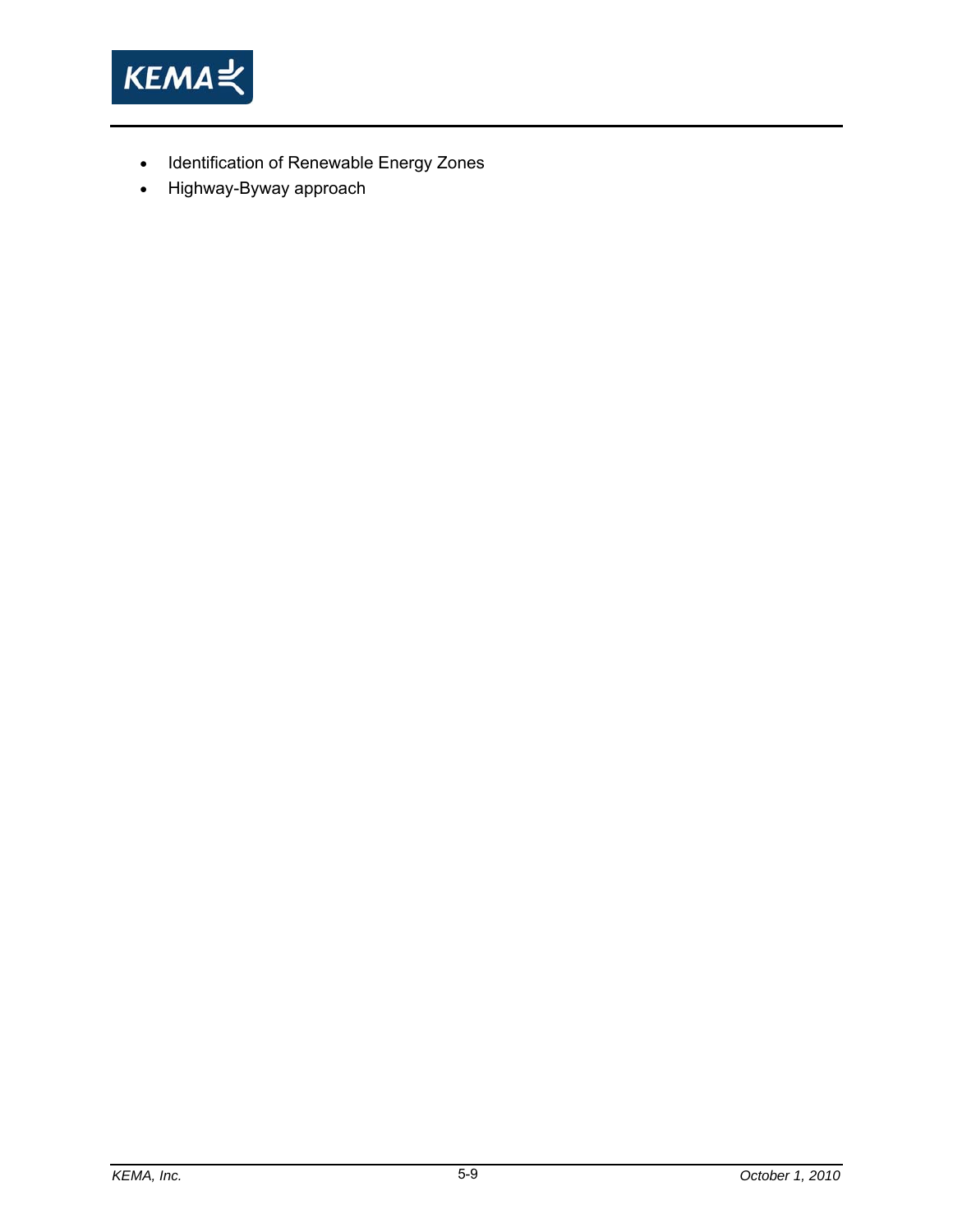

# **6. Financial Studies and Analyses**

To assess the application of cost allocation methods in northern New Hampshire, researchers compiled information on the costs and benefits of transmission and of cost allocation methodologies on stakeholders. The following section summarizes costs and benefits, according to available information. It then assesses the impact that transmission costs and benefits might have on local stakeholders in northern New Hampshire.

## **6.1 Cost and Benefit Factors Summary**

### **6.1.1 Costs**

Attempting to determine the cost of transmission upgrades without performing a detailed engineering analysis and design is difficult. As such, the current estimates are approximations. Nevertheless, they provide a rough assessment of the scope of potential costs. The intent of this study is to assess how to allocate costs on the order of \$150 million, plus or minus twenty percent. KEMA believes that such costs represent a reasonable range for integrating 400 MW of additional power into the Coos Loop.

### **6.1.1.1 Financing**

Few details were available regarding the financing of proposed transmission and generation projects in the North Country. In addition, information about the finances of renewable developers is not generally publicly available and is difficult to assess in many cases. Furthermore, generalizations are difficult to apply when assessing the specific advantages and disadvantages of a particular cost allocation methodology for the North Country. Nevertheless, it is worth noting that the financing costs for renewable energy developers can range from 1.5% to 6% of the cost of a project. Mechanisms to reduce financing costs can lower overall project costs, and in some cases make a previously unattractive project appear to be attractive. This is especially true for smaller developers where the cost of financing can be higher than for larger, more established companies. Furthermore, financing costs are likely factored into the electricity prices offered by a developer. As such, the higher the debt level, the more developers may need to charge for their commodity.

### **6.1.1.2 Relative Cost of Designs by Capacity**

Transmission development costs can vary by the amounts of renewable power being considered. A project designed for 400 MW would likely be more expensive than one designed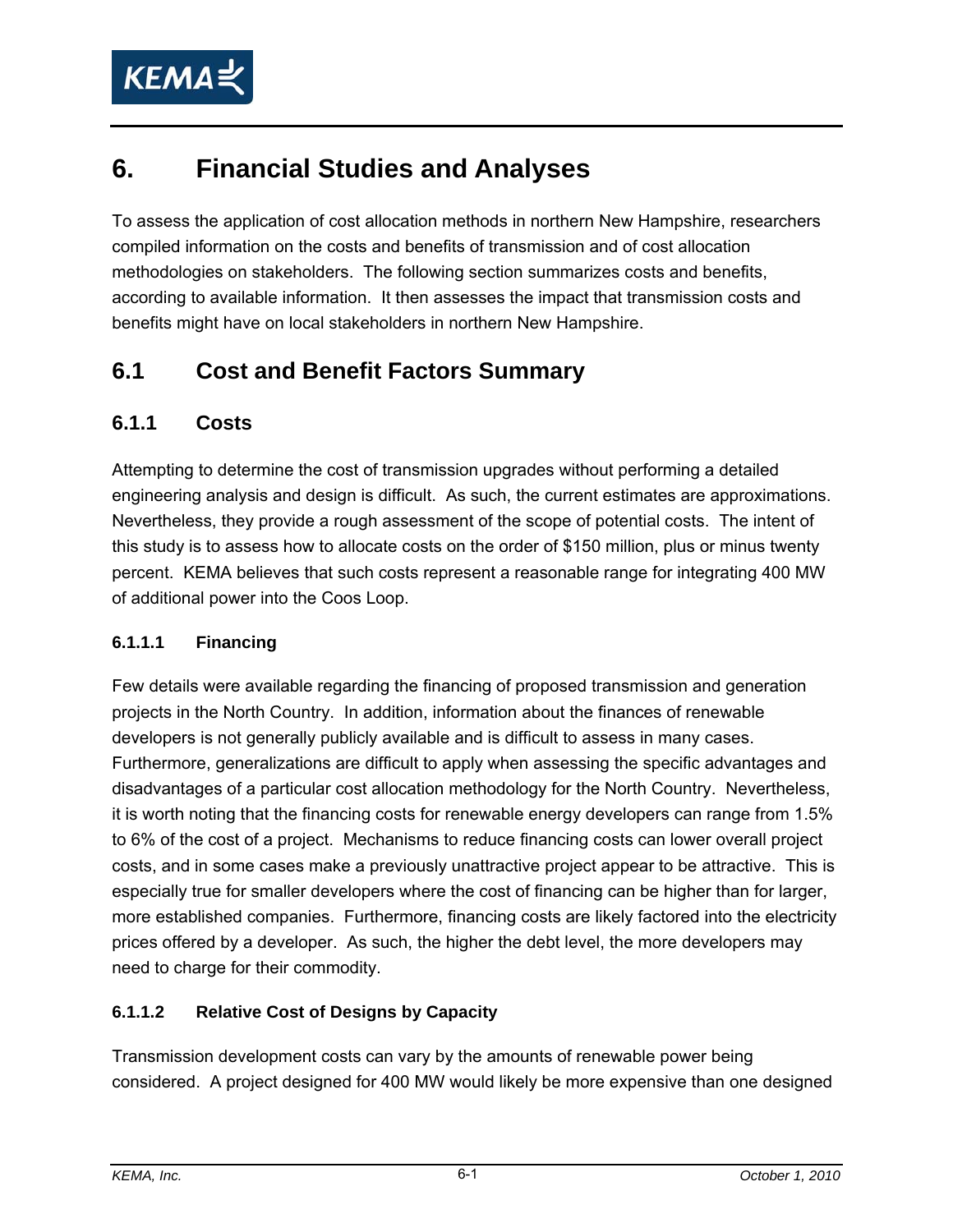

for 200 MW. However, because different approaches might be taken to developing transmission to connect different amounts of renewables, the \$/MW costs could vary depending on the total MW's being discussed. For example, it could be that building for 400 MW is more expensive than building for 200 MW, but that building for 1,000 MW is less expensive on a \$/MW basis than building for 400 MW. Overall, this implies that the design of a transmission project is key in determining the cost per MW connected. Furthermore, a piecemeal, incremental approach to transmission development could come at a greater cost than a plan that considers the full potential under a single design.

### **6.1.1.3 Electricity Prices**

Electricity prices depend on a number of factors, including electricity supplier, sector type, and for the commercial and industrial sectors, peak demand. New Hampshire has a deregulated competitive market for electric power. As such, customers can choose who they purchase power from.

Residential electric rates in New Hampshire vary from about 0.13 to 0.24 \$/kWh, depending on utility, with an average of about 0.17 \$/kWh. For the non-residential sector, rates vary from about 0.12 to 0.20 \$/kWh, depending on utility and peak demand. $81$ 

Table 6 illustrates estimated residential electricity rates by utility for 2009.

 $\overline{a}$ 

<sup>81</sup> EESI, *Typical Bills and Average Rates Report - Winter 2010*. 2010.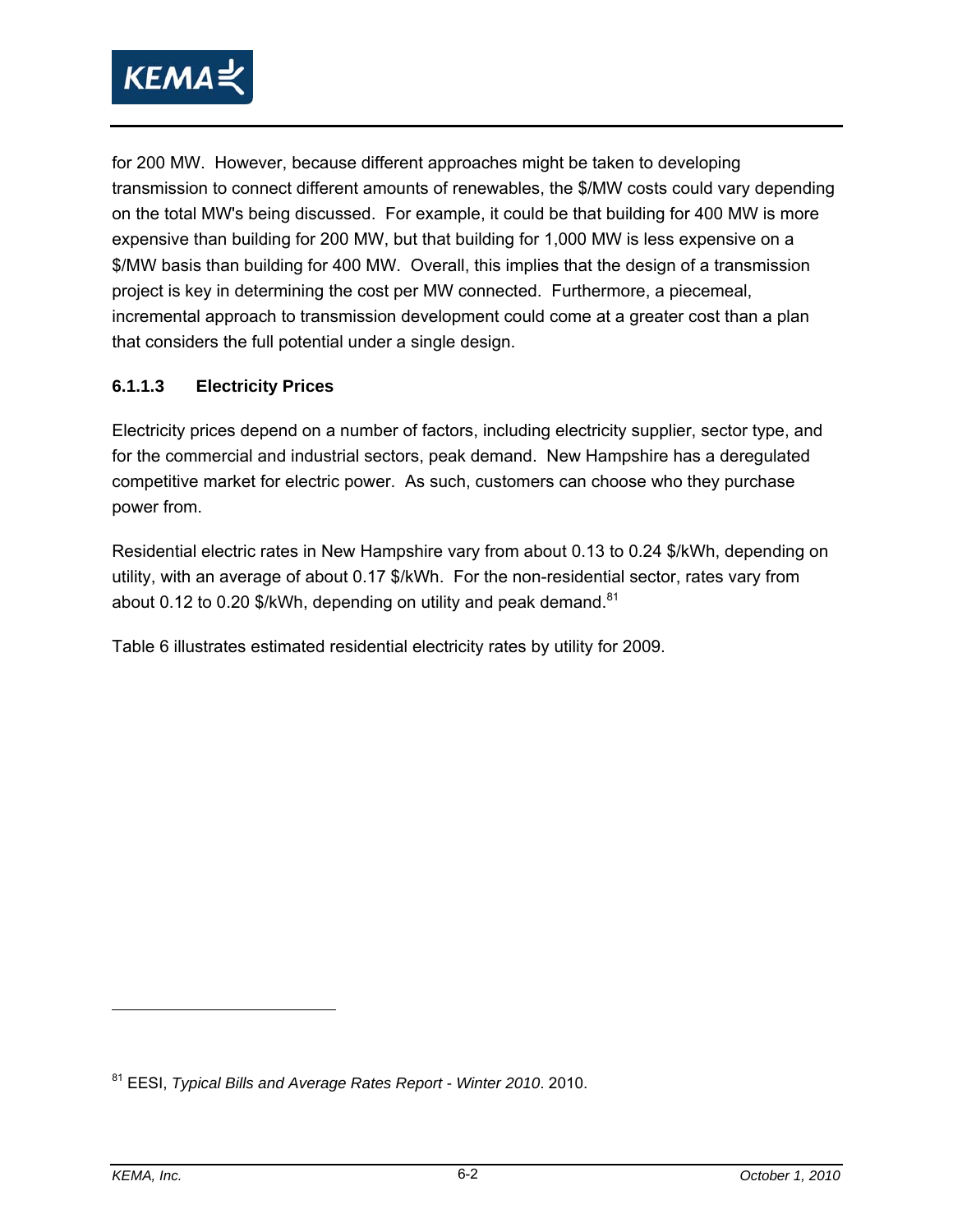

| <b>Company Name</b>                    | Rate (\$/kWh) |
|----------------------------------------|---------------|
| United Illuminating                    | 0.24          |
| Fitchburg Gas & Electric Co.           | 0.20          |
| Connecticut Light & Power Co.          | 0.20          |
| New Hampshire COOP*                    | 0.20          |
| <b>Commonwealth Electric</b>           | 0.18          |
| Bangor - Hydro                         | 0.17          |
| <b>Boston Edison</b>                   | 0.17          |
| Public Service Co. of NH               | 0.17          |
| Narragansett Electric Co.              | 0.16          |
| W. Massachusetts Electric Co.          | 0.16          |
| <b>Central Vermont Public Service</b>  | 0.16          |
| Central Maine Power*                   | 0.15          |
| Unitil Energy Systems Inc              | 0.15          |
| Massachusetts Electric Co.             | 0.14          |
| <b>Granite State Electric</b>          | 0.13          |
| <b>New England Average Bill Amount</b> | 0.17          |

### **Table 6. Estimated Residential Electricity Rates by Utility**

Source: Adjusted from EEI 2010

\* Estimated by PSNH.

Electricity bills include charges for electricity generation, transmission and distribution, along with other charges. According to PSNH, the transmission component of their electricity rates constitutes around 10%. Regarding additional transmission development in the North Country, an increase in rates were ratepayers assessed the full cost, as a rough estimate, would approximate 1% to 2% of current average residential electricity rates. $82$  For the typical residential consumer, this might equate to an additional expense of roughly one to two and a half dollars per month.

<sup>82</sup> This estimate is an approximation based on a 20% carrying charge and average electricity prices and assumes the full cost of the \$150 million estimated transmission cost. This approximation does not necessarily recommend that ratepayers pay for the full cost of transmission. Furthermore, additional details about the actual cost of transmission, allowed recovery rates and which ratepayers would bear the cost would be needed to improve the approximation. However, it shows a sample calculation for approximating a potential increase in rates.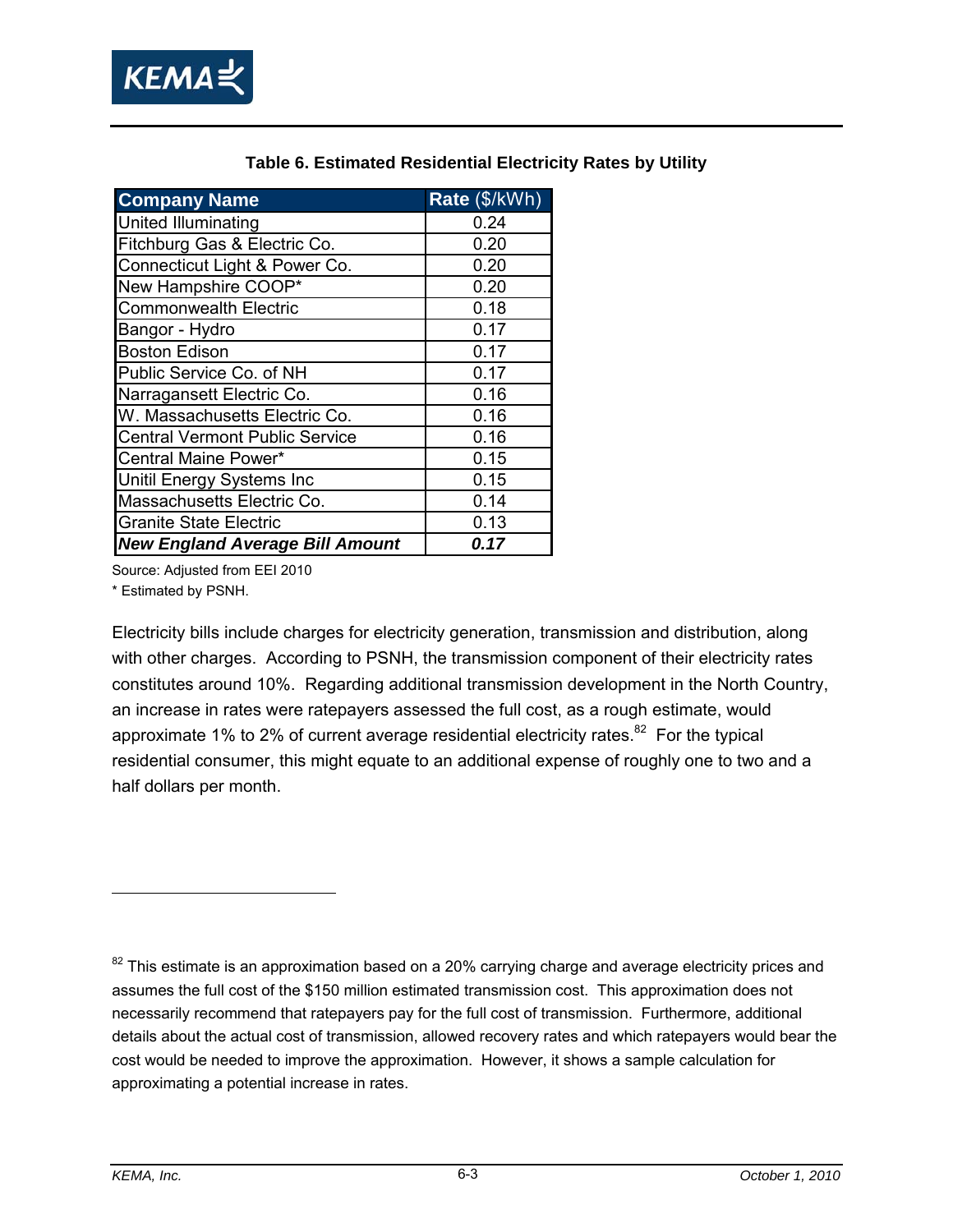

## **6.1.2 Benefits**

There are several potential benefits with transmission development, including its creation of a pathway between renewable energy resources and electricity markets and consumers. Often, renewable generation facilities have immobile fuel sources. As such, transmission is key to getting it to market. The following subsections highlight the potential benefits of transmission development, and the indirect benefits of its enabling renewable resources.

## **6.1.2.1 Renewable Energy Goals**

As noted earlier, New Hampshire law requires each electricity provider to meet customer load by purchasing or acquiring RECs, certificates representing generation from renewable energy based on total megawatt-hours supplied.<sup>83</sup> Figure 4 illustrates that standard over time.



**Figure 4. New Hampshire Renewable Portfolio Standard Requirements over Time** 

As part of this requirement, electricity providers can purchase RECs independently of power. Furthermore, electricity providers can purchase RECs originating from outside of the State. In

 $83$  RSA 362-F.

 $\overline{a}$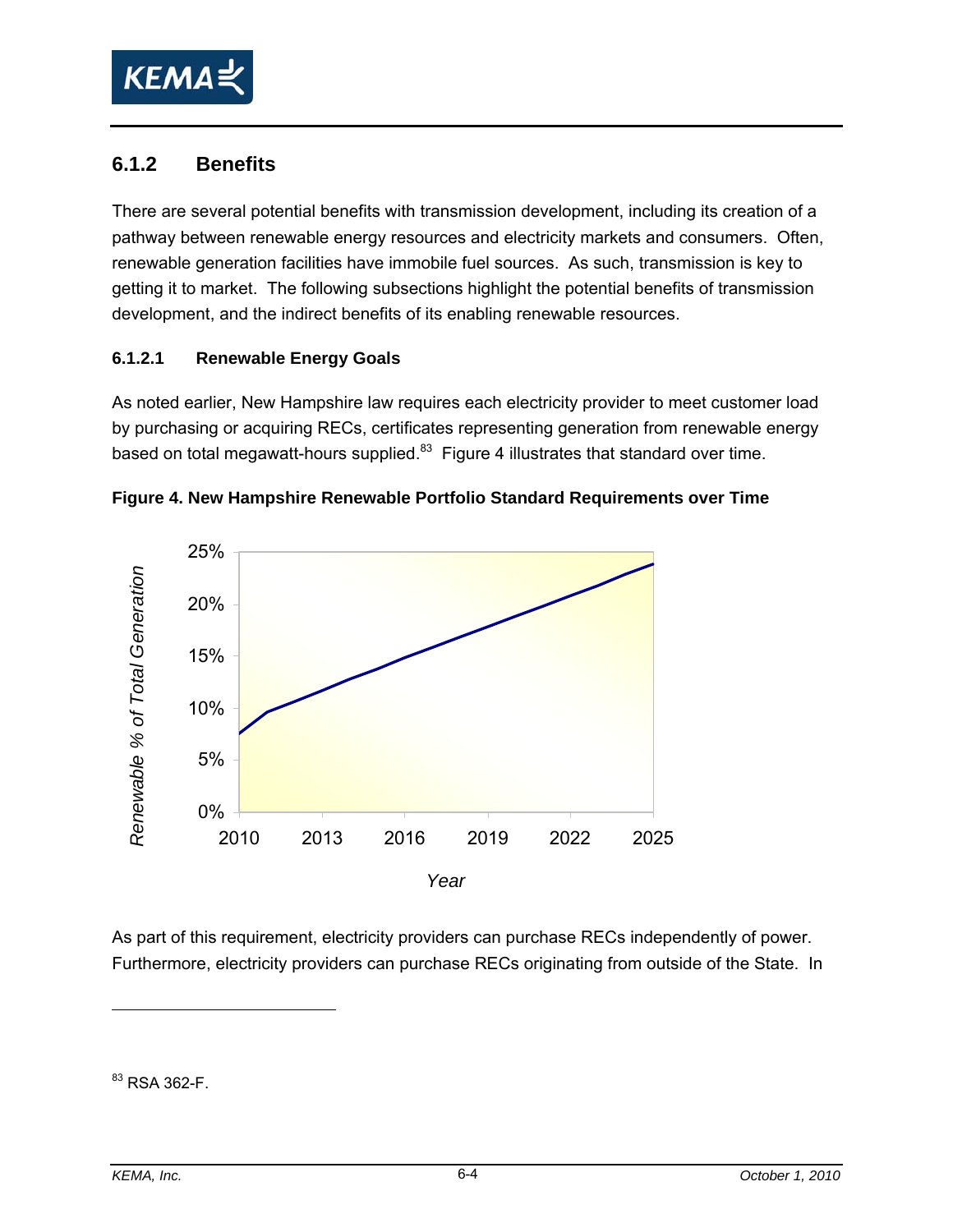

turn, other states with similar requirements to purchase RECs can acquire RECs from within their state or outside of their state.

With regard to transmission development in the North Country, because it enables renewable development within the region it would also have an impact on the supply of RECs available in the region. However, it is uncertain what role these renewables will play, as other regions within New England are developing renewable resources, and associated RECs. Furthermore, RECs will ultimately compete on price, a factor determined by the generator of the REC.

## **6.1.2.2 State Energy Consumption Goals**

As noted in Section 3, in 2006, the Governor set a goal of having 25% of the state's energy requirements be met with renewable sources by  $2025$ .<sup>84</sup> Towards this goal, in 2009, the State contracted with ConEdison to procure 25% of its energy from wind power over an 11-month period at a cost of \$4.4 million. In 2009, New Hampshire state offices and buildings consumed almost 1,000,000 mmbtu, of which roughly a third was electricity, and spent \$22,484,722, of which electricity costs constituted over 60%.<sup>85</sup> In theory, the development of transmission could enable the development of renewables in the State, contributing towards its goal of using renewable resources, and doing so with local resources.

## **6.1.2.3 Economic Development**

Many stakeholders have discussed the potential for transmission development to lead to economic revitalization in the North Country. Though the economic impact of transmission development in the North Country is relatively small, the indirect impact through enabling renewable resource development could be sizeable. The following summarizes publicly available information regarding economic impacts from transmission development and the subsequent development of renewable resources.

 $84$  Accessible at: online at: http://www.nh.gov/oep/programs/25\_x\_25/index.htm. Accessed August 25, 2010. Energy requirements include transportation and heating energy and electricity generation. 85 New Hampshire State Energy Manager. *State of New Hampshire Energy Management Annual Report for State-Owned Buildings and Fleets: Fiscal Year 2009*. 2009.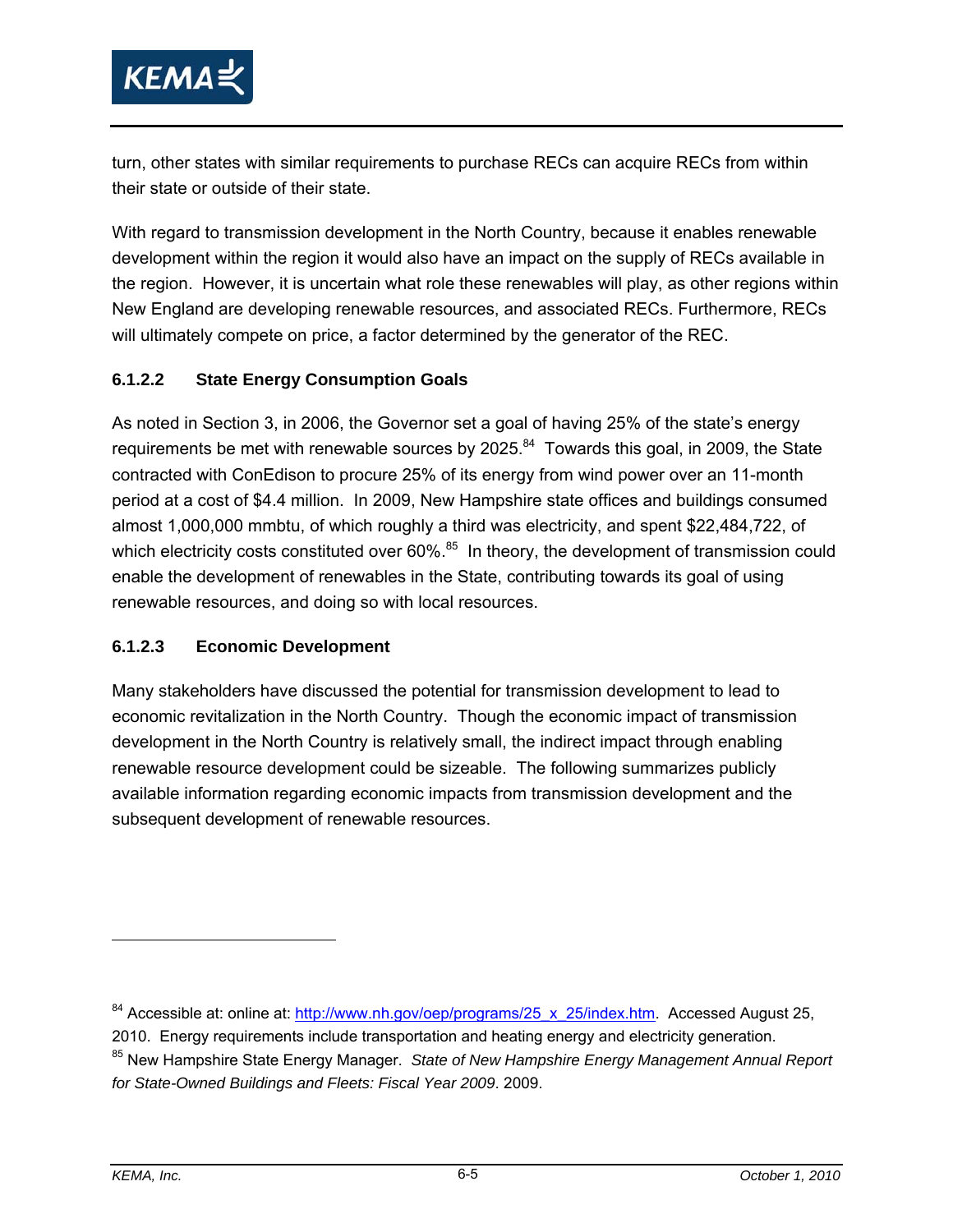

### **Tax Revenue**

Industrial and generating facilities pay property taxes to the city or town where the facility is located. In some cases, renewable energy generators may receive local property tax exemptions for certain wind, solar and biomass projects under New Hampshire statute RSA 72:61-72 and some unincorporated areas in Coos County are not subject to property taxes. However, some facilities have opted to pay the city or town, in the form of a Payment in Lieu of Taxes (PILOT), to compensate the local government for some or all property tax lost. According to the New Hampshire Office of Energy and Planning data, 84 cities and towns offer property tax exemptions, which are intended to attract developers that may have otherwise built their facilities elsewhere.

The PILOT payment depends on the facility location, and is a negotiated agreement between generator and local city or town. Developer Noble Environmental Power listed a typical payment of approximately \$5,000 per MW per year for a 15-year contract, and noted a \$21.4 million payment over 15 years for three wind park facilities in Clinton County, New York. In all cases, the PILOT does not exceed what would have been paid in property taxes.

Project developers may also make lease payments to allow the facility to be sited on landowners' property. The amount of most lease payments is confidential, and detailed in private contracts between parties. Lease payments directly benefit the landowner, but add additional indirect benefits to local communities, depending on the land ownership. If the ownership is local or regional, these payments are more likely to stay within the community. This effect of local spending, called the Local Multiplier Effect, exponentially increases the dollars spent on local goods and services. For every \$1 spent locally, \$0.45 is in turn spent within the community compared to \$0.15 on non-local spending.

#### **Jobs**

Renewable energy facilities employ a range of occupations in two distinct phases: short-term development and construction and long-term operation and maintenance. The first phase creates the highest employment phase in multi-year development and approximately 1-2 years under construction. When completed, the facility employs fewer workers, but these operations and maintenance positions are permanent and long-term. The proposed power line upgrade is not expected to result in significant job creation, and could be handled by existing employees, depending on the transmission line ownership structure.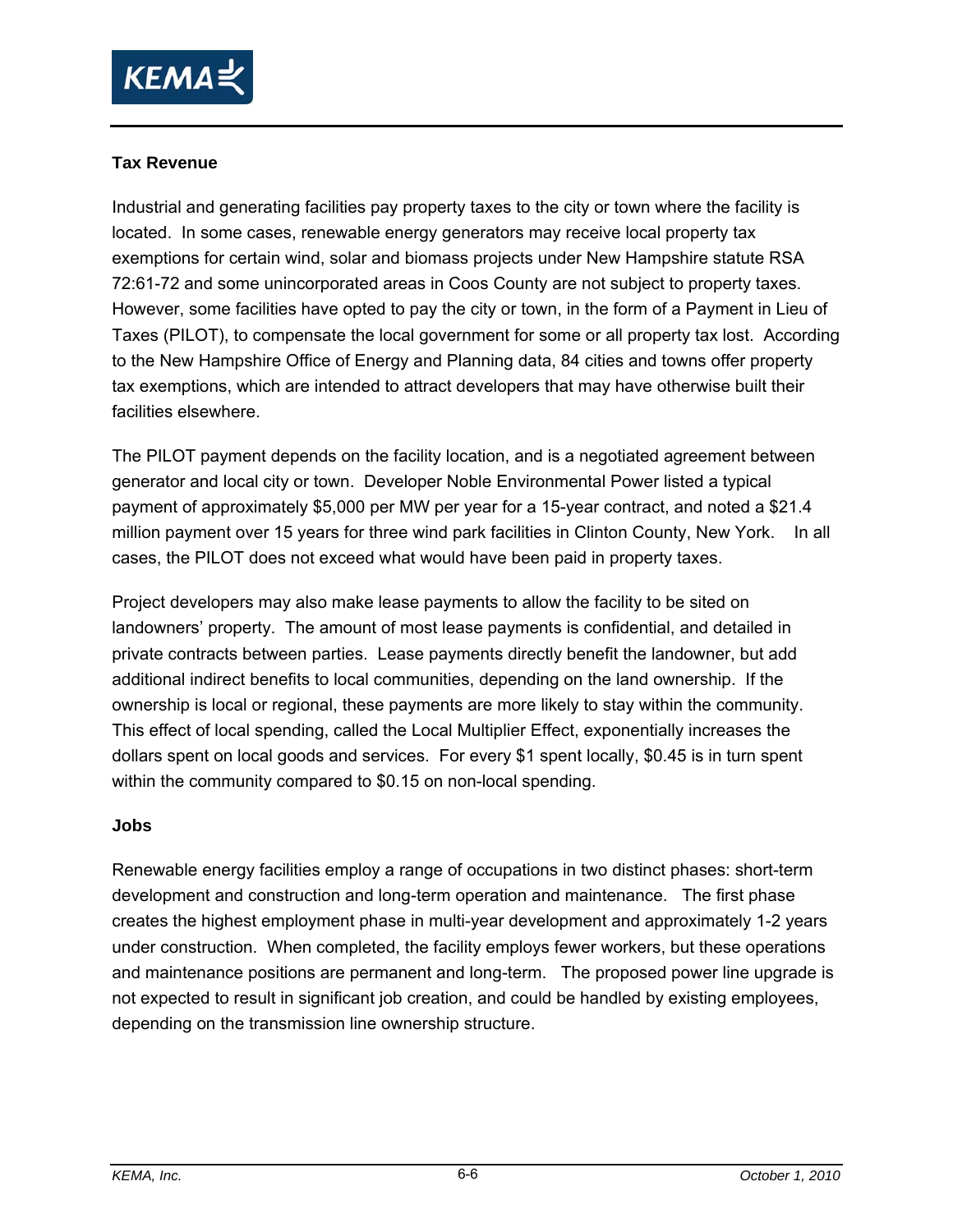

Since the ISO-NE interconnection queue contains wind and biomass projects proposed in Coos County, our job creation discussion is limited to these fuel types. Wind and biomass facilities both undergo short term and long term job creation phases but differ in the overall number of positions created. A literature review of existing economic potential impact studies suggest a range of direct jobs created in wind and biomass. For example, biomass estimates range from 234 to 455 jobs created per 1 million tons of wood biomass. Of these jobs, 117-161 are in logging, transportation and plant operation.<sup>86</sup> The larger the plant, the more woody fuel required, the more jobs are created. Wind generation requires a range of 40 and 160 direct construction jobs per 100 MW of wind construction.<sup>87</sup>

Renewable energy developers hire a mix of locally available and outside services. In practice, this leads to a wide range of local hiring, depending on project location and local workforce skills. For example, estimates of local hiring, with local defined as hiring within a 25-mile radius of the proposed project, is 10 to 20% of total construction hires.<sup>88</sup> According to a study conducted by the University of New Hampshire, during the wind park construction phase, Noble Environmental Power would likely hire roughly 200 full-time equivalent employees within a 100 mile radius of the project, and 30 FTEs within the Coos County. Following the construction phase, the University projects the full-time employment of 6 permanent local hires.<sup>89</sup> Permanent local hires for biomass facilities are considerably higher since the wood product fuel must be sourced and transported locally.

Job creation represents a range of occupations, and expertise and wage levels, and varies by generation fuel source. To illustrate, Noble Environmental Power proposed 100 MW wind park in Coos County will generate jobs will employ the following types of occupations $90$ :

-

<sup>&</sup>lt;sup>86</sup> Based on a Massachusetts study (Timmons et al 2007) biomass electricity plants using 1 million tons of wood biomass per year.

<sup>87</sup> R. Gittell, J.R Carter, and M. Magnusson, *Economic Impact of Granite Reliable Power Wind Power Project in Coos County, New Hampshire,* University of New Hampshire Whittemore School of Business and Economics, February 2009.

<sup>&</sup>lt;sup>88</sup> Ibid. Number is according to Coos County contractors surveyed.

<sup>&</sup>lt;sup>89</sup> Ibid. Based on project data provided by GRP and review of other wind power project projects and documentation which indicates 6-10 permanent operations and maintenance jobs per 100 MW.

 $90$  Accessible online at: http://www.noblepower.com/faqs/wind-energy-economy.html#three.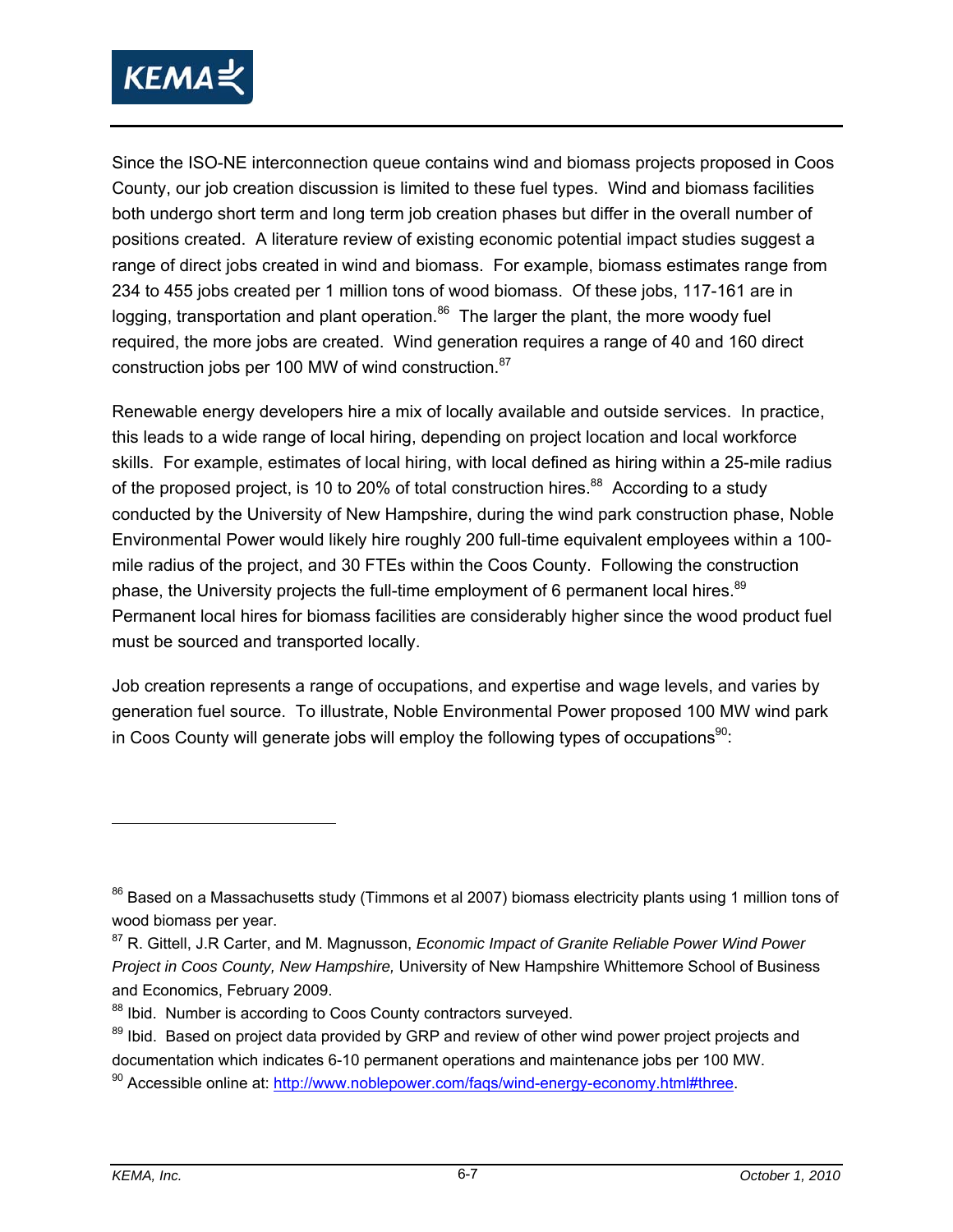

- **Pre-development and development phase:** Project developers; Field engineers; Environmental managers and consultants; Legal and permitting support; Community outreach; Document control; Administrative and office support
- **Construction phase:** jobs created include all of the above, plus construction-related positions; Transportation managers; Contract and sub-contract managers; Project controls engineers; QA/QC technicians; safety technicians
- **Operational phase**: Project managers; Project coordinators; Production managers; Wind turbine technicians; Wind turbine maintenance; Administrative and office support

These positions average an estimated annual wage of \$45,000 per year, significantly higher than the Coos County 2008 average wage of \$30,500, according to Noble. These direct jobs effects have the potential to create additional rounds of economic activity through indirect jobs, such as contracted services not directly employed by the developer, and *induced effects* that result from increased regional employment. These effects are typically housing and household goods and services, many of which are purchased locally.

### **Coos County Jobs Impacts**

As of the October 2010, the ISO-NE generator interconnection queue included approximately 230 MW of renewable generation projects in Coos County. While the total job impact in Coos County is unknown because the renewable energy projects are still in development, developers have released some data to show potential job creation. For example, Granite Reliable Power reported spending \$4 million development costs as of 2007. Of that, 40% or \$1.6 million was spent on Coos County good and services, and an additional 20% in other New Hampshire counties on civil engineering, surveying, wetland scientists, and related permitting services.

For all jobs created locally, impact on the local community is considerable since more of these wages are likely to stay within and circulate among local businesses. According to the Institute for Local Self Reliance data, for every \$1 spent locally, \$0.45 is spent locally compared to \$0.15 for every \$1 spent on corporate goods. $91$ 

-

<sup>91</sup> Vellequette, Larry. *Toledo Blade,* Economic Slump Lifts Buy Local Movement: Dollars Stay in Area, Have More Impact, December 19, 2009. Accessed August 15, 2010 at: http://www.toledoblade.com/apps/pbcs.dll/article?AID=/20091213/BUSINESS03/912139999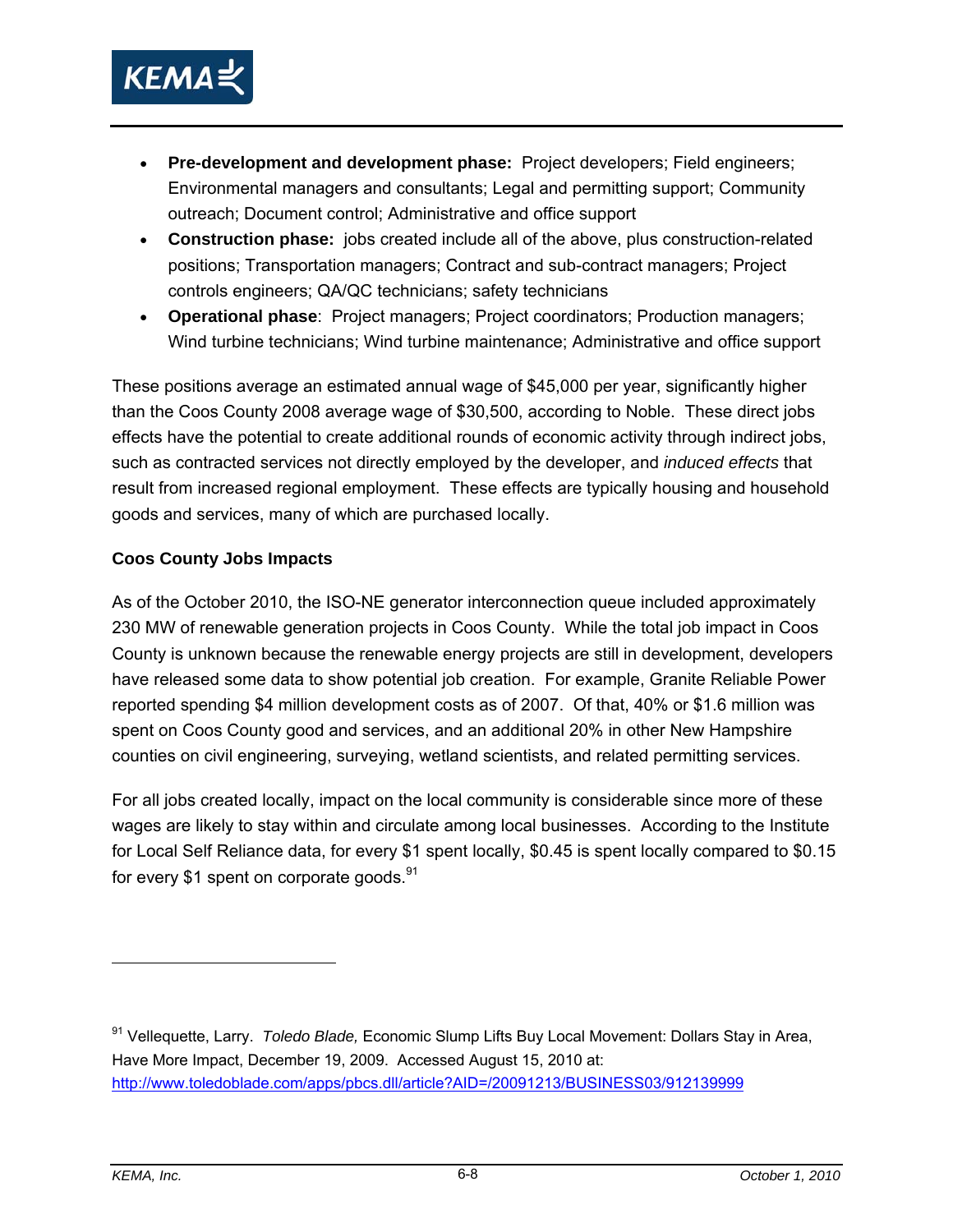

## **6.1.2.4 Reliability Benefits**

Electric reliability benefits refer to improvements in electricity service related to improvements in power quality, the reduction in outage durations, or the avoidance or reduction of electricity outage frequencies. Improved reliability can attract or retain businesses and jobs, and local governments can benefit from reduced burden on local fire, police and other city services that assist during blackouts. Because the Coos Loop has a limited impact on the larger electricity grid, upgrades to the system are not likely to have reliability benefits for the larger system. Rather, any improvements in reliability would be local.

In summary, as we have discussed in this section, facilitating the development and integration of North Country renewable energy resources would or could:

- 1. Contribute to meeting State goals for renewable energy generation and consumption
- 2. Contribute to the economic revitalization of the North Country through the:
	- a. Payment of property taxes, Payments in Lieu of Taxes, or lease payments; and
	- b. Addition of both temporary and permanent jobs for plant construction, operation and maintenance.

While these benefits are difficult to quantify with precision, they could be positive elements contributing to the long-term economic growth of the region.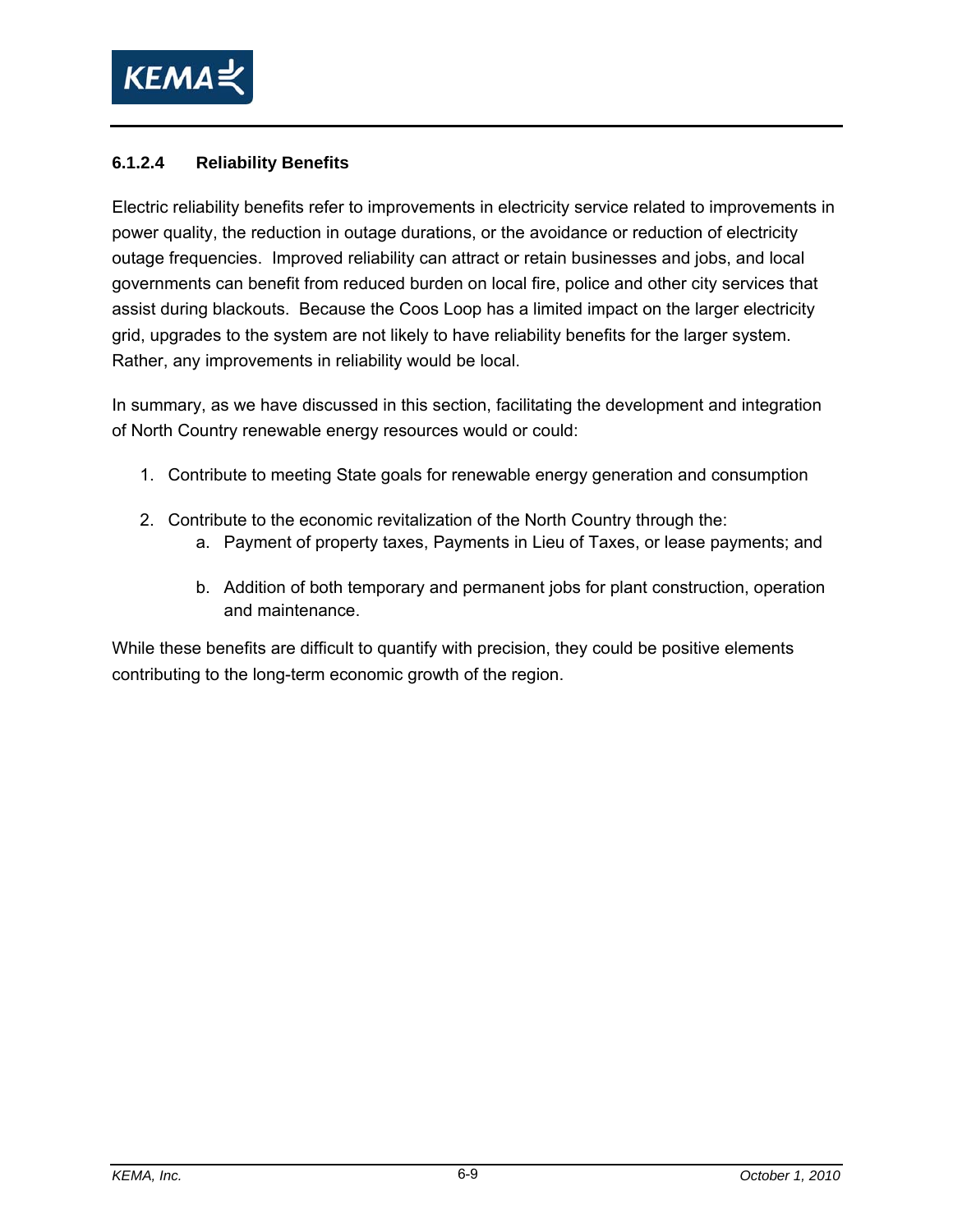# **7. Framework for an Action Plan**

This section outlines a framework for an action plan to pay for transmission upgrades to integrate 400 MW of renewable generation in the North Country. As discussed earlier, several options exist for allocating costs to develop transmission in the North Country. The following is one approach which the analysts believe has a high probability of success in northern New Hampshire. In addition, as the approach considers cost assignments outside of the ISO-NE Tariff, it may also be useful for stimulating renewable development in other parts of the State.

# **7.1 Proposed Framework for an Action Plan**

The proposal to allocate costs for transmission development in the North Country would use the existing ISO-NE framework of allocating transmission costs to renewable energy developers, but would also take additional measures to remove barriers currently impeding transmission development. In short, at its base it is a modified direct assignment approach designed to reduce development barriers. (See discussion of direct assignment approaches in Section 4). As such, 100% of the transmission costs are allocated to renewable energy developers. However, where the State felt that it was important to have a renewable generation project move forward and where it felt that additional support would be needed to make a project financially viable, the State could build on this base and choose to provide financial support to renewable energy developers. This support could take the form of a direct transmission-related subsidy, or take the form of other incentives not directly tied to transmission. As such, a renewable energy developer might receive a net subsidy under this plan. In either case, the ability of this plan to fit within the existing ISO-NE cost allocation framework simplifies the approval process and places the timeframe for approval squarely in the hands of the State. Furthermore, the modification it offers to reduce development barriers means that it fits within the State's goals to promote transmission and renewable energy development in the State.92 (See Section 3, above, for additional discussion on State goals and actions regarding renewable energy). Additionally, optional provisions could ensure local benefits from the development which would help garner support and address needs for economic revitalization. Overall, the

 $92$  The plan does not address stakeholder concerns with renewable development, as it is outside of the scope of this assignment. However, it appears that additional measures could be taken to help address stakeholder concerns about the types and size of renewable development in the North Country. Furthermore, KEMA believes that such measures would not interfere with the cost allocation framework recommended by this study.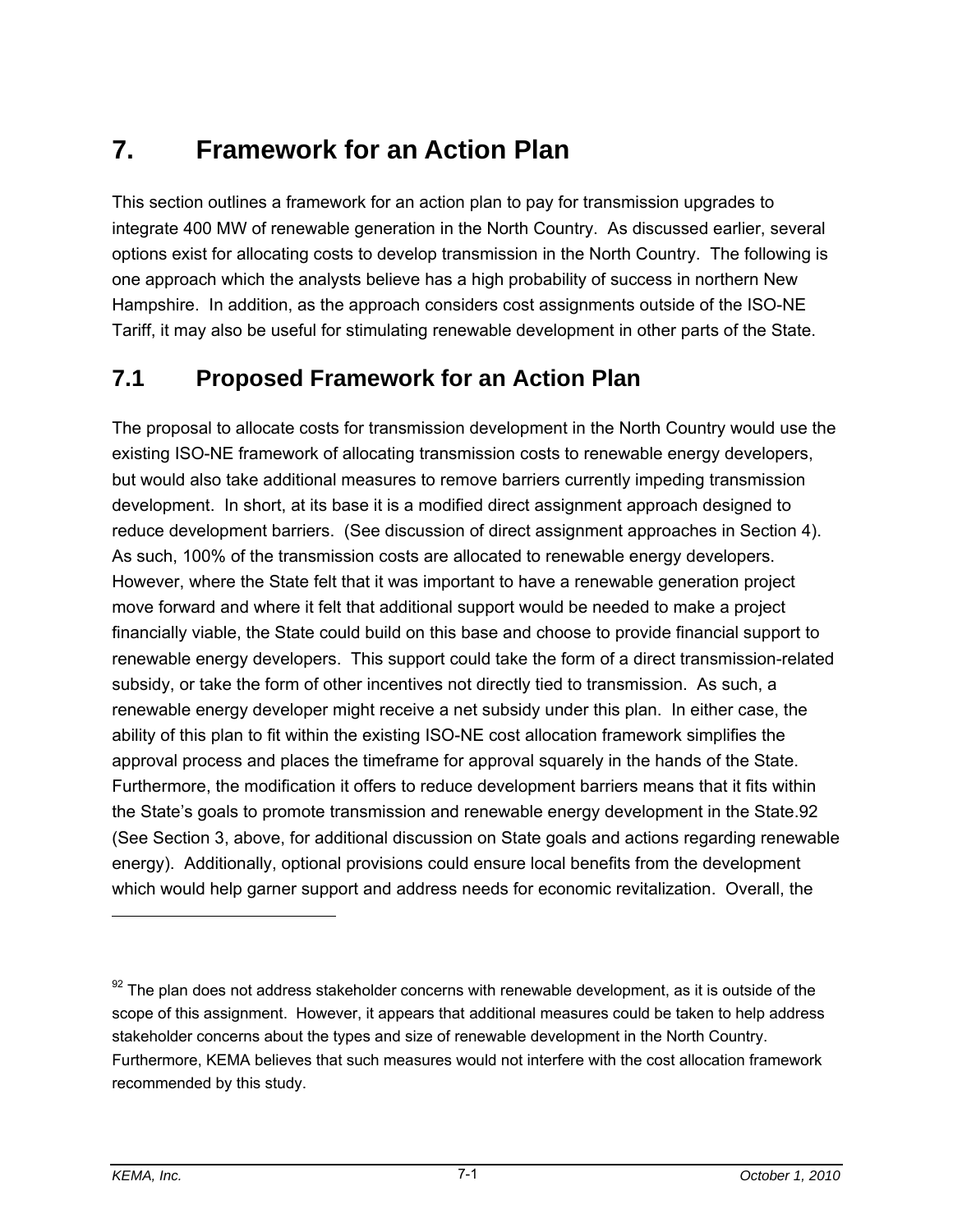proposed framework for an action plan provides a flexible framework under which stakeholders can negotiate successful ways to promote transmission development while meeting State and local goals.

# **7.2 Approach Description**

The primary mechanisms to help stimulate renewable energy development are a State-funded loan and a purchase power agreement (PPA). The use of a PPA helps to reduce project risk for developers by securing the sale of plant production over an extended time period. The intent is to reduce the cost of capital and promote more favorable debt service requirements. Any loans, or subsidies, would then be paid back to the State over time through discounted electricity rates. The intent is to provide a predictable renewable energy source for the State, funded out of an identifiable and capped budget item. Overall, this approach would address current barriers to development and align with current State initiatives to reduce fossil fuel energy usage. Furthermore, because ratepayers do not bear the burden of project costs or risks, the approval process would be limited to the NHPUC and the State government.

Figure 5 depicts the basic framework for this cost allocation methodology. Specifically, the State would provide an up-front loan or low-cost debt to renewable energy developers to assist with project financing. In addition, the State would make a commitment to procure power from the renewable energy developers, with the stipulation that it would then receive electricity at a rate lower than the current generation component of the retail rate paid by the State. Over time, through these reduced rate energy purchases, the State would recover the value of its payments to the renewable energy developers. The renewable energy developers would remain subject to the ISO-NE Tariff provisions of Schedule 22 or 23 and request a full deliverability generation interconnection study. By providing up-front funding and offering a commitment to purchase their product, this approach is intended to ease the financing burden of renewable energy developers. In addition, the approach would better assure the transmission developer that renewable energy developers will in fact connect to the system they develop. Because the State would recover its "up-front" costs over time, it would be paid back its investment. Such commitments would help the State meet its goal to procure more renewable energy and promote renewable energy development in the State. To ensure local benefits are reaped from the renewable energy development, and to promote support for the proposal within the North Country, the State could further decide to offer reduced electricity rates to the Coos County municipalities.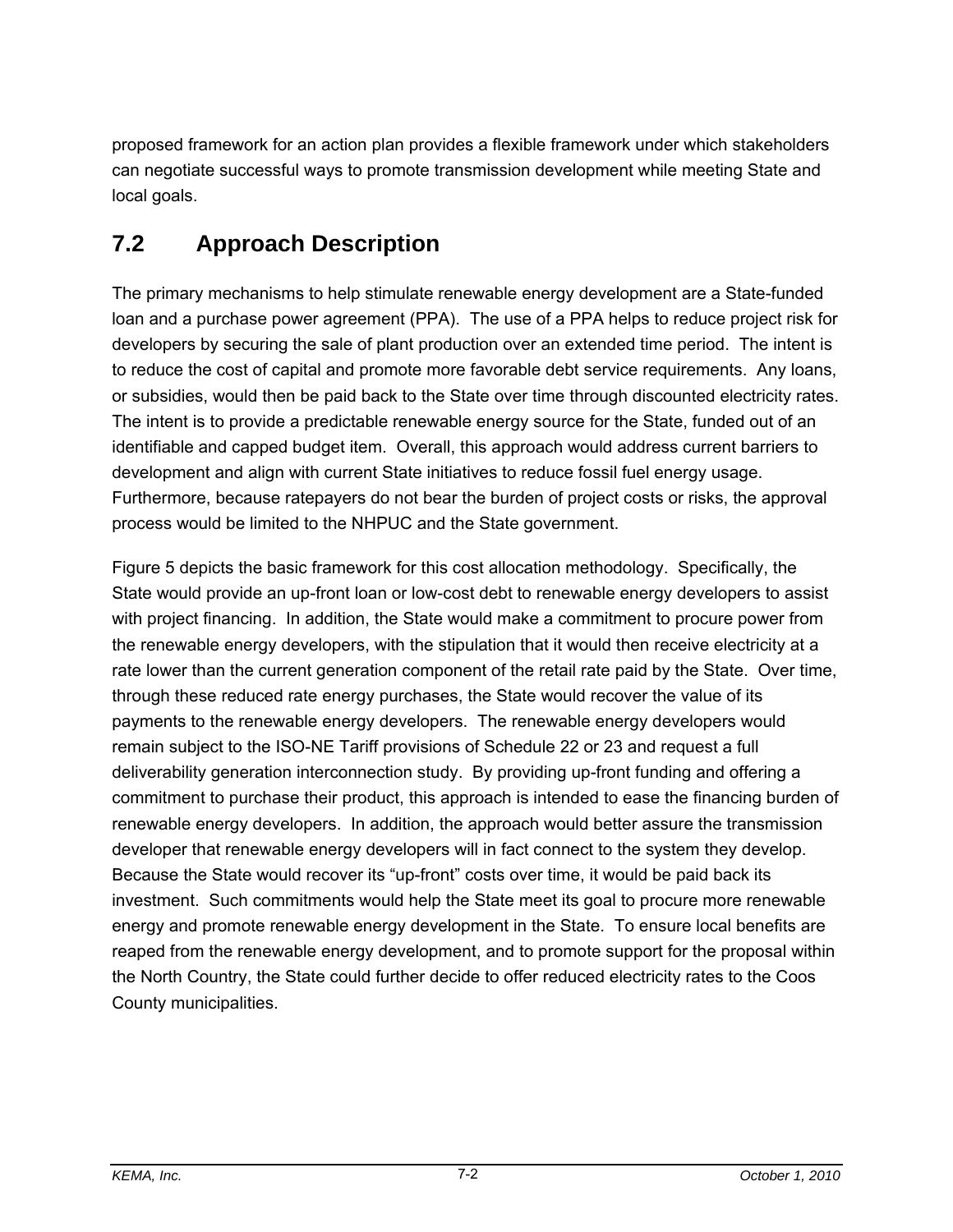

**Figure 5. Recommended Action Plan Framework** 

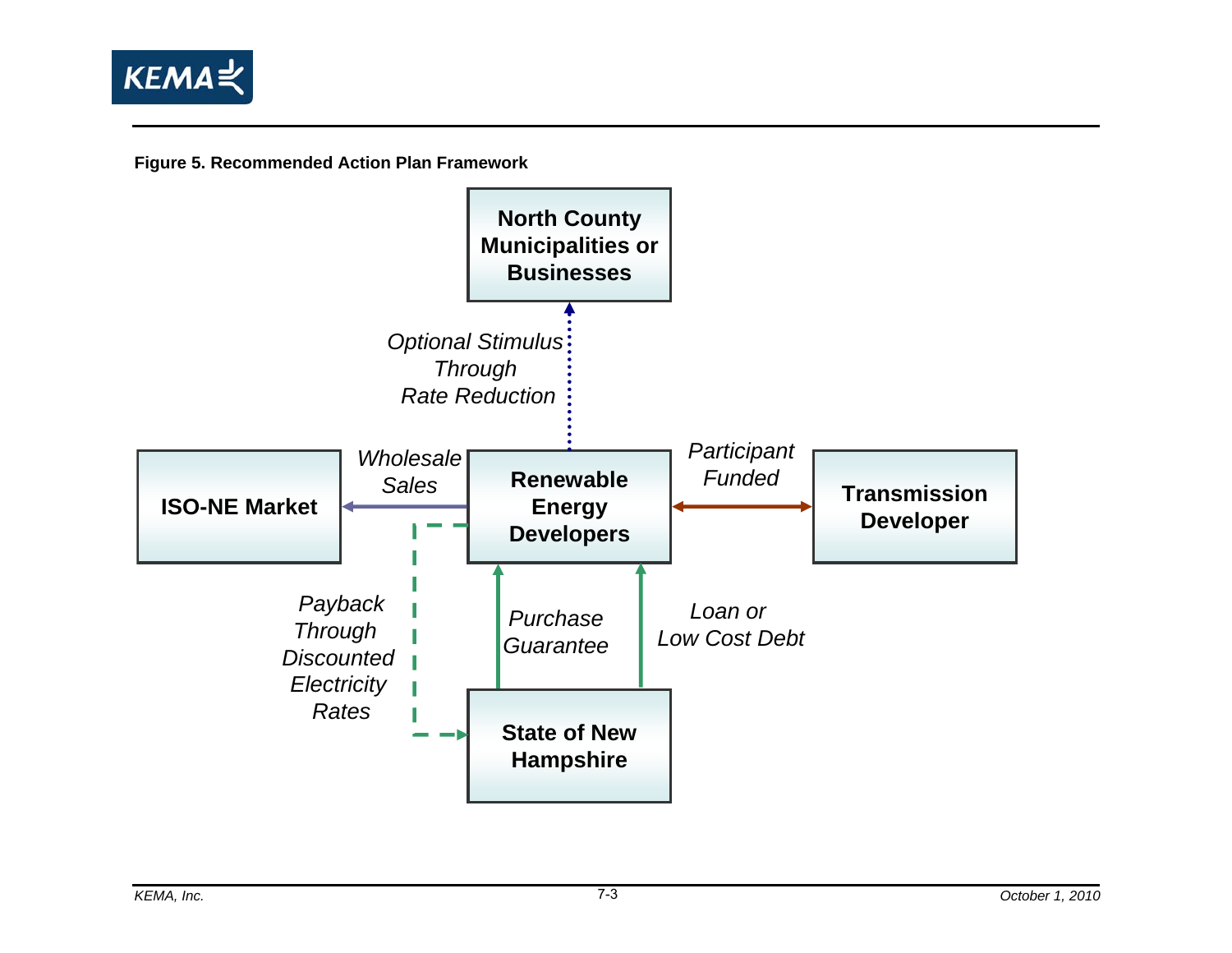

# **7.3 Implementation Flexibility**

The plan proposes a flexible approach to transmission cost allocation within the proposed framework. In particular, it proposes using a variety of financial tools as necessary to move the plan forward. In other words, where support is difficult to garner, alternative approaches may be viable. In addition, the plan does not propose a specific loan payback time or percent interest and it does not specify what electricity rates should be agreed to in a PPA. This is because the State must determine the amount of risk it is willing to bear, and the amount of financial incentives it wants to provide to renewable energy developers to promote clean energy in the region. Furthermore, information about the finances of renewable developers is not generally publicly available and has been difficult to assess in many cases. As generalizations are difficult to apply, this report urges the State or a separate entity to assess what minimum funding, in conjunction with PPAs, would be needed to enable development. As such, the plan proposes negotiating terms according to the cases of individual developers and suggests processes for developing these terms. The following discusses potential variations on the basic approach, highlighting where variations could address potential obstacles.

## **Engagement Agreements among Parties**

Functionally, this cost allocation approach could be implemented a number of ways. Two ways are described here. In both, a Load Serving Entity (LSE) would contract to provide renewable power to State office buildings. Also, the renewable developer would negotiate transmission agreements with the transmission developer. In addition, if this generation also required upgrades to existing transmission facilities an additional agreement would have to be reached with the owner of those facilities. Other charges might also be required depending on where the line terminates. In one approach, however, the State would negotiate a PPA directly with the renewable energy generators and the LSEs would have the obligation to deliver power purchased by the State and provide other supplemental services to deliver firm power to the State. The LSE's would then recover their costs through their usual tariff. Any added energy delivered by the LSE could be charged at a fixed rate, adjusted according to the proportion of energy the LSE passes on from the renewable energy developer at a discounted rate, or set at a lump sum amount.

Alternatively, the State could negotiate a "State Government" tariff for an electricity rate below current rates charged to the State. Concurrently, the LSE would negotiate a PPA with the renewable generators. As before, the renewable energy generators would negotiate an agreement with transmission developer, with other agreements and charges possibly required,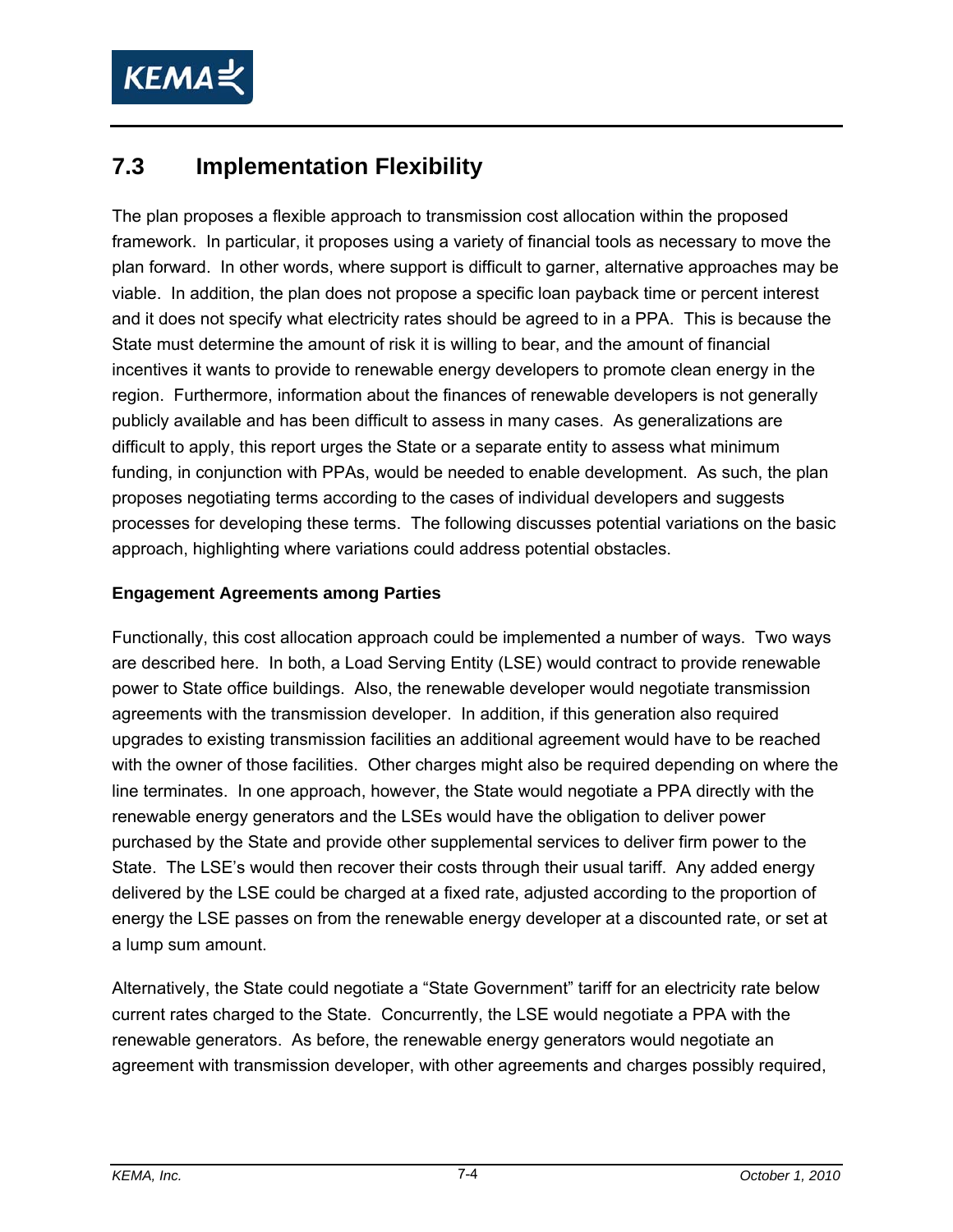

depending on the construction of the lines. To facilitate tracking of loan recovery through power purchases, the State could purchase the energy as a lump sum amount.

### **Identifying Developers**

To be equitable, a general offer to negotiate a PPA should be made available to any new developer that would want to connect in northern New Hampshire, though individual loans may vary according to the renewable developer's financial circumstances. As of October 2010, the ISO-NE generator interconnection queue included approximately 230 MW of renewable generation projects in Coos County – this includes projects proposing to connect to both the local distribution and regional transmission systems.<sup>93</sup> However, additional renewable developers may also seek to connect to the transmission system. As such, the State should consider ways to assess the amount of likely, developable renewable energy capacity which the transmission development could interconnect. A simple approach would be to provide a timeline over which interested parties could register their interest. This would also help provide a better sense of the types of upgrades to the transmission system might require. An approach that requires more commitment on the part of the developer, such as used by BPA where developers require deposit payments to ensure a minimum level of commitment, could be employed to further gauge the seriousness of intent. Concurrent identification of potential developers could benefit the project by allowing the transmission developer to subscribe larger portions of the line, thus reducing the transmission developer's risk.

## **Addressing Potentially Limited Funds**

As the approach requires repayment to the State and couches it within the State's energy cost budget, the State could fund only a limited number of projects before the payback on investment becomes too great. The limiting factor is the State's projected load, as the State's ability to recover its costs depends on the ability to receive discounted energy. With the State's energy needs already met, it cannot offer additional financing through this payback mechanism. To address this issue, and to be equitable, the renewable energy developers should make the same offering of reduced rates for up-front funding or power purchase commitments to other parties who want to invest similarly.

-

<sup>&</sup>lt;sup>93</sup> The ISO-NE generator interconnection queue is dynamic with projects continually entering and exiting for a number of reasons. Accordingly, the ISO-NE updates and posts the queue monthly to its website at http://www.iso-ne.com/genrtion\_resrcs/nwgen\_inter/status/index.html.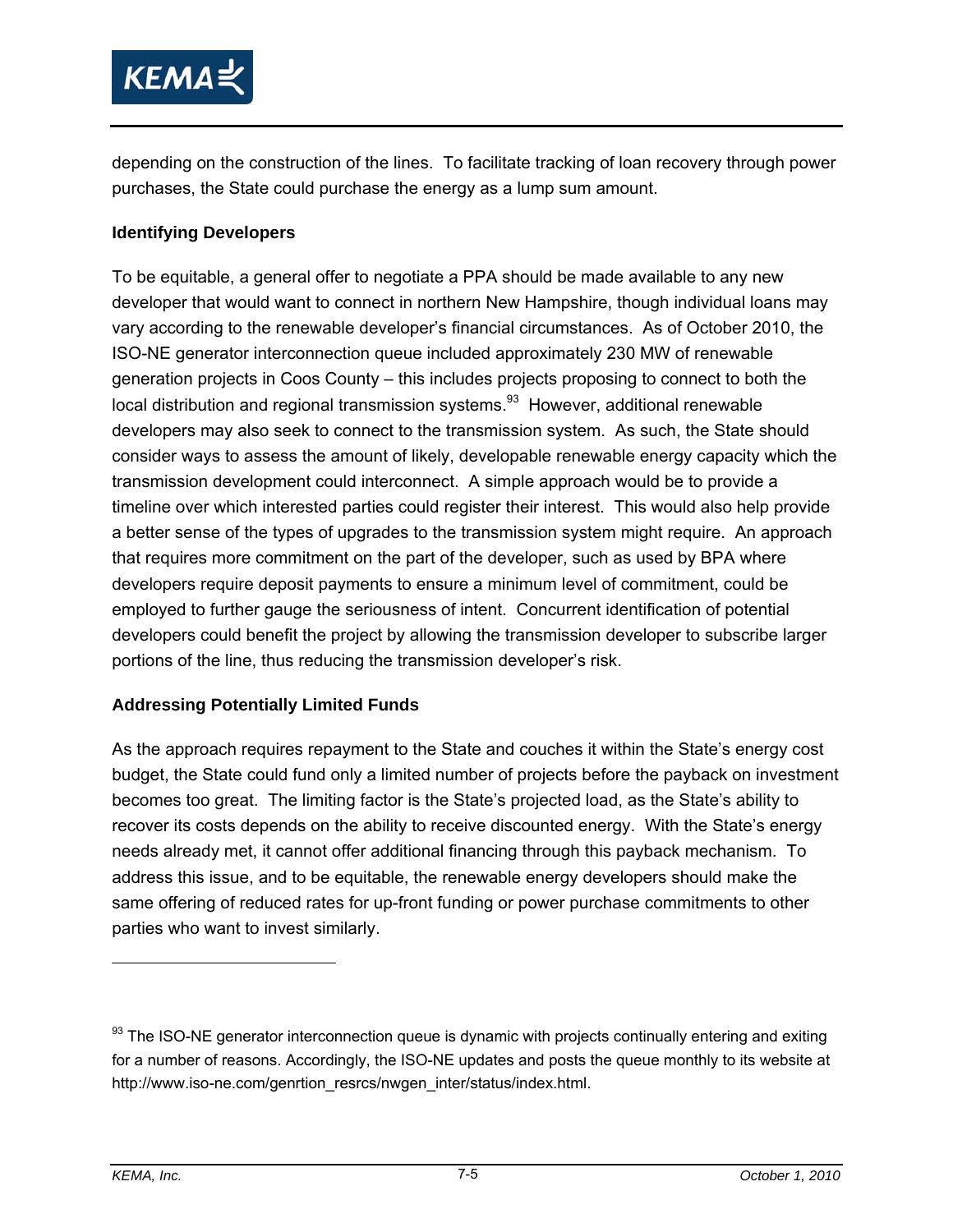

### Transmission Authority and Bonding Financing.

The implementation approach to financing the transmission upgrade is flexible. Where the state cannot easily procure up-front funds, it might consider using other financing tools as have been employed by transmission authorizes, such as state bonds.

In particular, the State could directly finance bonds, or indirectly finance them through a separate agency, for the development of projects. Consistent with the approach of many states with transmission authorities, the State could issue bonds through a separate entity other than the State, allowing bond liabilities to be that of the entity and not of the State.

Forming a transmission authority to issue bonds has been successful in states such as Wyoming. For example, the Wyoming Infrastructure Authority is governed by a five member Board of Directors appointed by the Governor, and may issue up to \$1 billion of revenue bonds to finance projects. Typically, this entity is separate from, but may share resources, with government entities, and contains a mix of political appointees and other staff. Transmission authorities vary in scope, and may develop transmission or also take on broader goals to promote statewide energy development opportunities.

The potential disadvantage of bonding through a new authority, however, is that a new transmission authority might not have a credit history unless it is directly tied to the State. Further, the State would need to decide on what restrictions it would put on owning the transmission facilities. Some transmission authorities, for example, divest them as soon as they become economic, and others are able to own the transmission investments but must lease them. Alternatively, the State could use existing authorities, such as those similar to the Community Development Finance Authority, or issue the bonds directly in a separate process. In addition, using an approach from states with transmission authorities, the State could lower the cost of debt by making the bonds tax exempt. Current efforts are underway by several transmission authorities to seek federal tax exemption for such bonds.

## **Transmission Development Options**

According to FERC's tentative guidelines put forth in its June 17th NOPR, the transmission developer could be either an incumbent or a non-incumbent. Because an incumbent has access to and ownership of existing rights of way, it is feasible that the incumbent would have different costs and risks associated with the transmission development. Either way, revenues could be recovered through a cost-based approach or other cost recovery mechanism approved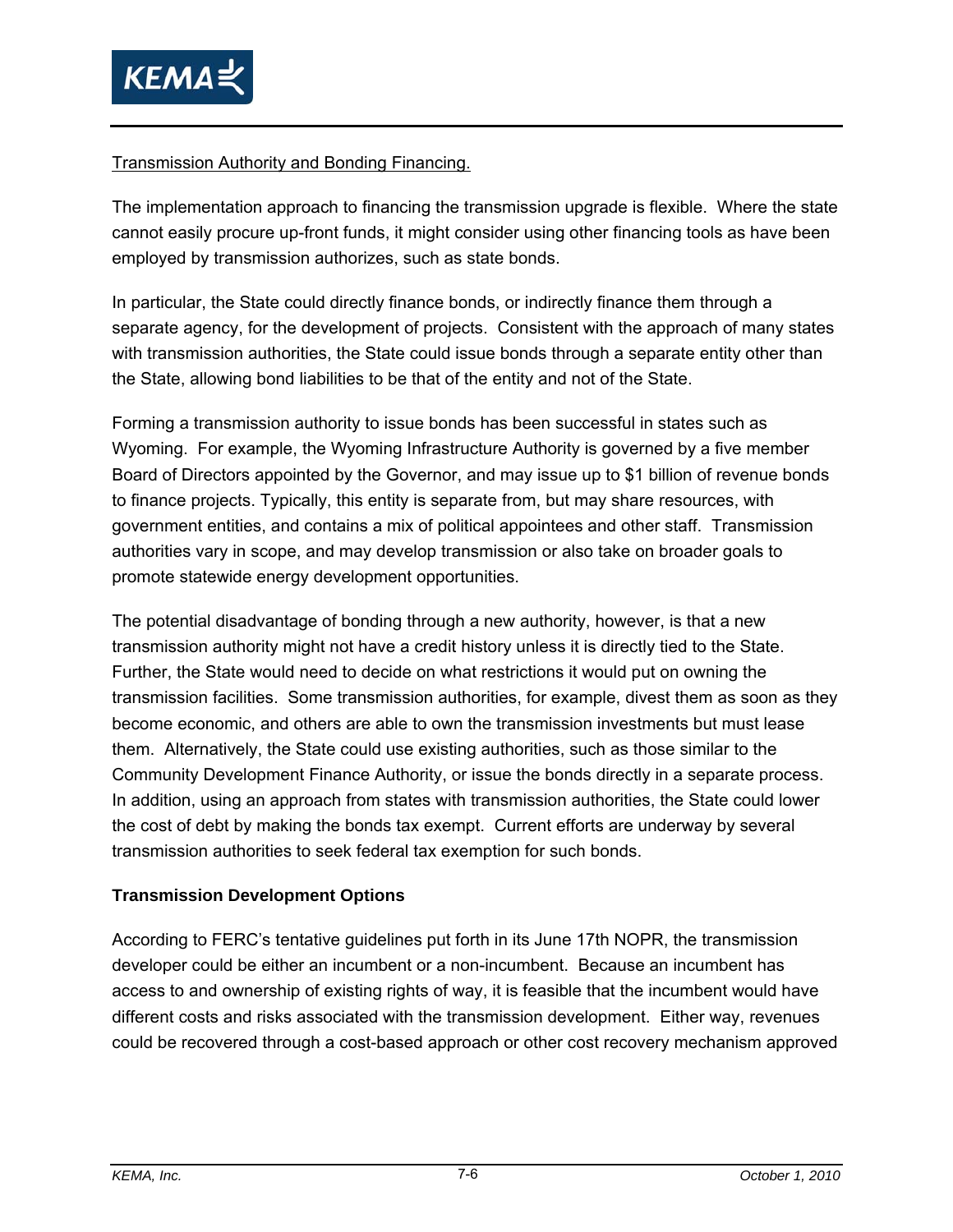

by FERC. The project would have to meet certain FERC criteria. In either case, it is likely that the transmission would be turned over for ISO-NE operation.

## **Electricity Pricing in PPAs**

Ultimately, the success of the basic approach would rely on the ability and willingness of the developers to provide below-market rates. In some cases, a renewable developer may not be able to offer an electricity rate lower than the prevailing market price, even where measures to reduce risk have reduced the cost of capital. Such cases might exist where transmission interconnection costs become a significantly large proportion of the total costs or where other operating costs are significant. Where the state feels that it is important to encourage these renewable investments for purposes of meeting RPS goals or economic development goals, the State could choose to subsidize development and not recoup all of the costs of its investments from rates. Alternatively, the State could elect to negotiate a generation rate at a higher-than market value. To help evaluate what costs are reasonable, the State could use, as a baseline, other prices it has paid to procure renewable energy. In addition, the State could choose to require that the loan be paid back in installments to circumvent the payback mechanism that relies on reduced electricity rates.

# **7.4 Sensitivity of Approach to Costs**

As a sensitivity, researchers were asked to examine how the proposed transmission cost allocation framework might change if upgrades were ten or twenty percent above or below the estimated \$150 million cost. Researchers believe that a small variation in the cost of transmission, including variations on the order of 10 to 20%, would not change the recommended framework as presented in section 7.2.

However, researchers believe that the use of proposed mechanisms in accordance with the recommended framework could depend on a number of factors, including the State's projected energy consumption, renewable energy developers' prices to produce, and the cost of the transmission upgrade. Where development costs exceed the amount the State is able to provide and have a reasonable payback period, other approaches such as State or private bonds could help. As such, significant increases or decreases in transmission costs could potentially affect what combination of approaches the State pursues under the proposed framework.

Information about the finances of renewable developers is not generally publicly available and is difficult to assess in many cases. Furthermore, generalizations are difficult to apply. As such,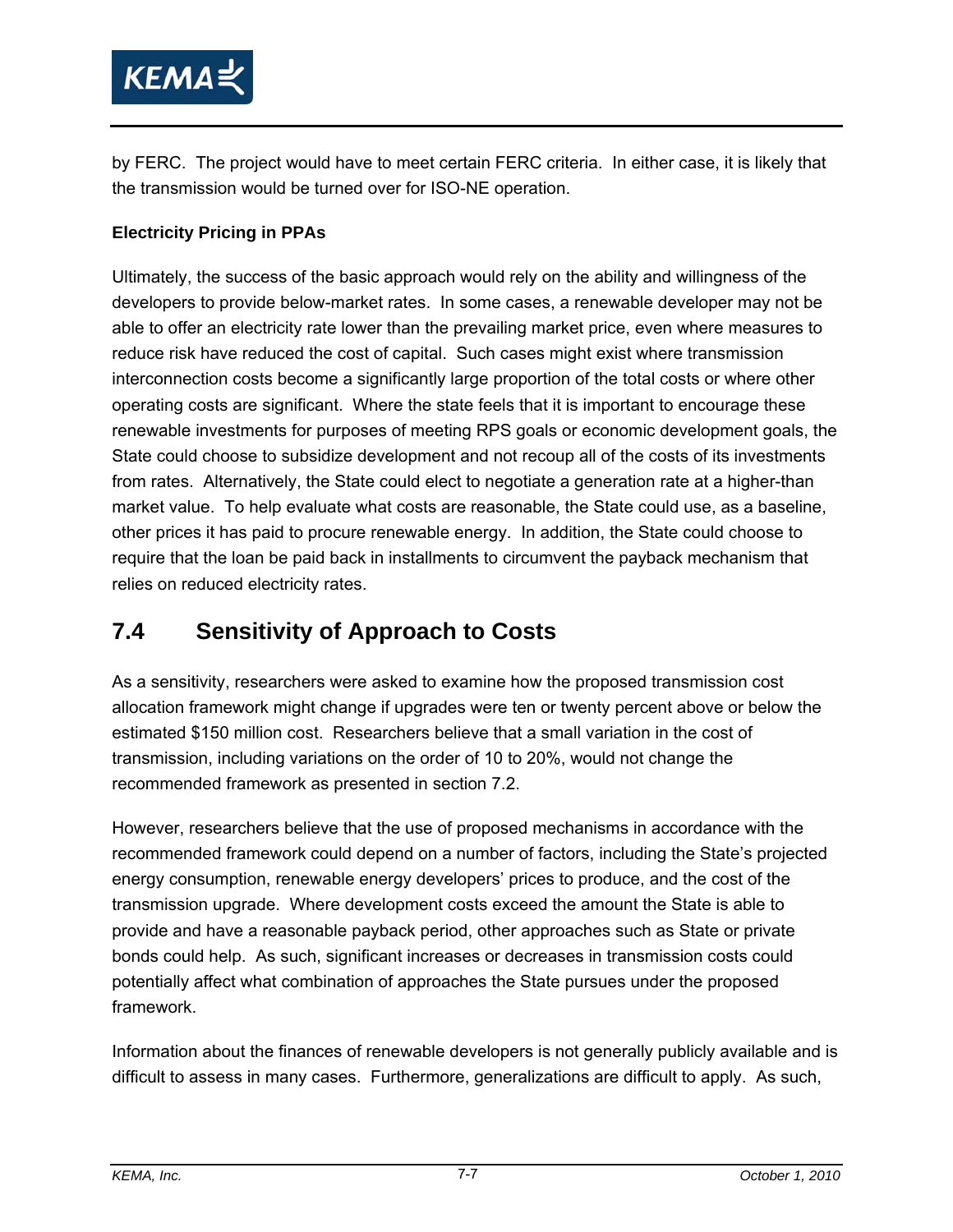

the State or a separate entity such as a transmission authority would need to assess what minimum funding, in conjunction with PPAs, would be needed to enable development. Furthermore, a complete assessment of the State's energy use would be required to determine the amount of money that could be loaned up front with a reasonable payback period. In order to maximize the advantage of using a PPA, and limit the financial burden to developers, this process should be a streamlined one which does not add notable cost to the participating developer.

# **7.5 Distribution of Costs and Benefits**

Transparency in renewable developer financing is key to assessing the needs of developers. In particular, the intent is to provide enough support to overcome development barriers. Support beyond this would expend funds not fulfilling their purpose. Assessing developers' needs is particularly important as the situation of developers can be quite varied, and as the cost to connect resources can vary by the amount of resources connecting.<sup>94</sup> In addition, in some cases, the generator connecting just after another could face lower interconnection costs due to upgrades made by the former.

With regard to the costs and benefits of the proposed approach, the renewable energy developer would benefit by having lower barriers to investment. However, to the extent that a developer already had a PPA commitment, that developer would be ineligible to participate in a mechanism that repays through reduced rates. In such cases, low-cost debt could be provided if it was determined to be needed. All developers receiving such assistance, however, would have to pay back the funds over time, unless the State decided that for policy reasons, it wanted to subsidize the developer to promote renewable development in the State. In the case where the State chose to subsidize a developer to make it financially viable, either through direct loans or an agreement to pay higher-than-market rates for example, the generator would receive an incremental benefit beyond the risk reduction of the base cost allocation measures.

Transmission developers benefit from this approach by gaining a clearer understanding of the demand for their assets and by having an increased confidence that power developers will want to connect. Typically, they would be expected to finance the cost of transmission, and be engaged in the development, design and construction processes.

 $94$  For example, the \$/MW connected varies as MWs connected increases.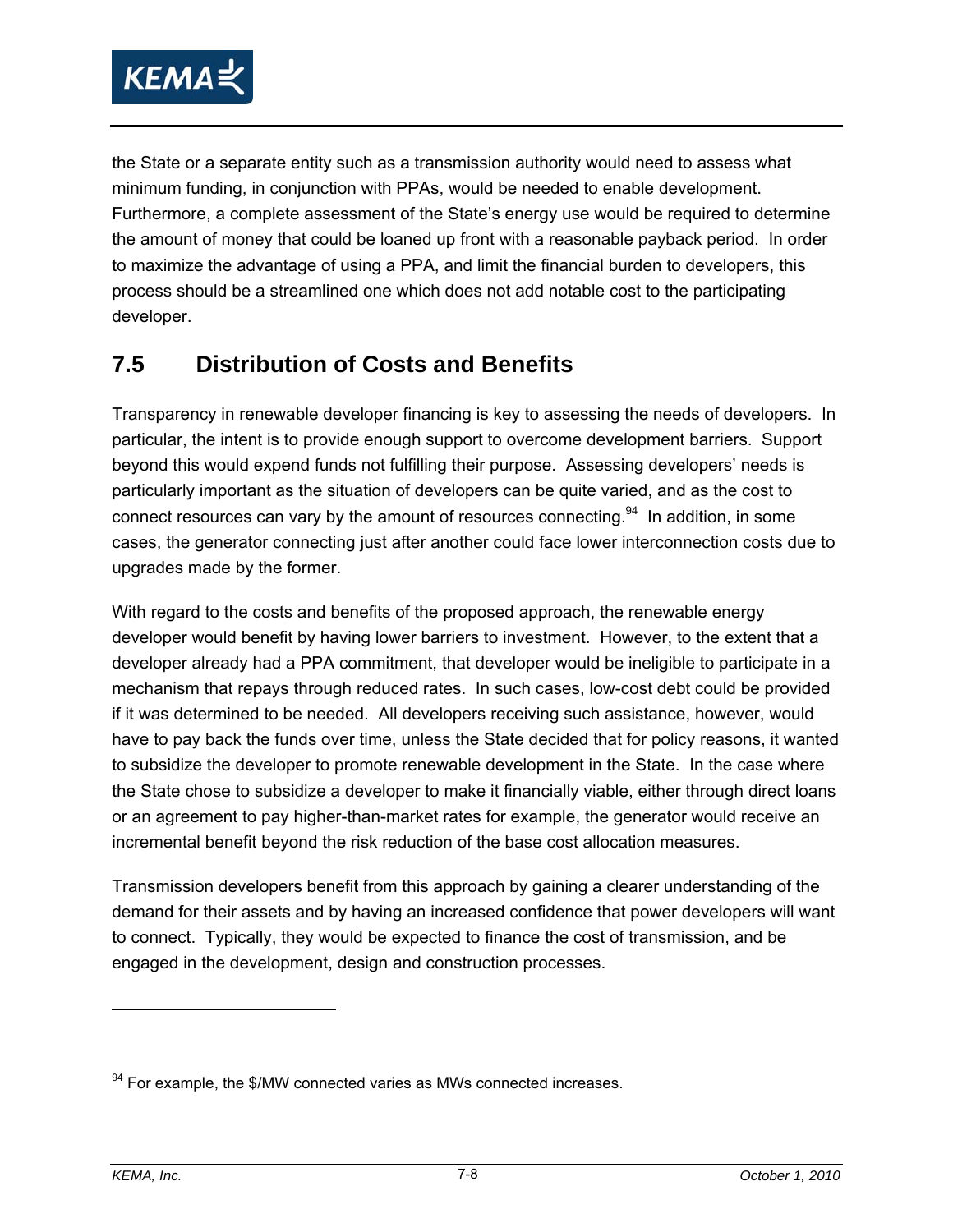

The State would benefit by being able to meet its goals for renewable development in the North Country on a timescale it could influence directly. In particular, it would secure predictable sources of renewable energy to help it meet its goal of 25% clean energy by 2025, and it would assure that the renewable power developed to help meet regional RPS goals are located within the State. While at its base, the State would not pay directly for these benefits, the State, however, would bear a risk regarding the payback of its investments. The State could help lower that risk, by assessing the commitment of developers in a variety of ways. Furthermore, the framework is flexible such that the State could chose to subsidize the development of renewable energy projects.

The North Country could potentially benefit with cheaper electricity rates. They may also benefit from jobs and new tax revenue associated with the projects. Though some stakeholders have concerns about the impact of larger-scale renewable development in the community, the selection of renewable projects and implementation requirements could potentially limit some of these concerns. The authors believe, however, that while these concerns should be recognized, the processes to address them should be separate from the development of a transmission cost allocation.

## **7.6 Implementation Steps & Recommended Parties**

The following highlights steps toward implementation of the proposed cost allocation methodology. Several steps could occur concurrently.

- Commission further studies on State energy usage and acceptable payback periods to assess how much the State could loan using a mechanism paid back through energy consumption.
	- Several parties could potentially lead this effort, from the State Legislature to the PUC or OEP, for example.
- Develop a process to assess developer demand for transmission capacity.
	- Again, a State agency representative, the NCTC, or a transmission authority would be appropriate for this task.
- Develop a process to assess the financial needs of potential renewable energy developers to help the State guide what terms of agreement are appropriate, and whether or not the State will ultimately provide financial incentives to the renewable energy developers in addition to assuming up front risks.
	- A State agency representative, the NCTC, or a transmission authority would be appropriate for this task.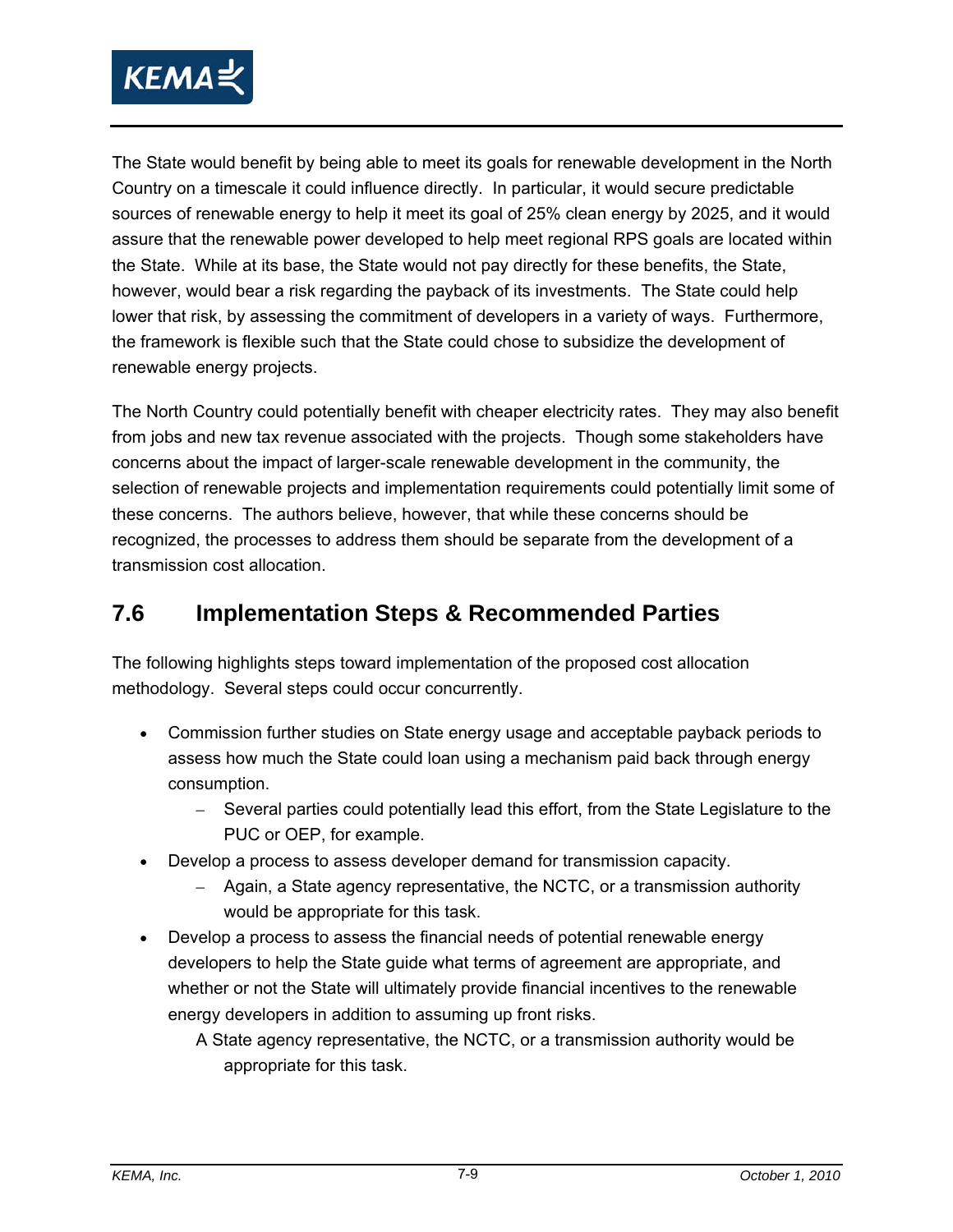

- Care should be taking in designing this process so that the burden for developers to participate does not add to financing costs.
- Design and cost out an appropriate upgrade for the transmission system.
	- Transmission developers and renewable developers would be the primary stakeholders engaged in this process
- Develop and pass required legislation, as discussed in the subsequent section.
	- The State Legislature would need to work with the NCTC and others to craft legislation appropriate for enabling this cost allocation methodology. Authorization of bonds or appropriation of loan funds are key.
- Negotiate PPA, terms of low-debt financing, and electricity rates. File details of proposal with FERC.
	- The State would either negotiate terms directly with the renewable energy generators or through a Load Serving Entity. The New Hampshire State Energy Manager's knowledge of State office's energy consumption and expenditures would likely come in helpful for this task. The State should, when practical and appropriate, consult with both FERC and ISO-NE regarding procedural and technical questions it may have associated with resource and transmission interconnection.95
- Negotiate long-term bilateral agreements for firm transmission rights.
	- Renewable energy generators and transmission developers would need to undertake this task. Early discussions with FERC and ISO-NE would be important.
- Construct the transmission and eventually turn over operation to ISO-NE.
	- The transmission developers and ISO-NE would be engaged in this task.

# **7.7 Implementation Timeline**

The timeline for implementation of this approach would depend on a number of factors. In particular, State load studies, budget allocations and negotiations for PPAs with renewable power developers would all need to occur. In addition, renewable generators would need to

 $95$  FERC would lack jurisdiction over a state-based proposal to provide up-front funding for the transmission enhancements, and its recovery of its investment through below-market power charges. However, both the power sale agreement and the generator interconnection agreement between the project developer and the transmission provider would be subject to FERC jurisdiction.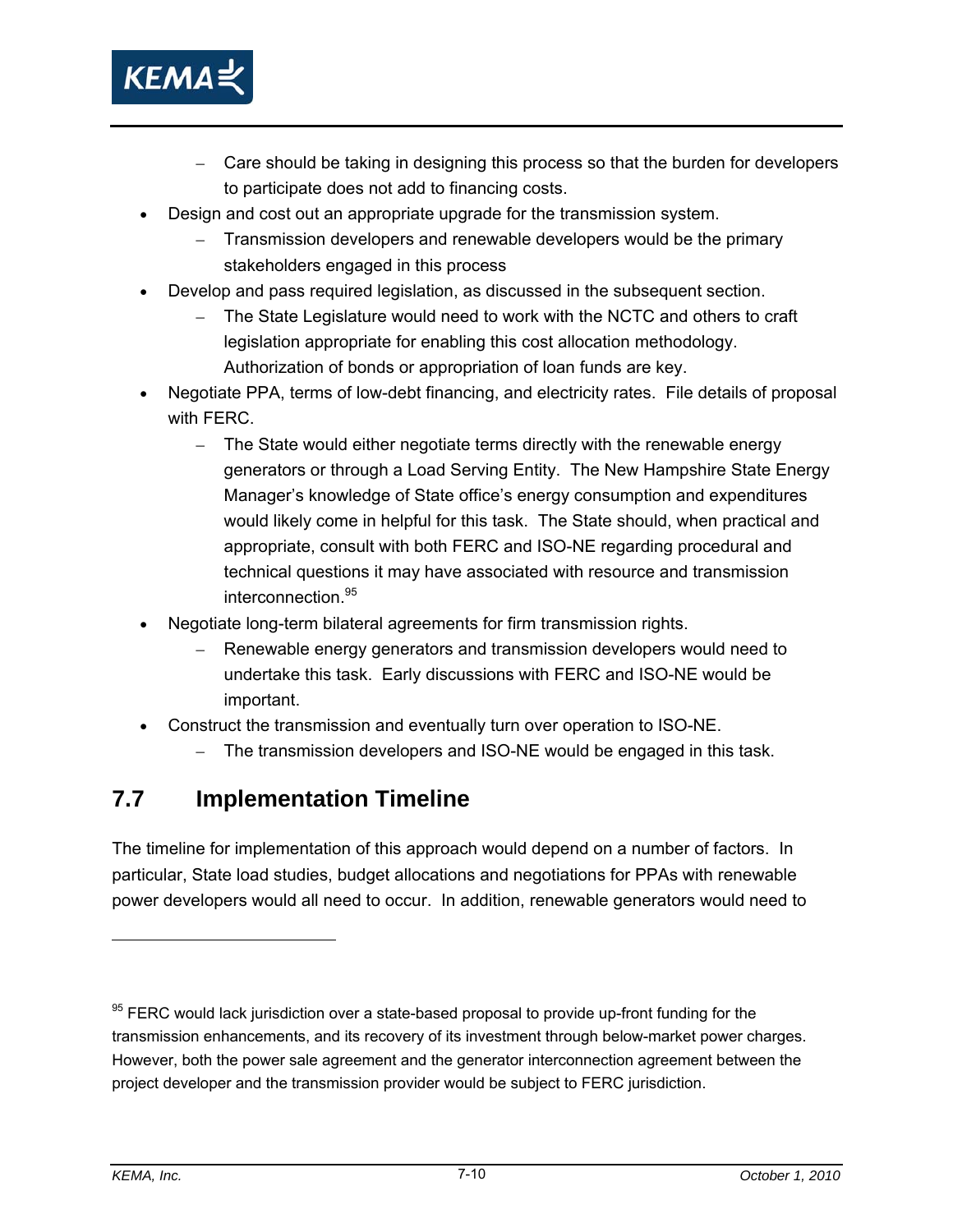

coordinate with transmission developers to negotiate appropriate transmission design and to negotiate transmission service agreements. Additional time would be needed to set up a third party, such as a transmission infrastructure authority, to facilitate negotiations should the State decide to develop such an organization.

Just as transmission projects vary in scope, the time to complete a transmission project can also vary greatly, and depends on a number of factors. In particular, planning, siting, licensing and construction are all stages in the development of transmission. As such, major transmission projects can take five to ten years or more to complete the entire process from siting to operation.

# **7.8 Proposed Legislative Needs**

The following highlights legislative needs to move the proposal forward.

- Develop rules and eligibility for state or municipal bonds and assign authority for bonds associated with renewable energy developments in Northern New Hampshire.
	- Examples for the development of tax-exempt bonds exist in several states, as does the establishment of authorities to issue bonds, outside of traditional state functions.
	- With regard to state or municipal-issued bonds, New Hampshire has several mechanisms in place which could be considered. For example, the New Hampshire Municipal Bond Bank has issued bonds for a number of capital projects, while the State Treasury has done the same for state-issued bonds. For the latter, the Treasury must be authorized law to issue debt.
- Establish a transmission authority, if desired, and outline its authority and responsibilities.
	- Examples of legislation establishing transmission authorities exist in numerous states.
- Appropriate funds to make up-front loans (or other subsidies) to renewable developers.
- Integrate tracking of loan repayments through energy purchases. The State could make use of the existing energy tracking system in place developed to assist the State meet its goal to reduce consumption in government buildings by 10%.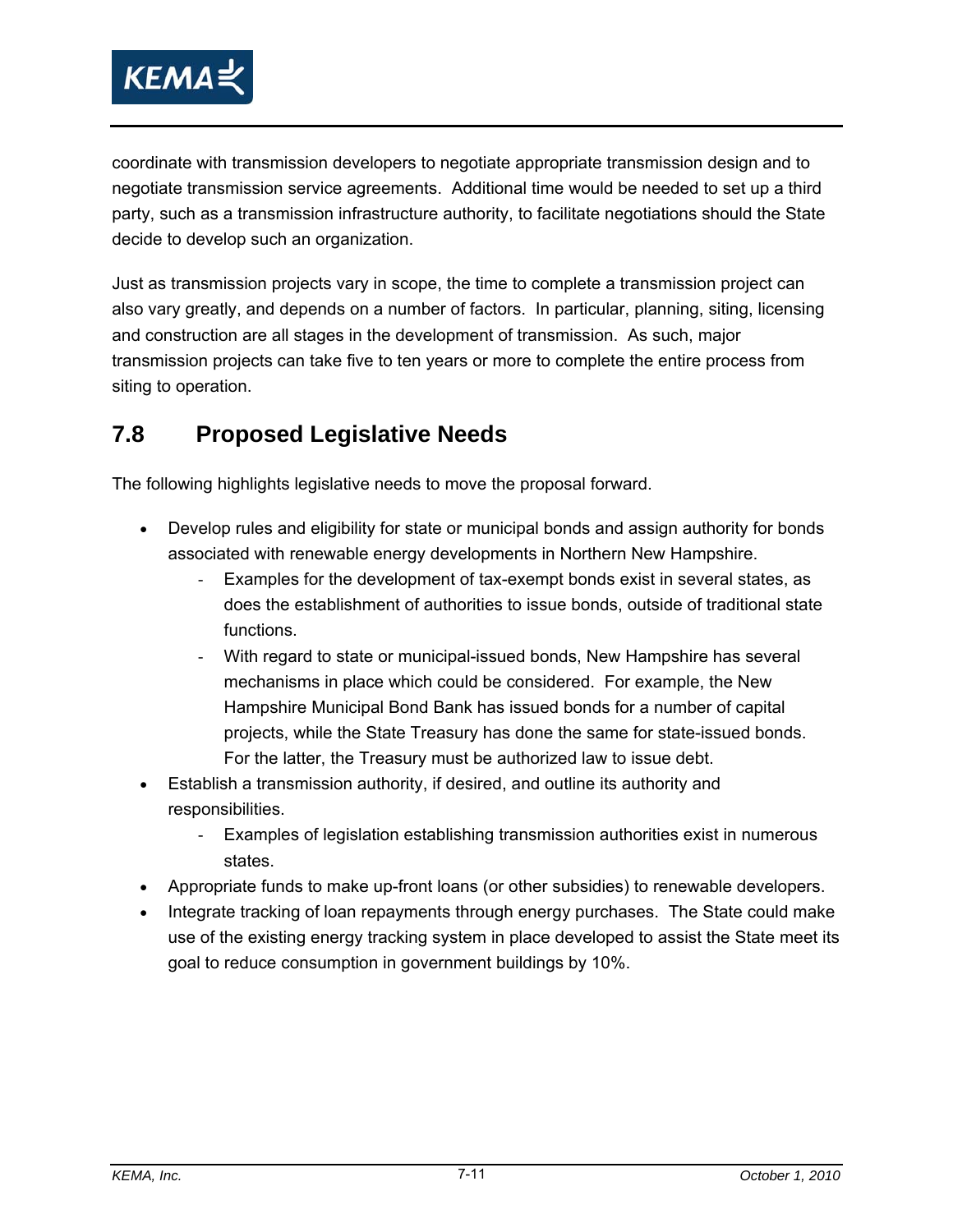

# **8. Alternative Approaches**

In addition to the recommended framework for an action plan outlined above, some stakeholders requested that the report elaborate on how to implement other transmission cost allocation methodologies. In particular, there was a desire to understand how ratepayers might be engaged to support transmission cost allocation. As such, the following section highlights two frameworks for ratepayer involvement. One engages ratepayer support to promote transmission development indirectly, through support of renewable energy developers, in a fashion similar to the framework recommended in Section7. The other engages ratepayer support to directly address transmission development, either through bearing up-front risk or through direct contributions to the cost of transmission.

# **8.1 Alternatives to Promote Renewable Energy Development**

In a manner similar to the proposed framework of an action plan outlined in Section 7, this framework would indirectly support transmission development by promoting the economic viability of renewable energy developers in the State. However, this financial support would be derived from ratepayers rather than the State. Specifically, this method would use a similar direct assignment cost allocation method, but would subsidize renewable energy developers via a ratepayer-based mechanism. The proposal would adhere to the existing ISO-NE framework of allocating transmission costs to renewable energy developers. Involvement by the State, or a State-authorized authority, would likely be required to coordinate this approach.

## **Approach Description**

Examples of promoting renewable energy development via ratepayer mechanisms already exist in New England states. For example, Maine includes renewable energy as a part of its standard offer procurement process.<sup>96,97</sup> In addition, Vermont has implemented a program entitled the

<sup>&</sup>lt;sup>96</sup> New England States Committee on Electricity, Report to the New England Governors on Coordinated Renewable Procurement: Identifying cost-effective, clean energy resources through competitive processes, July 2010.

<sup>&</sup>lt;sup>97</sup> In New Hampshire, PSNH is required by statute to supply all default service offered in its retail electric service territory from its generation assets and through supplemental power purchases, subject to NHPUC approval. Though it is subject to the State's RPS, it not required to procure renewables as part of its requirement to provide default service.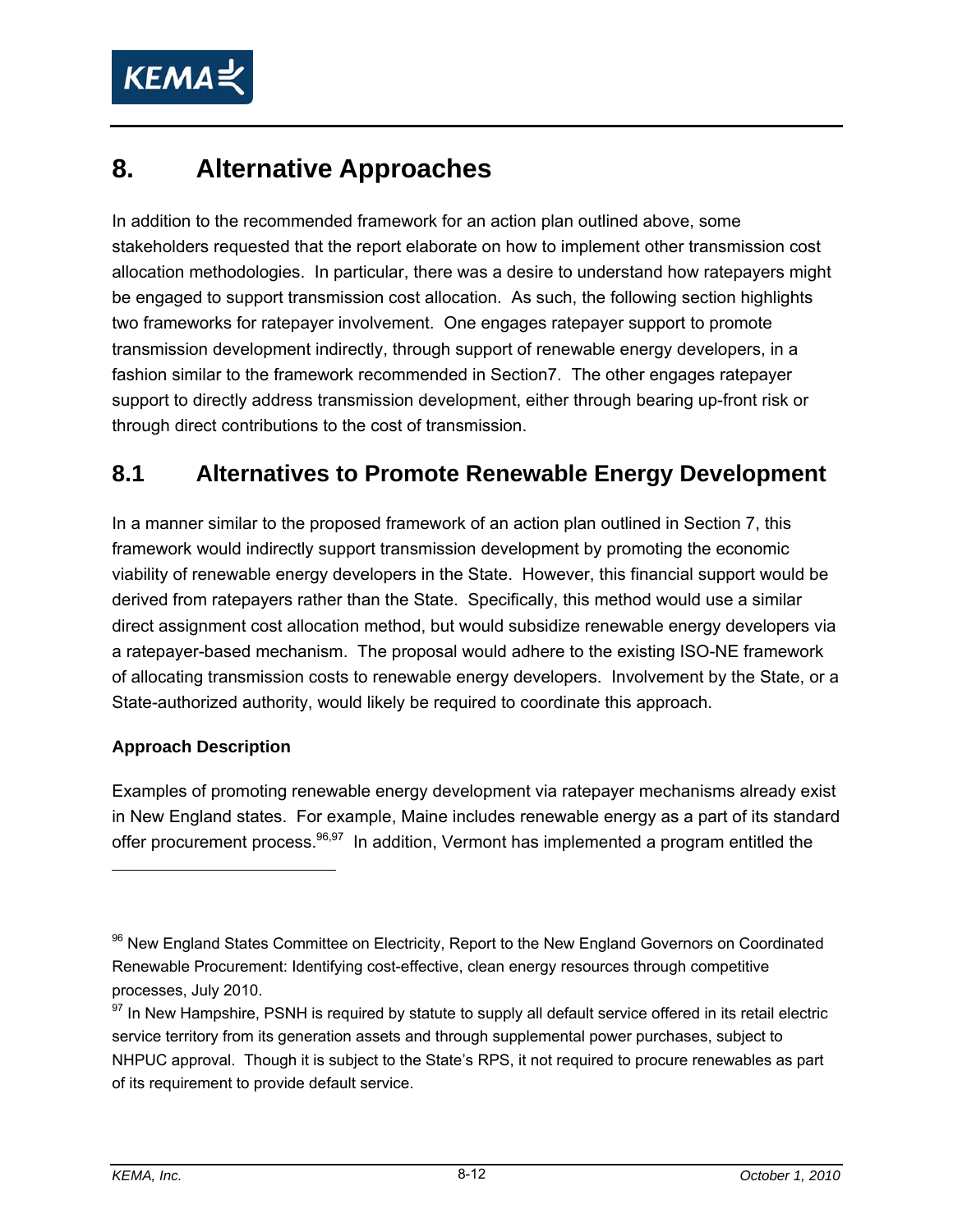

Sustainability Priced Energy Development Program (SPEED) which is intended to provide incentives for development of selected renewable energy resources. Under this program, the Vermont Public Service Board establishes default prices for a standard offer to purchase electricity from specified renewable energy resources. These default prices are above-market prices.

Power sold by developers under the SPEED program is sold to Vermont Electric Power Producers, Inc., (VEPPI) which is a state-owned corporation established for the purpose of purchasing such electricity. Electricity purchased by VEPPI is resold to each of the utilities in Vermont based on its respective load ratio share. Each of the electric utilities in Vermont is required to participate in this program. The costs of such power purchases are then "passed through" by the utilities to their retail electric service customers. The effect of this program is to spread the costs of electricity supplied by the favored renewable energy developers across all ratepayers in the state, rather than imposing the costs on the customers of any specific utility. The Vermont program includes not only IOUs, but also the rural electric cooperatives and municipal utility systems.

Adoption of a program similar to SPEED program in Vermont might help to facilitate payment for the cost of transmission upgrades in the North Country. In particular, the NHPUC could set the default offer prices at a level that would be sufficient to encourage renewable energy developers to go forward with their projects after consideration of the cost of transmission enhancements for which they would be responsible. Such prices should therefore be sufficient to offset the additional costs to project developers of paying for enhancement of the Coos Loop. The effect of such a program is to spread the costs of electricity supplied by developers of new renewable energy resources in Coos County across all ratepayers in the state, rather than imposing the costs on the customers of any specific utility. Such an approach would align with New Hampshire's stated policy to promote development of renewable energy resources in Coos County.

Because an approach similar to that in Vermont is neutral with regard to renewable resources across the state (e.g., it does not favor renewables in any particular region), additional studies might be done to gauge where the likely renewable development would occur. This would help gauge the amount of transmission line capacity that developers might subscribe to in the North Country. Further, such studies could be developed from existing renewable research conducted by ISO-NE. New Hampshire involvement in the design and costing of an appropriate upgrade for the transmission system, like the Texas PUC's involvement in transmission development, could increase transparency in the costs and design of the needed transmission upgrades.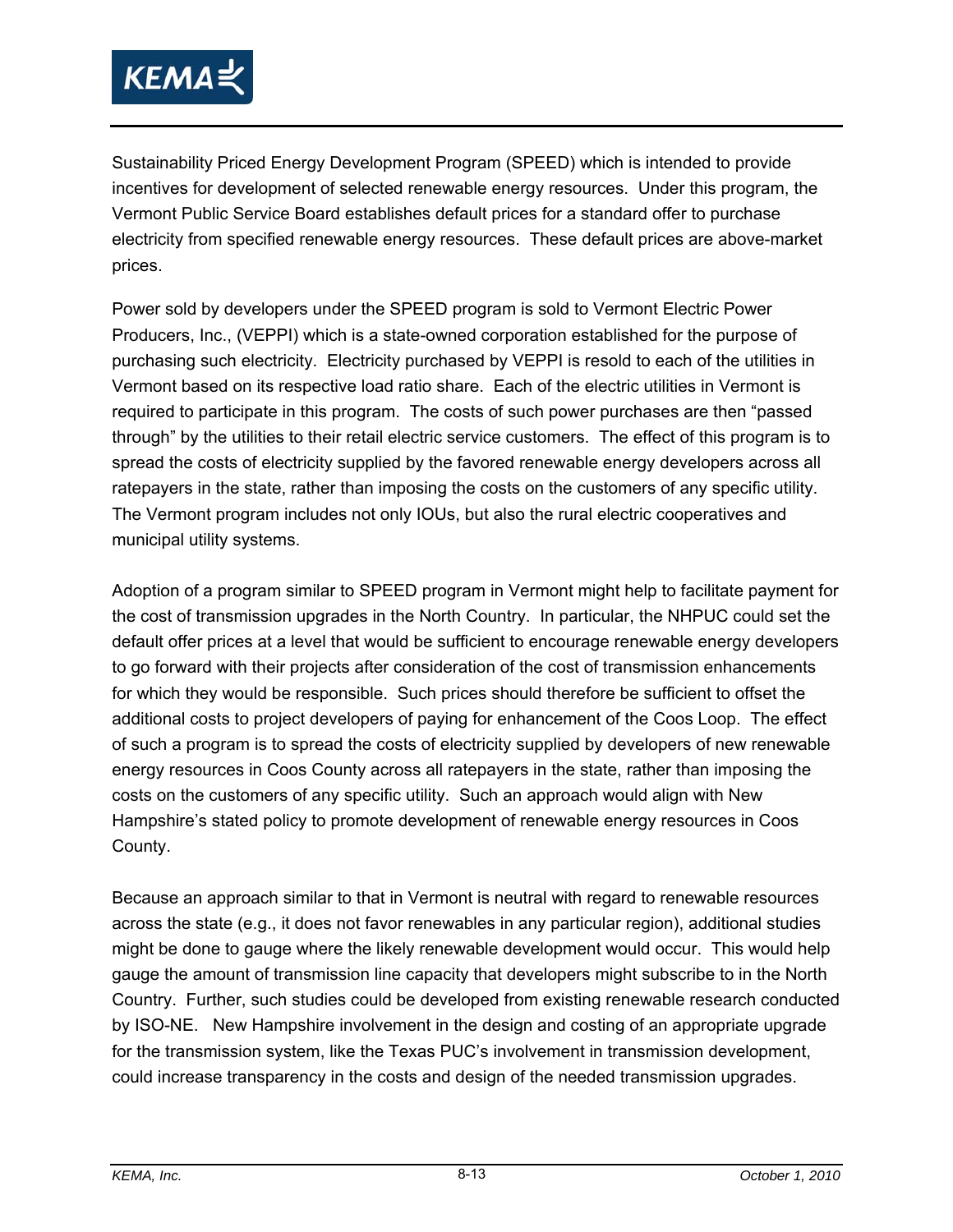

### **Sensitivity of Approach to Costs**

The recommended approach would depend on a number of factors, including renewable energy developers' prices to produce and the cost of required transmission upgrades. The State, or a separate entity such as a transmission authority, would need to assess what minimum incremental financial support would be appropriate to promote renewable generation development in the State. Average market prices or prior procurements by the State could be a starting point for determining appropriate default prices.

### **Distribution of Costs and Benefits**

With regard to the costs and benefits of the proposed approach, the developer would benefit by receiving financial support to promote economic viability, accounting for transmission costs. Because the approach is 'blind' to individual generators, and because generator costs vary due to a number of factors, some renewable generators may benefit more than others. Transmission developers benefit from this approach by gaining a clearer understanding of the demand for their assets and by having an increased confidence that other power developers would also want to connect. The State would benefit by being able to meet its goals for renewable development on a timescale it could influence directly. Ratepayer electricity rates would likely increase as a result.

#### **Implementation Steps**

The following highlights steps toward implementation of the proposed cost allocation methodology. Several steps could occur concurrently:

- Develop a process to assess the financial needs of potential renewable energy developers
- Commission further studies to assess appropriate prices for default service.
- Develop a process to assess developer demand for transmission capacity.
- Design and "cost out" an appropriate upgrade for the transmission system.
- Develop and pass required legislation, as discussed in the subsequent section.

#### **Proposed Legislative Needs**

The laws outlining requirements for default service would need modification. Furthermore, additional legislation might be needed should policymakers decide to establish a state-owned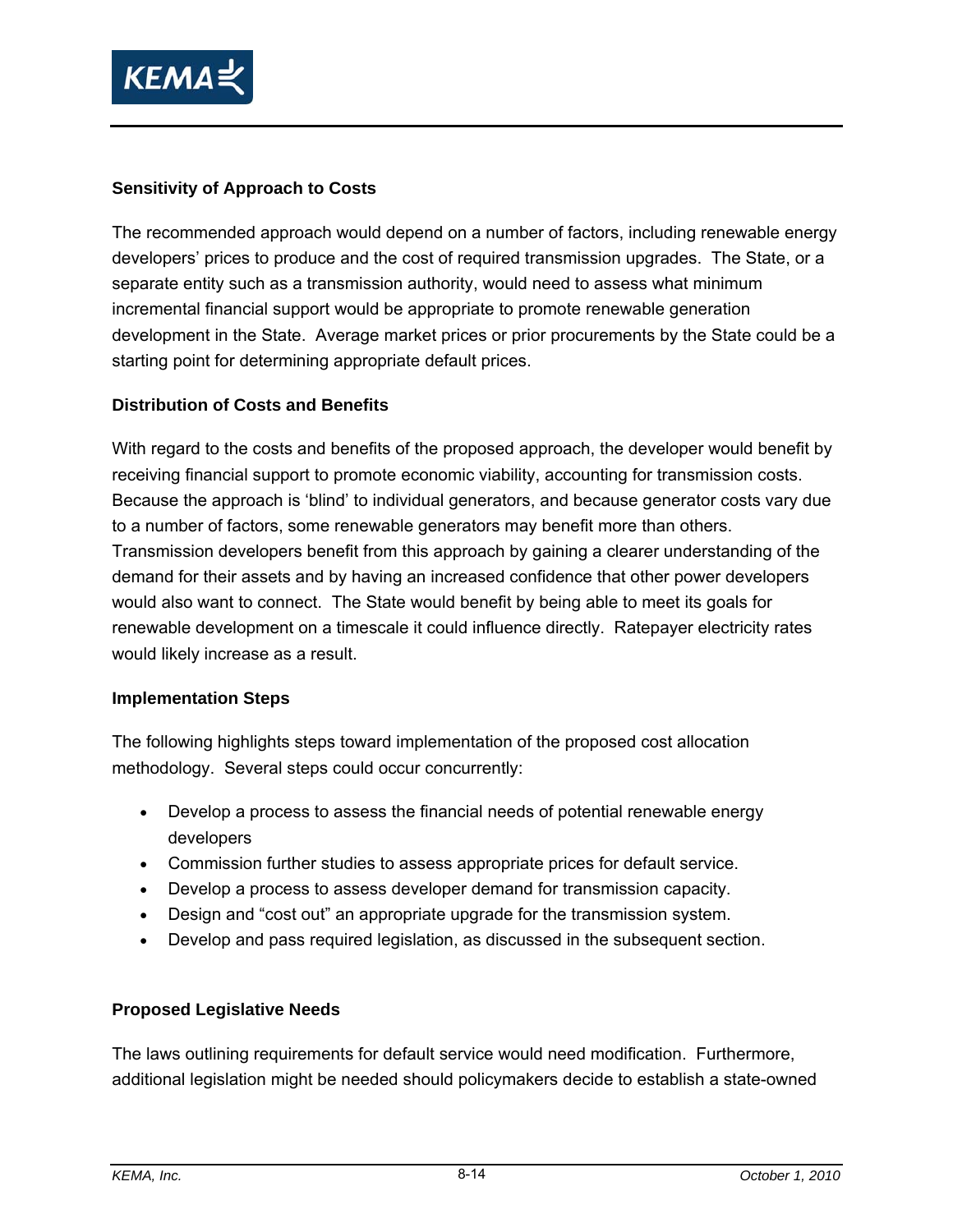

corporation to handle electricity purchases. (It is feasible that the State might use existing agencies to conduct this process).

# **8.2 CAISO Approach**

Another cost allocation alternative that would take a more direct approach to allocating costs for transmission development is an approach based on CAISO's rate for location-constrained resource interconnection facilities (LCRIF). Implementing an approach in New Hampshire like that for remote resources in CAISO, could limit the burden on ratepayers, both by making the burden temporary and also by limiting the amount of any costs covered by ratepayers. This approach would require a modification to the ISO-NE Tariff and require approval by FERC. Furthermore, it would require determining which ratepayers in the State would initially cover the cost of transmission development, and whether they would cover these costs in part or in full.<sup>98</sup>

## **Approach Description**

The intent of the CAISO approach is to lower barriers to the development of remote renewable resources while limiting ratepayer impacts to ensure that rates are just, reasonable and not unduly discriminatory. A modified approach implemented in New Hampshire could potentially do the same. The proposal could allocate transmission costs across ratepayers within the State

In particular, as noted earlier, the ISO-NE Tariff contains provisions for transmission over local transmission facilities (LTFs). Electricity rate adjustments associated with upgrades to the Coos Loop would likely go into the appropriate provider's Local Service Schedule, and be recovered by the users of their system.<sup>99</sup> Another example is a subpart of the Northeast Utilities tariff that

<sup>&</sup>lt;sup>98</sup> As a rough approximation, the potential cost to ratepayers for a transmission development cost equal to \$150 million would be an increase in electricity rates of around 0.002 \$/kWh to 0.003 \$/kWh, which would vary depending on the actual cost of transmission, which ratepayers would cover the costs, and what rates were approved to be recovered. In addition, this amount could be reduced where other partners, such as the State, private bonds or developers helped cover the transmission development cost.  $99$  The appropriate entity would depend on who owns the transmission system, and which rates the costs are allocated from.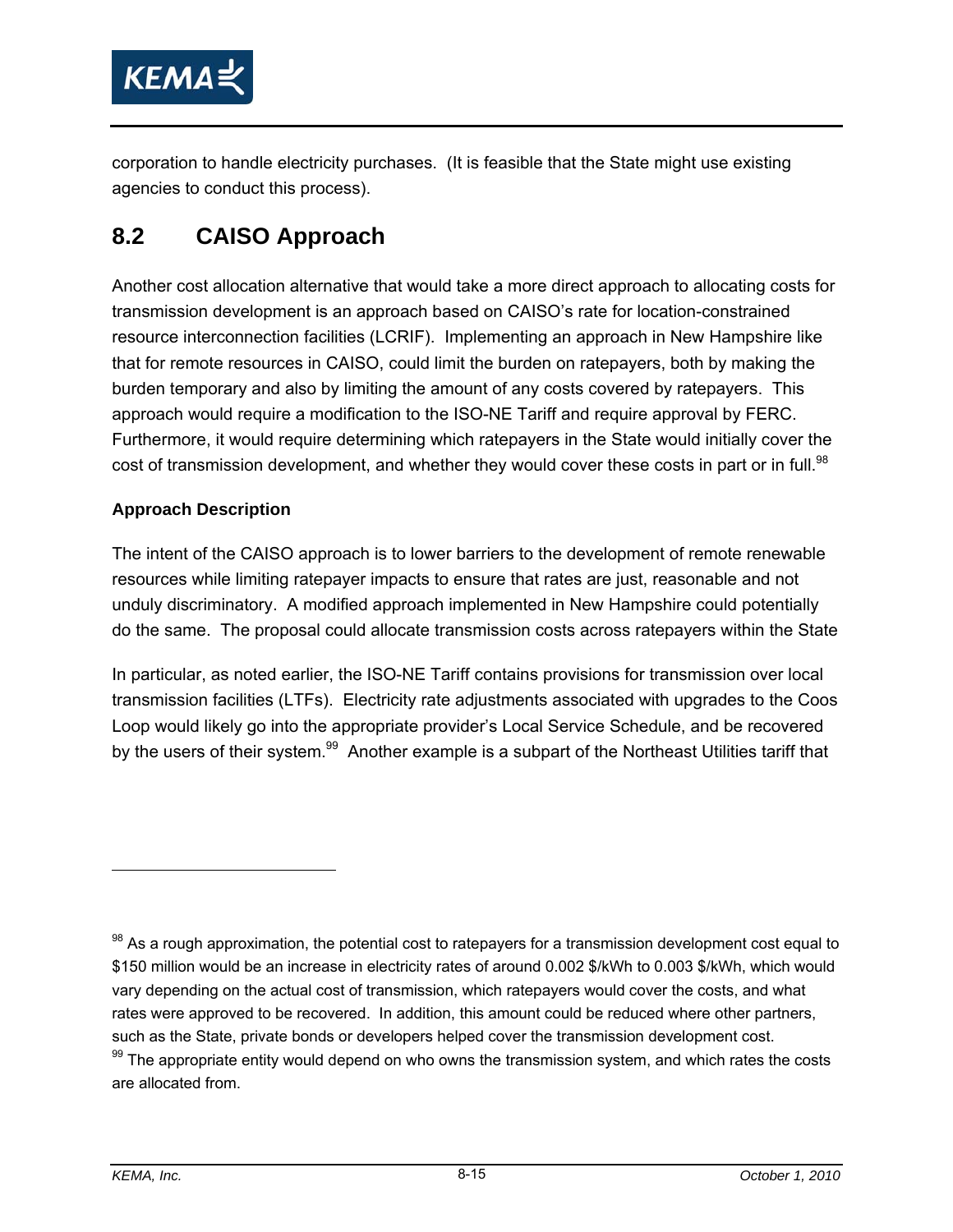

relates specifically to Connecticut for coverage of localized PTF transmission development<sup>100</sup>. By isolating a sub-group of ratepayers, the rest of New England does not cover these costs.

The revisions would have ratepayers cover transmission development costs until power developers come online. In addition, ratepayers would cover only the costs of any unsubscribed portion of the line until the line is fully subscribed. In following the approach used by CAISO, each generator that interconnects would be responsible for paying its pro-rata share of the going-forward costs of the line. Alternative ratios are feasible should the State determine another method would be appropriate. In general, however, the interconnection costs would be recovered through a charge to load until generators are interconnected. If the State found that it was appropriate to promote certain renewable energy projects which would otherwise be unable to cover their full costs, the State could decide to subsidize these developers in other ways, or to have ratepayers bear a component of the associated transmission costs permanently.

To be eligible for the remote resources rate treatment, the transmission development should be approved by the NHPUC. Similar to the CAISO process, once a facility was constructed, generators of any fuel type would be eligible to interconnect and contract for unsubscribed capacity.

Similarly, the approach should include mechanisms to protect ratepayers. These might include a rate impact cap and a requirement that before transmission is developed, remote renewable energy developers have expressed a sufficient level of interest in subscribing to the line. The State or a state-authorized authority could either hold the transmission owner responsible for demonstrating this, or could directly manage the process for assuring commitments.

## **Sensitivity of Approach to Costs**

Under a pure CAISO approach, generators would bear the full cost of the transmission development and ratepayers would bear the up-front risk of the project through higher electricity rates. Where the ratepayer risk is deemed too large, the up-front contribution by ratepayers

-

 $100$  The "Localized Cost Responsibility Agreement(s)" refer to costs associated with a reliability upgrade that exceed ISO-NE's reliability requirements due to aesthetic or other non-reliability related cost approved in the state siting process. The incremental cost associated therewith are not regionalized, but instead are allocated to the local area where such costs were incurred pursuant to a FERC filed agreement.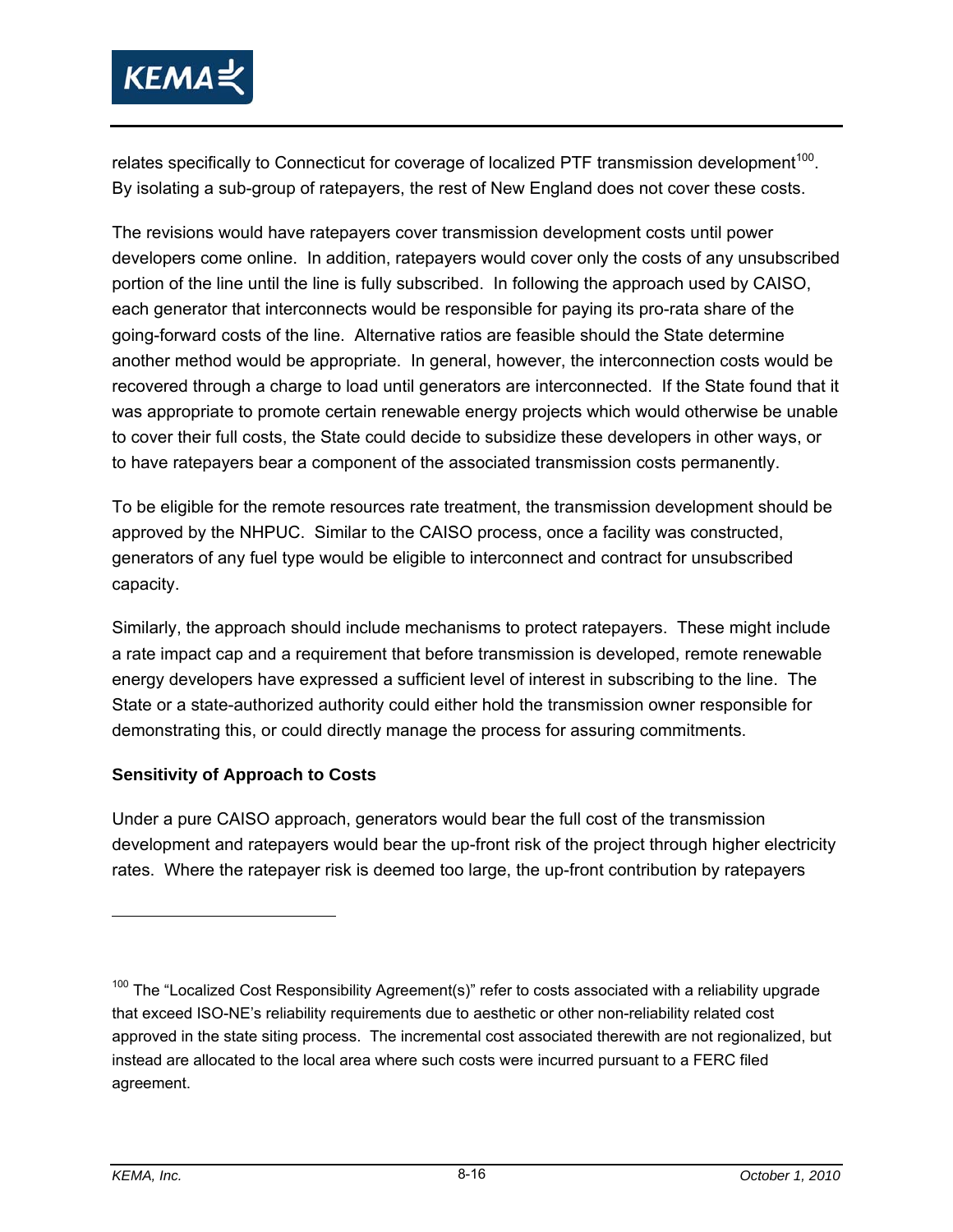

might be lowered. Where it was determined that generators would not be able to bear the longterm costs of transmission development, a portion of the up-front ratepayer contribution might be made permanent (e.g., generators would pay back a portion of the cost, rather than the entire cost).

#### **Distribution of Costs and Benefits**

With regard to the costs and benefits of the proposed approach, the transmission developer would benefit by having lower barriers to investment. Renewable energy developers benefit from this approach by providing the certainty that they can deliver their product. The State would benefit as the transmission development could help the state with its goals for renewable development. The costs and benefits to ratepayers would be those outlined as the indirect effects of renewable energy development, though they would bear the risk up front.

#### **Implementation Steps**

In implementing a rate-based cost allocation approach, the cost allocation mechanism must specify the ratepayers from whom the costs would be recovered. In particular, there are multiple electricity providers operating in the State, and all or some of the cost could be distributed across the customers of these providers. Implementing a state-level approach, for example, would entail collecting funds from state ratepayers to pay for transmission until power developers were to later come online. In addition, implementing an approach to transmission cost allocation in NH that is similar to CAISO would require a change to the ISO-NE Tariff and would require approval by FERC.

The following highlights steps toward implementation of the proposed cost allocation methodology. Several steps could occur concurrently:

- Develop a method by which to ensure commitments for subscribing to the line.
- Determine which ratepayers should bear the up-front costs for transmission development
- Submit fillings with ISO-NE and FERC to modify the tariff
- Develop and pass required legislation.

#### **Proposed Legislative Needs**

Legislation might be passed to provide guidance to the NHPUC regarding this approach, such as rate caps.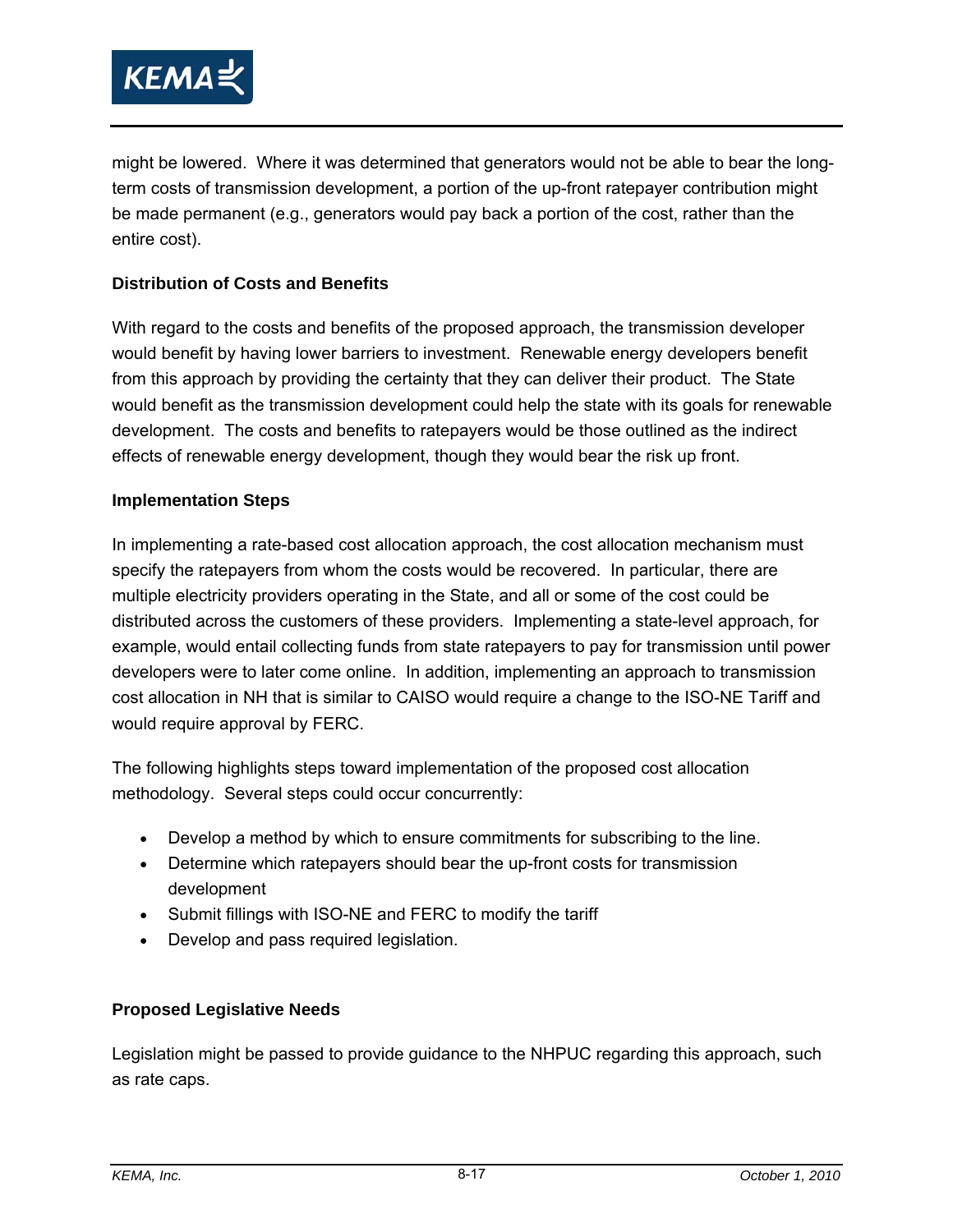

# **Glossary of Terms and Definitions List of Acronyms**

| <b>AC</b>          | Alternating current                                                | an electric current that reverses its<br>direction of flow at regularly recurring<br>intervals                                                                              |
|--------------------|--------------------------------------------------------------------|-----------------------------------------------------------------------------------------------------------------------------------------------------------------------------|
| <b>ACP</b>         | Alternative compliance payments                                    | Payments made by load serving entities<br>subject to RPS requirements, in lieu of<br>purchasing RECs.                                                                       |
| <b>DC</b>          | Direct current                                                     | an electric current that flows in one<br>direction                                                                                                                          |
| <b>FERC</b>        | <b>Federal Energy Regulatory Commission</b>                        | an independent regulatory agency within<br>the Department of Energy that has<br>authority over charges and terms of use of<br>transmission lines                            |
| <b>HVDC</b>        | <b>High Voltage Direct Current</b>                                 | a high voltage DC transmission line                                                                                                                                         |
| ISO,<br><b>RTO</b> | Independent System Operator,<br>Regional Transmission Organization | Independent, federally regulated<br>organizations established to coordinate<br>regional transmission and ensure the<br>safety and reliability of the electricity<br>system. |
|                    |                                                                    | ISOs differ from RTOs in their status<br>requirements.                                                                                                                      |
| <b>ISO-NE</b>      | <b>ISO New England</b>                                             | The ISO/RTO which operates the electric<br>transmission system for the six New<br><b>England states</b>                                                                     |
| kWh                | Kilowatt-Hour                                                      | Measure of electrical energy                                                                                                                                                |
| kV                 | Kilovolt                                                           | Measure of voltage $(1 \text{ kV} = 1,000 \text{ V})$                                                                                                                       |
| <b>NCTC</b>        | North Country Transmission Commission                              | created by legislature to recommend best<br>way to upgrade or expand the Coos Loop                                                                                          |
| <b>NHPUC</b>       | New Hampshire Public Utilities Commission                          | has authority over utilities in NH, limited<br>role with transmission issues                                                                                                |
| <b>NTTG</b>        | Northern Tier Transmission Group                                   | Group of transmission providers serving<br>customers in the U.S. Western and<br>Mountain states of WA, OR, CA, MT, ID,<br>NV, WY, UT, AZ,                                   |
| <b>REC</b>         | Renewable Energy Certificate                                       | Tradable certificates indicating proof that<br>a megawatt-hour of electricity has been<br>generated from an eligible renewable<br>energy resource.                          |
| <b>RPS</b>         | Renewable Portfolio Standard                                       | The requirement that an electricity<br>provider generate or purchase a certain<br>percentage of the power it supplies or<br>sells from renewable energy resources.          |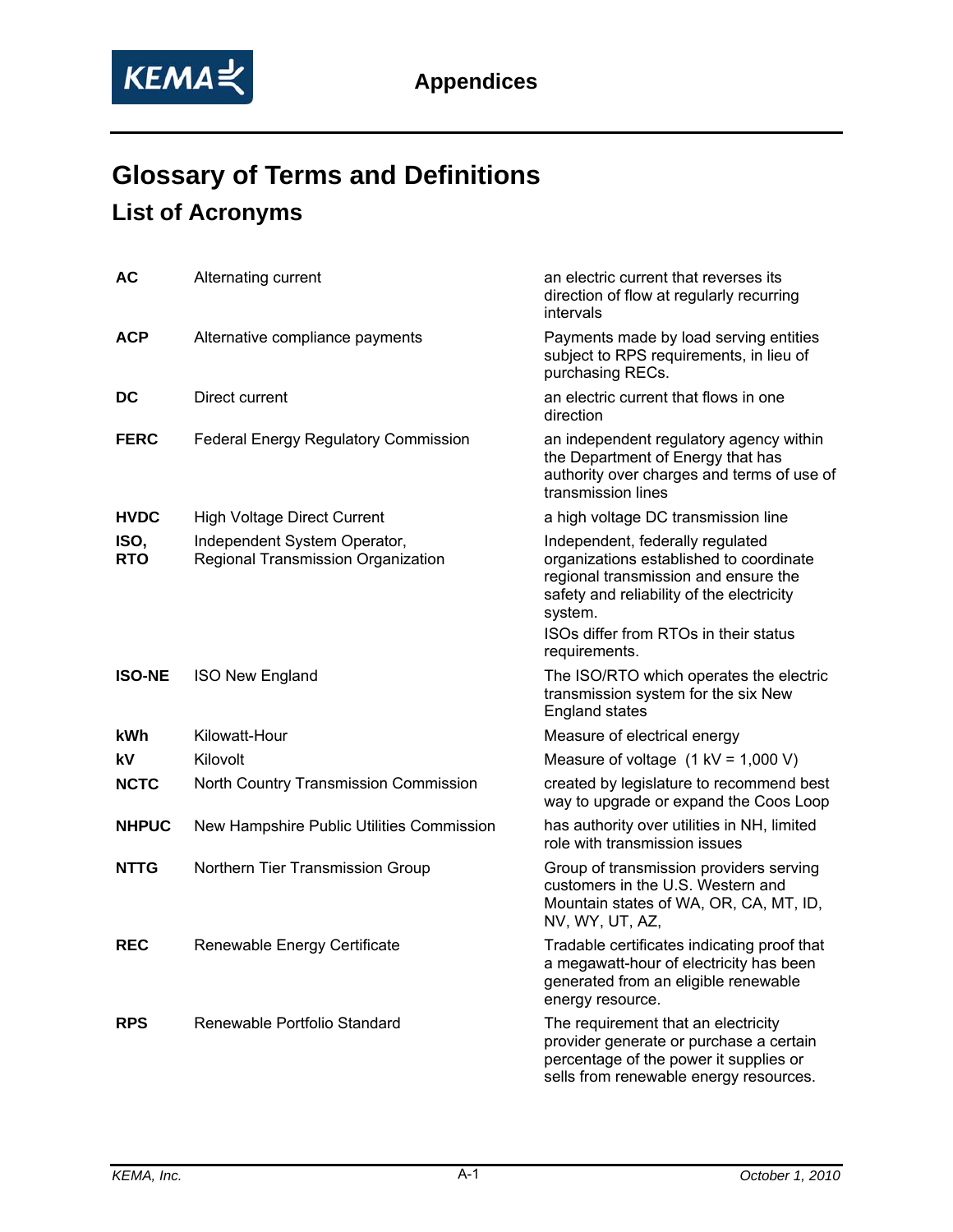

**SEC** Site Evaluation Committee made up of NH government officials, has authority to approve new electric generation and transmission

## **Other Definitions**

#### **Distribution Lines**

Power lines that take power from the transmission system to the end use customer. Distribution lines are generally lower voltage than transmission lines.

#### **Economic Study**

The legislature-mandated study of the best way to allocate the cost to expand Coos Loop to carry another 400 MW of renewable power.

#### **Electric Load (or Load)**

The amount of electric power consumed by (or delivered to) customers at specific locations on the electric grid.

#### **Interconnection**

"The facilities used to connect two power systems; those systems can be two individual control areas or between a generator and a control area."

#### **Minimum Interconnection Standards**

The requirements for connecting new generation into the transmission lines. These are set by ISO-NE and FERC.

#### **Power**

The rate of production, consumption or transferal of electricity. It is measured in watts. One kilowatt (kW) is equal to one-thousand watts and one megawatt (MW) is equal to one million watts.

#### **Right of Way**

The legal right to use and service land along which a transmission line is located.

#### **Transmission cost allocation**

An approach to sharing costs among various stakeholders to upgrade a transmission system.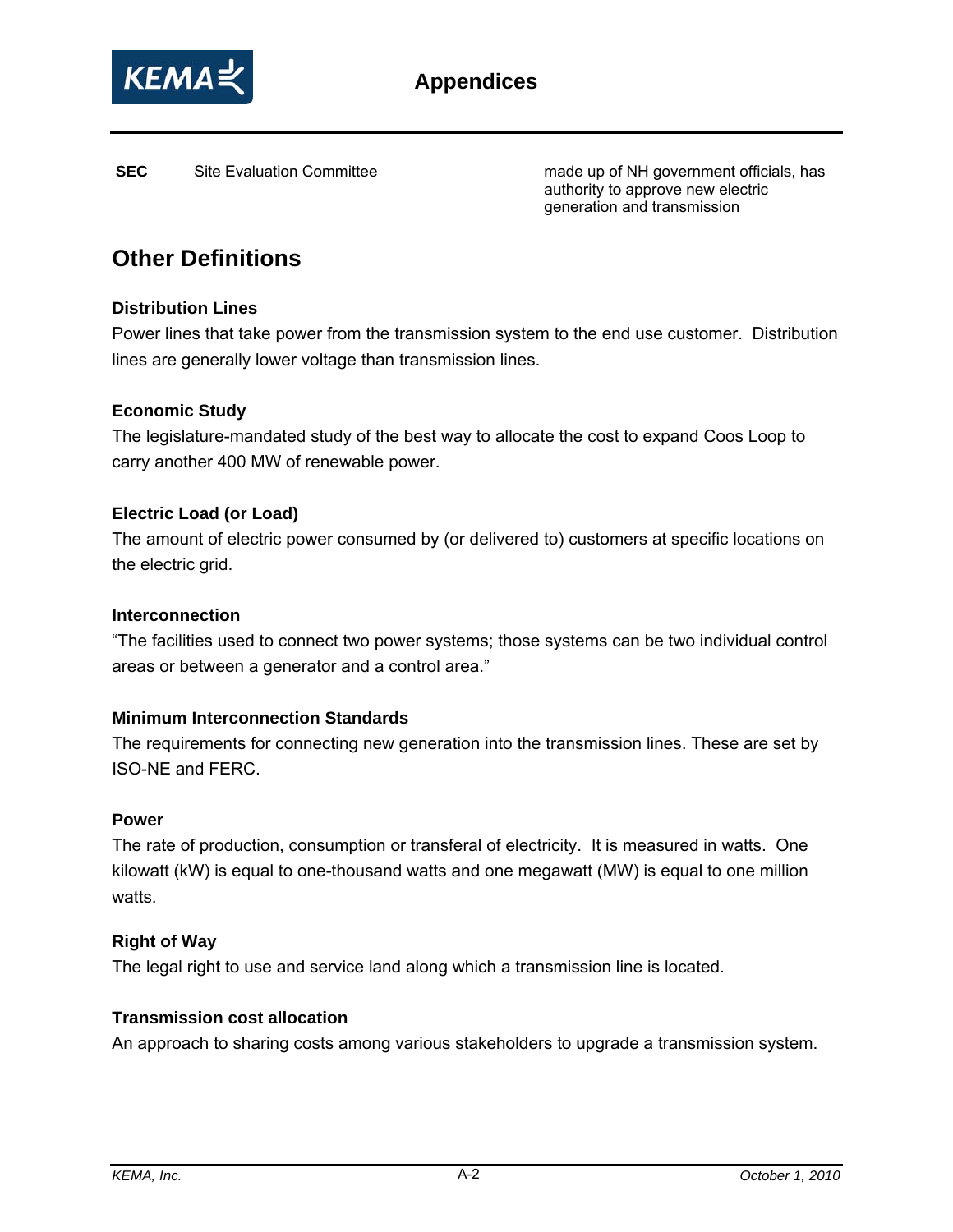

#### **Transmission line**

Take power from generation sites on the electric grid to distribution points.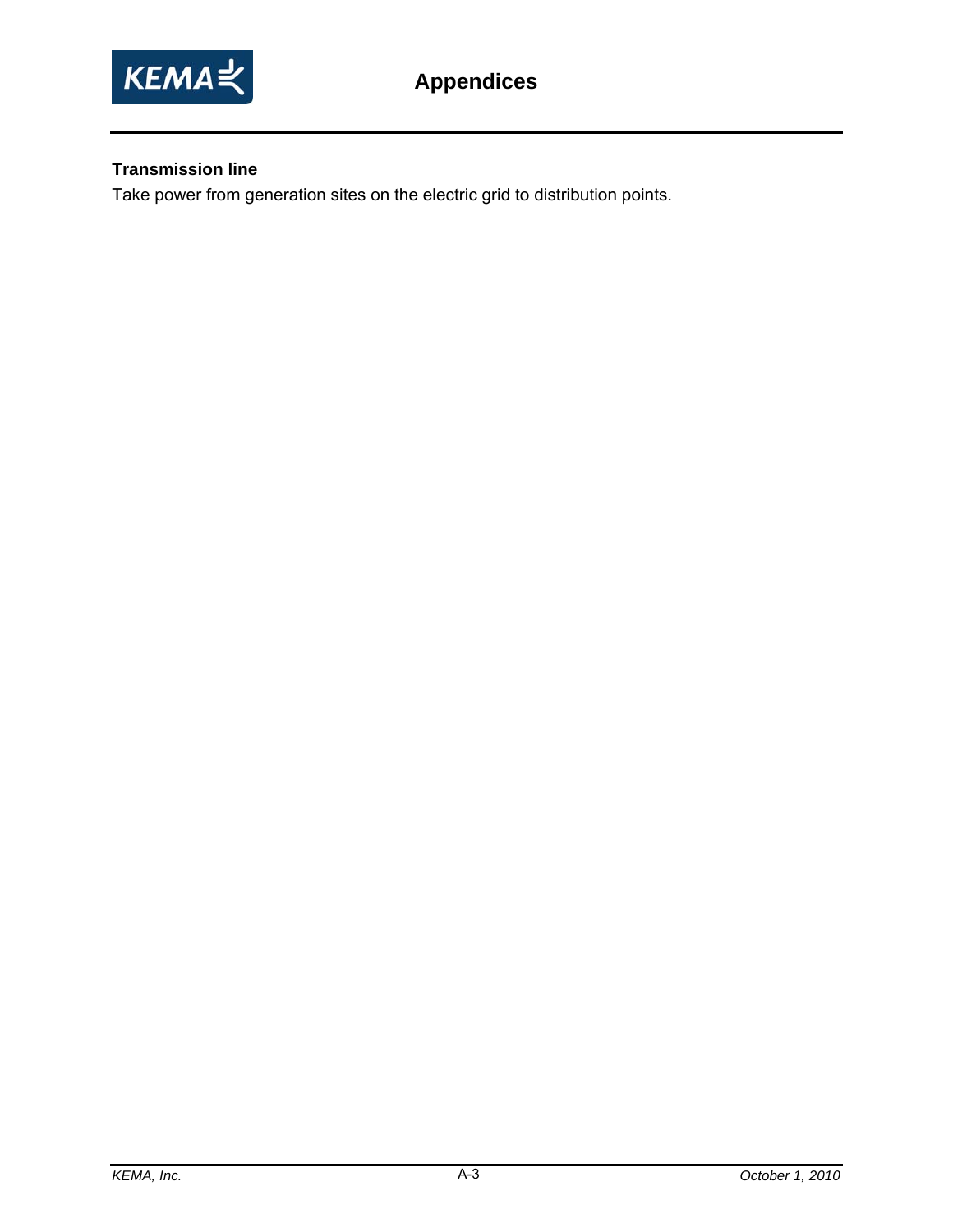

# **References**

Associated Press, "Proposed transmission line from western Maine wind farm before state utility regulators," January 19, 2010.

AWEA, "Draft Motion to Intervene and Limited Protest of the American Wind Energy Association and Wind on the Wires." Unofficial copy. September 10, 2010. Available online at: http://www.awea.org

O. A. P. Bliss, N. J. Doesken and R. A. Pielke, Sr. "Climate of Colorado". Colorado Climate Center, Department of Atmospheric Science, Colorado State University. January 2003. .Available online at: http://ccc.atmos.colostate.edu/climateofcolorado.php.

Bonneville Power Administration, Network Open Season 2008, Decision Documents, accessed July 31, 2010. Available online at: http://www.transmission.bpa.gov/customer\_forums/open\_season/default.cfm?page=nosupdates

Bonneville Power Administration, "BPA Outlines Major Transmission Expansion for Pacific Northwest," July 31, 2010. Available online at: http://bpa.gov/corporate/BPAnews/nreleases.cfm

Bonneville Power Administration, "Transmission to Offer Network Open Seasons: Meeting Our Obligations to the Next Generation" factsheet, March 2008. Available online at: http://www.transmission.bpa.gov/business/IssuesPolicySteeringCmttee/documents/NOS\_Facts heet.pdf

Bonneville Power Administration, "Summary of Eligible TSRs for 2009 Network Open Season," July 22, 2009. Available online at:

http://www.transmission.bpa.gov/customer\_forums/open\_season\_2009/NOS\_Eligibility\_summar y\_07-22-09.pdf

The Brattle Group, *Transmission Investment Needs and Cost Allocation: New Challenges and Models,* Presented to the Federal Energy Regulatory Commission Staff, Dec. 1, 2009.

J. P. Buechler, NYISO Executive Regulatory Policy Advisor, *Transmission Cost Allocation*, Presentation given Feb. 2, 2010 to IPSAC.

CAISO. *Business Practice Manual for the Transmission Planning Process: Order 890 Compliance*. Version 7.0. June 24, 2010.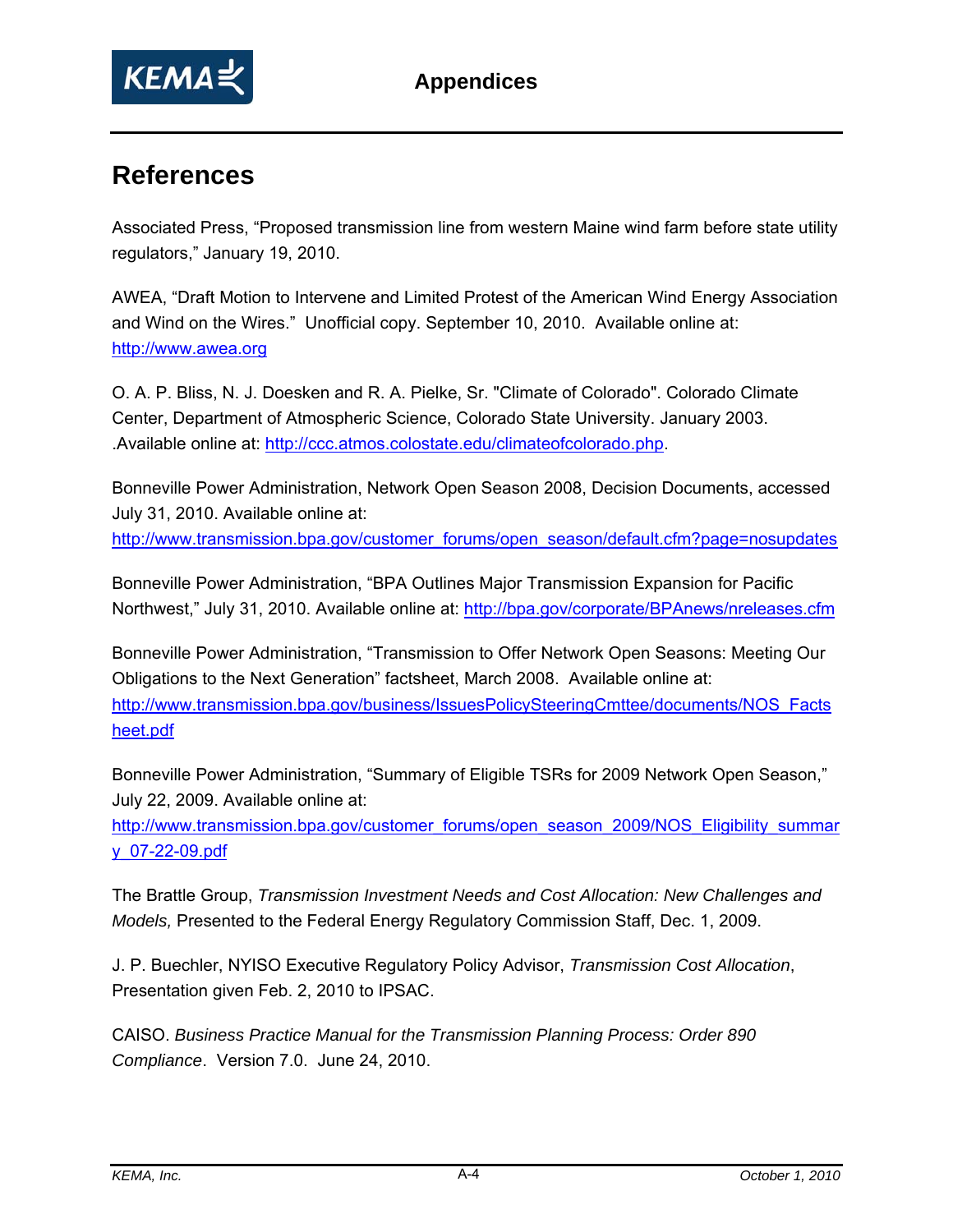

CAISO. Answer to Comments, Motion for Leave to Answer and Answer to protests of the California Independent System Operator Corporation. Docket Nos. ER10-1401-000. Available online at: http://www.caiso.com/27d4/27d4ec6751450.pdf

CAISO. Revised Transmission Planning Process Proposal. June 4, 2010. Available online at: http://www.caiso.com/27ab/27abcca86d1f0.pdf

Coos Community Benefits Alliance (CCBA). CCBA Framing Document. 2010.

North Carolina Solar Center (NCSC) and the Interstate Renewable Energy Council (IREC). Database of State Incentives for Renewables and Efficiency. "New Hampshire Incentives/Policies for Renewables & Efficiency." North Carolina State University. 2010. Available online at: http://www.dsireusa.org.

EESI. *Typical Bills and Average Rates Report - Winter 2010*. Available online at: http://www2.eei.org/products\_and\_services/descriptions\_and\_access/typ\_bill\_winter\_5.htm

EIA, *State Energy Profiles: New Hampshire*, October 2010. Available online at: http://tonto.eia.doe.gov/state/state\_energy\_profiles.cfm?sid=NH

ERCOT. Competitive Renewable Energy Zones (CREZ) Transmission Optimization Study Attachment A, April 2, 2008.

ESAI for New York Independent System Operator, *Transmission Expansion in New York State: A New York ISO White Paper*, November 2008.

FERC. Order Accepting Tariff Revisions. 131 FERC 61,252. June 17, 2010. Available online at: http://www.ferc.gov/whats-new/comm-meet/2010/061710/E-7.pdf

R. Gittell, J.R Carter, and M. Magnusson, *Economic Impact of Granite Reliable Power Wind Power Project in Coos County, New Hampshire,* University of New Hampshire Whittemore School of Business and Economics, February 2009.

R. Hewitt, "Down East Transmission Line OK'd," *Bangor Daily News*, Dec. 18, 2009.

C. Hocker, "The LIPA Connection," *Transmission & Distribution World*, August 1, 2007.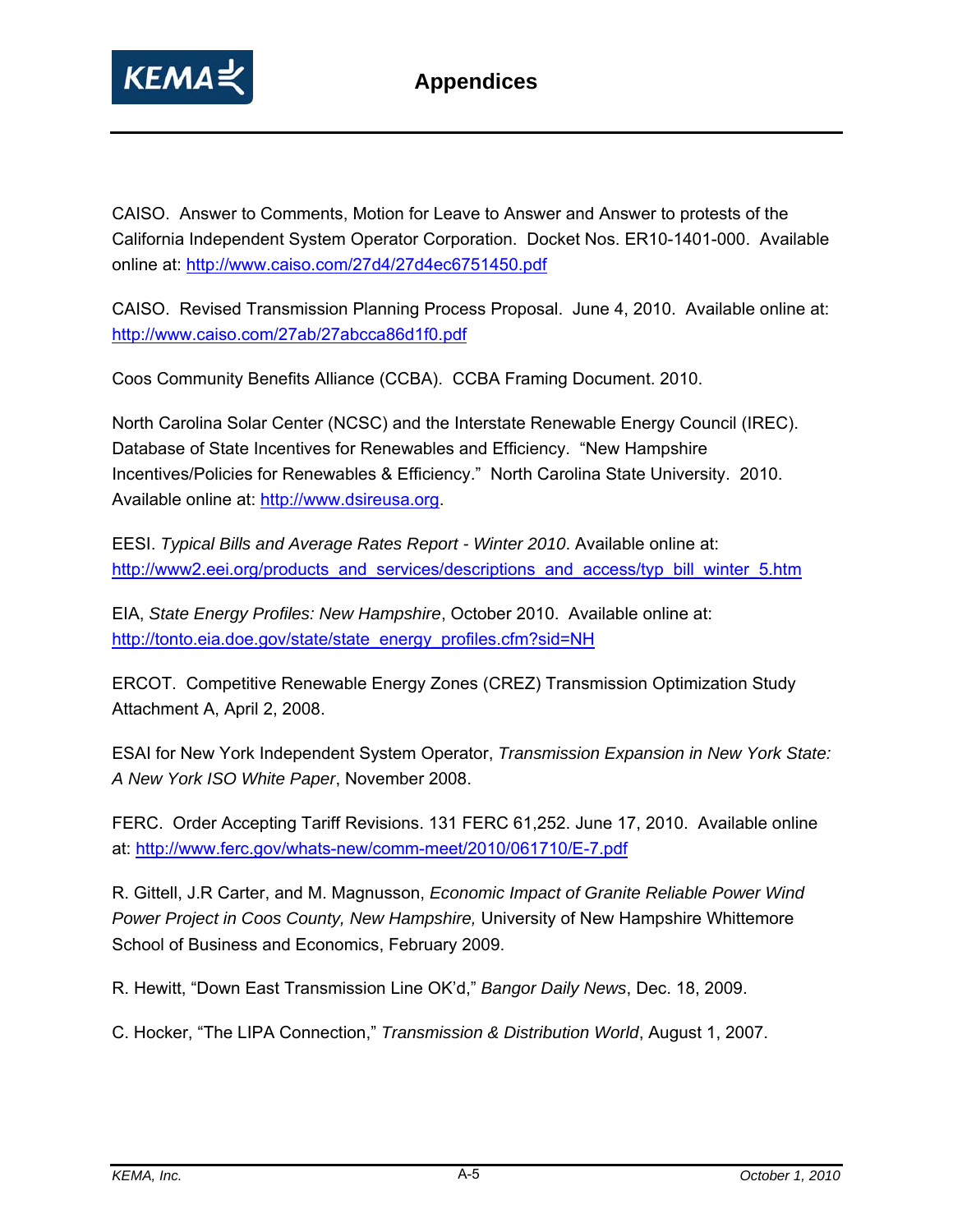

ISO-NE. New England 2030 Power System Study: Report to the New England Governors; 2009 Economic Study: Scenario Analysis of Renewable Resource Development. Febuary 2010.

ISO-NE, *New Hampshire 2010 State Profile*, January 2010. Available online at: http://www.isone.com/nwsiss/grid\_mkts/key\_facts/nh\_01-2010\_profile.pdf

ISO-NE. *Transmission, Markets and Services Tariff*. Open Access Transmission Tariff, Section II. August 2010. Available online at: http://www.isone.com/regulatory/tariff/sect\_2/oatt/sec\_II\_oatt.pdf

Massachusetts Division of Energy Resources, *Energy from Forest Biomass: Potential Economic Impacts in Massachusetts,* December 2007.

MISO. Proposed Revisions to the Midwest ISO Open Access, Energy and Operating Reserve Markets Tariff. July 2010. Available online at: http://www.midwestiso.org

The New England Governor's Conference, Inc. 2009 New England Governors' Renewable Energy Blueprint. September 2009.

NHOEP. 2010. Governor Lynch's 25 x '25 Renewable Energy Initiative. Available online at: http://www.nh.gov/oep/programs/25\_x\_25/index.htm

New England States Committee on Electricity. *Coordinated Renewable Procurement*. Presentation at the New England Governors and Eastern Canadian Premiers, 34<sup>th</sup> Conference. Lenox, MA. July 12 2010.

NHPUC. New Hampshire Public Utilities Commission Background Report on New Hampshire Transmission Infrastructure to the New Hampshire General Court. December 2007. Available online at: http://puc.nh.gov/

NHPUC. Commission to Develop a Plan for the Expansion of Transmission Capacity in the North Country: Progress Report. Pursuant to SB 383 Chapter 348, Laws of N.H. 2008. December 2008. Available online at: http://puc.nh.gov/

NHPUC. About Us. 2010. Available online at: http://www.puc.state.nh.us/Home/aboutus.htm

New England States Committee on Electricity, Report to the New England Governors on Coordinated Renewable Procurement: Identifying cost-effective, clean energy resources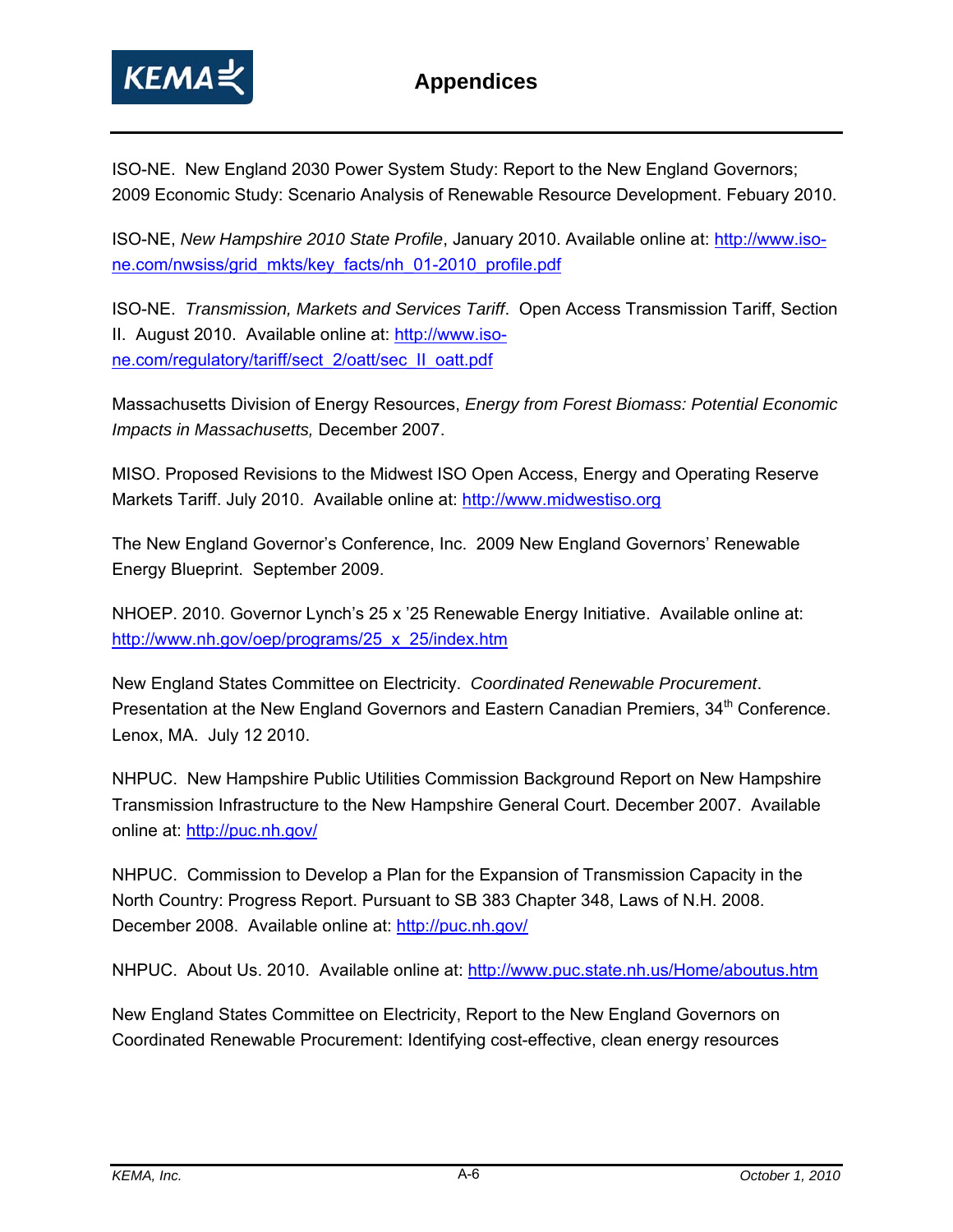

through competitive processes, July 2010. Available online at: http://www.nescoe.com/uploads/Report\_to\_the\_Governors\_July\_2010.pdf

New Hampshire State Energy Manager, Department of Administrative Services. State of New Hampshire Energy Management Annual Reportfor State-Owned Buildings and Fleets: Fiscal Year 2009. December 2009. Available online at: http://www.nh.gov/oep/

North Country Council, Inc., *Energy in the Northern Forest Region: A Situation Analysis*, May 15, 2006.

NREL. *Moving Beyond Paralysis: How States and Regions Are Creating Innovative Transmission Projects May 2009 — May 2010*. NREL/SR-550-46691. October 2009.

NREL. *State Transmission Infrastructure Authorities: The Story So Far: December 2007 – December 2008*. NREL/SR-500-43146. May 2008.

NREL. *Transmission Cost Allocation Methodologies for Regional Transmission Organizations*. July 2010. NREL/SR-550-48738. July 2010. Available online at: http://www.nrel.gov/wind/systemsintegration/pdfs/2010/fink\_transmission\_cost\_allocation.pdf

NRRI Teleseminar, "Postage Stamp" Pricing Meets Judge Posner—and Loses: Will We Ever Agree on Transmission Cost Allocation? October 1, 2009

Office of the Governor. Governor Lynch Announces that State Government Will Now Get 25 Percent of Its Energy from Renewable Energy. July 2, 2009. Available online at: http://www.governor.nh.gov/media/news/2009/070209.htm

Pedden, M., "Analysis: Economic Impacts of Wind Applications in Rural Communities," National RenEnergy Laboratory, January 2006, Available online at http://www.nrel.gov/docs/fy06osti/39099.pdf

PJM, *A Survey of Cost Allocation Issues, Methods and Practices*, March 10, 2010.

Public Utility Commission of Texas. CREZ Transmission Program Information Center. Viewed July 2010. Available online at: http://www.texascrezprojects.com/default.aspx

Public Service Company of New Hampshire, Connecting New Resources to the Northern New Hampshire Transmission System, New Hampshire PUC Forum in Groveton, " August 7, 2007. Available online at: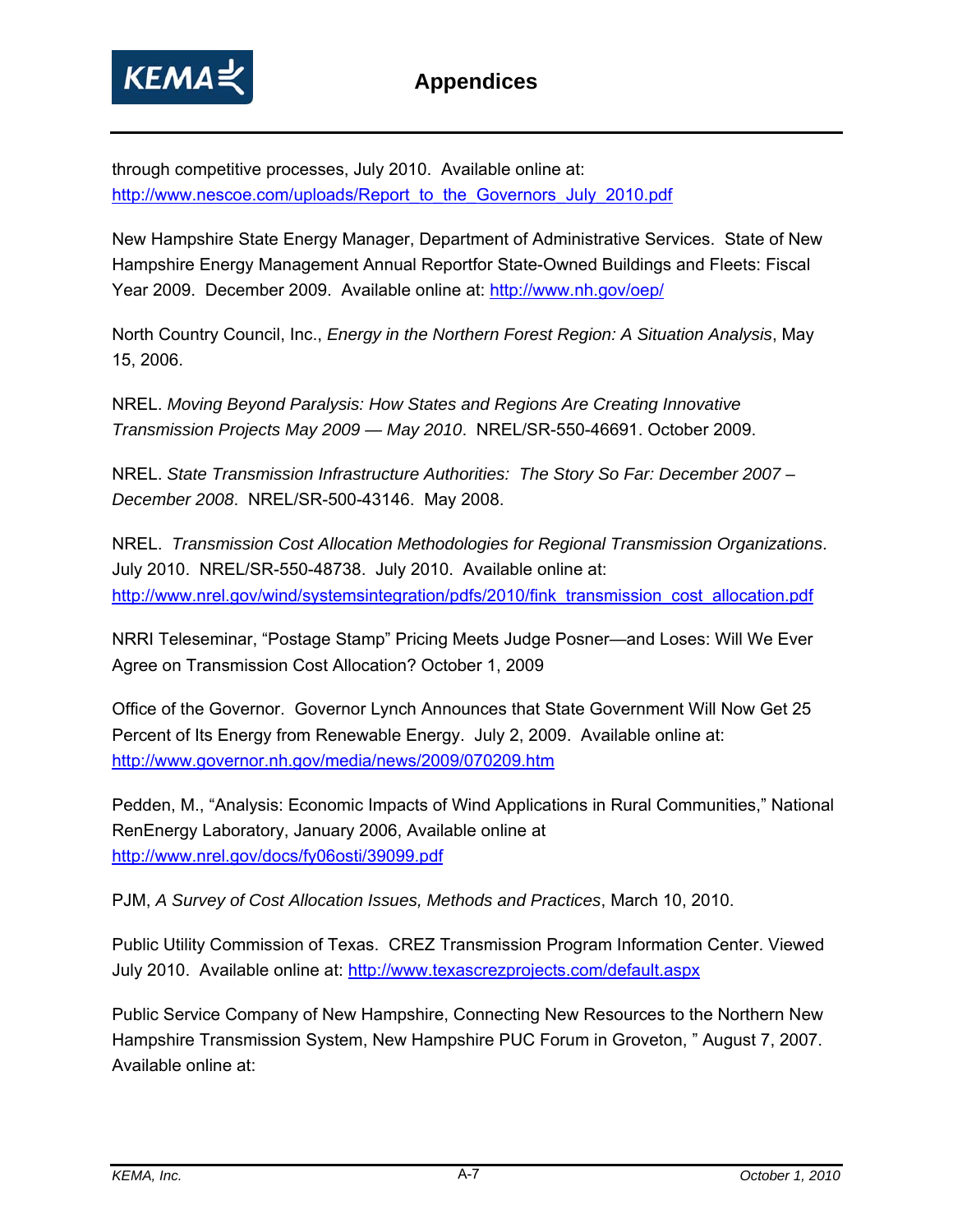http://www.puc.state.nh.us/Electric/Policy/Electric%20Transmission%20in%20Northern%20NHweb.pdf

Public Service Company of New Hampshire. *Northern New Hampshire New Resource Interconnection Options and Costs*. Presentation to the New Hampshire Transmission Committee. November 24, 2008. Available online at:

http://puc.nh.gov/Transmission%20Commission/112408Meeting/Northern%20New%20Hampshi re%20New%20Resource%20Interconnection%20Options%20and%20Costs%20-%2011-24- 08.pdf

J. N. Puga and J. A. Lesser. "Public Policy and Private Interests: Why Transmission Planning and Cost Allocation Methods Continue to Stifle Renewable Energy Policy Goals," *The Electricity Journal,* December 2009.

*J. Rotger, Transmission Watch, "Court Overturns FERC Approval of PJM Socialized Cost Allocation," August 2009.* 

Site Evaluation Committee. Members of the Site Evaluation Committee. March 16, 2010. Available online at: http://www.nhsec.nh.gov/documents/roster.pdf

SPP. Submission of Tariff Revisions to Modify Transmission Cost Allocation Methodology. April 19, 2010. Available online at: http://www.spp.org/publications/Highway%20Byway%20Filing.pdf

Texas State Legislature. Senate Bill 20, 2005. Available online at: http://www.capitol.state.tx.us/tlodocs/791/billtext/html/SB00020F.htm

G. van Welie, ISO-NE President and CEO, *U.S. – Canada Clean Energy Dialogue: Increasing Trade in Clean Electricity*, Presentation given May 20, 2010. Available online at: http://www.isone.com/pubs/pubcomm/pres\_spchs/2010/post\_uscanada\_may2010.pdf

J. P. Buechler, NYISO Executive Regulatory Policy Advisor, *Transmission Cost Allocation*, Presentation given Feb. 2, 2010 to IPSAC.

Vellequette, Larry P., "Economic slump lifts buy-local movement," Toledo Blade, December 13, 2009. Available online at http://www.toledoblade.com/apps/pbcs.dll/article?AID=/20091213/BUSINESS03/912139999